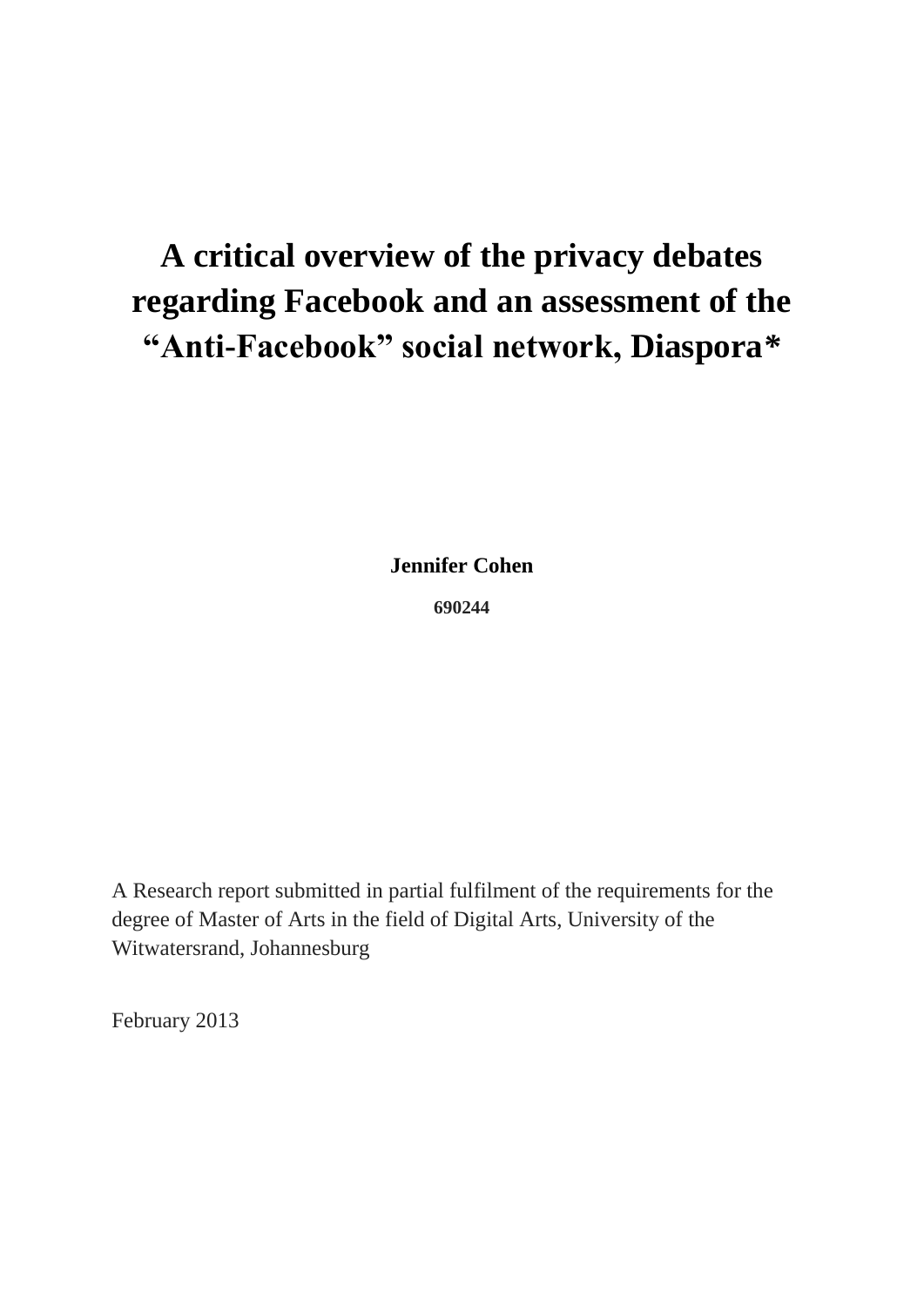# <span id="page-1-0"></span>**Declaration**

I declare that this report is my own unaided work. It is submitted for the degree of Master of Arts in the field of Digital Arts by coursework and research in the University of the Witwatersrand, Johannesburg. It has not been submitted before for any other degree or examination at any other university.

Jennifer Cohen

 $\frac{day \text{ of } 2013}{x}$ 

\_\_\_\_\_\_\_\_\_\_\_\_\_\_\_\_\_\_\_\_\_\_\_\_\_\_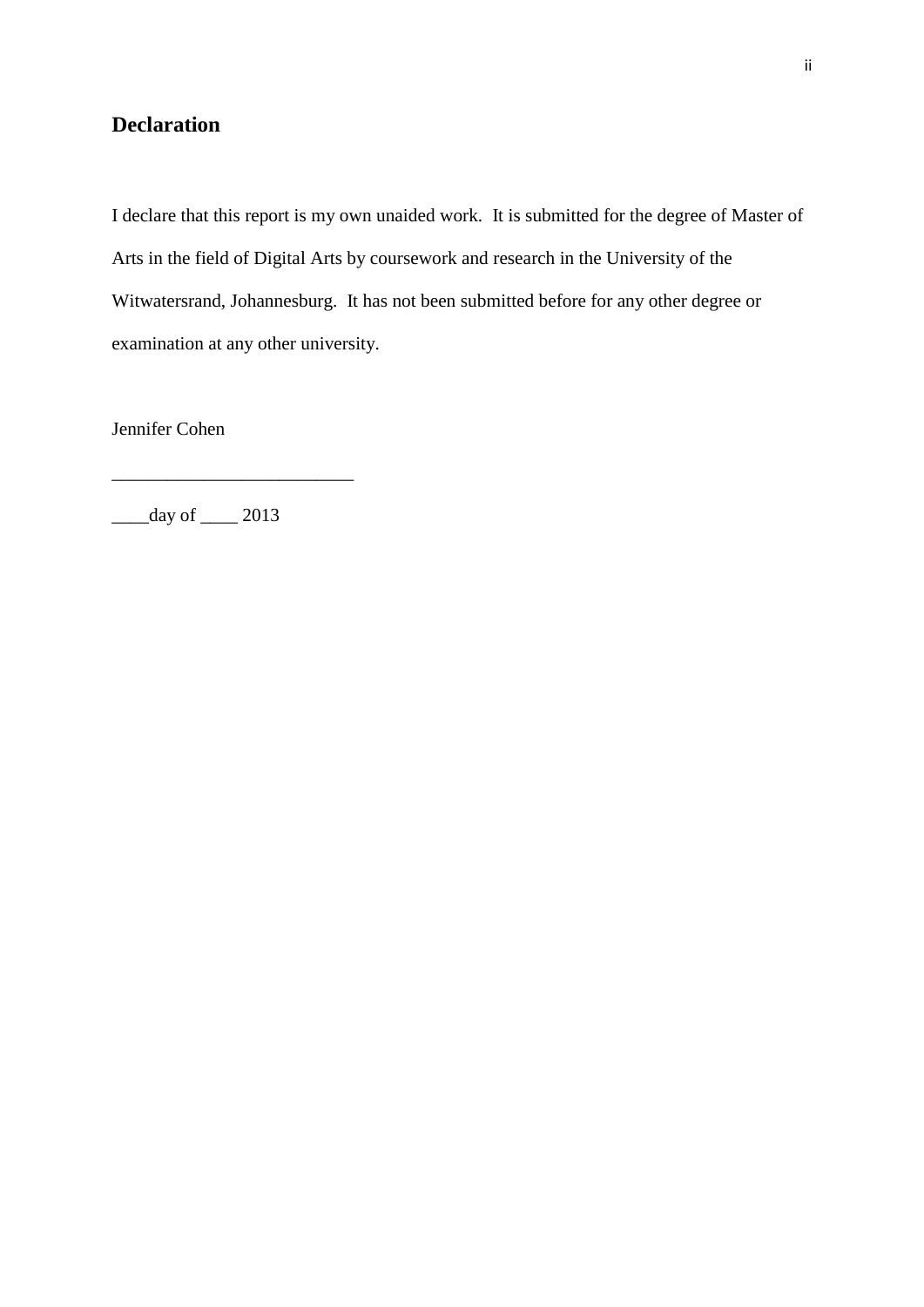# <span id="page-2-0"></span>**Acknowledgements**

I would like to thank Christo Doherty, for his very helpful supervision and support.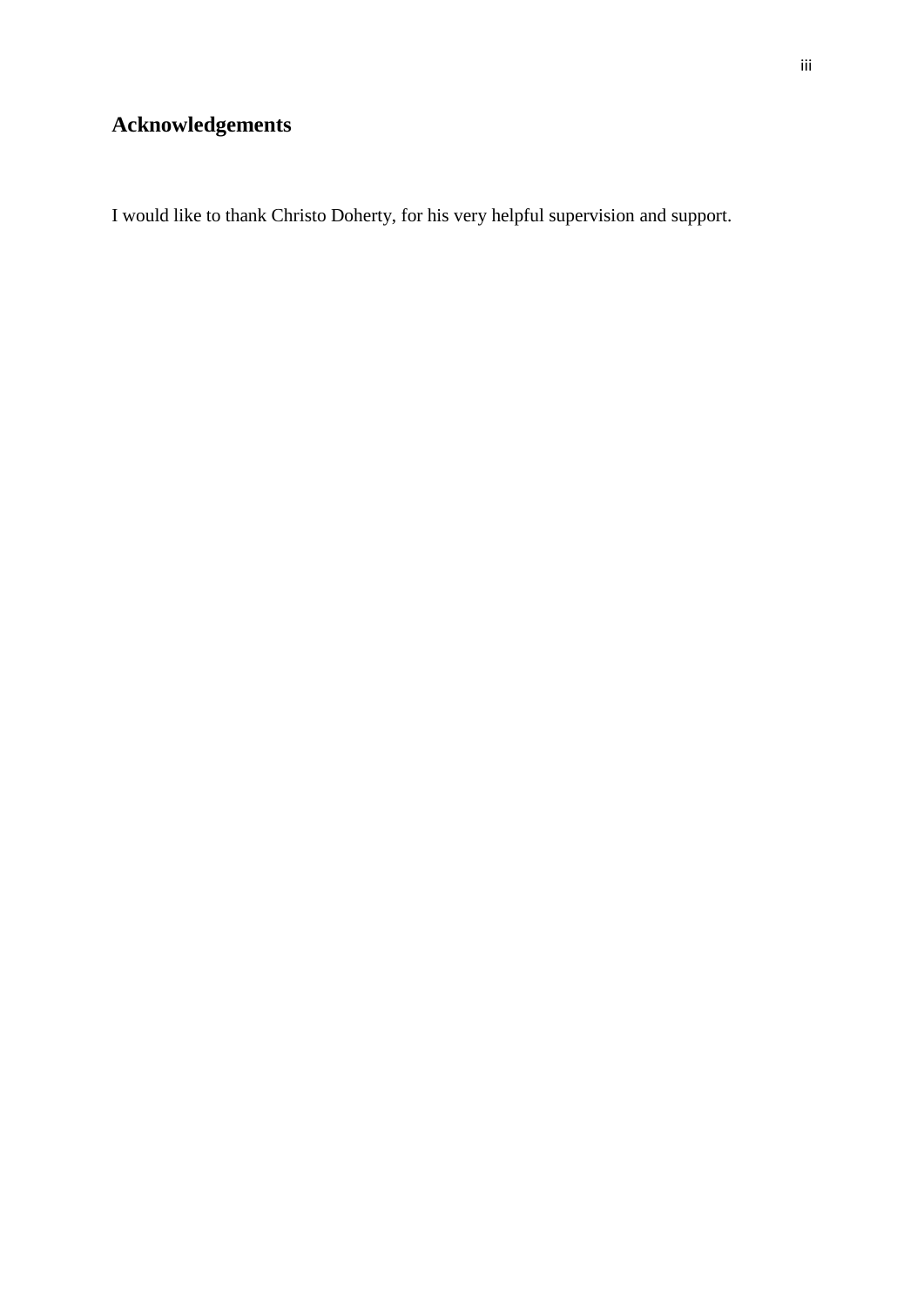# <span id="page-3-0"></span>**Abstract**

As the number of Facebook users across the globe reaches over a billion, more people continue to make even greater use of this social network to support their daily activities and relationships. As a result a large amount of personal information is being generated, all of which provides extensive insight about Facebook users. This information is frequently exposed to other individuals in unexpected ways and often with severe consequences such as shame, embarrassment, job loss, and sometimes even arrest. Additionally, this large collection of users' personal data is owned and stored by Facebook, which now exploits it for money through advertising, in continually changing and often bewildering ways.

This research paper aims to address the complex and often controversial debate around privacy invasions, specifically with regard to Facebook and the alternative social network site Diaspora\*. It develops a rigorous conception of privacy relevant to online social networks, primarily using Helen Nissenbaum's framework of contextual integrity. This conception is made up of two dimensions: social privacy and institutional privacy. Social privacy generally covers *peer-to-peer* violations, while institutional privacy covers the relationship between Facebook and its users, specifically its practices regarding user data. These conceptions of privacy are used in conjunction with an analysis of Facebook's history and current privacy policy and features to determine the nature of privacy violations on Facebook, and the extent to which Facebook is accountable. This analysis occurs in the time frame since Facebook's inception in 2004 until June 2012, a month after its Initial Public Offering. As a comparative case study, the conception of social network privacy is used to assess the "Anti-Facebook" alternative social network Diaspora\* to determine whether it successfully offers a better solution to social network privacy than Facebook does.

This paper concludes that violations of social privacy occur on Facebook primarily due to the collapsing and convergence of many different contexts. Institutional privacy is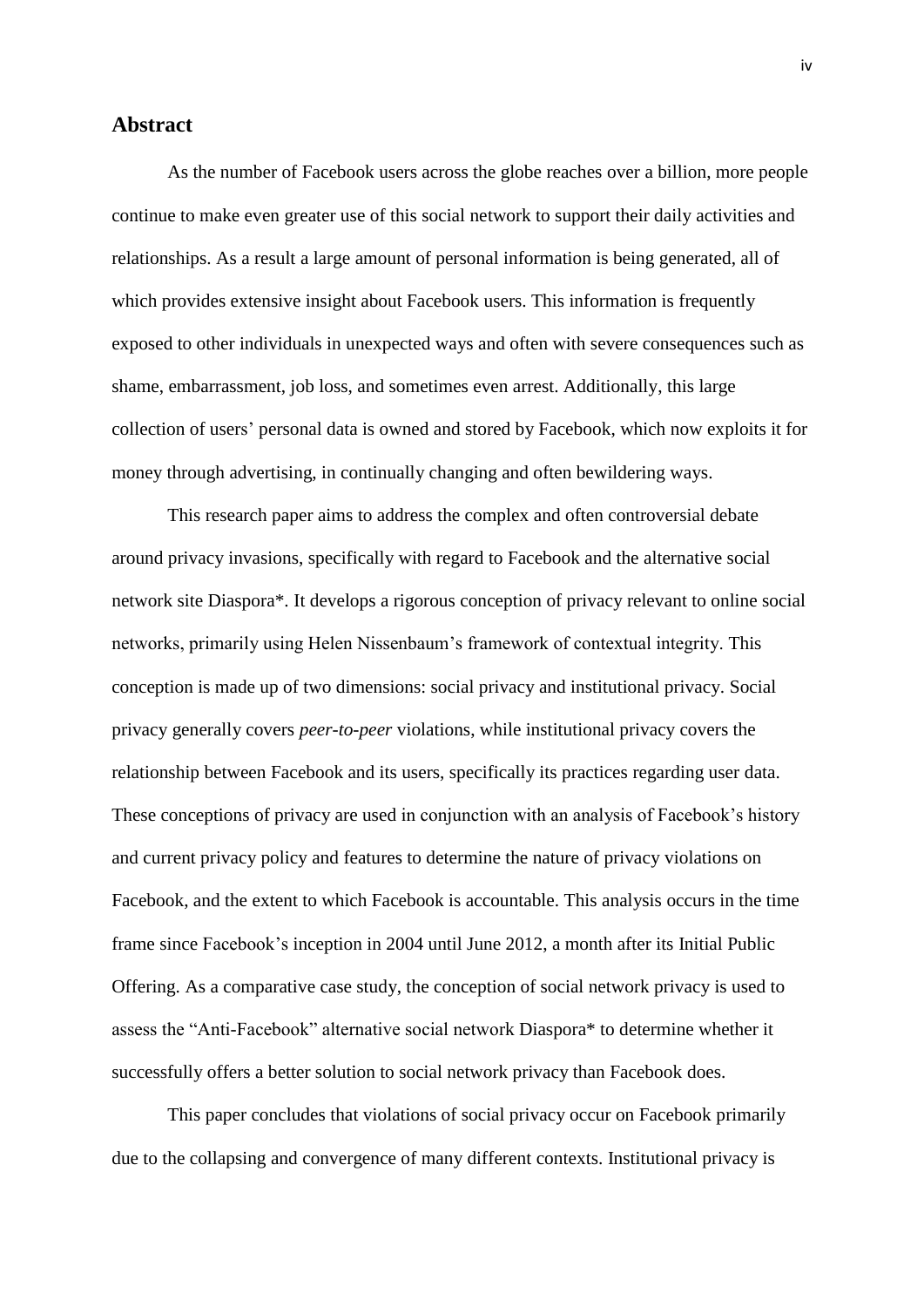violated by Facebook's continually changing, dense and bewildering data practices, which is exacerbated by the centralised nature of its user data store. Facebook is accountable for these violations principally because its default settings continually push towards increased information disclosure. This paper also concludes that this push is intentional, in light of Zuckerberg's fanaticism about making the world more transparent, and because of the commercial value of Facebook's huge personal data store.

This paper also concludes that Diaspora\* offers some improved solutions to maintain online privacy, primarily because of the control of data it provides to its users and because of its potential to promote a heterogeneous landscape of social networks that do not need to commercially exploit user data. However, Diaspora\* introduces some further risks to institutional privacy, and it is asserted in this paper that some social privacy issues are intrinsic to online social networks, and therefore difficult to avoid.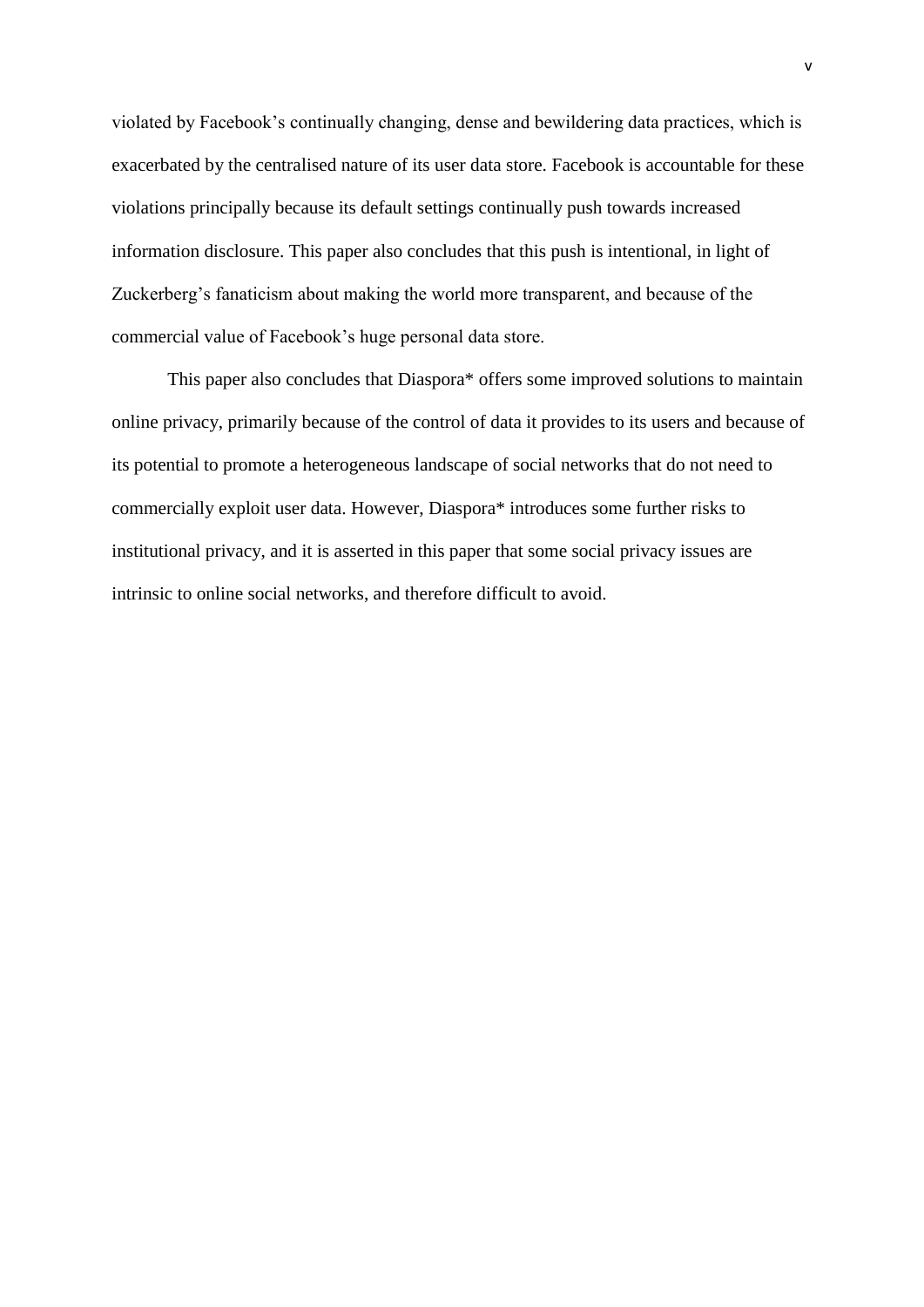# **Table of Contents**

| 1.1    |  |
|--------|--|
| 1.2.   |  |
| 1.3.   |  |
| 1.3.1. |  |
| 1.3.2. |  |
| 1.4.   |  |
| 1.4.1  |  |
| 1.4.2. |  |
| 1.4.3. |  |
| 1.5.   |  |
| 1.5.1. |  |
| 1.5.2. |  |
| 1.5.3. |  |
| 1.5.4. |  |
| 1.6.   |  |
| 1.6.1. |  |
| 1.6.2. |  |
|        |  |
| 2.1.   |  |
| 2.1.1. |  |
| 2.1.2. |  |
| 2.1.3. |  |
| 2.1.4. |  |
| 2.1.5. |  |
| 2.1.6. |  |
| 2.2.   |  |
| 2.2.1. |  |
| 2.2.2. |  |
| 2.2.3. |  |
| 2.2.4. |  |
|        |  |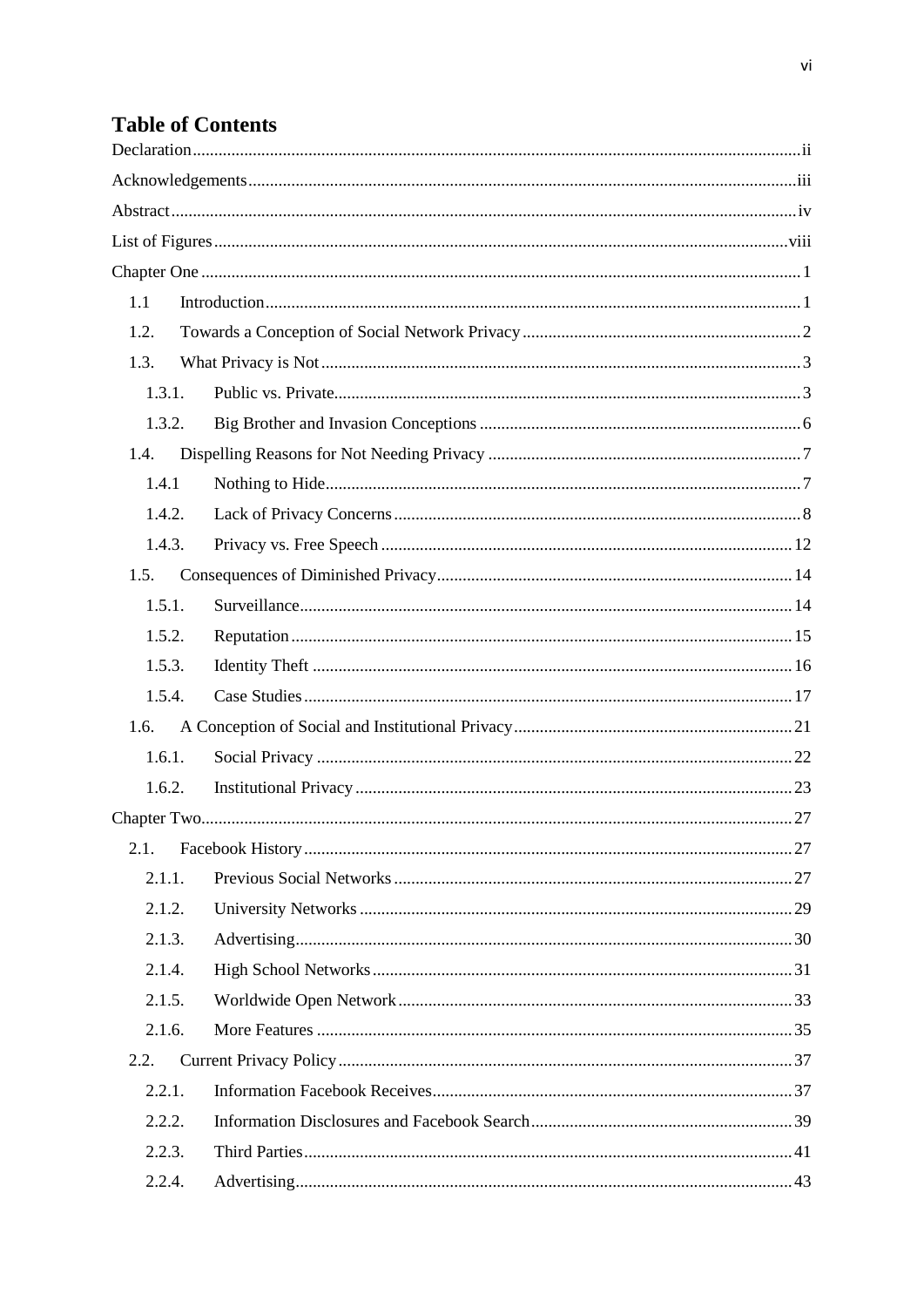| 2.2.5  |  |
|--------|--|
| 2.3.   |  |
| 2.3.1. |  |
| 2.3.2. |  |
| 2.3.3. |  |
| 2.3.4. |  |
| 2.3.5. |  |
| 2.3.6. |  |
| 2.3.7. |  |
|        |  |
| 3.1.   |  |
| 3.2.   |  |
| 3.2.1. |  |
| 3.2.2. |  |
| 3.2.3. |  |
| 3.3.   |  |
| 3.4.   |  |
| 3.4.1. |  |
| 3.4.2. |  |
|        |  |
| 4.1.   |  |
| 4.2.   |  |
| 4.3.   |  |
| 4.4.   |  |
| 4.5.   |  |
| 4.5.1. |  |
| 4.5.2. |  |
| 4.5.3. |  |
| 4.6.   |  |
| 5.     |  |
| 6.     |  |
|        |  |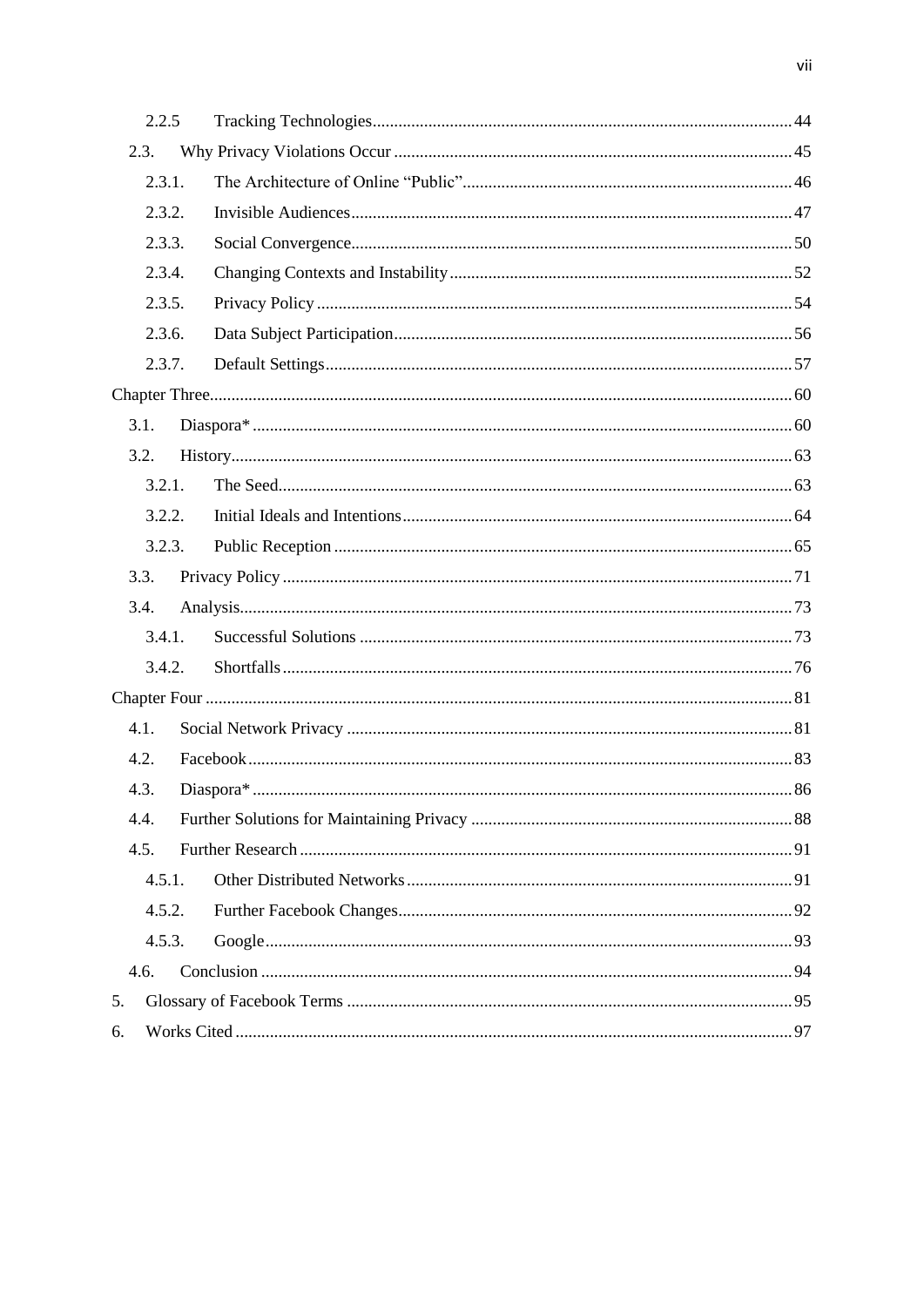# <span id="page-7-0"></span>**List of Figures**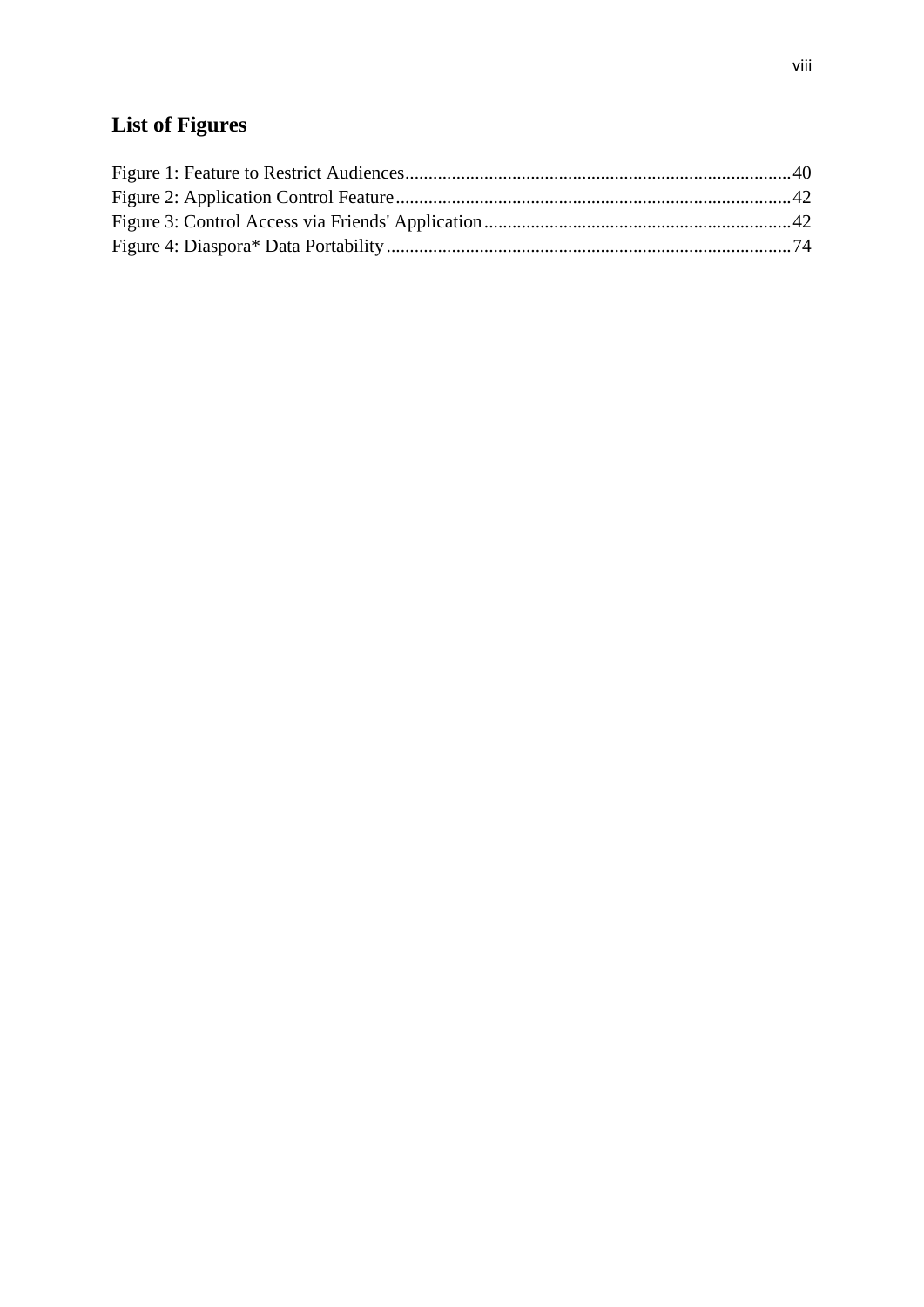# <span id="page-8-0"></span>**Chapter One**

#### <span id="page-8-1"></span>**1.1 Introduction**

Today, almost every aspect of most of our lives is maintained online. All these activities breed information. On social networks, and Facebook in particular, a wide range of information is generated through the creation of accounts corresponding to one's real-world identity and through interactions with one's real-world friends, acquaintances, family, and work colleagues. Often this information is exposed to a range of unexpected audiences resulting in unintended consequences. It is additionally stored on Facebook servers for an indefinite amount of time and for often uncertain purposes. The state of personal information profusion and the opportunities to exploit it by individuals and Facebook itself have occurred swiftly with the fast, and at times volatile, development of Facebook over the last nine years. It has left us in a state of bewilderment and uncertainty, especially when it comes to the issues of privacy violations. This research paper aims to address the complex and controversial debate around privacy invasions, specifically with regard to Facebook*.* It will do so by developing a rigorous conception of privacy. It will apply this conception to Facebook by analysing its development as well as its current state of features and privacy policy to determine exactly what privacy violations occur; how and why they occur; and the extent to which Facebook is accountable for such violations. It will then also employ the conception of privacy to critically assess the effectiveness of a recent social network called Diaspora\*, which was started as a reaction to the privacy violations occurring on Facebook, and is claimed to be a superior, privacy-preserving social network.

As will soon be elucidated, since its inception, Facebook has been in a continual state of flux, with changes to its features and privacy policy occurring regularly. For this reason, the time frame of the analysis was limited to Facebook's beginning in 2004 to June 2012. The closing date was chosen because it was a month after Facebook shares became available to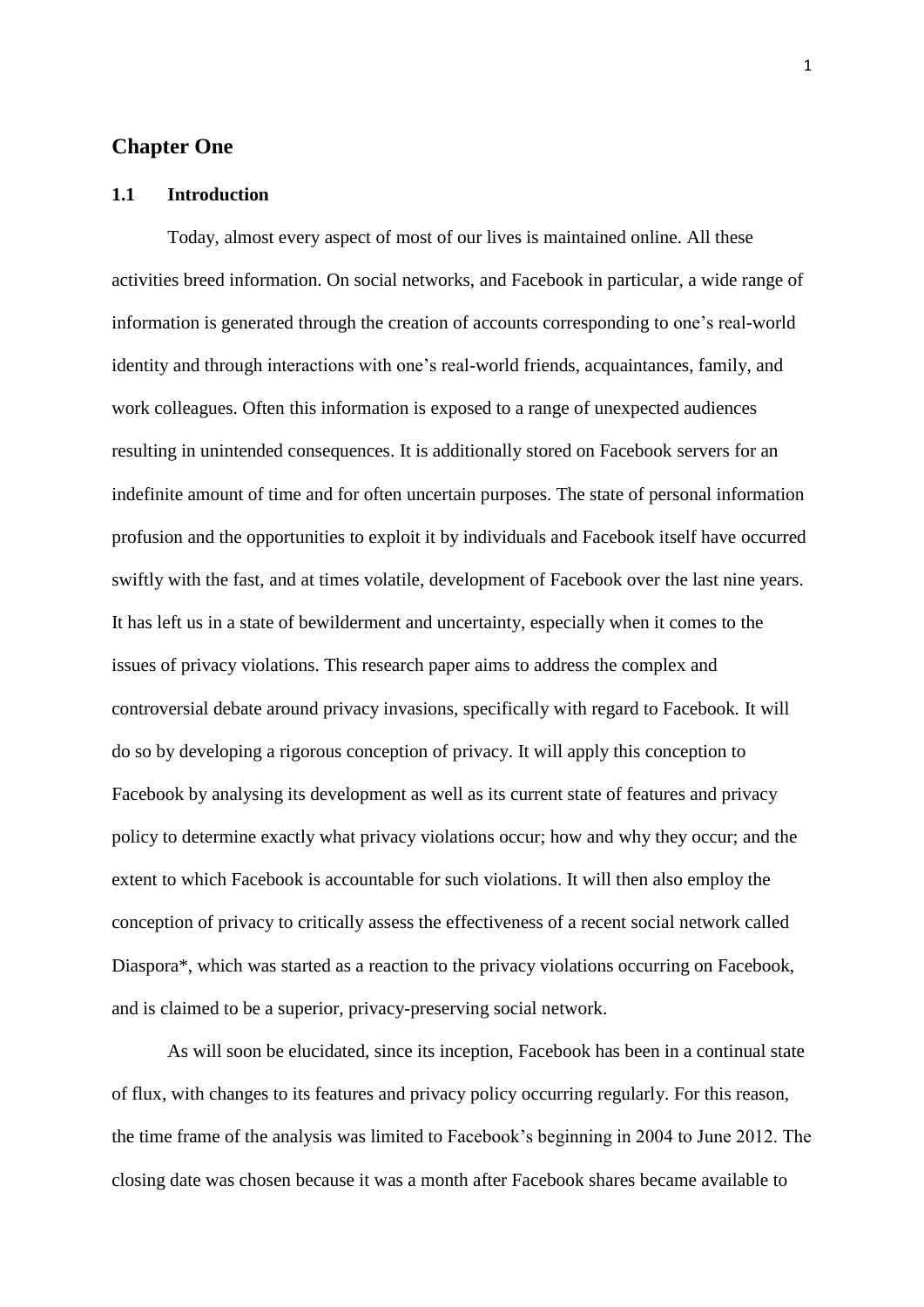the public, which marked a significant milestone in its continual development, and additionally was the date the Facebook privacy policy had last been modified<sup>1</sup>.

#### <span id="page-9-0"></span>**1.2. Towards a Conception of Social Network Privacy**

In order to critically assess accusations of privacy violations directed at Facebook it is necessary to engage with a conception of privacy. The conception developed in this paper will be primarily based on the framework of Helen Nissenbaum, a professor of media culture and communication, as established in her book *Privacy in Context*<sup>2</sup>, as well as supporting theories found in most of the literature reviewed. Arriving at a concise, universally applicable definition is, as Nissenbaum warns, a complex endeavour (2). Robert Post, a Yale law professor states "privacy is a value so complex, so entangled in competing and contradictory dimensions, so engorged with various and distinct meanings, that I sometimes despair whether it can be usefully addressed at all" (2087). However, this does not mean it is a task to be abandoned completely, as the conception established in this chapter will be framed within (and thus limited to) the context of online social networks, and will be separated into two somewhat distinct dimensions – the context of social interactions between social network users, and the context of interactions between social network owners and their users. It has been stated that "agreement on a broad analytical definition of privacy in the abstract is difficult if not impossible. But discussions of the privacy implications of specific events and practices are easier to understand and discuss" (Waldo, Lin, and Millett 85). Furthermore, what will be produced in this chapter is not so much a precise definition as it is a distinct understanding of the requirements necessary to preserve privacy in the contexts just described. These conceptions will be applied to the next two chapters where the privacy policies and practices of two digital social networks, Facebook and Diaspora*\**, will be assessed and compared.

1

 $<sup>1</sup>$  As will be revealed in Chapter Four, Facebook subsequently revised their privacy policy in November 2012</sup> <sup>2</sup> *Privacy in Context* was not only cited in Solove's book, but has been cited by many (over 400 on *Google Scholar)* scholarly articles and journals on the subject of information technology and privacy.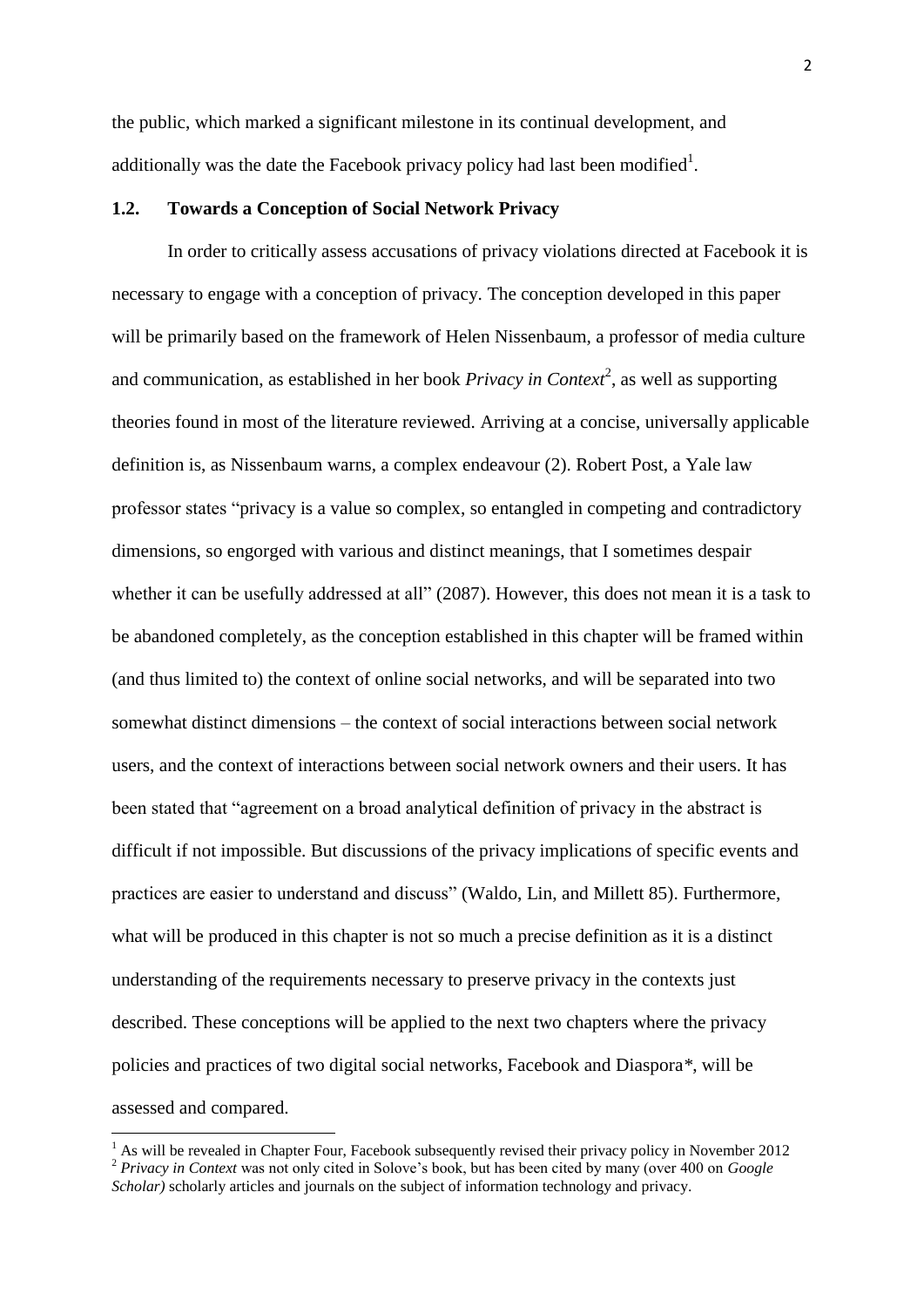Before one can formulate a notion of privacy, it is necessary to examine how it has been commonly conceived, and how this conception has limited and confused evaluations of the legitimacy of various privacy violations. Therefore, this chapter first sets out to explain what privacy does **not** entail – it addresses previous or traditional notions of privacy that are insufficient in dealing with the complexities and nuances of privacy issues both in general and within the context of today's Information Age. The next section dispels commonly argued reasons for not needing privacy, which have often been raised with regard to Facebook practices, and which have thwarted a meaningful analysis of potential violations. Once this foundation has been established, the impacts of privacy loss are described. These impacts are explained in terms of potential consequences as established by many scholars in relation to a general notion of privacy (in contexts greater than online social networks). Additionally, examples of actual consequences experienced by social network users are provided. Finally, the conceptions of social network privacy are elucidated.

As alluded to earlier, it is now necessary to point out the two distinct dimensions of Facebook issues that will be dealt with in this paper. The first dimension is related to the harvesting and commercial exploitation of user data by Facebook itself (i.e. its data practices) and the second is associated with violations that result from users disclosing their own information on social networks, as well as others disclosing information about a particular user. Kate Raynes-Goldie terms these two dimensions of privacy "institutional privacy" and "social privacy" respectively (Raynes-Goldie). Throughout the rest of this paper these two terms will be used in this way.

#### <span id="page-10-0"></span>**1.3. What Privacy is Not**

### <span id="page-10-1"></span>*1.3.1. Public vs. Private*

A common conception of privacy (both in legal and philosophical terms) assumes that everything is divided into two separate realms – a public one and a private one. The private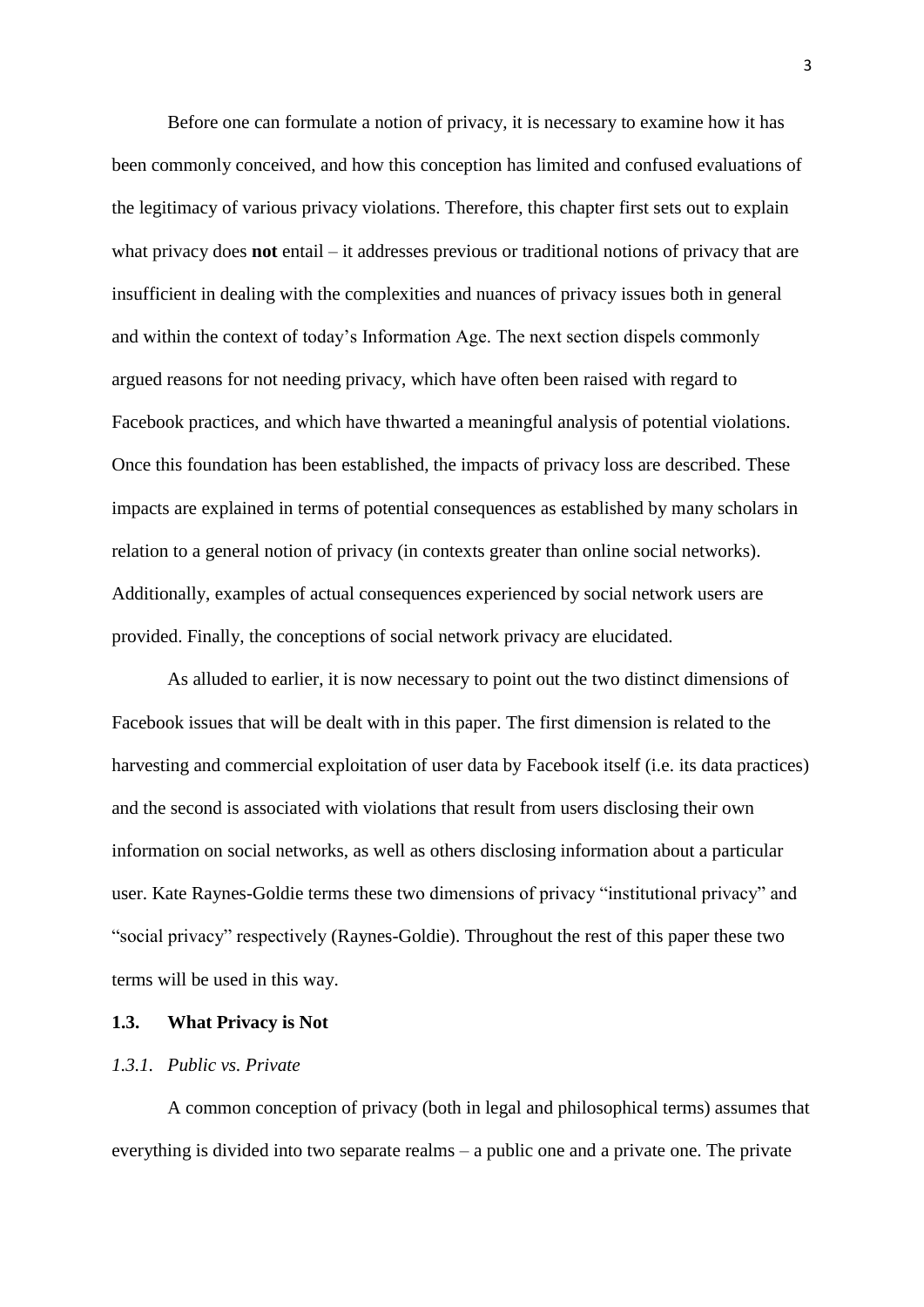realm is usually confined to "the familial, the personal, or intimate relations", while the public realm "signals civic action...beyond the home and the personal" (Nissenbaum 90). In this binary view of privacy any information that is placed in public view has no claim to privacy protection (Solove 163). This conception is dealt with in most of the literature. Helen Nissenbaum, in *Privacy in Context* uses the term "public/private dichotomy" (89–102), while Daniel J. Solove refers to it as the "secrecy paradigm" (*The Digital Person* 43). Despite the common conception, we often in fact expect and require privacy when in public. This expectation is often illustrated by the example of our expectations when having a conversation in a restaurant. In this context, even though we are in a public location and our conversation may be audible to those around us, we still expect others not to listen in (Solove, *The Future* 166). As Danah Boyd and Alice Marwick stress - "Engaging in public life does not entail throwing privacy out the window" (25). Additionally, Solove states that most of our personal information exists in records that are outside of our "secret" realm and it is almost impossible to "live life as an Information Age ghost, leaving no trail or residue" (*The Digital Person* 8). To participate in society today, both in the online and the offline world (e.g. banking both online and offline, shopping with credit cards, voting), it is inevitable that we generate personal information, and that this information is stored in external databases beyond our own "private" physical or virtual repositories.

The legitimacy of requiring privacy specifically within private realms was acknowledged in 1890 in a highly influential article that appeared in the *Harvard Law Review* by Samuel Warren and Louis Brandeis. The article entitled "The Right to Privacy" has been credited as fundamental in the establishment of a "comprehensive legal right to privacy" (Nissenbaum 1). It was written in response to the newly invented instantaneous camera and the increasingly invasive nature of the press. In this paper Warren and Brandeis assert that "instantaneous photographs and newspaper enterprise have invaded the sacred precincts of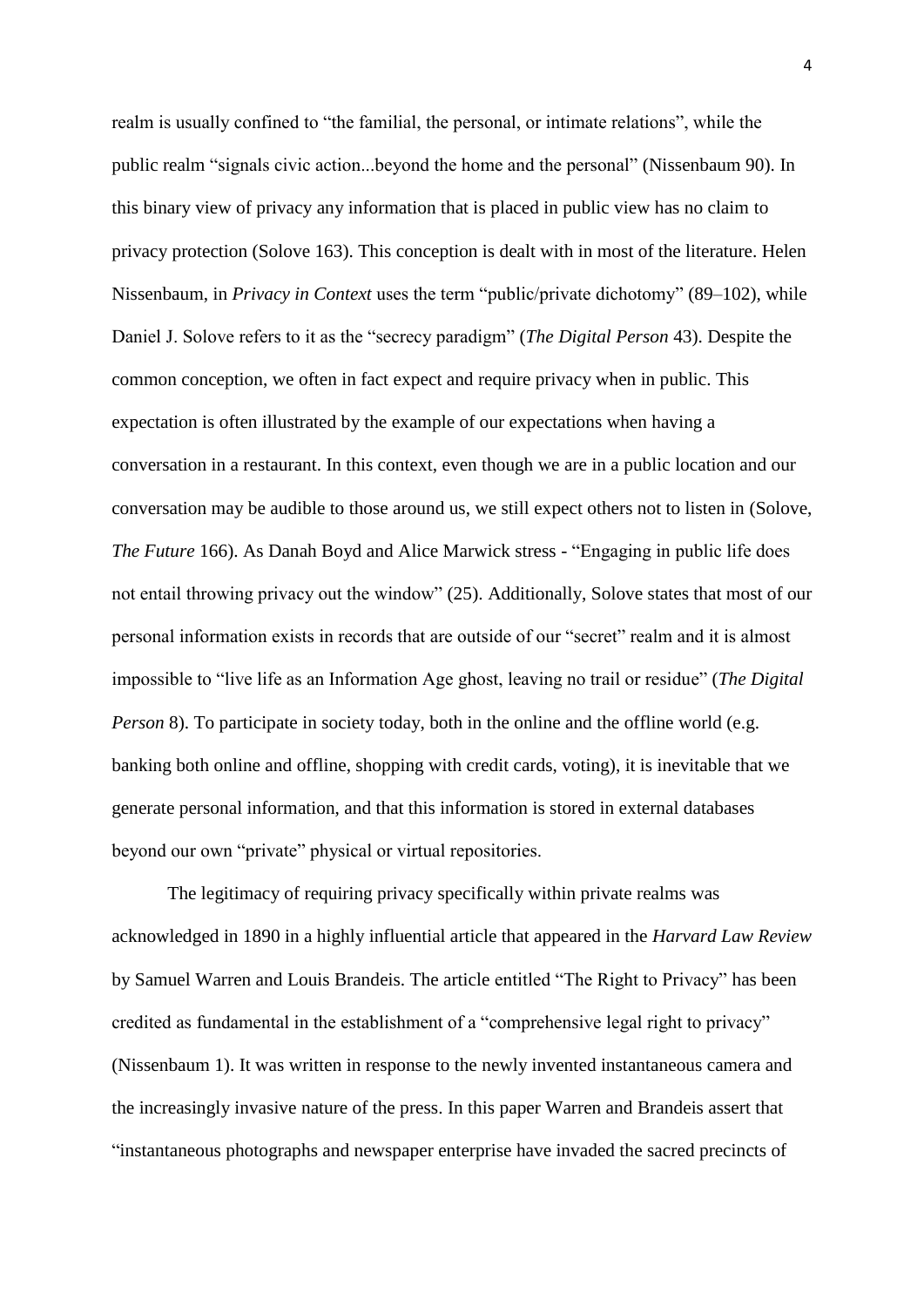private and domestic life; and numerous mechanical devices threaten to make good the prediction that 'what is whispered in the closet shall be proclaimed from the house-tops.'" (195 -196). Because one's images could be captured without one's consent and from far away, Brandeis and Warren acknowledged that one should be able to sue for non-consensual photography (Solove, *The Future* 190). Although Warren and Brandeis focused on the "precincts of private and domestic life", they insightfully acknowledged the danger of the abilities of technologies (in their case photography and the press) to disrupt and blur the distinctions of public and private realms. Whether a photograph is taken in private or in public, "there is a difference between what is captured in the fading memories of only a few people and what is broadcast to a worldwide audience" (Solove, *The Future* 163). Solove is asserting here that the persistence and publication capacities technologies allow can drastically change the nature of what occurs in public, and so, more than ever, people should be provided with protection outside of the traditionally private realm. Furthermore, as Nissenbaum stresses, what we could once expect in the public realm has been drastically changed by these (photographic and press) technologies: "In the period before such technologies were common, people could count on going unnoticed and unknown in public arenas; they could count on disinterest in the myriad scattered details about them" (117).

With the further advancement of modern technology (e.g. mobile phone cameras, closed circuit television cameras) the public privacy requirement is even more significant. As Solove states: "Today data is gathered about us at every turn. Surveillance cameras are sprouting up everywhere. There are twenty-four-hour surveillance cameras in public linked to websites for anybody to view" (Solove, *The Future* 163). Additionally, since the emergence of the World Wide Web and most recently social networks, more of our daily activities are conducted online. The nature of the online realm (allowing even greater persistence and publication than photography and the press) introduces even more challenges to our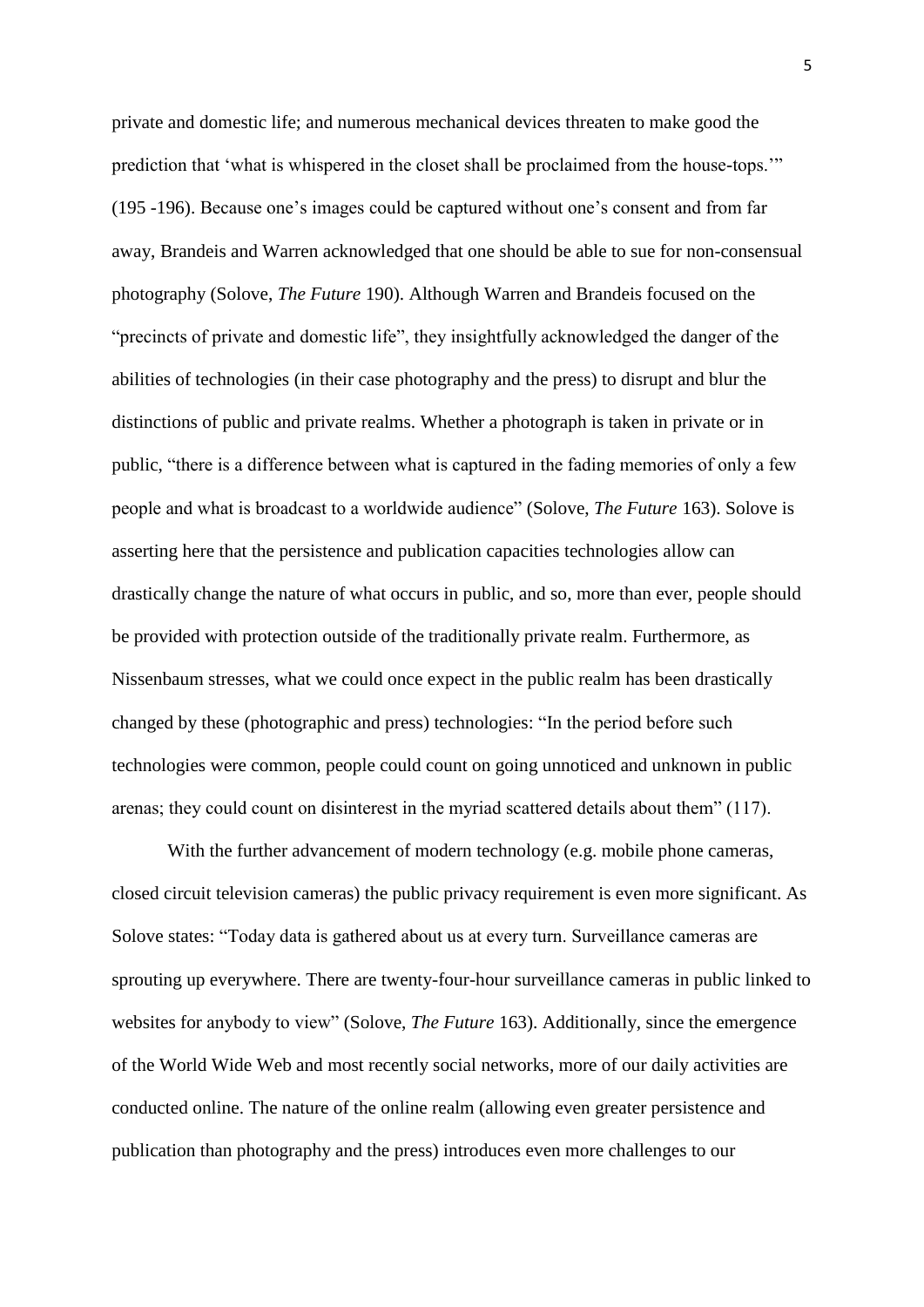understanding of and expectations for the notion of "public" and the consequences of activities within it. This will be discussed in depth in the next chapter.

#### <span id="page-13-0"></span>*1.3.2. Big Brother and Invasion Conceptions*

**.** 

Another common conception of privacy issues that has been raised more recently in relation to online social networks (and online technology in general) is what Solove terms the "Big Brother Metaphor". George Orwell's famous novel *1984* is often referred to when talking about privacy invasions and surveillance issues. However, Solove feels that this metaphor focuses too much on the concept of surveillance by a centralized malevolent entity. This concept does not sufficiently tackle the kind of surveillance that occurs between Facebook and its users when collecting their generally innocuous information (*The Digital Person* 35). It additionally does not deal with the kind of peer-to-peer surveillance occurring on Facebook. As the next section will reveal, surveillance may indeed be an issue in both social and institutional contexts but focusing on this issue alone limits the assessment of other significant violations that may occur.

Solove also debunks what he terms the "Invasion Conception". This notion assumes that a violation occurs only when a person is directly injured by the perpetrator's invasion (*The Digital Person* 8). The problem with this conception is that digital dossiers<sup>3</sup> and many information revelations in the social context do not commonly invade privacy in a direct or explicit manner. Often our information is aggregated at different stages and connected across databases for different, mostly harmless purposes, which would not be a valid violation in terms of this invasion conception (Solove, *The Digital Person* 8). Solove also goes on to discuss what he terms the "aggregation effect" which he explains as "information breeds information" (*The Digital Person* 44). Individual pieces of information may seem harmless

<sup>3</sup> A dossier is a "collection of detailed data about an individual" (Solove, *The Digital Person* 1). Solove explains that today there are "hundreds of companies that are constructing gigantic (digital) databases of psychological profiles, amassing data about an individual's race, gender, income, hobbies, and purchases" ( *The Digital Person* 2)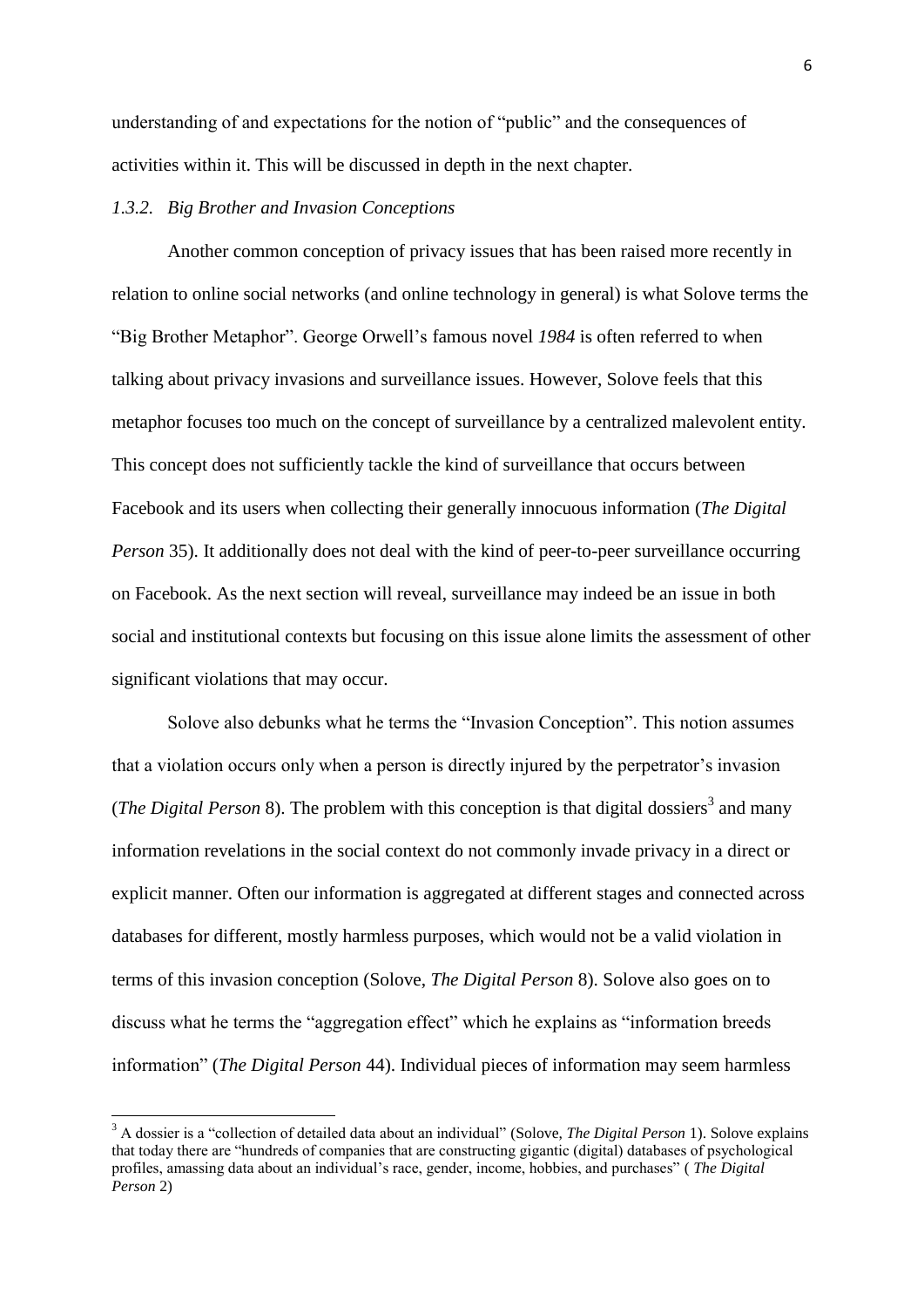but, when combined and interpolated, can amount to meaningful insights about a person. Furthermore, in *Privacy Lost*, David Holtzman stresses that "web searching and blogging are impulsive, and although each instance may not be revealing, collectively searches and blog entries paint a detailed picture of a person's opinions and interests" (12). The analysis of Facebook's privacy policy in the next chapter will reveal the extent of the information that Facebook acquires from most users, and that may as a result be available to other individuals. The section that follows shortly in this chapter will reveal the problems that may arise as a result of this "aggregation effect".

#### <span id="page-14-0"></span>**1.4. Dispelling Reasons for Not Needing Privacy**

# <span id="page-14-1"></span>*1.4.1 Nothing to Hide*

Often as a result of the simplistic or inaccurate notions of privacy (discussed in the previous section), it is argued that we in fact do not need privacy at all. One of these arguments is what Solove terms "Nothing to Hide"("'I've Got Nothing to Hide'" 748), which assumes that people only require privacy if they are doing something illicit or illegal (Boyd and Marwick 17). Nissenbaum echoes this observation when she explains that often it is argued that privacy "is more likely a cover for the freedom to do wrong" (Nissenbaum 76). In fact, Eric Schmidt, CEO of Google, made this exact argument in response to concerns over Google's data tracking practises, stating that, "if you have something that you don't want anyone to know, maybe you shouldn't be doing it in the first place" (Mick). However, Solove states that the basis of this argument incorrectly assumes that privacy is solely about concealing wrongs ("'I've Got Nothing to Hide'" 764). As this chapter will show, specifically in the next section ("Consequences of Diminished Privacy"), the preservation of privacy serves many other significant values above the ability to perform illicit activities without getting caught.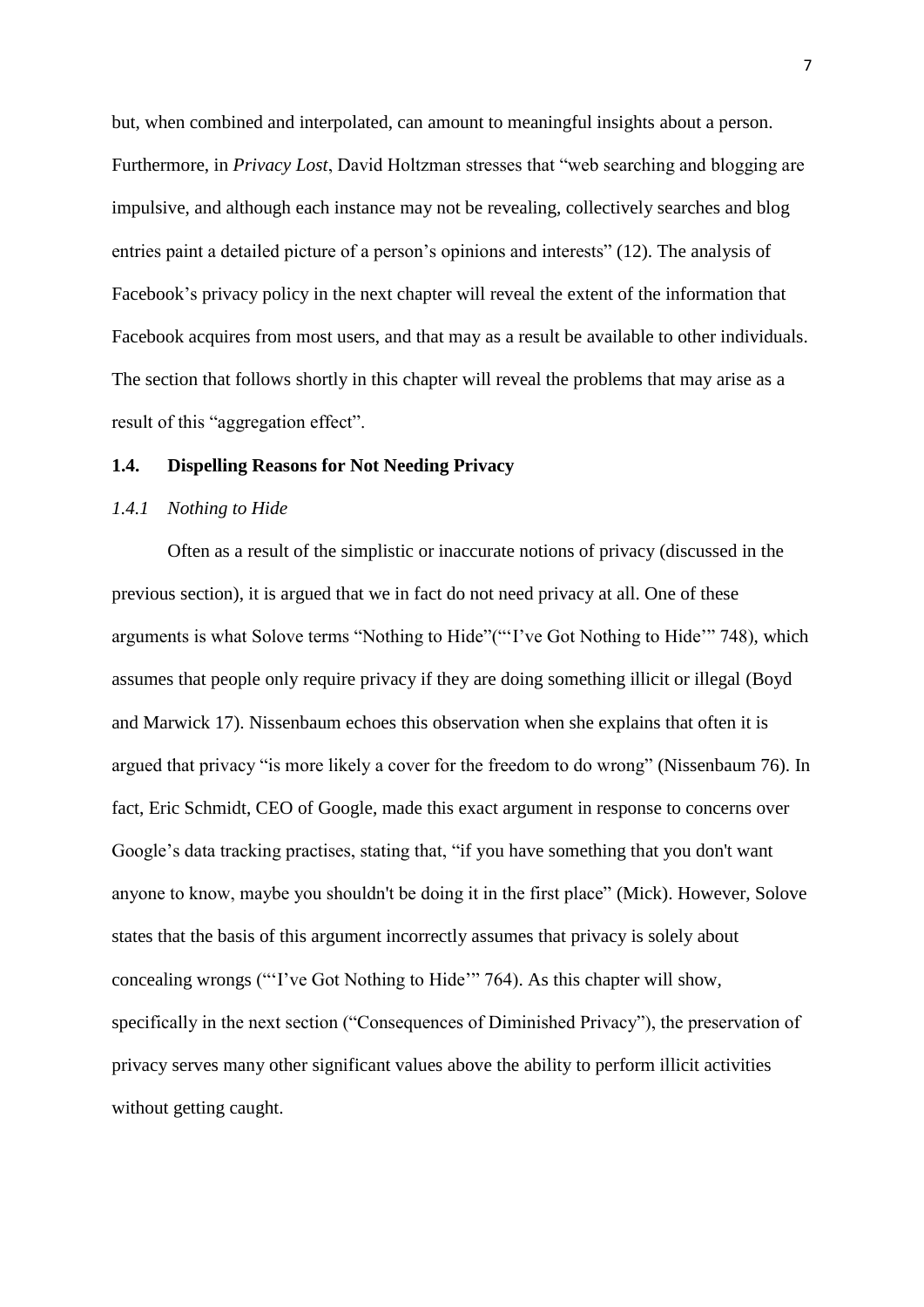# <span id="page-15-0"></span>*1.4.2. Lack of Privacy Concerns*

Another opinion voiced frequently is that people no longer care about privacy and therefore do not need it. Supposedly Facebook users have succumbed to exhibitionist behaviour and have discarded all concerns over their privacy in the process (Peterson 3). In 2010 Mark Zuckerberg, founder of Facebook, expressed his belief that the desire for privacy as a social norm is disappearing. Zuckerberg stated that "people have really gotten comfortable not only sharing more information and different kinds, but more openly and with more people. That social norm is just something that has evolved over time" (qtd. in Johnson).

The economics columnist for the *Washington Post*, Robert J. Samuelson believes that the Internet and social networks specifically have introduced what he calls "mass exhibitionism" and that their popularity "contradicts the belief that people fear the Internet will violate their right to privacy". Samuelson asserts that people's obsession with fame and "spilling their guts" as shown in crass reality television shows like "Jerry Springer", has been facilitated en masse by social networks and that "millions of Americans are gleefully discarding -- or at least cheerfully compromising -- their right to privacy. They're posting personal and intimate stuff in places where thousands or millions can see it" (Samuelson).

Anita Allen, an American privacy law expert, also asserts in her paper "Coercing Privacy" that from as early as 1999 people no longer care for privacy. She states that "one detects signs of an erosion of the taste for and expectation of privacy" (728). Allen suggests that such "erosion of privacy" could be due to technologies that make it easier for individuals to disclose and publicise information and for institutions to track and commercialise such disclosures (730). Like Samuelson, she also attributes exhibitionist tendencies to explain the privacy erosion, again asserting that the Web has facilitated and encouraged such tendencies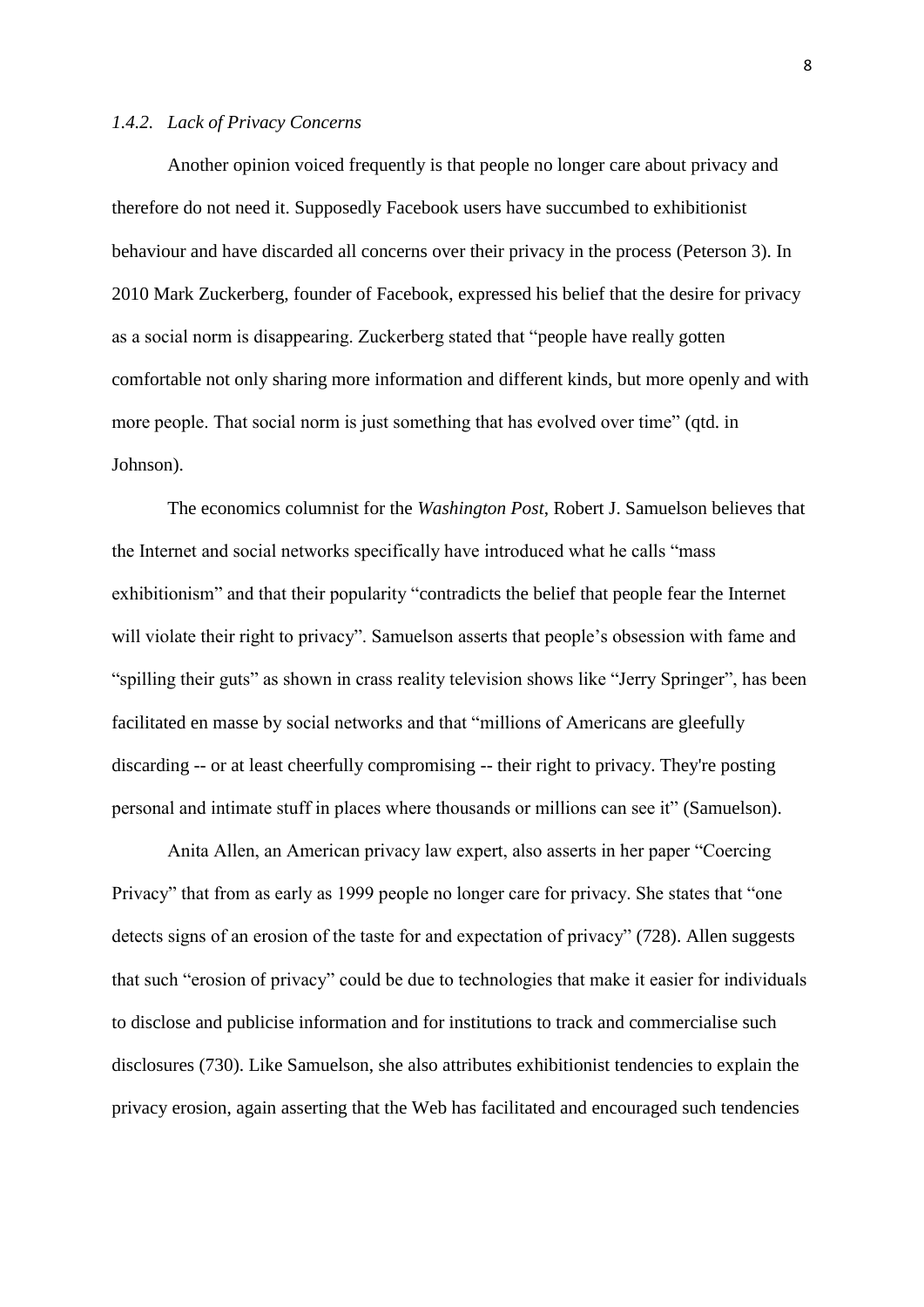(731). Allen uses Jennicam<sup>4</sup>, a website that existed from 1996 to 2003 and created by Jennifer Ringley to publicise every part of her life via a webcam, as an extreme example of the increase in exhibitionism. She additionally asserts that the popularity of the site - the large numbers of people wanting to "consume other people's privacy" - is an indication of the lack of concern for privacy (730).

In addition, many scholars have also argued that although many may claim to be concerned about privacy, their behaviour reflects something different. This apparent contradiction is known as the "privacy paradox" (Raynes-Goldie, "Digitally Mediated Surveillance" 4). The term was adopted to explain the apparent contradiction between surveys in which people indicated a strong concern for privacy, and studies that observed the behaviour of people carelessly disregarding privacy. In 2006, a study of 294 Facebook users and non-users at an American university indicated this dichotomy between reported attitudes and actual behaviour (Acquisti and Gross 11). The study found that on average users ranked the subject of "Privacy Policy" as very important in the "public debate" (more important than terrorism) (8). 81% of participants showed a significant degree of concern about the possibility of a stranger knowing where they lived, their location and their class schedule and 46% showed the highest degree of concern. The study then revealed that 89.74% of undergraduate users who conveyed the highest degrees of concern about the privacy risk cases presented were still joining Facebook (8). The study also showed, for example that more than 48% of users who showed the highest level of concern over strangers finding out their sexual orientation, had in fact made that piece of information open to the public on their Facebook profiles (11). It was also shown, however, that 30% of participants were unaware that Facebook in fact provided tools to limit the visibility and searchability of profiles (16). 77% of participants had not read Facebook's privacy policy and between 56% and 70% were

<sup>&</sup>lt;sup>4</sup> Archive of Jennicam website: http://web.archive.org/web/\*/http://www.jennicam.org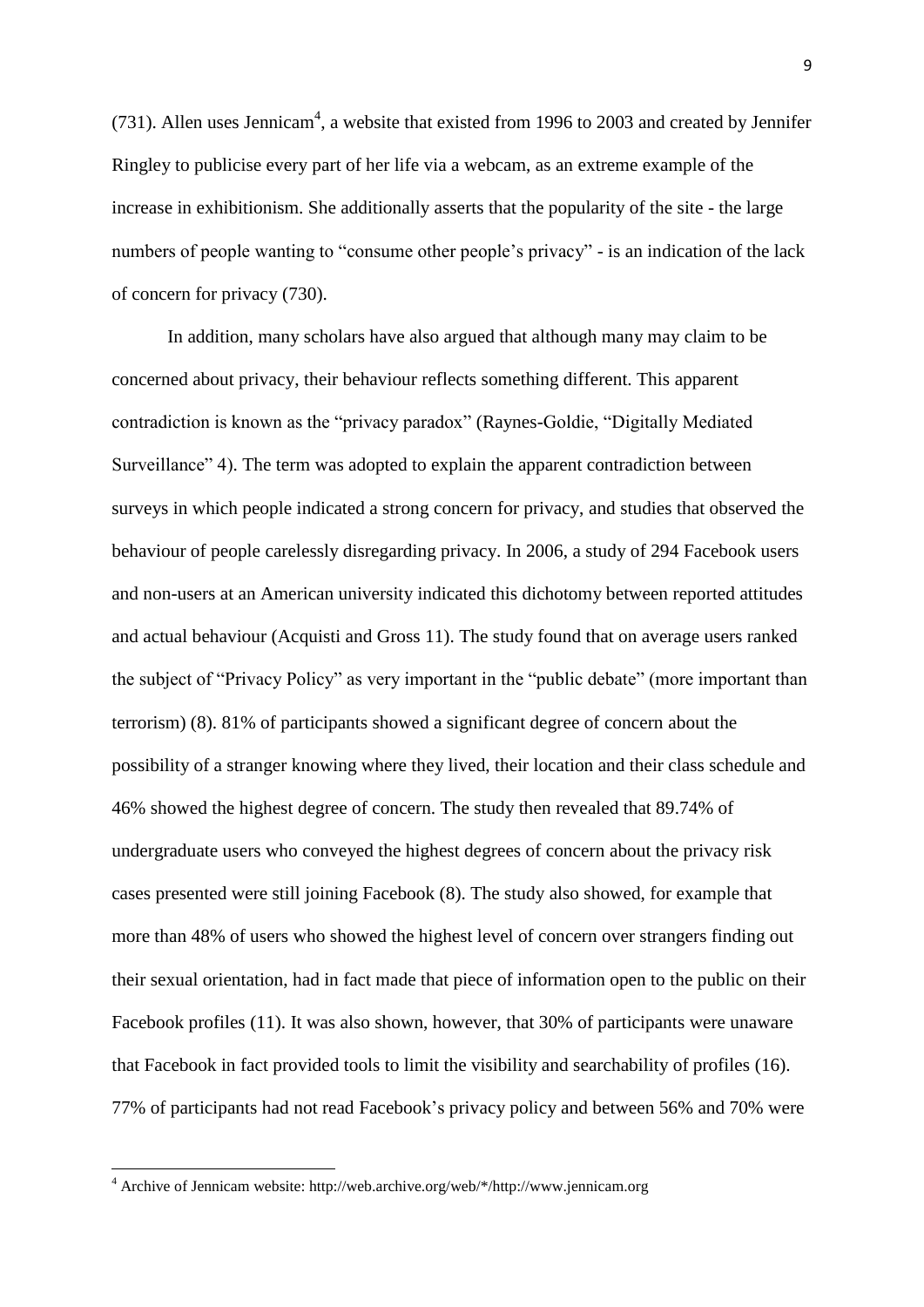completely ignorant of various aspects of Facebook's data collection practices<sup>5</sup> (18). Lastly, 33% of the students believed that it was "either impossible or quite difficult" for people not associated with the university to access the university's Facebook network<sup>6</sup> (11). It was, however, in fact the case that the default settings on Facebook at the time where such that anyone on the Facebook network could search user profiles and anyone in the same geographical location or university could view a user's profile (2).

In dispute of the first claim (of Zuckerberg, Samuelson and Allen) raised here that privacy norms on social networks have changed drastically, this paper asserts that it is to many degrees a misjudgement. As Nissenbaum, Boyd, and Peterson all stress, the majority of a user's friends on a particular social network are his/her real-world friends as well. A study from 2008 revealed that only 0.4% of friendships on Facebook were merely online relationships (Mayer and Puller 332). Therefore most users' expectations for privacy on social networks are infused with their social interactions and privacy expectations of the offline world, and "the overwhelming majority of Facebook relationships are digital representations of their corporeal counterparts, and as such are animated by the social roles, expectations, and norms from the 'real world'" (Peterson 9). Additionally, as the 2006 Gross and Acquisti study showed, many Facebook users stated concerns for various privacy issues on Facebook, whether or not this was reflected in their behaviours is somewhat irrelevant with regard to the "exhibitionist" claim – exhibitionists generally do not have, or pretend to have, concerns for privacy. There may be no denying a rise in interest in **some** people disclosing their intimate details to millions on TV and online, and many consuming such revelations, but to claim that every Facebook user is motivated by the same desires and therefore does not want any form of privacy is far too simplistic a view.

<sup>&</sup>lt;sup>5</sup> 67 % "believe that FB does not collect information about them from other sources regardless of their use of the site"; 70 % "that Facebook does not combine information about them collected from other sources"; 56% "that FB does not share personal information with third parties"

 $6$  At the time of this study Facebook was only open to university and high school students in America.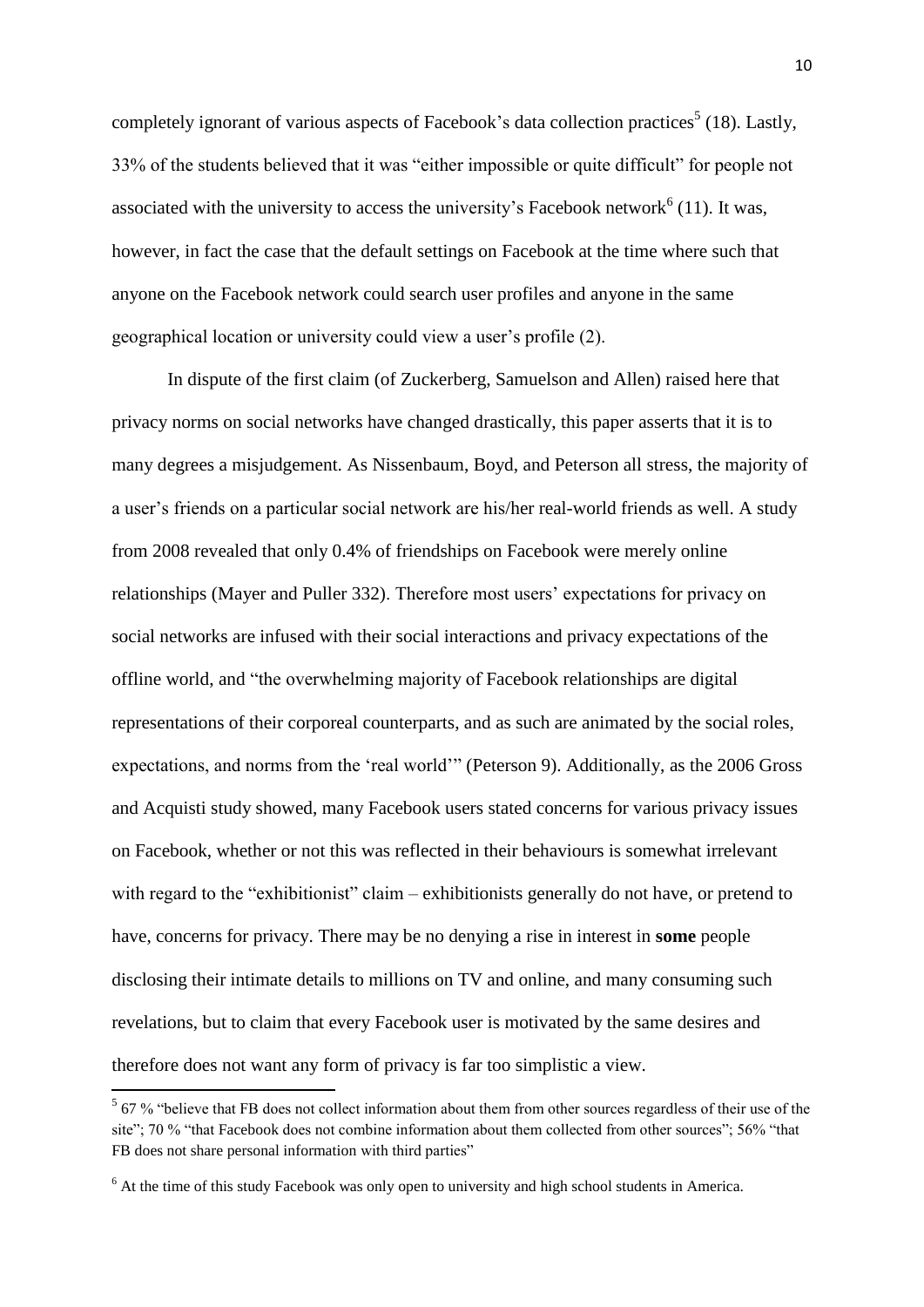In addition, in dispute of the privacy paradox claim, concluding that the contradictory behaviour shown in the Gross and Acquisti study implies that users do not care about privacy at all, fails to recognise other significant factors that may have affected such behaviour. The high rates of ignorance regarding Facebook privacy controls as well as Facebook data practices, and the delusion of the isolated visibility of each network may have had a significant impact on the carelessness of the disclosures observed. A study at Carnegie Mellon University in 2007 aimed to determine if people (more general consumers on websites) would "incorporate privacy considerations into their online purchasing decisions" if privacy policies were made more accessible and clear. The experiment conducted consisted of providing subjects with a shopping search engine that annotated search results with a privacy rating and a concise summary of the particular retailer's privacy policy (Tsai et al. i). The results of the experiment indicated that with the annotated concise privacy information, subjects opted to purchase from retailers that had higher privacy protection and additionally, were willing to pay a premium for such purchases ( 21).

Furthermore, as Raynes-Goldie suggests, since the "privacy paradox" term was conceived in 2006, the social network "landscape" may have changed quite drastically ("Digitally Mediated Surveillance" 2). With regard to Facebook specifically, the extent of change will be revealed in the next chapter as the development of Facebook is traced. This chapter will specifically reveal the increased indignation of users and privacy advocates as each new change was implemented by Facebook. It is possible that this state of change may be reflected in privacy behaviours too. A study published in February 2012 comparing data between 2009 and 2011, shows that although social network users initially may have been careless with their privacy, since 2009 an increase from 56% to 63% of users have removed contacts; 36% to 44% have removed *comments*<sup>7</sup> from their profile; and 30% to 37% have

 $\frac{1}{7}$  See glossary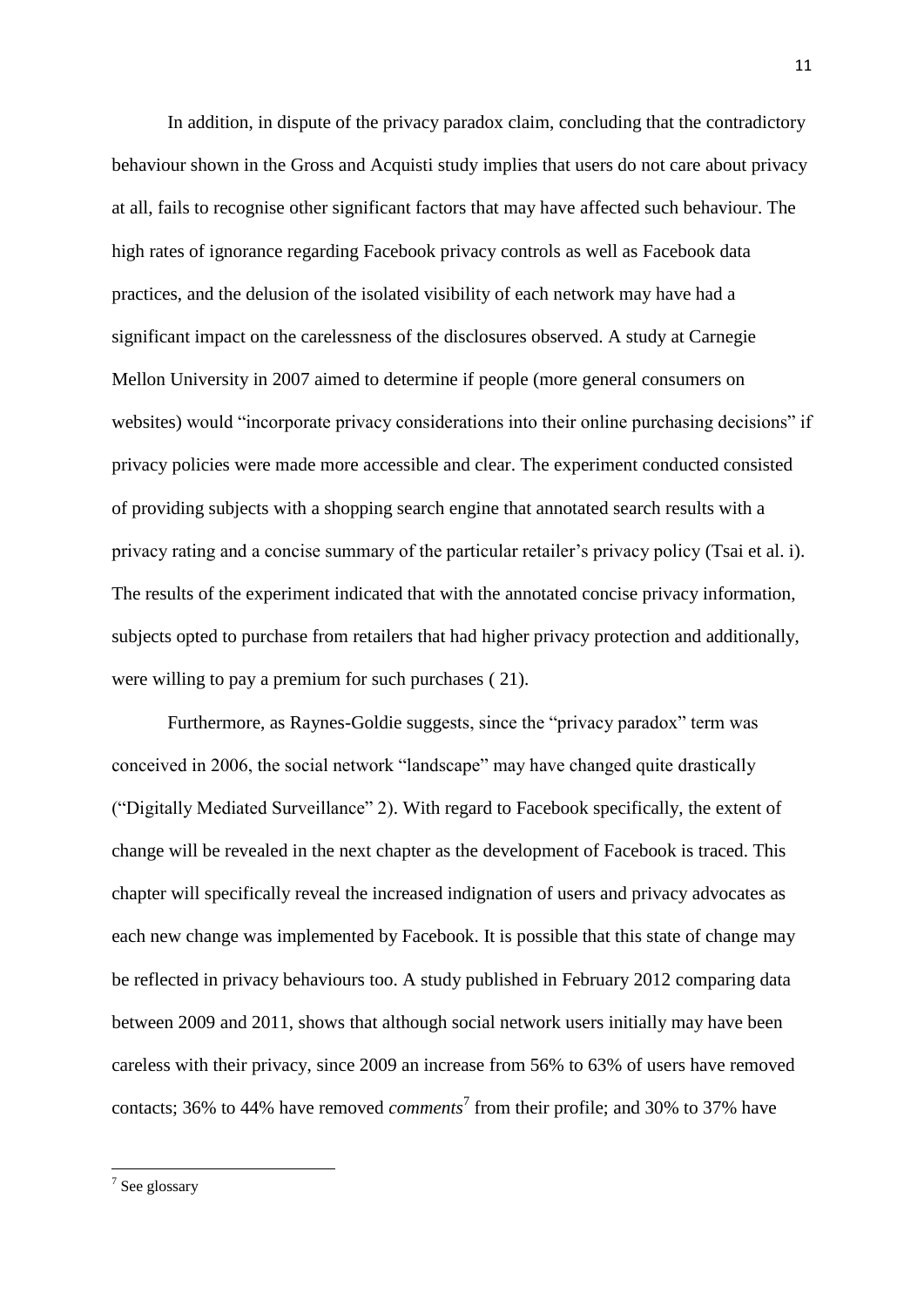deleted their names from photographs in which they had been *tagged*<sup>8</sup> (Madden 2). The study also indicates that 58% of users have their profiles restricted to completely private and 19% to partially private (visible to *friends-of-friends<sup>9</sup>*), although it does not indicate the percentages in 2009. The primary implication of this study is that users are actively taking steps to manage and control their privacy on social networks, indicating that not only do users in fact care about privacy; they also behave in a manner that is consistent with such concerns.

Nissenbaum additionally asserts that Facebook users do in fact reflect their desires for privacy in their behaviour but not necessarily in relation to the narrow conception of privacy that implies users only require secrecy (151). The privacy paradox has frequently been levelled against the online behaviour of teenagers but as Boyd and Marwick stress in a very recent study of teenage attitudes and behaviour: "All teens have a sense of privacy, although their definitions of privacy vary widely. Their practices in networked publics are shaped by their interpretation of the social situation, their attitudes towards privacy and publicity, and their ability to navigate the technological and social environment" (1). Reinforcing the earlier argument that privacy goes beyond the need for privacy only in non-public realms, Boyd and Marwick's study shows that in fact "this is not a contradictory stance; it parallels how people have always engaged in public spaces" (25).

# <span id="page-19-0"></span>*1.4.3. Privacy vs. Free Speech*

Many advocates who argue against regulations to protect privacy have claimed that privacy regulation conflicts with other more important values and thus should be discarded completely. Of the values that conflict, one of the most significant and common that is asserted is freedom of speech. It is important at this point to keep in mind the social network privacy contexts established earlier, and the fact that various dimensions of privacy issues are often quite distinct. It is most often the case that social privacy, and specifically others

<sup>&</sup>lt;sup>8</sup> See glossary

<sup>&</sup>lt;sup>9</sup> See glossary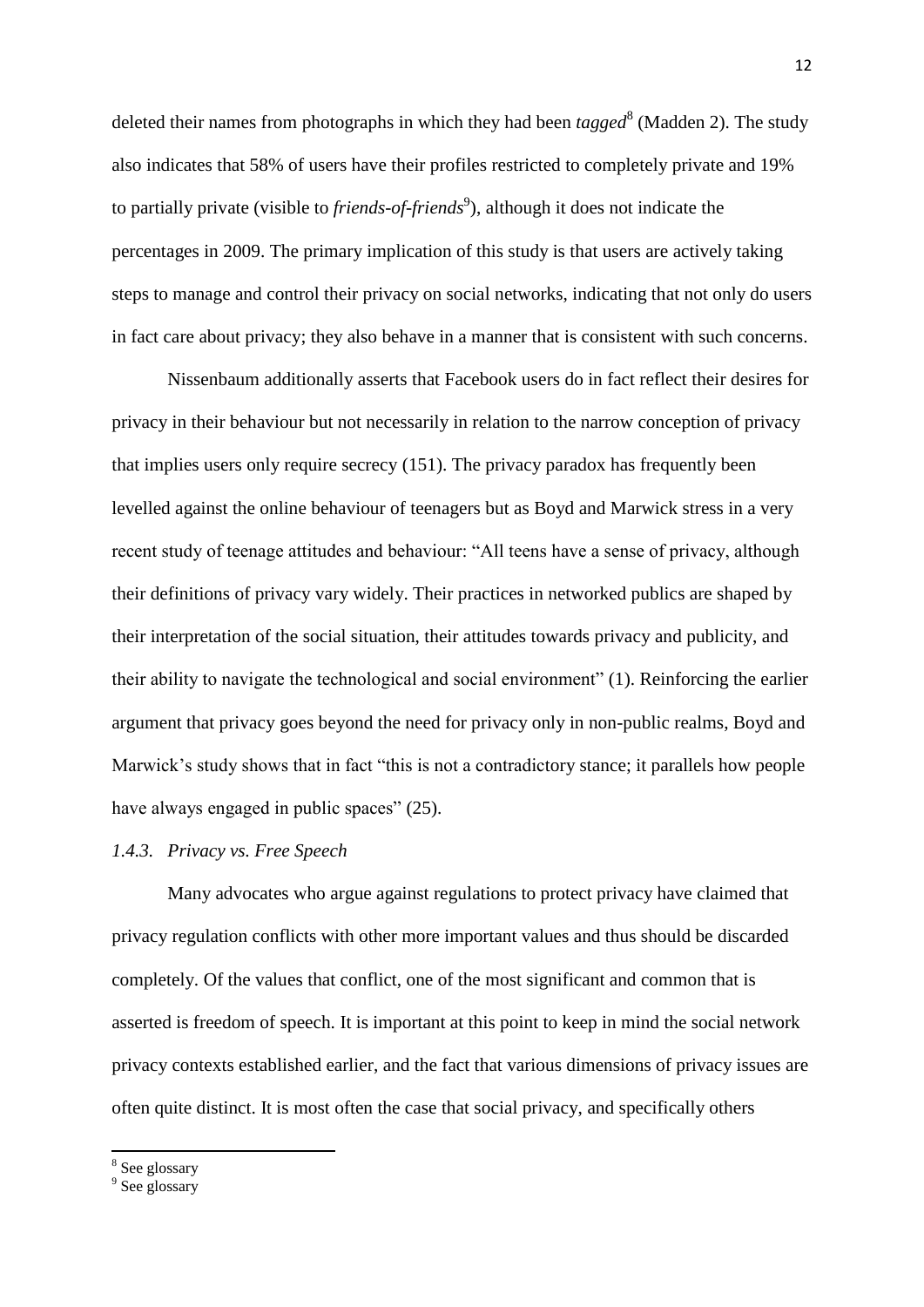disclosing information about a particular user on a social network, conflicts with free speech. One such advocate that is wary of strict regulations of this kind of privacy issue is American First Amendment scholar, Eugene Volokh, who states that "the difficulty is that the right to information privacy - my right to control your communication of personally identifiable information about me - is a right to have the government stop you from speaking about me" (2). According to Volokh, the case of the government restricting such disclosures would be a violation of the First Amendment. However, as Solove asserts there have been many cases in America where the Supreme Court acknowledged that freedom of expression needs to be balanced by the law of defamation (*The Future* 126). This is the case in South Africa as well, where freedom of expression is guaranteed in the Constitution of the Republic of South Africa, but where it is not an absolute trumping of all other laws, including defamation law (Victoria 4). The problem arises in the case of social network users disclosing truthful information about a user, as defamation law is limited to revealing **false** facts about another person (Solove, *The Future* 126). However, Solove asserts that because the Supreme Court acknowledges that not all forms of speech need protection, "speech of private concern" should not be as strictly protected as speech that is legitimately of concern to the public (128 -129). For the majority of disclosures on social networks, the public would not be served in any way by knowing the information revealed, and as such, the law should protect these disclosures.

Furthermore, both Solove and Nissenbaum stress the importance of assessing the key purposes of free speech in the first place. This reveals how privacy serves the same ends as those of free speech (Solove, *The Future* 129). For example a fundamental reason for needing free speech is to ensure "individual autonomy" (130), but as the next section will reveal, privacy also promotes autonomy in that "the disclosure of personal information can severely inhibit a person's autonomy and self-development" and "risk of disclosure can inhibit people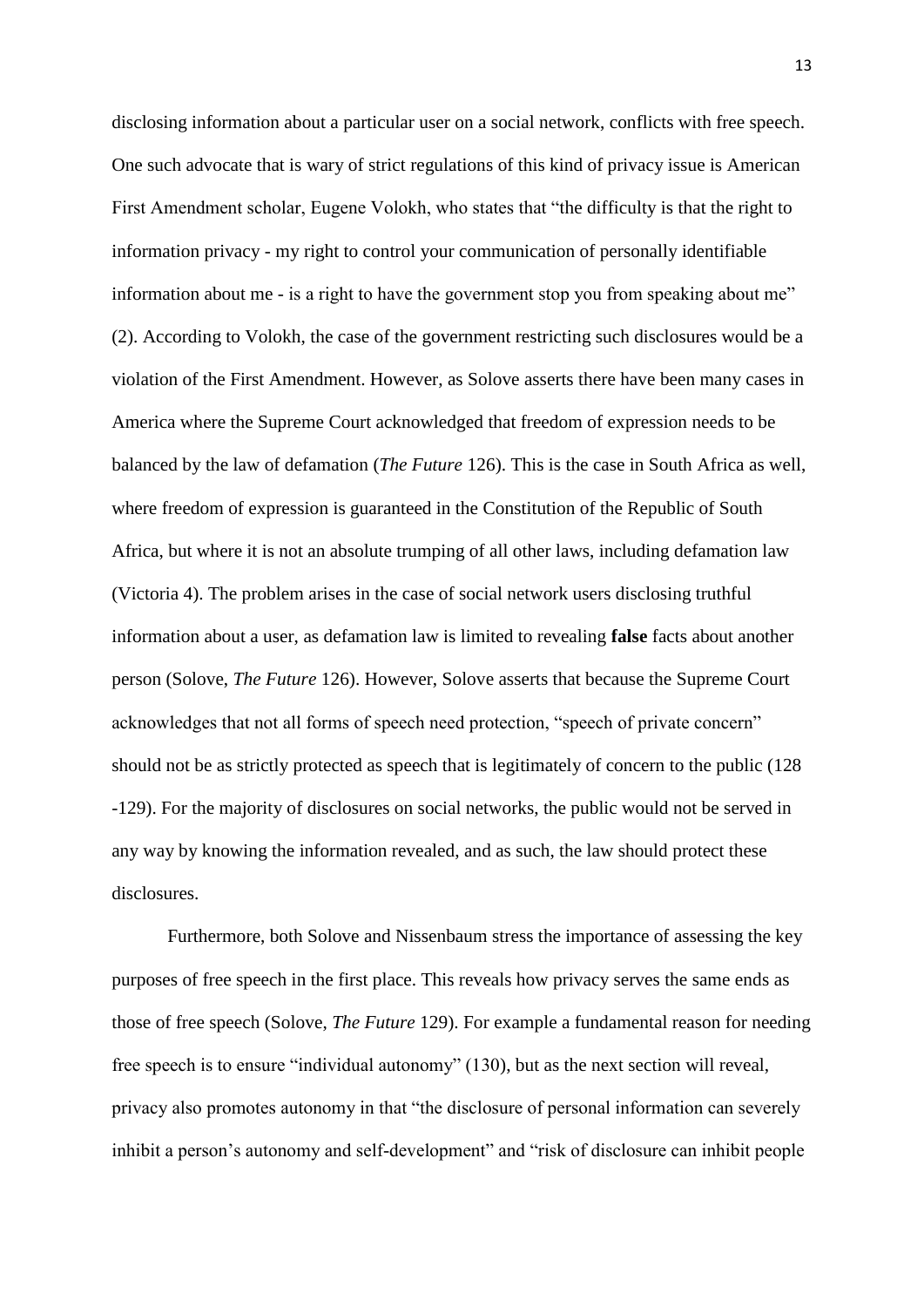from engaging in taboo activities" (130). Free speech also serves to promote democracy. However, political debates are only enriched by speech relevant to public interests, and not by speech of private concern – "reporting people's secrets rarely contributes much to politics", re-enforcing the need to distinguish between different types, and thus values, of speech. Furthermore, Nissenbaum stresses the need to "take into consideration not only the potential chilling of speech due to privacy, but the chilling of speech due to reductions in privacy" (111). This is especially relevant to the case of social privacy and self-revelation, where one's disclosure may be protected by freedom of expression laws **and** by the safety of its privacy.

#### <span id="page-21-0"></span>**1.5. Consequences of Diminished Privacy**

# <span id="page-21-1"></span>*1.5.1. Surveillance*

In order to grasp a more comprehensive conception of privacy it is necessary to understand the purposes and values it serves, as well as the impact of diminished privacy. One of the most common concerns is that without privacy the potential for surveillance increases. Surveillance on social networks may occur in the social context, where a user's friends can observe his/her profile and his/her activities, and where a disclosure intended for the social context may be later observed by external parties who may in fact be institutions (for example law enforcement, potential employers, government) or other individuals. Surveillance may also occur in the institutional context, where the social network owner, in possession of all the data accumulated from its users' activities, can scrutinise such data.

Nissenbaum asserts that freedom from scrutiny, enables "artistic expression and intellectual development" to prosper and the formation of autonomous moral and political beliefs. Freedom from scrutiny implies that one is not burdened by the fear of "disapprobation, censure, and ridicule", or the pressure to subscribe to conventions (75).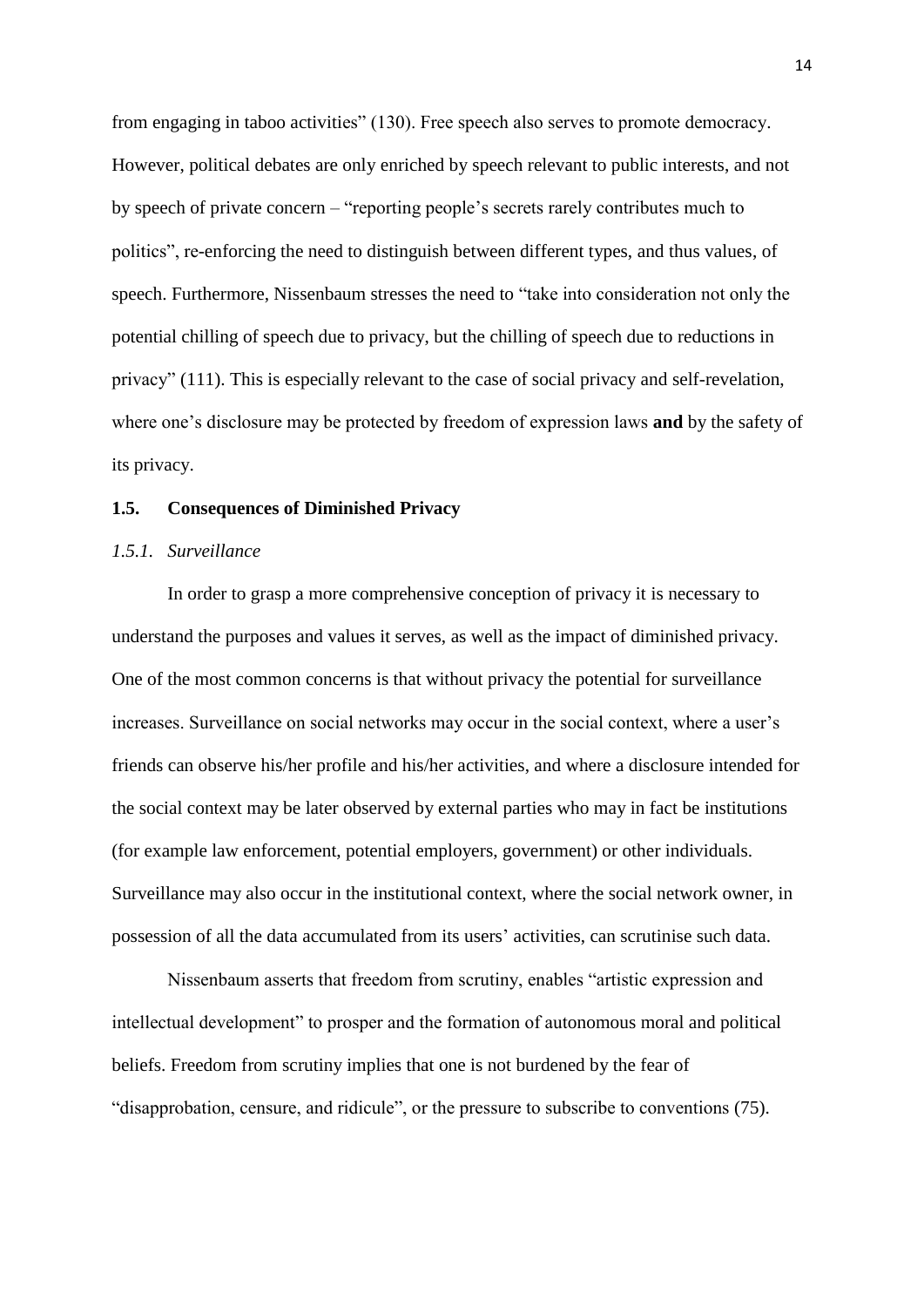In a similar vein, Jeffrey Reiman introduces the idea of an "informational fishbowl" where the people contained within are observable from one location (28). Reiman identifies four kinds of risks resulting from this situation:

- 1. Extrinsic loss of freedom People may change or stop any unconventional activities out of concern for possible derision or limitation of future prospects like employment.
- 2. Intrinsic loss of freedom People may start to perceive themselves and their behaviour through the eyes of those watching due to the above-described selfcensorship.
- 3. Symbolic Risk -This involves the limitation of autonomous expression.
- 4. Psycho political metamorphosis In addition to the behaviour limiting effects, a restriction of how individuals **think** may be caused, resulting in stunted ambition and development (35–42).

The surveillance described here may be relevant to losses of both social and institutional privacy. However, the aspect of being observable from one location is specifically relevant to the centralised nature of Facebook, and thus to institutional privacy. In *The Facebook Effect,* David Kirkpatrick raises this issue in relation to social privacy more appropriately by stating that "Others ask how it might affect an individual's ability to grow and change if their actions and even their thoughts are constantly scrutinized by their friends" (16).

#### <span id="page-22-0"></span>*1.5.2. Reputation*

In addition to the thwarting of autonomy that may arise from the awareness of being under surveillance, the results of surveillance itself may have severe consequences for one's reputation. The amount of information generated in social network activity per user is vast (the extent of which will be shown in the next chapter) and as such can provide quite an extensive view of a person. Even if a particular user chooses not to disclose a substantial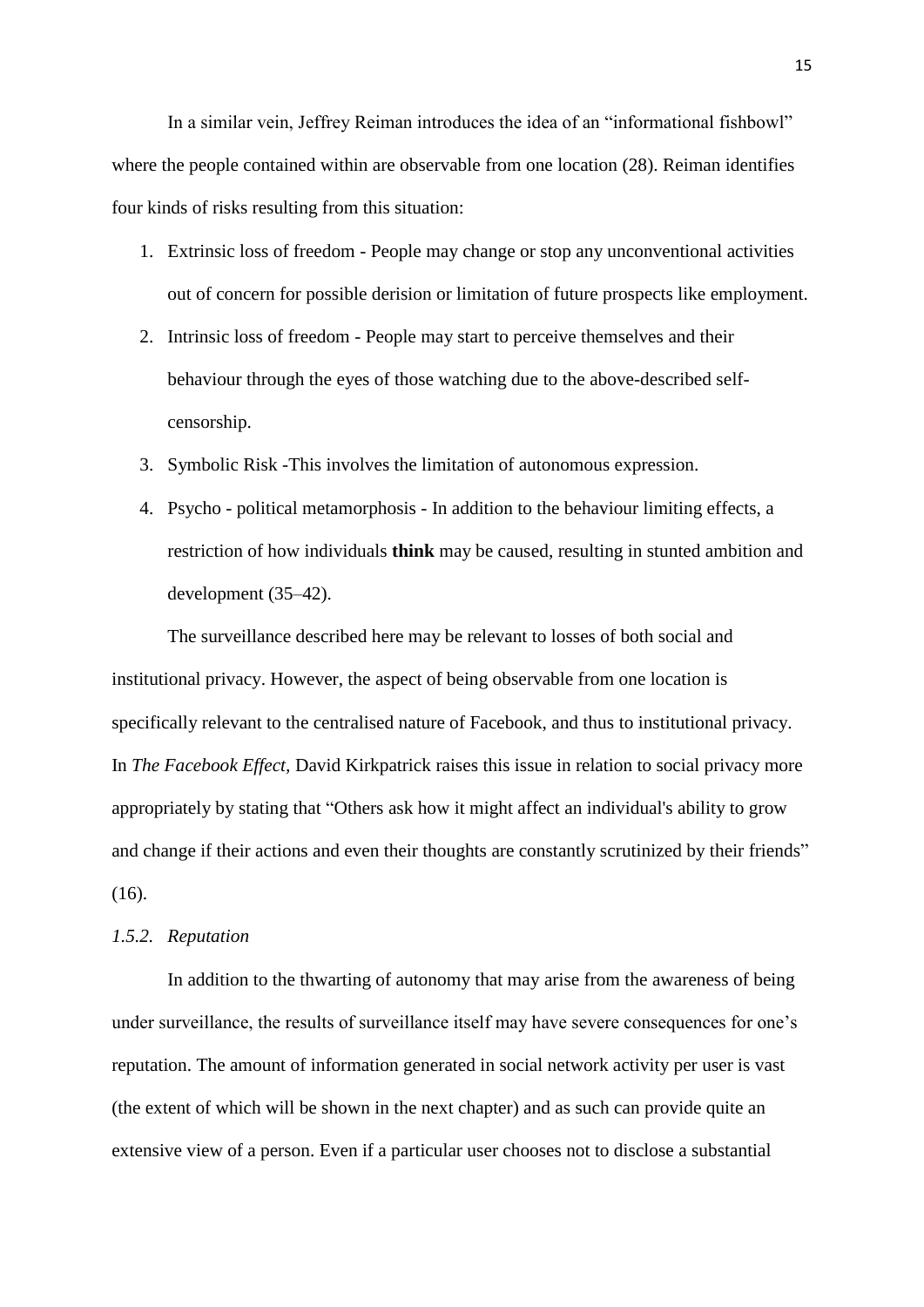amount of information, as a result of the "aggregation effect" mentioned earlier, information can be inferred about a user, through the summation of small amounts of data and with the implicit information of a user's friend network. Grimmelmann reports on a study where researchers could deduce the age and nationality of a user of a social network based on the details of the user's friends (1173).

Solove warns that reputation damage becomes problematic when information that was intended for one context is placed in another context, as an individual may be misjudged due to having "only partial knowledge of someone else's situation" (*The Future* 66). Information about a person gleaned through aggregation or inference or taken out of context may portray an individual in an inaccurate or "distorted" manner (Solove, *The Digital Person* 45). Nissenbaum points out that if this incorrect or imprecise information is used further down the line in situations such as employment or credit ratings, the effects can be dire for the individual concerned. Specific examples of such consequences will be revealed shortly.

Furthermore, Solove points out the importance of being allowed a second chance. With the permanence of online information, all our past indiscretions and mistakes do not allow a recovery from possible youthful immaturity (*The Future* 72). "Still another effect of new information technologies is the erosion of privacy protection once provided through obscurity or the passage of time; e.g., youthful indiscretions can now become impossible to outlive as an adult" (Waldo, Lin, and Millett 31).

#### <span id="page-23-0"></span>*1.5.3. Identity Theft*

Reputational and potentially severe financial harm may also occur through fraudulent indiscretions, in the form of identity theft - "the fraudulent construction of identities" (Nissenbaum 78). Identity theft may arise in both the social context where personal information can be gleaned and exploited by individuals obtaining publicly available information through the social network interface, but it is possible for it to occur as a result of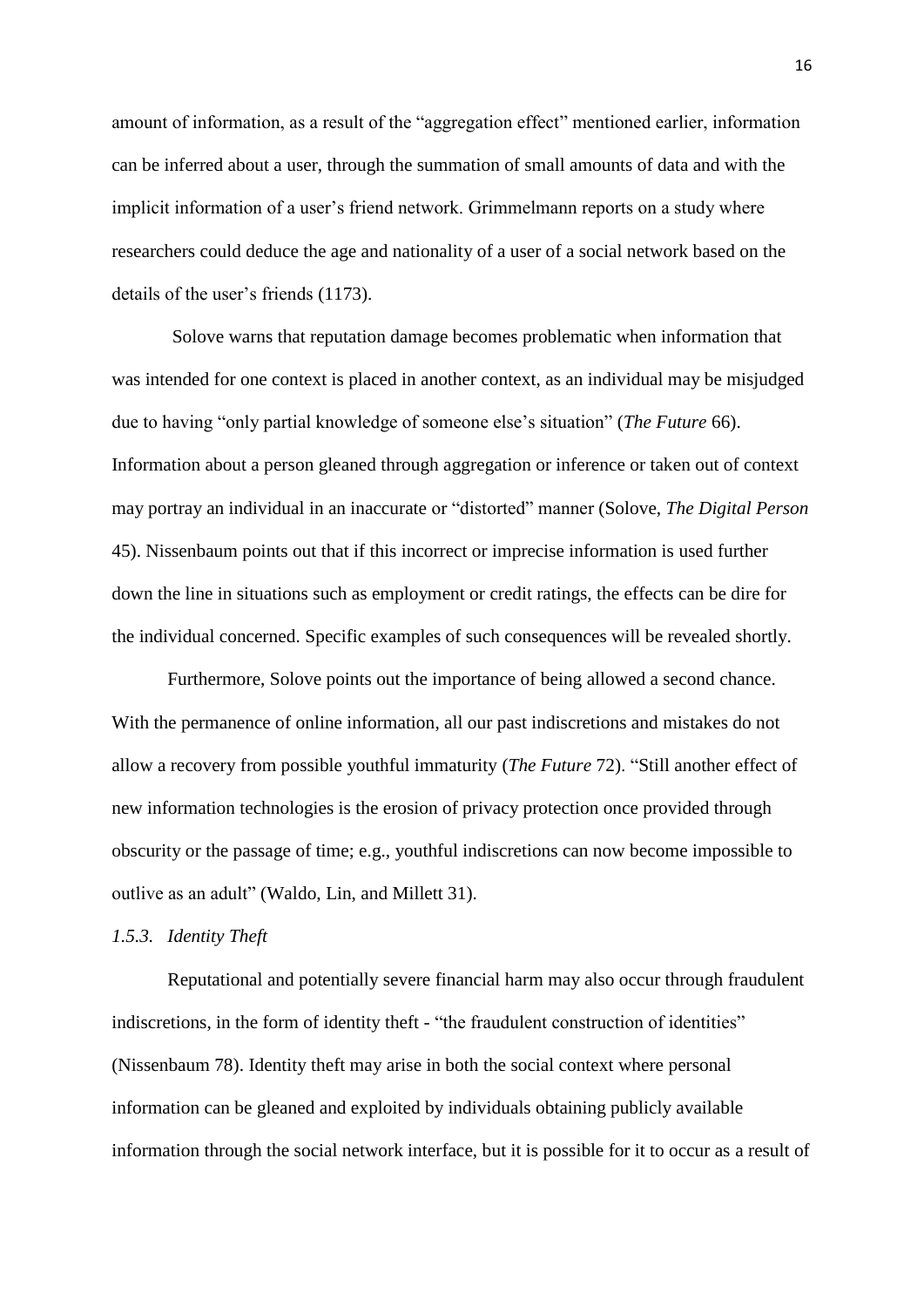social network data safety negligence, where databases containing private  $10$  data may be hacked. In this case, as will be discussed further in the next section, when establishing requirements for institutional privacy, the social network owner should be held accountable for data safety. Thus identity theft is a relevant consequence of diminished institutional privacy. In the case of Facebook, the risk of information exposure may be especially high as millions<sup>11</sup> of users' data are stored on the centralised Facebook servers. In South Africa in 2011 it was reported that there were 20 cases of financially related identity theft per day (Zungo). With access to large amounts of personal data on Facebook, identity theft may in fact become particularly problematic in South Africa.

# <span id="page-24-0"></span>*1.5.4. Case Studies*

**.** 

These consequences are not just speculative hypotheses; they are in fact evident in situations that have occurred frequently throughout Facebook's history and across the globe. In 2006, in Illinois, a police officer tried to catch two students who he had found urinating in public. One of the students (Marc Chiles) managed to escape, while the other (Adam Gartner) was apprehended. Gartner claimed that he did not know Chiles but the police officer proceeded to search the university Facebook profiles until he found Gartner. By looking at Gartner's list of Facebook friends, the police officer was able to infer whom Chiles was and that he was in fact Gartner's friend. Gartner was subsequently charged with obstruction of justice (Peterson 10). This case shows how easy it is to extrapolate information about an individual through a social network, without that person disclosing huge amounts of particularly harmful or illicit information, and how information used for a completely different purpose can have severe consequences on that person's fate further down the line.

However, there are indeed many cases of Facebook users posting potentially harmful information, which they had intended to remain within the context of their Facebook friends,

 $10$  Data restricted under settings that limit exposure to only the user or a limited set of people.

<sup>&</sup>lt;sup>11</sup> As of October 2012 Facebook had 1.01 billion users ("Number of Active Users at Facebook over the Years")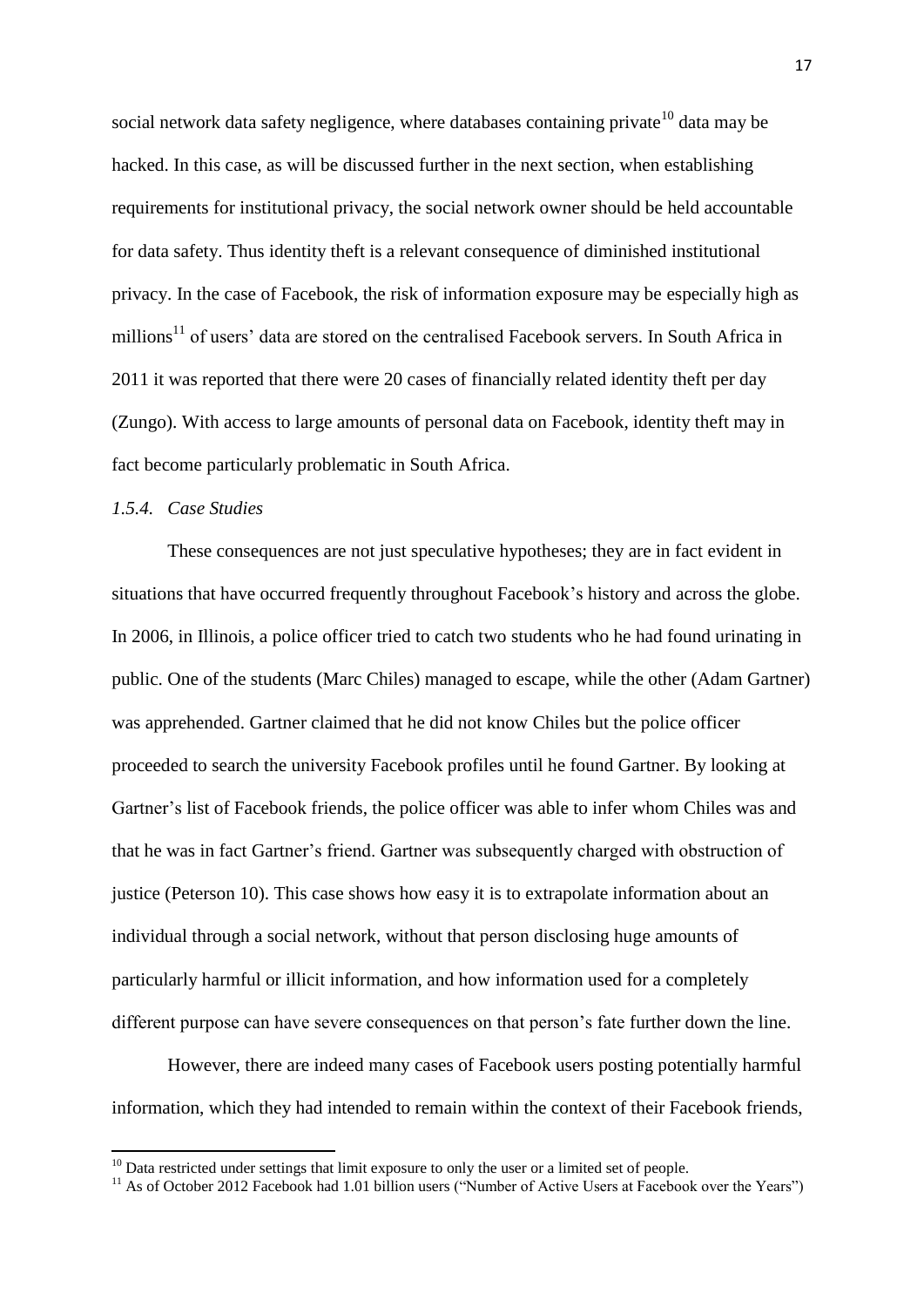and which had been subsequently used against them. In February 2012, in Johannesburg, a senior inspector at the *South African Civil Aviation Authority* was suspended for a negative Facebook post about his seniors, allegedly after one of the inspector's colleagues informed his seniors of the comment (Gibson). In 2011, in America, it was reported that "confusion about what American workers can or can't post has led to a surge of more than 100 complaints at the National Labour Relations Board - most within the past year - and created uncertainty for businesses about how far their social media policies can go" ("Employers Negotiate"). In Chicago, a car salesman was fired after posting complaints about the conditions of his work, however the National Labour Relations Board found that the salesman had a legal claim for his post to remain protected as he was "expressing concerns about the terms and conditions of his job, frustrations he had earlier shared in person with other employees" ("Employers Negotiate").

A more severe case of the unintended consequences of self-disclosure on Facebook is that of Shaheen Dhada, a 21 year old Indian woman, who posted a comment questioning Mumbai's shutdown during a politician, Bal Thackeray's funeral (Mccarthy). Dhada intended the post for her Facebook friends but it is presumed that someone saw the post and then informed *Shiv Sena*, Thackeray's hard-line political party (Narayan). A local Shiv Sena leader, Bhushan Sankhe, immediately lodged a complaint with the police, and just 25 minutes after the post, Sankhe phoned Dhada asking her if she believed it was right to have posted such a comment (Narayan), (Bhatt). Dhada immediately deleted her comment and apologised, but by then a mob had already started vandalising her uncle's clinic (Narayan). Within minutes the police arrived at Dhada's door to place her under arrest, and had in fact also arrested a friend of Dhada, who had *liked*<sup>12</sup> Dhada's post on Facebook. The police arrested the two for "insulting religious sentiments, and booked them under a little-known

 $12$  See glossary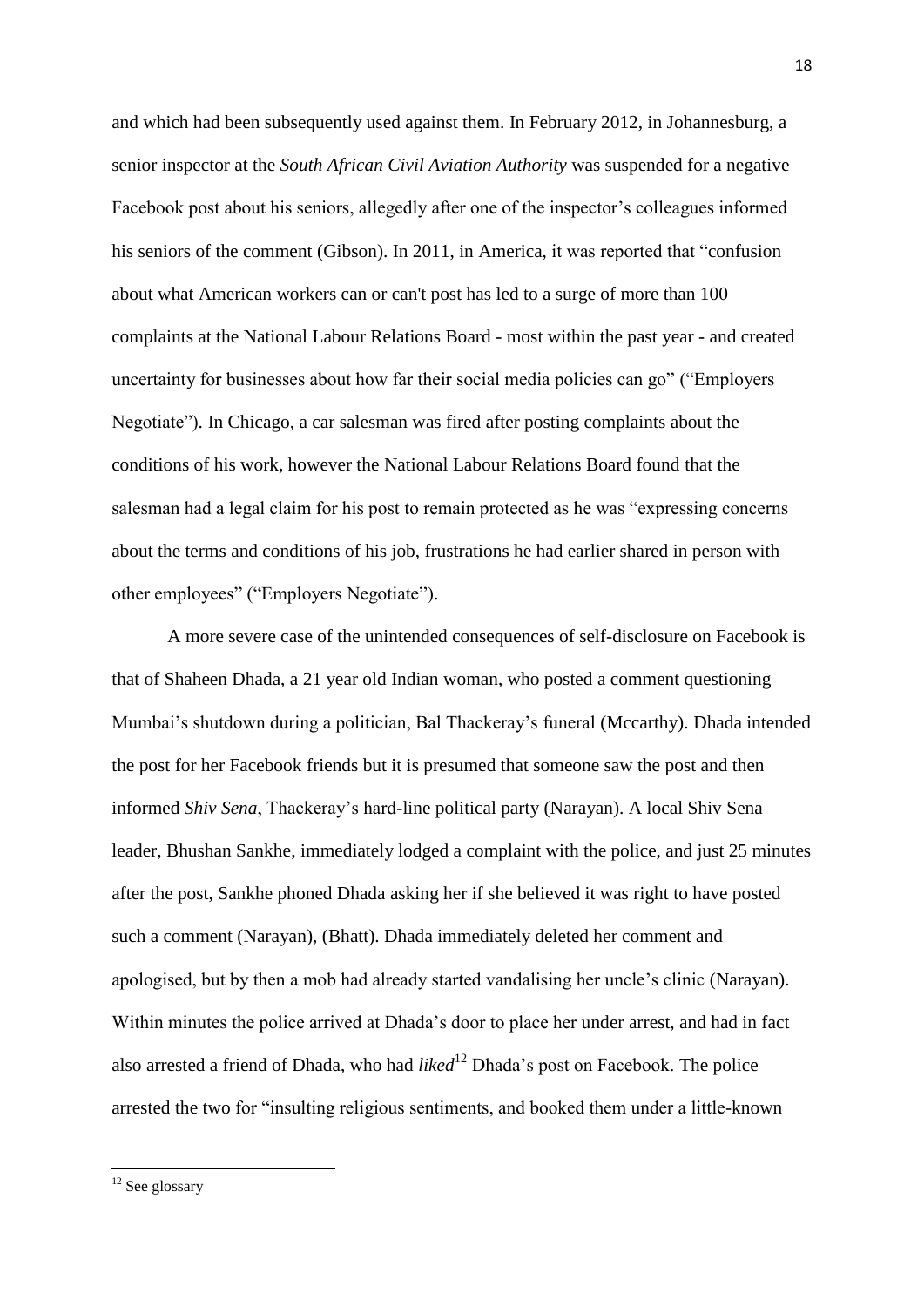provision of India's Information Technology Act, known as 66A" (Narayan). The act prohibits online content that is "grossly offensive or has menacing character" or incites "annoyance, inconvenience, hatred, danger, obstruction, insult" (Narayan). Dhada and her friend were released on bail and due to subsequent public outcry, the charges were eventually dropped, but Dhada had become so fearful of any further harm that she deleted her Facebook account.

This story has many significant dimensions that reinforce issues raised in this chapter. Most relevant to this section is the impact on Dhada's reputation (almost obtaining a criminal record) and her physical safety (the violence of the mob). This incident also shows the severe harm of surveillance to individual autonomy, as after the incident Dhada deleted her Facebook account, in fear of expressing her opinions again. She did subsequently open a Facebook account again but reported that she is now very careful about what she posts (Nair); an evident response of self-censorship. Furthermore, this story is a significant example of how free speech and privacy support the same values. If Dhada's post had remained contained among her Facebook friends or if her freedom to express her own opinion had been respected, Dhada would not have suffered such harsh consequences. It is also important to note that the context in which this incident took place, in what is clearly an extreme political landscape, is largely the reason for such a severe outcome. As the next chapter will reveal, a fundamental issue with Facebook is its rapid progression from a contained college network in an established democratic country, to a world-wide phenomenon encompassing a boundless number of contexts.

As indicated, damage to a user's reputation often occurs as a result of other people on social networks disclosing information about that user. The *Daily Mail* in 2007 pulled photographs off a Facebook *group* <sup>13</sup> called "30 Reasons Girls Should Call It a Night", and

 $13$  See glossary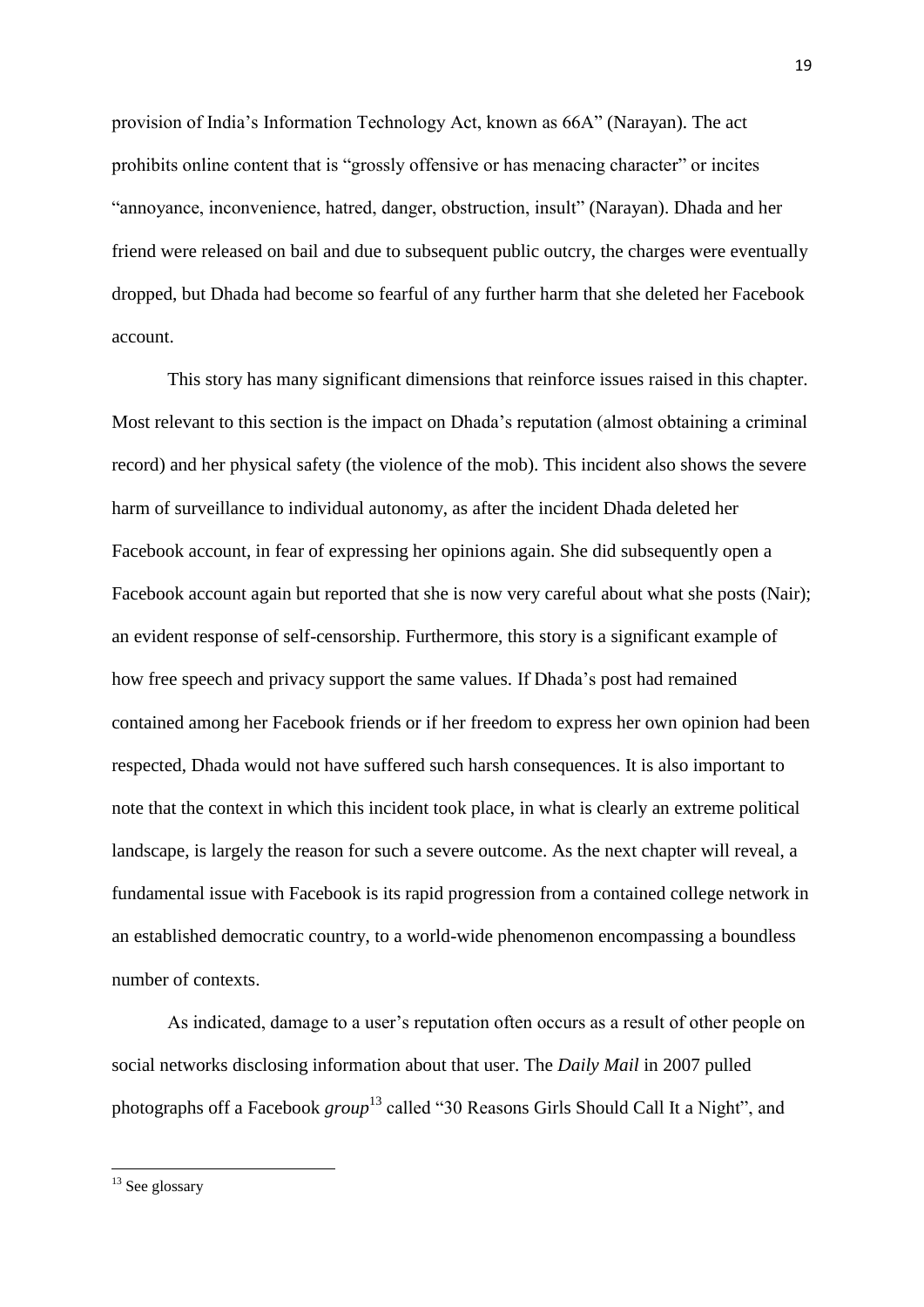published them in the newspaper. The photographs showed a number of drunken college women in very compromising positions and the article named every girl in the photographs. One of the photographs was of a student who had not posted it herself. The student was subsequently inundated with phone calls<sup>14</sup> from companies offering to pay her for interviews of a sexual nature, and to this day a search on Google of the student's name returns the *Daily Mail* article (Peterson 11). With the permanence, easy publication, and searchability that the Internet allows, this case shows the danger of not having control of disclosures made by others on social networks.

A case of identity theft via Facebook in the social context that resulted in reputational harm, occurred in Belgium in 2011. A woman was found guilty by a court in Ghent after she created a fake Facebook profile impersonating her ex-employer and conducting activities under the profile that implied he was committing adultery (Tigner). Although the extent of reputational harm in this case was not particularly severe, it is not difficult to imagine the further extremes that this kind of theft can achieve. Facebook tries to ensure that all profiles correspond to real identities (as will be covered further in the next chapter), however there are still instances that go unnoticed. Furthermore, cases of gleaning user details from Facebook and then employing such details in other contexts (for example loan applications) are also possible.

The risk of identity theft in the institutional context may be high too. In 2009, a website called FBHive discovered a security flaw that allowed it to access restricted user data on Facebook: "with a simple hack, everything listed in a person's "Basic Information" section can be viewed, no matter what their privacy settings are. This information includes networks, sex, birthday, hometown, siblings, parents, relationship status, interested in, looking for, political views and religious views" ("Private Facebook Info").

 $14$  It is assumed that the girl's phone number was obtained from her Facebook profile, after her name was revealed in the article (Peterson).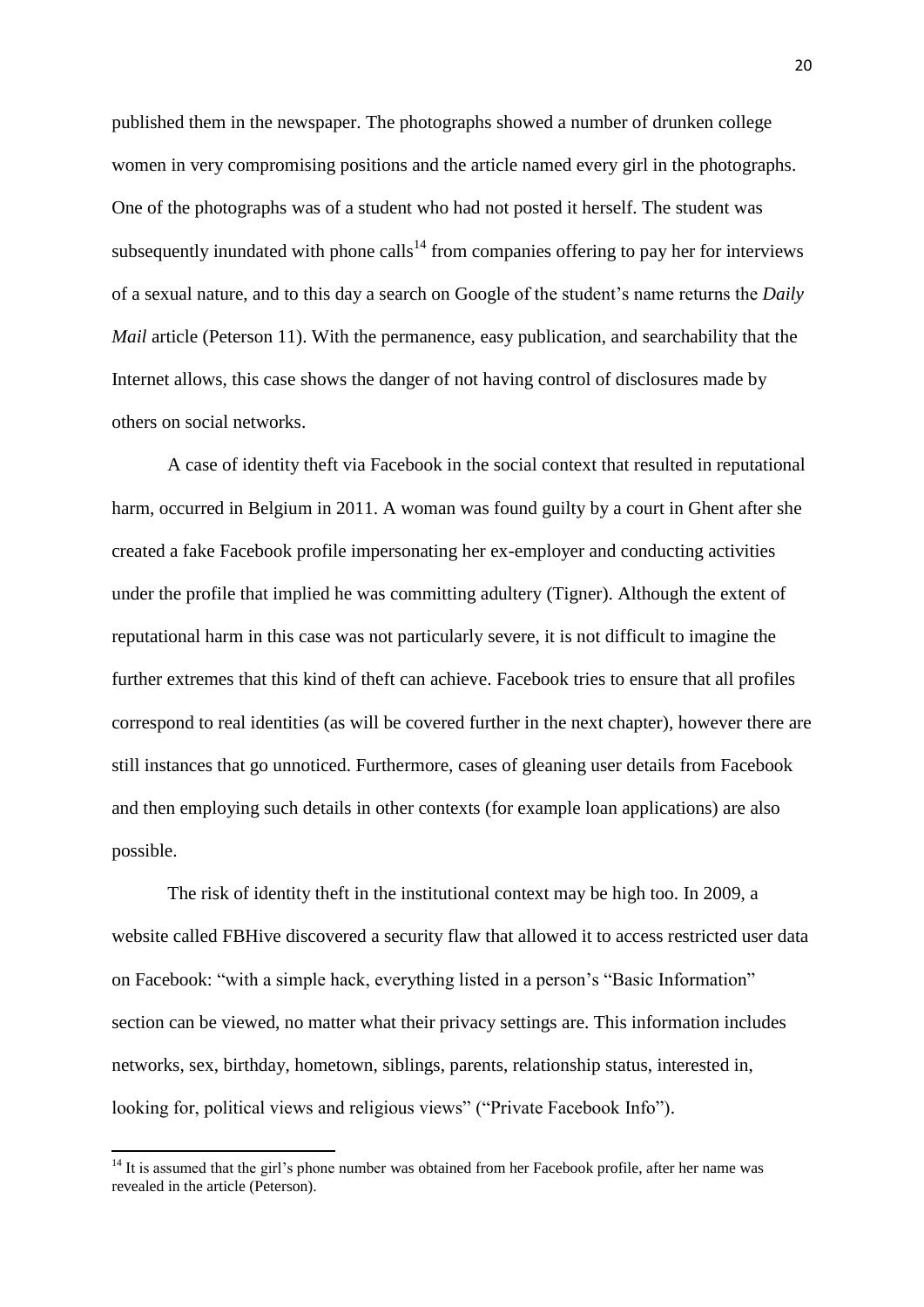These cases indicate the harm that can result from diminished privacy on social networks, and the resulting limitations on critical aspects of one's life such as employment, autonomy and safety. With the application of the conceptions established in the following section, the exact reasons why these kinds of violations occur and how the Facebook environment itself facilitates such violations will be explained in the next chapter.

# <span id="page-28-0"></span>**1.6. A Conception of Social and Institutional Privacy**

Helen Nissenbaum's proposed framework of "contextual integrity" will form the basis of the conceptions of institutional and social privacy used in this study. The primary foundation of contextual integrity is that "a right to privacy is... a right to **appropriate** flow of information" (129). The appropriateness of information flow is dependent on the particular context concerned, as individuals exist in a variety of specific social contexts in which they act in distinct roles (129). Privacy is therefore governed by norms of appropriateness and norms of distribution. "Appropriateness" determines the kind of information for a particular situation and "distribution/transmission" determines the way in which, and with whom information may be disclosed. In other words this means that "a judgment that a given action or practice violates privacy is a function of the context in which the activity takes place, what type of information is in question, and the social roles of the people involved" (Waldo, Lin, and Millett 63).

In the health care context doctors are obligated to keep their patient's information confidential. If, for example, a patient's information is disclosed to a commercial corporation, the social norm of distribution has been breached. In a friendship context, information transmission (sharing) occurs voluntarily and reciprocally, but again norms of distribution may be violated if information shared between two friends, is revealed to a parent. Norms of appropriateness may be breached when activities appropriate to a social party or a bar take place in a work environment.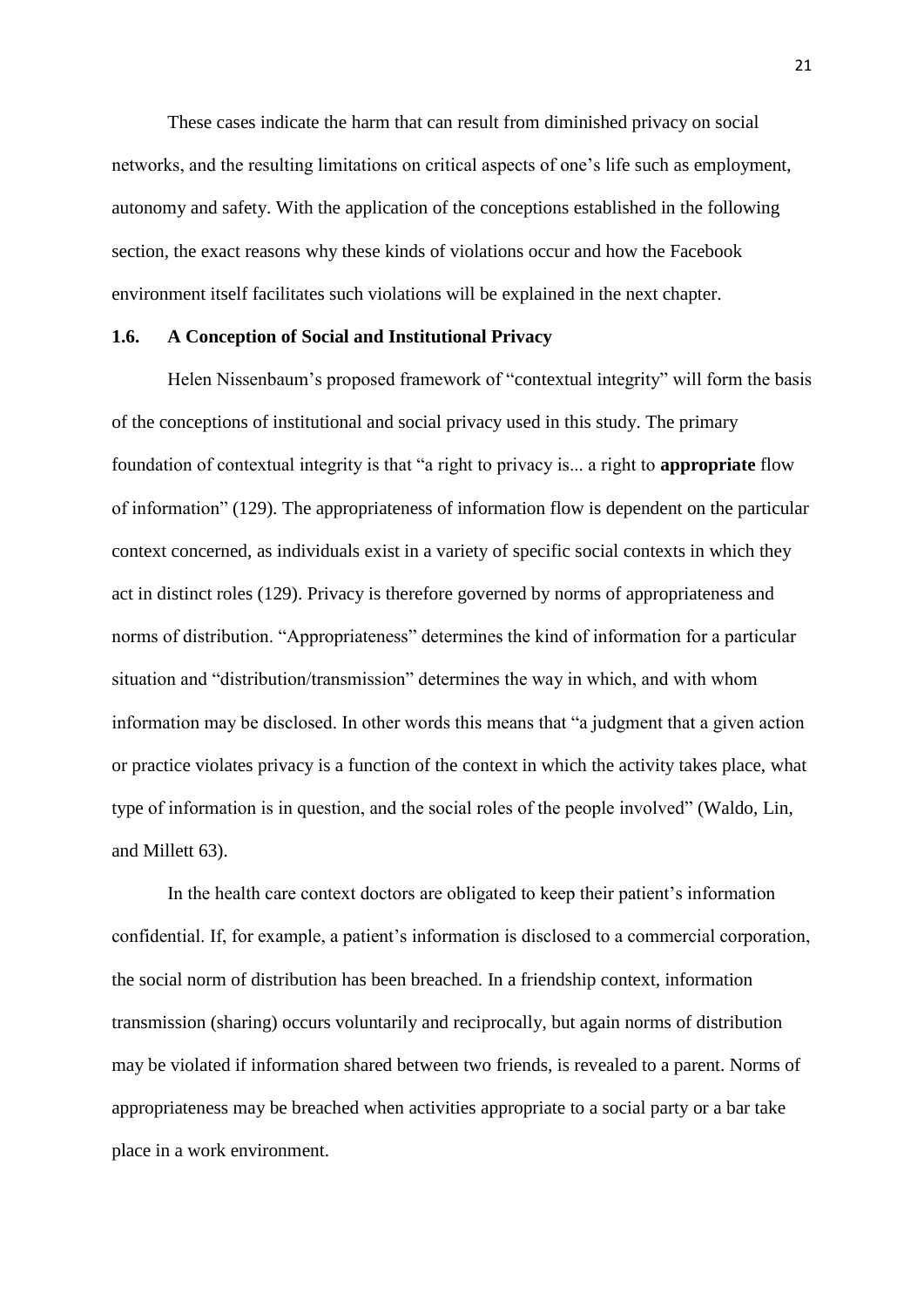Nissenbaum asserts that these informational flows are also governed by the values of the particular context, i.e. the primary purpose of the context. When assessing the norms of appropriateness and distribution of novel situations introduced by new technologies, one needs to refer to the norms of existing contexts that are similar or are intended to achieve the same purposes. In addition, one needs to take into account whether the new technology practices in fact further the specific goals and values of the context.

#### <span id="page-29-0"></span>*1.6.1. Social Privacy*

It has been shown earlier in this chapter that social networks are primarily an extension of real-world relationships, so Nissenbaum asserts that similar to the context of telephone communication, they should be considered as a context whose primary value is to facilitate information sharing, communication and connecting. Additionally, the telephone system does not exist as one distinct context, but in fact is a "medium for interactions occurring within diverse distinctive contexts, such as family, workplace, and medical" (223). Therefore, for social privacy to be maintained on social networks, the real-world social contexts from which social networks are derived need to be preserved by maintaining their norms of appropriateness and distribution. This implies that the social contexts that exist on social networks need to be separated appropriately, so that for example a photograph taken from the context of a party at a bar with friends does not enter the context of one's work environment (i.e. being visible to one's work colleagues or bosses), and that disclosures intended for one context need to remain within that context. The values of a system that facilitates communication and sharing need to be upheld, and that means that people should continue to want to disclose their information without fearing the kind of consequences described earlier.

It is useful at this point to revisit issues discussed earlier in this chapter in the light of contextual integrity. When addressing the challenge of legitimately requiring privacy in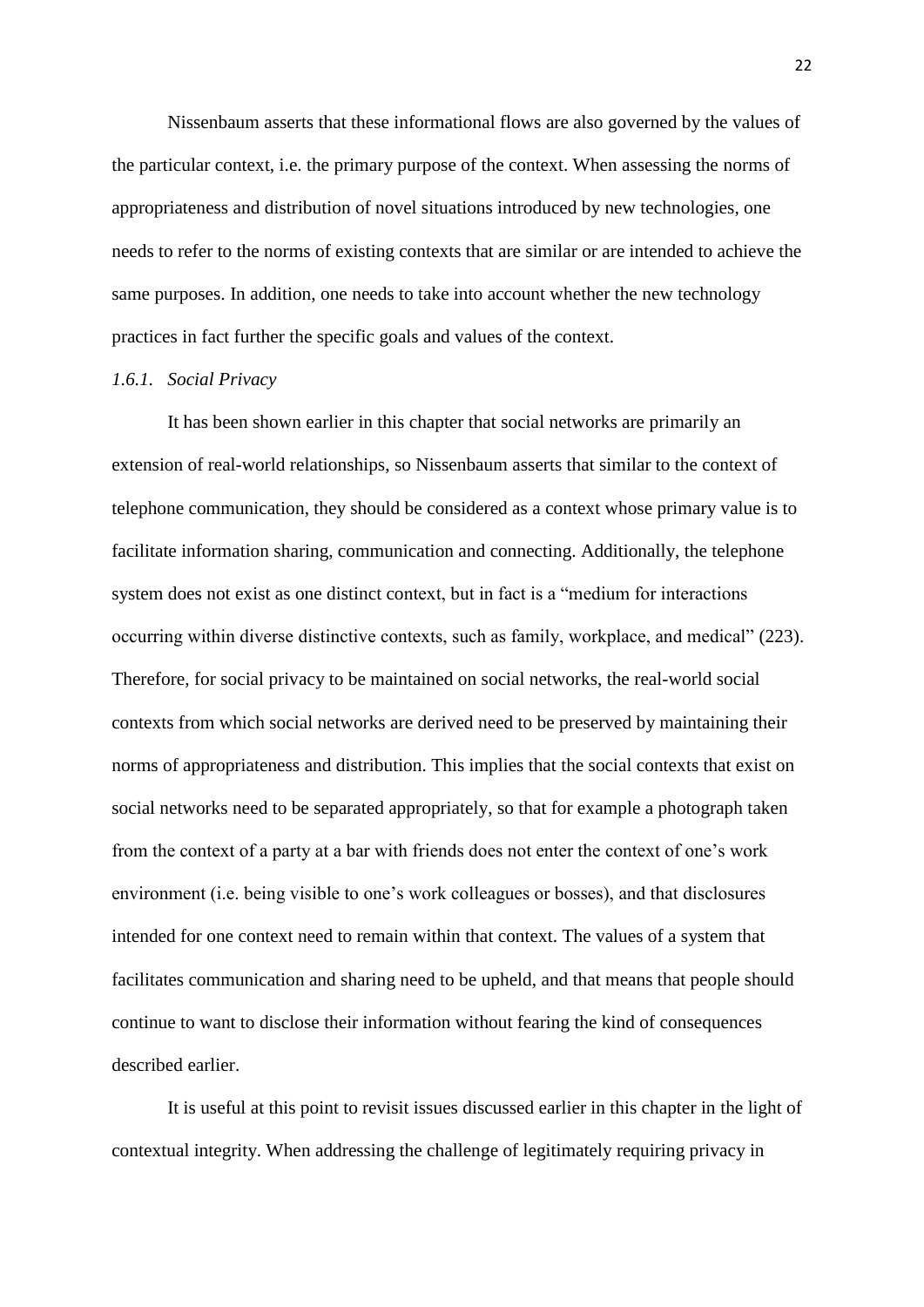public, Solove asserts that "although we do things in public, we do them in a particular context before a particular set of people" (*The Future* 165). Furthermore, Boyd and Marwick acknowledge that privacy involves more than the right to privacy in private ("the right to be invisible"), but additionally "who has the right to look, for what purposes, and to what ends"  $(6)$  – i.e. the contextual roles and values as defined by contextual integrity. Therefore it is clear that contextual integrity harmonises with the validity of requiring privacy in public, and additionally provides a way to determine the extent of such validity. Additionally, when addressing the privacy paradox (of people's concerns versus their behaviour), Nissenbaum emphasises that "there is no paradox in caring deeply about privacy and, at the same time, eagerly sharing information as long as the sharing and withholding conform with the principled conditions prescribed by governing contextual norms" (187) - again asserting that the complexities of privacy cannot be reduced to a strict definition of secrecy.

#### <span id="page-30-0"></span>*1.6.2. Institutional Privacy*

As described earlier, the institutional context on social networks covers the relationship between the social network owner (a service provider) and its users (consumers), and thus as contextual integrity suggests, one can refer to the context of a consumer/merchant relationship as the basis for the requirements needed to uphold institutional privacy. The norms of this context generally ensure that within the relationship neither party has an unfair advantage over the other; the practices of the merchant in fact serve the primary values of the service that the merchant is intending to provide; and that which the consumer is intending to utilise; and finally trust is fostered (Nissenbaum 195). The nature of the consumer/merchant relationship on Facebook is such that the service provided to users is a medium in which to interact and share information, and the payment for such a service is now in the form of personal information (which Facebook uses for advertising). Facebook acquires vast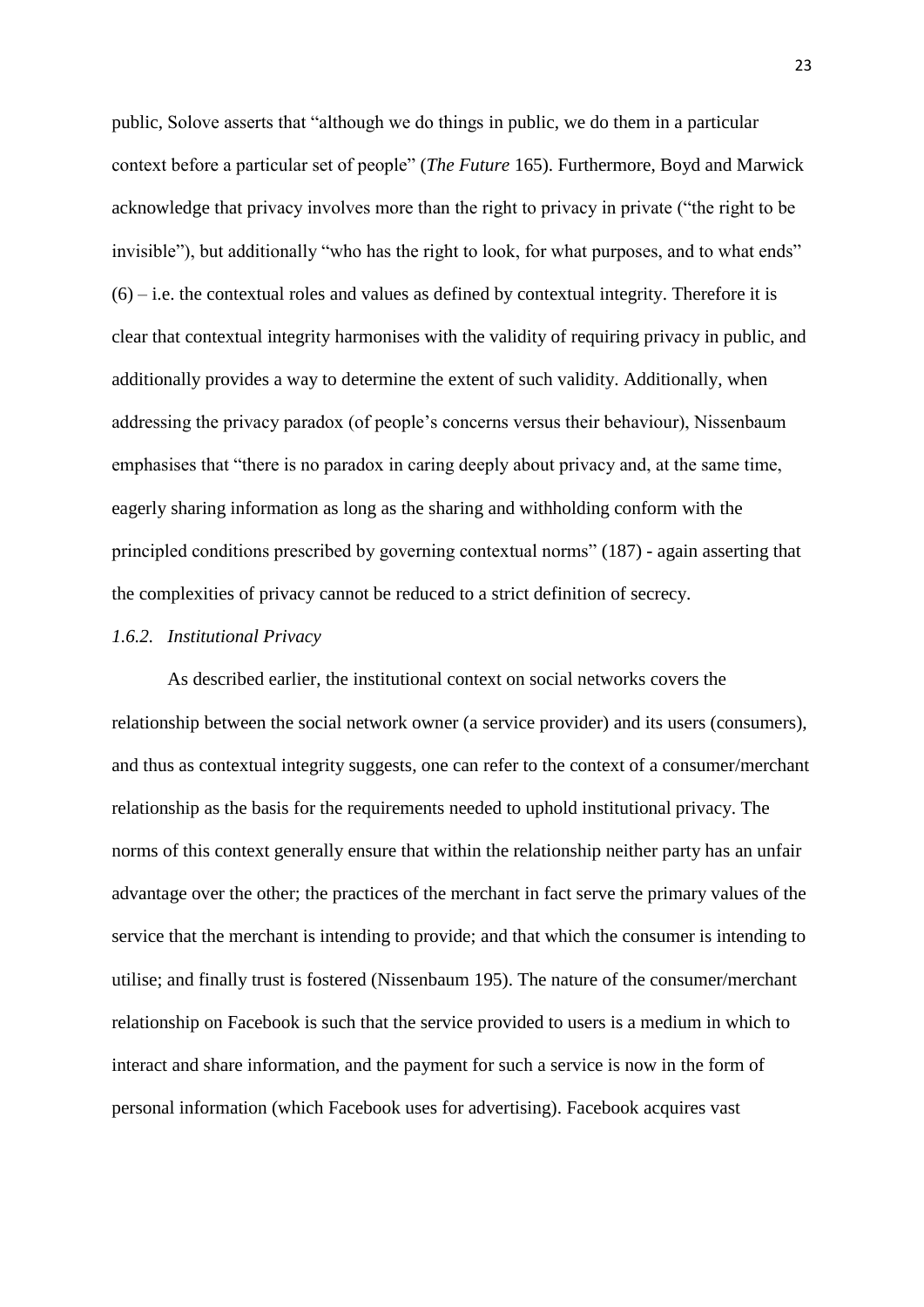quantities of its users' information, and as such the quality of the consumer/merchant relationship is significantly dependant on Facebook's data practices.

Fortunately, even though social networks are new, the existence of merchants in possession of large stores of consumer data is not. Therefore there are common legally established standards for fair data practices that govern this relationship. Thus the conception of institutional privacy is based on the fair information practices as already established in most legal contexts globally.

Currently in America, the U.S Federal Trade Commission's (FTC) Fair Information Practice principles govern the practices of commercial entities and their use of electronic information. The five key principles involved are:

- "Notice/Awareness"- institutions must notify individuals of their collection practices before collecting their information.
- "Choice/Consent"- individuals must be able to choose whether and in what manner, their personal data may be used for purposes other than the initial reason for collection.
- "Access/Participation"- consumers should have access to their information and amend any incorrect or incomplete information.
- "Integrity/Security"- institutions should ensure that the information collected is secure and accurate.
- "Enforcement/Redress"- currently occurs primarily through self regulation as these principles are only recommendations and cannot be enforced according to the law. ("Fair Information").

The South African legal climate with regard to fair information practices is marked by the Electronics Communications and Transactions Act, as well as the soon to be promulgated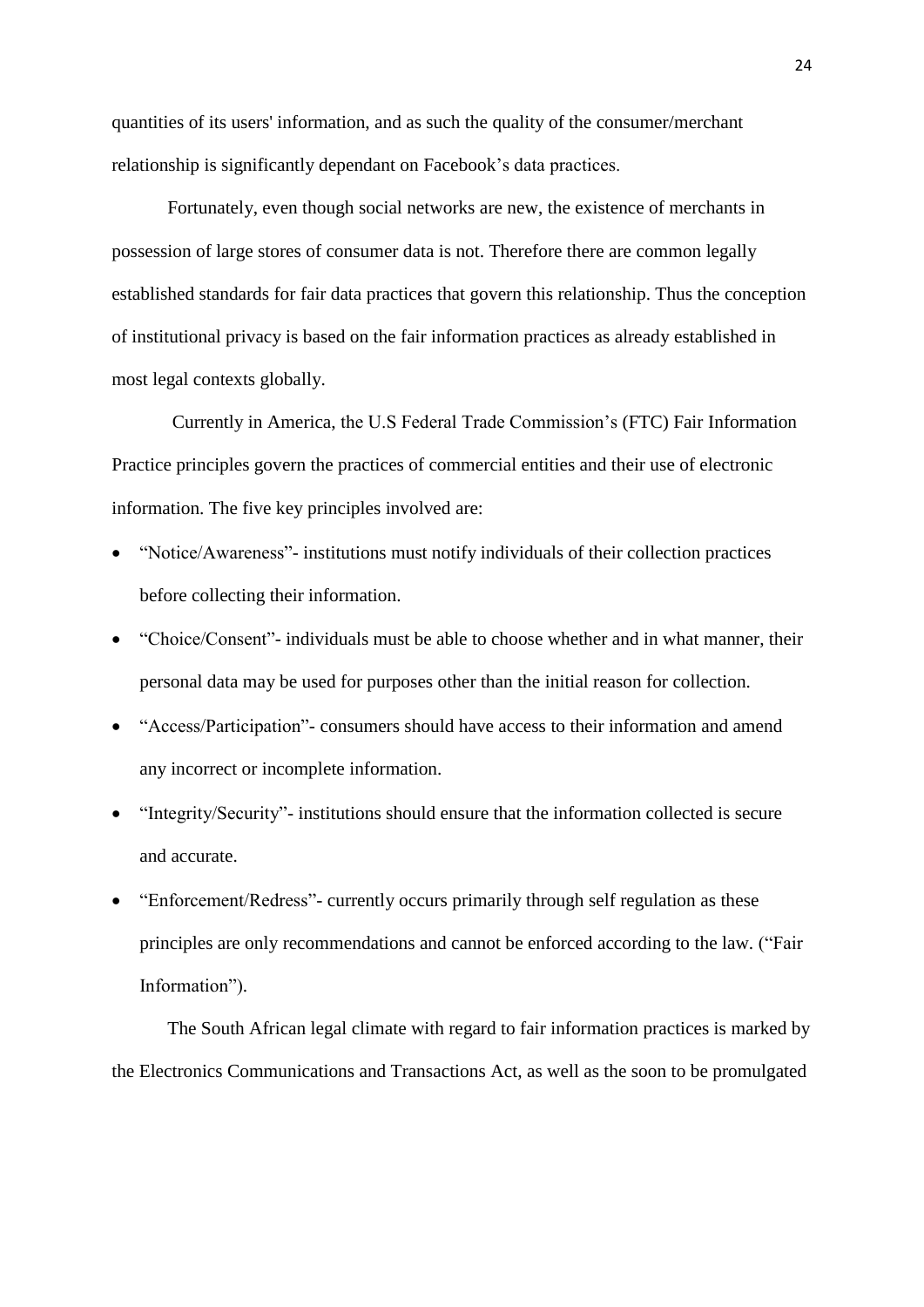Protection of Personal Information Bill<sup>15</sup>. The Electronics Communications and Transactions Act aims primarily to enable electronic communications and transactions, specifically with the goal of ensuring wide and easy access for all economic classes ("Marketing: Understanding The ECT"). However, the act also focuses on developing a secure environment for electronic communications to take place and includes a chapter that outlines a non-compulsory set of principles for personal information and privacy protection. This section is voluntary but the Protection of Personal Information Bill will soon be enacted ("Marketing: Understanding The ECT"). This Bill was designed according to a model very similar to that of the European Union (E.U.) ("Protection of Personal Information"). The Bill involves eight principles that have been developed in various legislatures around the world and that "have become recognised as the leading practice baseline for effective data privacy regulation around the world" (Badat). The principles are:

- "Accountability"- which concerns the responsibility of institutions for compliance with the Bill.
- "Processing Limitation"- which ensures information is processed fairly and lawfully.
- "Purpose Specification"- which limits the scope of the uses of information allowed by an organisation.
- "Further Processing Limitation"- which limits the use of information to those other than initially identified (which need to be defined specifically and explicitly) and for which consumers have given consent.
- "Information Quality"- which ensures institutions preserve the quality of information.
- "Openness"- which asserts that information processing practises are to be transparent.

1

<sup>&</sup>lt;sup>15</sup> In September 2012 the Bill was approved by the Portfolio Committee on Justice and Constitutional Development and will then be considered by the National Assembly and the National Council of Provinces ("Protection of Personal Information")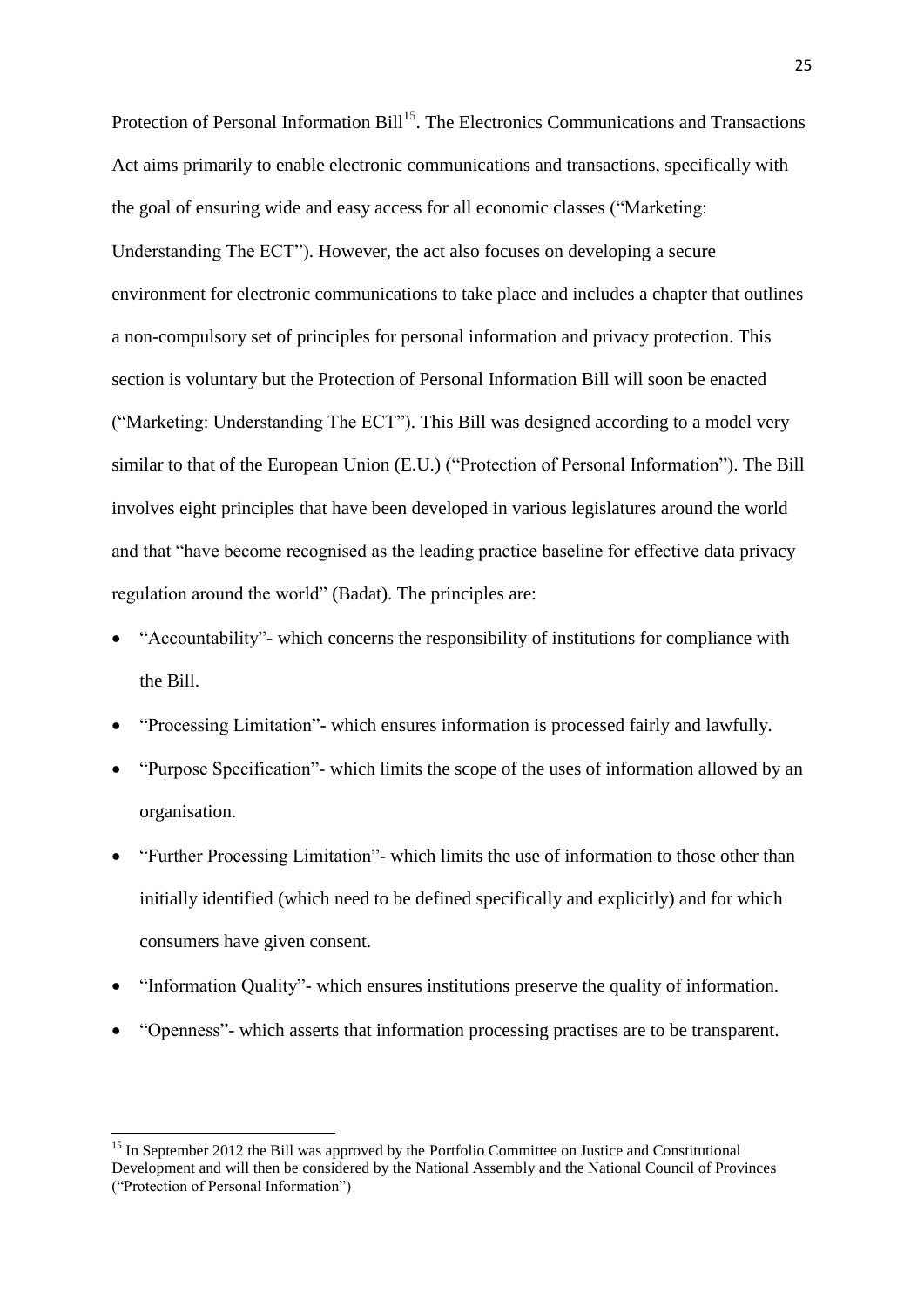- "Security Safeguards"- which means institutions are to ensure information is safe from "risk of loss, unauthorised access, interference, modification, destruction or disclosure".
- "Data Subject Participation"- which ensures individuals should be allowed to correct or remove any incorrect or obsolete information (Badat).

These principles cover the same principles as the FTC's principles, however the explicit requirement for transparency takes the "Notice/Awareness" principle one step further in that not only would institutions need to inform consumers of their practices, but they would need to do so in a clear and direct manner. Additionally, the limiting of scope of the initial and further uses of information also extends the "Access/Consent" principle further. It is also significant to note that in terms of contextual integrity this extension directly links to the need to preserve the contexts of information. For these reasons and because this Bill is based on internationally recognised principles (as mentioned earlier), the conception of institutional privacy applied in this paper will consist of these eight principles.

The next chapter will reveal exactly how Facebook facilitates violations of social privacy by collapsing and colliding contexts in a number of ways. It will also reveal which dimensions of institutional privacy are violated by Facebook's current data use policy and practices.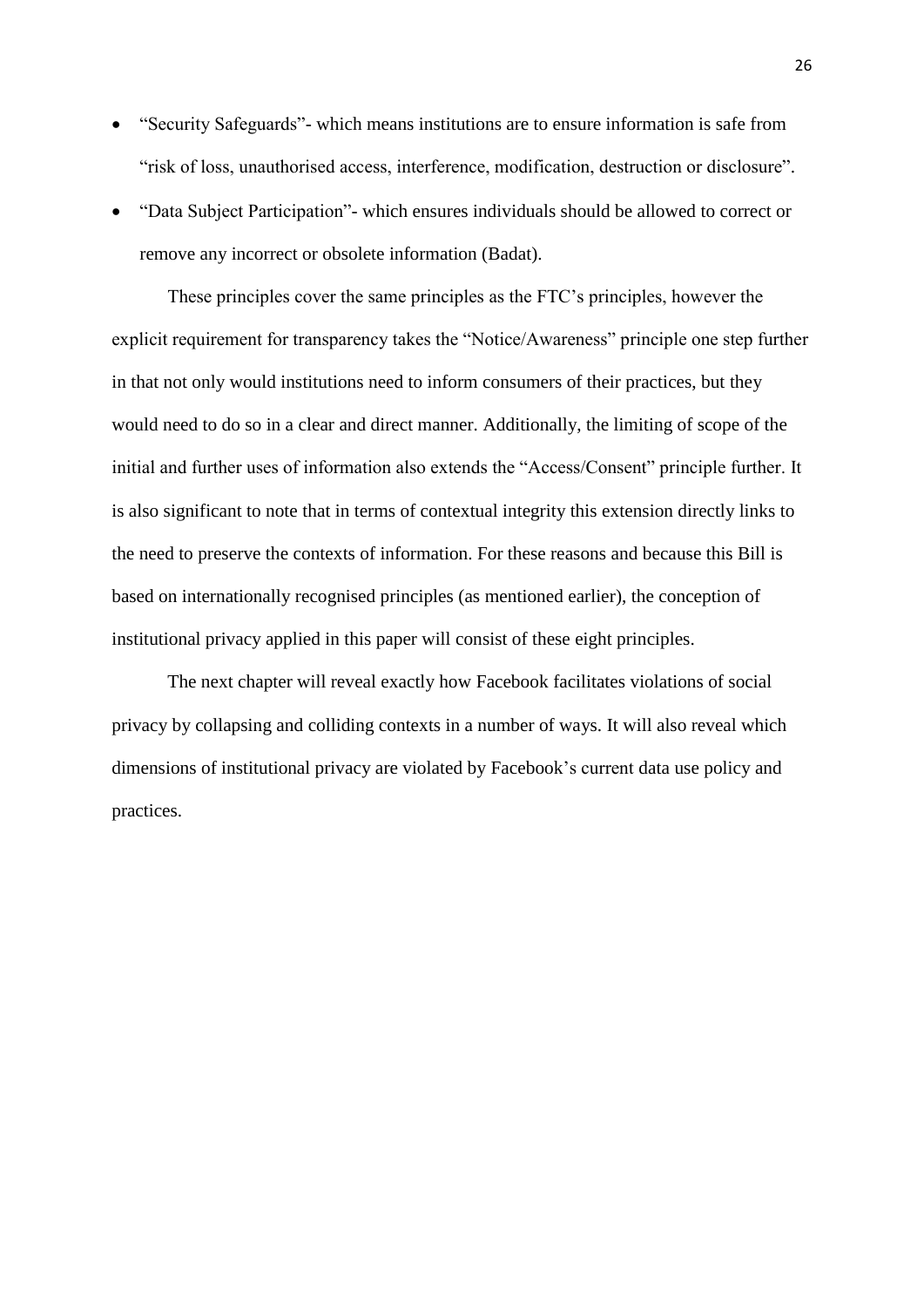# <span id="page-34-0"></span>**Chapter Two**

Now that the requirements necessary to maintain both social and institutional privacy have been established, an analysis of Facebook's privacy practices can be undertaken. This chapter will begin this analysis by first tracing the development of Facebook over the last nine years since its inception in 2004, in order to understand the extent of its change from a contained Harvard network to a worldwide network open to anyone. By tracing its development, this paper also endeavours to understand the intentions and personal philosophy of Facebook founder Mark Zuckerberg for this social network, particularly in relation to the large commercial potential of user data Facebook has amassed over almost a decade. This will be followed by an analysis of Facebook's current privacy policies and controls. Once this context (historical and current) has been established, the conceptions of social and institutional privacy will be used to explain how and why violations have occurred and are currently occurring on Facebook. Furthermore, the extent of Facebook's accountability for such violations will be assessed.

#### <span id="page-34-1"></span>**2.1. Facebook History**

Mark Zuckerberg created Facebook in his Harvard dorm room at the beginning of 2004 for Harvard students (Kirkpatrick 31). Although it may not have been an articulated, fully developed vision at the time, Zuckerberg became famous for saying "I think we can make the world a more open place" (qtd. in Kirkpatrick 42).

# <span id="page-34-2"></span>*2.1.1. Previous Social Networks*

At the time of Facebook's inception (originally known as TheFacebook (Kirkpatrick 27)) two popular social networks already existed - Friendster and MySpace - but these were not the first (28). In 1985 America Online started their Internet services that networked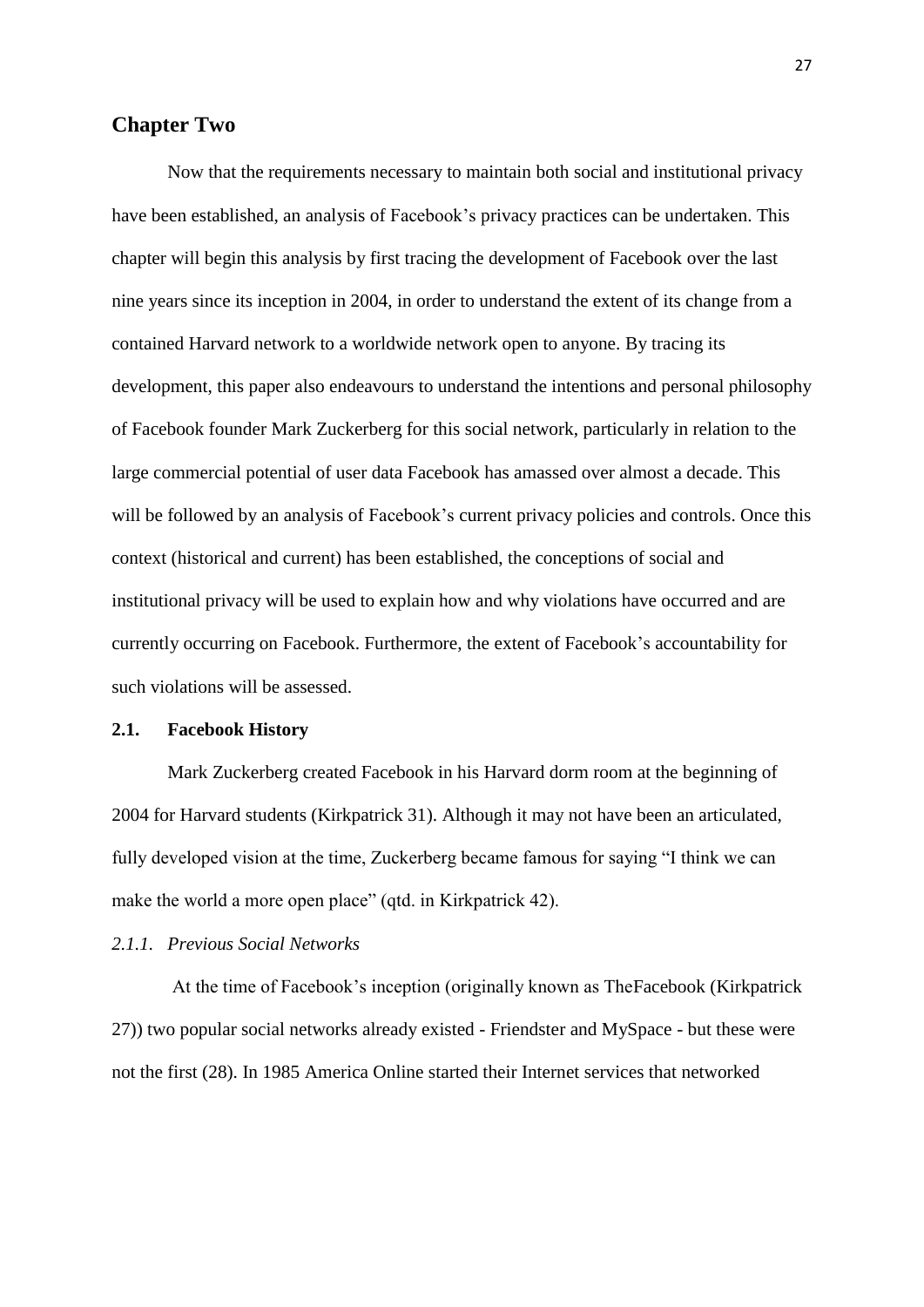people online through chat rooms<sup>16</sup>, message boards<sup>17</sup> and later (1997) an instant messenger<sup>18</sup> service (America Online Instant Messenger - AIM) (64). People would acquire ("quasianonymous") usernames and interact with one another. The main difference between AIM and recent social networks is that users typically used this service to interact with their virtual friends only: "Though they maintained email address books inside these services, members did not otherwise identify their real-life friends or establish regular communication pathways with them"  $(64)$ .

Then, in 1997, the sixdegrees.com service was started. This was "the first online business that attempted to identify and map a set of real relationships between real people using their real names, and it was visionary for its time" (Kirkpatrick 65). On sixdegrees.com one created a profile based on one's real identity (listing one's name, biographical information and interests), and could connect with friends, create groups and search other user profiles (Goble). Unfortunately it occurred at a time when server and database hosting was very expensive and the average users' computing power was very limited due to the slow dial-up modem speeds (Kirkpatrick 66), and in 2000 sixdegrees.com closed its service (Boyd and Ellison 214).

In 2002 Friendster emerged (Boyd and Ellison 215) and by 2003 it had "several million users" (Kirkpatrick 68). It intended to leverage off the fact that it was also a social network for real-world friendships, by allowing people to meet others through friends of their friends (68). With the emergence of digital cameras and faster Internet, Friendster developed the technology to include photographs for each user's profile page, which were also expected to correlate with their real identities. The creators of Friendster were very adamant about this

1

<sup>&</sup>lt;sup>16</sup> Chat room is "Web site, part of a Web site, or part of an online service...that provides a venue for communities of users with a common interest to communicate in real time."(Rouse)

<sup>&</sup>lt;sup>17</sup> Message board is an online bulletin board (Rouse, "What Is Discussion Board (discussion Group, Message) Board, Online Forum)?")

 $18$  Instant messaging is "the exchange of text messages through a software application in real-time" (Rouse, "What Is Instant Messaging (IM or IM-ing or AIM)?")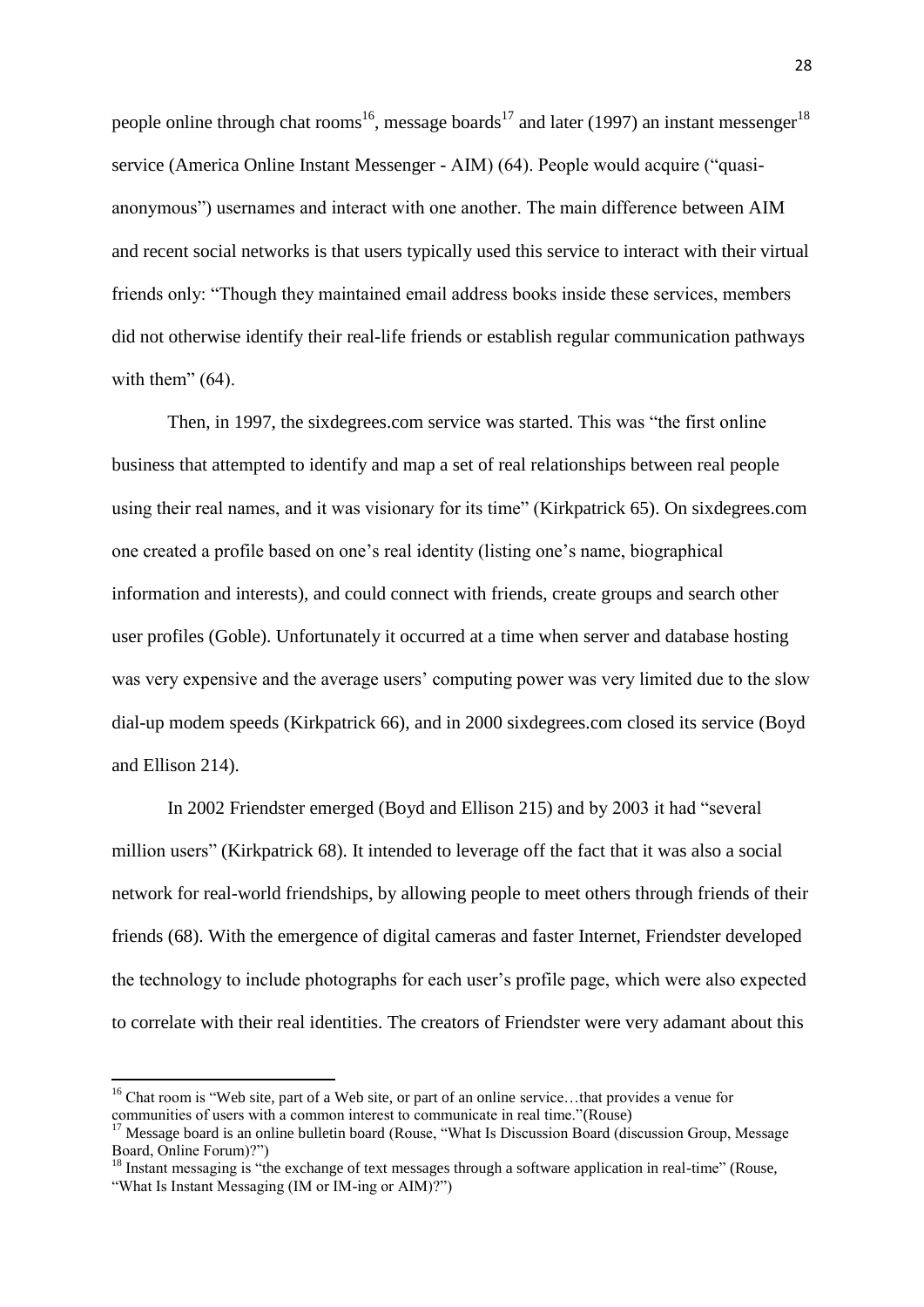requirement for users to retain their real identities on the site, and began kicking so-called "fakesters" (people using fake names and identities) off (Boyd and Ellison 216). Because of this harsh reaction, and additionally, because of many technical performance difficulties, Friendster began losing users.

By August 2003, MySpace was launched with the intention of drawing in estranged Friendster users (Boyd and Ellison 216). The creator of MySpace, Tom Anderson, deliberately allowed users to have pseudonymous identities, and to customize their profile pages. This kind of leniency was also evident in the fact that anyone could join MySpace without an invitation from an existing user as on Friendster, and later on minors were allowed to join too.

When Zuckerberg launched Facebook in 2004, MySpace had amassed over a million users (Kirkpatrick 73). As with both MySpace and Friendster, new Facebook users were required to sign up by creating profiles with photos and some biographical information (including relationship status, contact numbers, emails and favourite books/movies/music) (Kirkpatrick 31-32). However, unlike both previous social networks, Facebook was limited to the elite Harvard network only. Similar to the emphasis of real identities on Friendster, Facebook users could only sign up with their real names and their Harvard email addresses (Boyd and Ellison 218). In addition, users had control over who could view their information within the Harvard network (Kirkpatrick 32). In particular contrast to MySpace's flashy profile pages, was the fact that Facebook profile pages were simple and standardised to resemble that of the college face book, a pre-existing printed student directory that contained photographs and basic information of students at a particular university (Kirkpatrick 23,76).

# *2.1.2. University Networks*

By March 2004, Zuckerberg opened up Facebook to Columbia, Stanford and Yale (Schneider). One month after its inception it already had 10 000 users (Kirkpatrick 35). The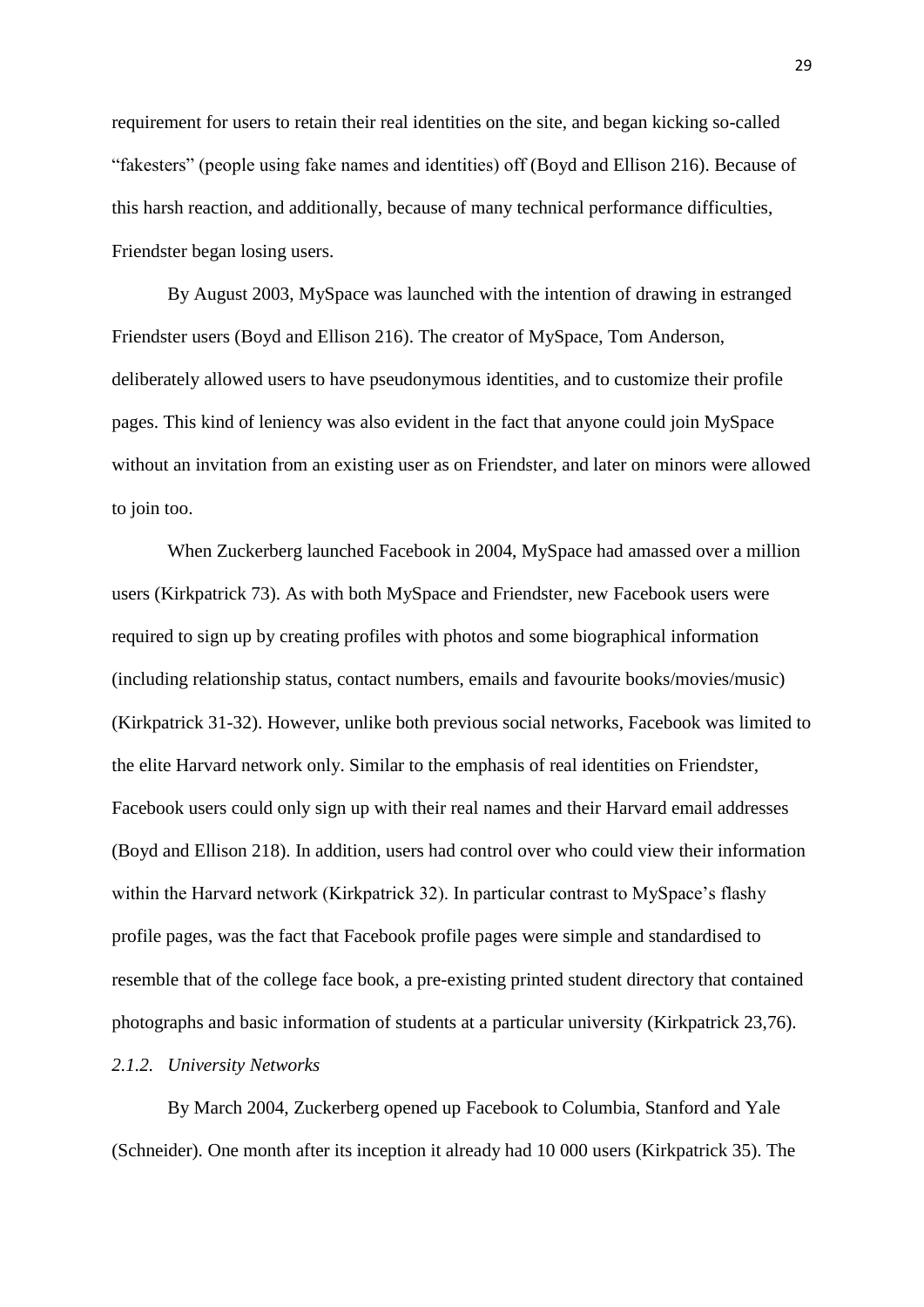privacy setting was such that students could not see profiles of students at other colleges, but after many complaints Zuckerberg realised that opening this up would allow for more growth, and so changed this setting. If two users at different colleges both agreed, then they could view each other's profiles (Kirkpatrick 37).

#### *2.1.3. Advertising*

**.** 

In September 2004, the *wall* was added to profiles. This feature enabled users to write messages on other users' profiles. "Suddenly every TheFacebook user had their own public bulletin board" (Kirkpatrick 87). In this same month the number of users reached 400 000 (89). As the number of users and servers needed to house user data increased exponentially, so did the maintenance costs. Zuckerberg turned to advertising to finance this (Kirkpatrick 37). A company that sold advertising for college newspaper websites, Y2M, began to place some advertisements on Facebook, and was extremely surprised to see the effective results of a MasterCard advertisement for student credit cards: the number of students who had signed up for the card in a day exceeded double what they had expected to receive over four months (Sutherland 15). However, at the time Zuckerberg wanted to keep advertisements on the site as minimal as possible, but understood that some advertising was necessary to cover the site's running costs (Kirkpatrick 42).

In 2005, the further potential of targeted advertising via Facebook was realised when Interscope Records used Facebook to target college cheerleaders in the promotion of a Gwen Stefani song that contained a cheerleading chant. Other than using cookies<sup>19</sup> to track website users, this kind of specific targeting (i.e. targeting based on user provided information) had been used by very few Internet sites at the time (Kirkpatrick 133). It was also more effective than cookie tracking, as cookies collect information per computer, which may be shared by a number of users in very different demographic groups, whereas each Facebook profile is

 $19$  Cookies are small pieces of data created by a website and saved on a user's computer to store details about the particular user the next time the user visits the website ("Cookie Definition")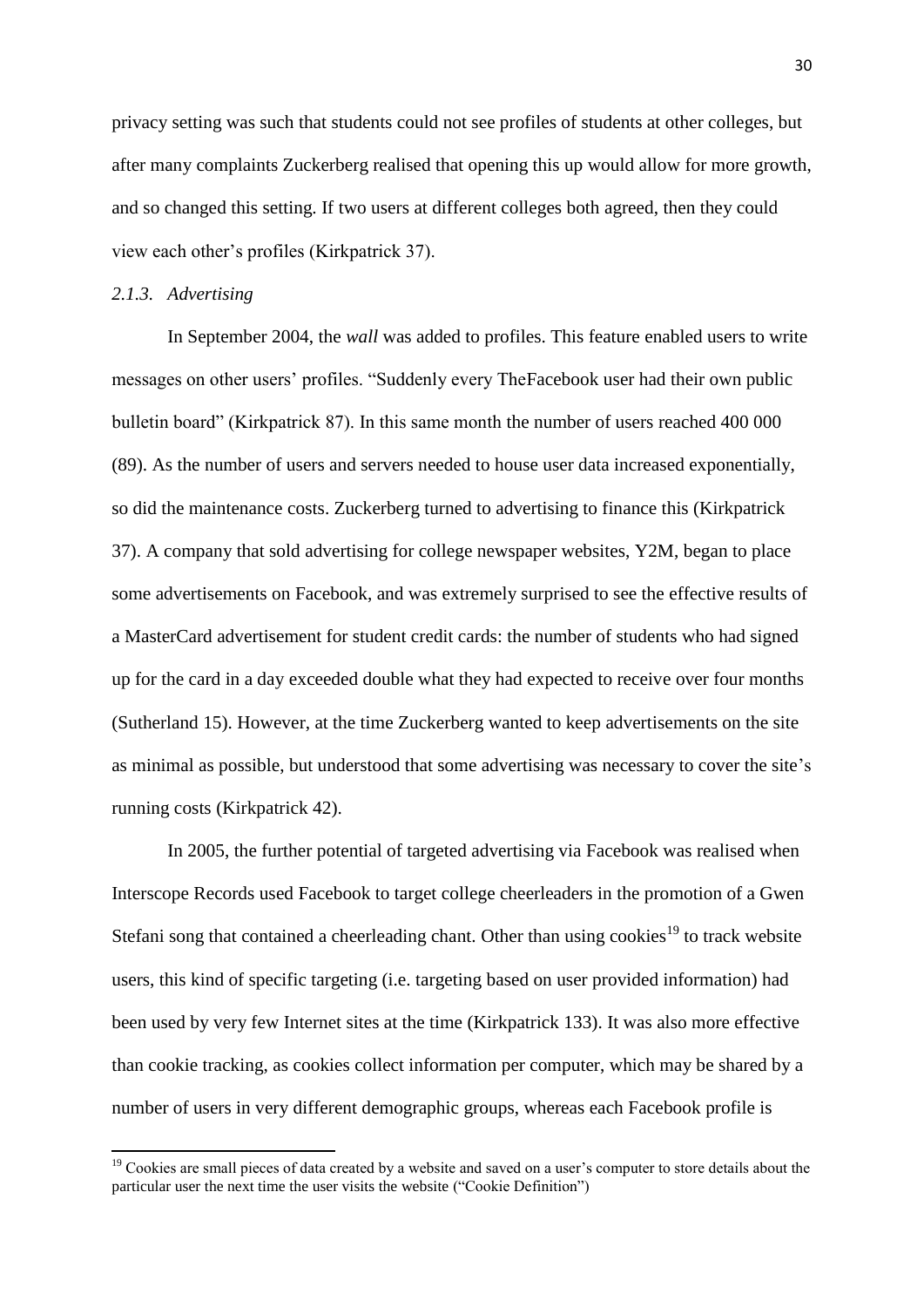directly linked to a distinct user. Zuckerberg and his colleagues at Facebook began to realise the potential of their vast collection of user data. One of the developers soon assembled a list of the valuable user details that could be used for effective targeted advertising and that covered a wide range of potential targets: "geography, gender, course, keywords in profile, class year, major, relationship status, favourite books, movies or music, political affiliation, and university states" (Kirkpatrick 133). Developers also started to write algorithms to tap into this information. Unlike MySpace at the time, Facebook could guarantee that all such data was validated against real identities. A major breakthrough came in June 2006, when one of the largest advertising agencies in the world, Interpublic Group, agreed to invest \$10 million in advertising on Facebook (O'Leary).

## *2.1.4. High School Networks*

This critical aspect of ensuring real identities posed a problem for Zuckerberg when he decided to open up Facebook to high school students as, without official college email addresses, validating users would not be possible. Zuckerberg eventually settled for authentication via existing users. In other words, Facebook began to encourage existing college users to invite their high school friends to join the network. The new high school users could then do the same for the rest of their friends (Kirkpatrick 140). At first, the high school and college networks were separate (high school students could not see college student profiles and vice versa), but by February 2006 the two were merged.

The next major development in Facebook's rapid progress was their photo-hosting feature. This feature enabled users to upload photos onto their profiles, on which their friends could comment. In addition to this feature, the developers at Facebook added the ability to tag users in the photos, which would link to their profiles (Kirkpatrick 144). 85% of users had been tagged in a photo a month after this feature was introduced (146).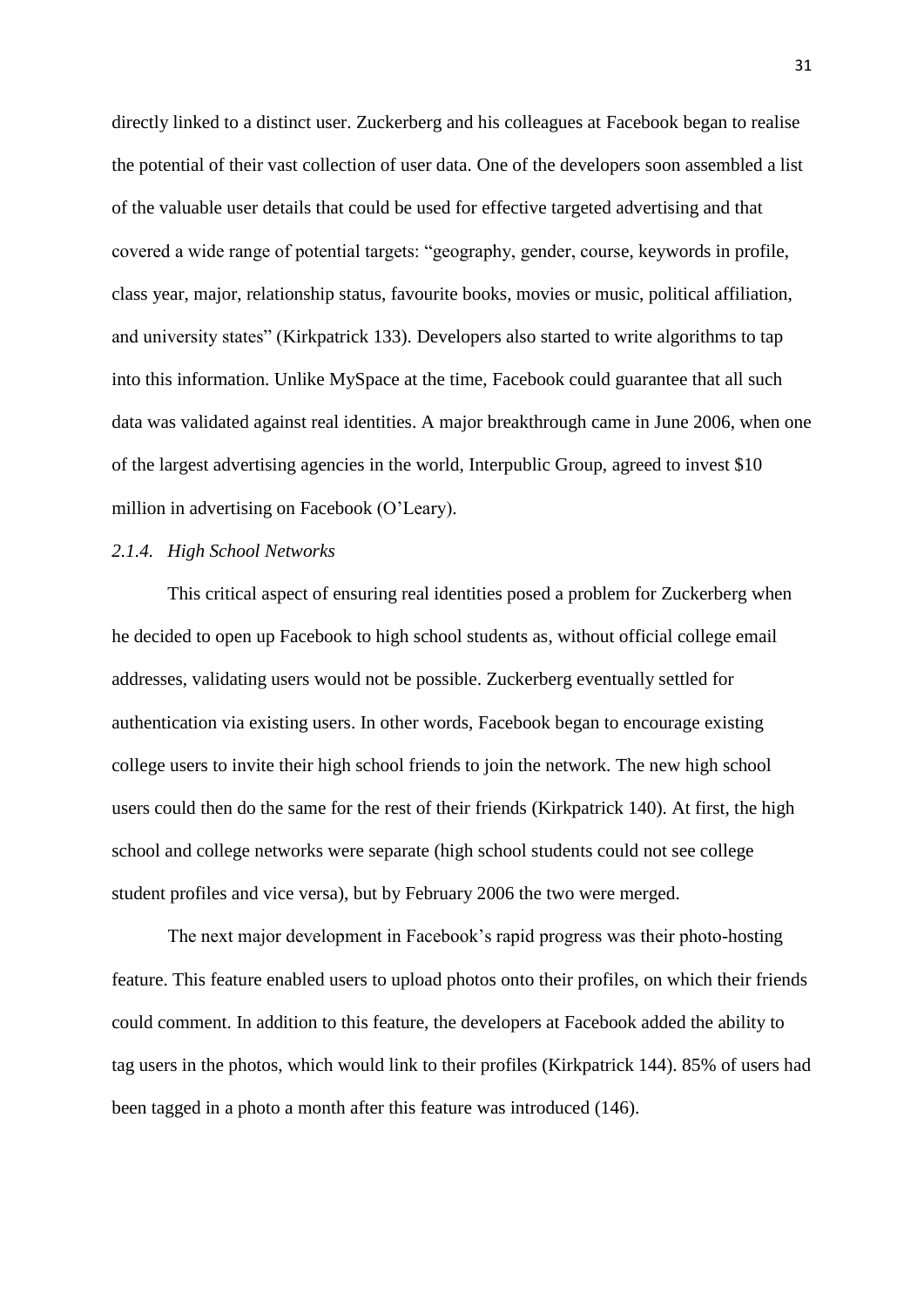Then in September 2006, another significant feature was launched: the *News Feed*, a page that aggregated and displayed all the activities of a user's friends. It was introduced without any warning to users. Zuckerberg was shocked to see the extremely negative response following the launch (Kirkpatrick 172). Almost instantly groups against the News Feed emerged, about five hundred in total (Kirkpatrick 178). In one specific group that gathered 13 000 members within three hours ("Students against Facebook news feed"), someone wrote "You went a bit too far this time, Facebook... very few of us want everyone automatically knowing what we update...news feed is just too creepy, too stalker-esque and a feature that has to go"(qtd. in Leyden ). In response, Zuckerberg got several of his developers to hastily write new privacy controls so that users could choose which of their activities would be displayed to their friends (Kirkpatrick 178). In addition, Zuckerberg spent all night detailing these new controls in a blog post (179), which started off with an apology and the admission: "We really messed this one up" (Zuckerberg).

This controversy provides great insight into the conflicts between Zuckerberg's vision for transparency and people's concerns about privacy. Zuckerberg has been known to say many times "you have one identity" (Kirkpatrick 186), which he believes should be connected to the endeavour for openness, stating that: "the days of you having a different image for your work friends or co-workers and for the other people you know are probably coming to an end pretty quickly...the level of transparency the world has now won't support having two identities for a person" (qtd in Kirkpatrick 186). Zuckerberg believes that "having two identities...is an example of a lack of integrity" (qtd in Kirkpatrick 186). This idea of "ultimate transparency" or "radical transparency" seems to proliferate throughout the company, with these two terms being adopted by many Facebook employees (Kirkpatrick 197). In 2012, Zuckerberg affirmed that to "Be Open" is one of the company's five core values, adding that "a more open world is a better world because people with more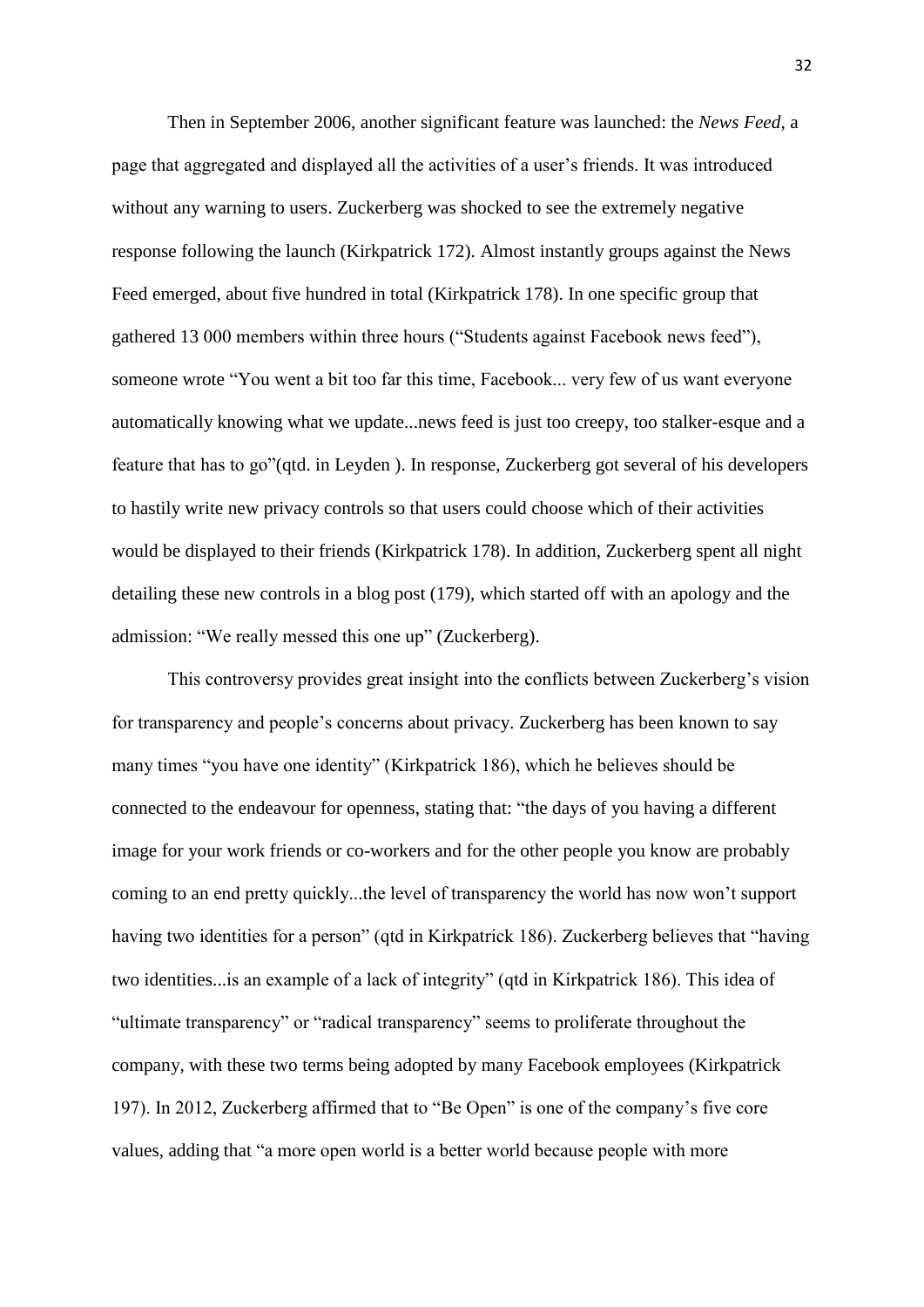information can make better decisions and have a greater impact" ("Zuckerberg Reveals Facebook's 5 Values"). Zuckerberg's zealotry appears to be genuine, as Danah Boyd asserts "my encounters with Zuckerberg lead me to believe that he genuinely believes this, he genuinely believes that society will be better off if people make themselves transparent" (Boyd). Sheryl Sandberg, who became Facebook's chief operating officer in 2008, also affirmed that "Mark really does believe very much in transparency and the vision of an open society and open world, and so he wants to push people that way" (qtd. in Kirkpatrick 195). However, Sandberg also stated that "I think he also understands that the way to get there is to give people granular control and comfort. He hopes you'll get more open, and he's kind of happy to help you get there. So for him, it's more of a means to an end." Sandberg's opinion may explain a lot about why controversies have emerged almost consistently throughout Facebook's development. If Zuckerberg believes that privacy controls offered on Facebook are just a temporary option, then it may explain why, despite its many attempts at changing privacy policies and features, there still remains significant privacy issues and a significant amount of dissatisfaction among privacy advocate groups and some users (which will be discussed further shortly).

# *2.1.5. Worldwide Open Network*

Zuckerberg's goal to create an open world came closer to fruition when in late September 2006 Facebook was opened up to everyone. Instead of joining a college or school network users could now join a regional network (a network associated with their town, city or country). Facebook introduced extra privacy controls at the same time including allowing users to block others in their network from searching or contacting them. Users could also control whether their profile photographs would appear in search results (Arrington).

In 2007, another significant controversy emerged when Facebook launched *Beacon*, an advertising platform that appeared to be the first active attempt to monetise the purchasing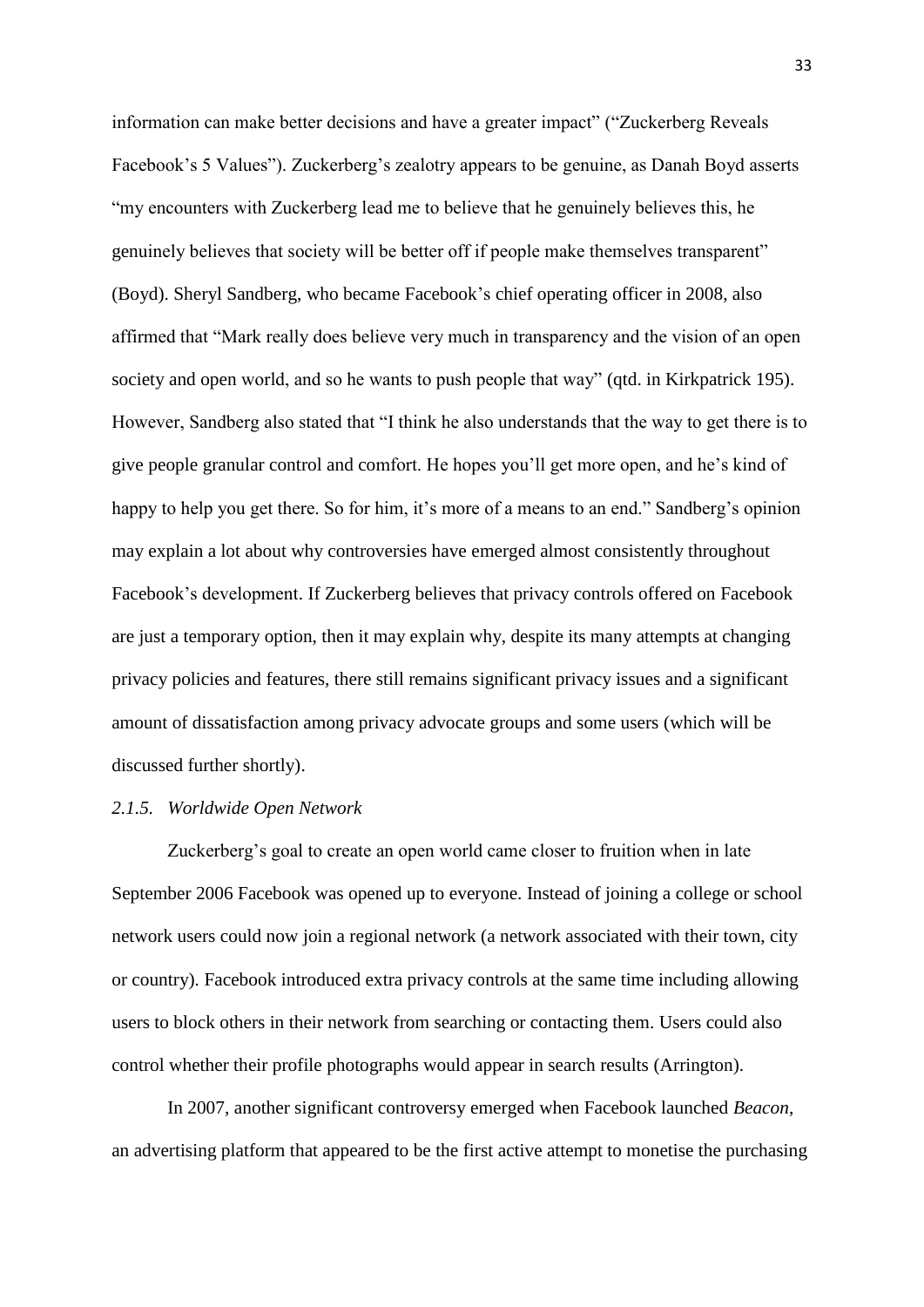behaviour of its users. With Beacon in place, when a user made a purchase on a particular partner website, that purchase activity was published via the News Feed (Grimmelmann 1147). Beacon was introduced with an opt out in the form of a temporary pop up window that would display in the bottom corner of a page after a transaction was made on a particular site (1148). If a user closed the pop up window or ignored it, the purchase story would be published to the user's profile (Vielmetti). Many users were shocked to discover that their purchases, some of which were embarrassing or intended as a surprise, were revealed to all of their friends, and an anti-Beacon group soon had more than 70 000 members (Grimmelmann 1184). As a result, a class action lawsuit was filed against Facebook. In September 2009 Beacon was discontinued and in December 2009 the lawsuit was settled (Boyd and Hargittai).

Perhaps as a result of the failure of Beacon, in March 2008 Sheryl Sandberg, former vice president of Global Online Sales and Operations at Google, was hired by Zuckerberg as chief operating officer in order to turn Facebook into an "advertising powerhouse" (Kirkpatrick 240; Smith). At the time Facebook was only just covering its rapidly growing operating costs. Sandberg began running bi-weekly sessions at Facebook on how to monetise the large store of user data that it owned (Kirkpatrick 241). "Engagement ads" were a product of these sessions. These advertisements would appear to a user in the form of a link to the particular business's Facebook profile with a message encouraging the user to, for example like the profile. These advertisements produced about \$100 million in revenue in the first year, with Facebook charging \$5 per thousand views. Since Sandberg joined, advertisers using Facebook's self-service advertisements (advertisements that smaller advertisers buy directly from the Facebook site with a credit card) tripled in one year. By 2009, Facebook's overall revenues were more than \$550 million, an increase of over \$250 million since 2008 (Kirkpatrick 246).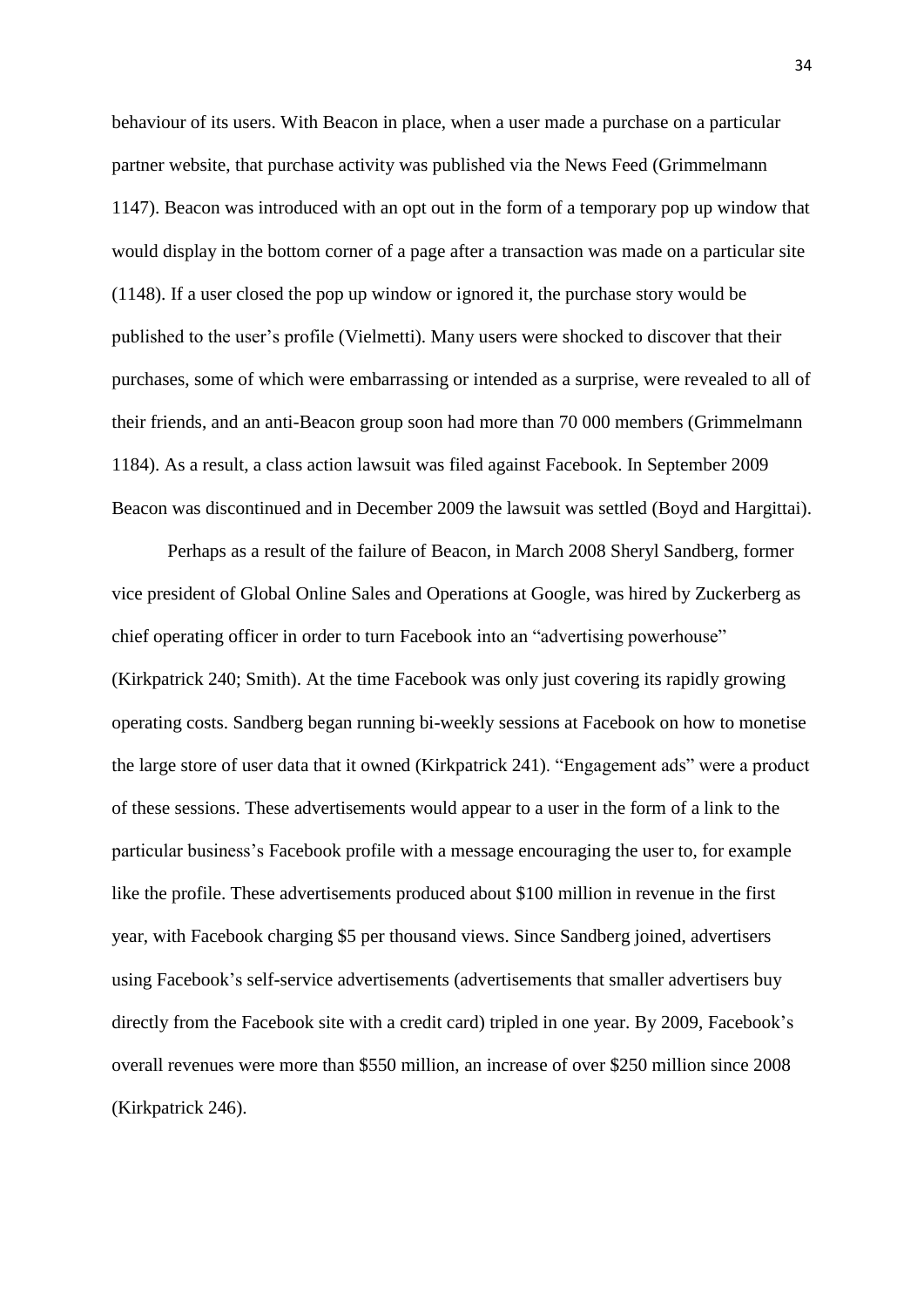#### *2.1.6. More Features*

In contrast to the controversies of the News Feed and Beacon features, Facebook did in fact provide some privacy controls with the introduction of *Friends Lists* in 2008. This control gave users the ability to create various groups and select which friends could be added to these. These groups could then be used to limit who had access to certain kinds of information (Peterson 30). In December 2009 Facebook overhauled many of its privacy controls in order to provide what it claimed to be improved privacy for its users (Bankston). These changes intended to simplify privacy controls by removing regional networks, which had previously allowed many users to unknowingly expose their profiles to other users in their entire city or country. Another change allowed users to select the privacy setting of each post (e.g. a *status update*<sup>20</sup> or posted photo). Facebook also provided users with a tool to guide them through the various privacy controls and settings. However the privacy guide recommended settings which encouraged users to allow exposure to "everyone" (completely public – to search engines and non Facebook users as well), whereas before the default was such that information was exposed to the regional network. Furthermore, Facebook also changed certain user details (gender, current city, *friends list*<sup>21</sup> and *Page likes*<sup>22</sup>) to be permanently public<sup>23</sup>. Before the change only a user's name and network were publicly available ("EPIC's Facebook Complaint"). Because of this, the Electronic Privacy Information Center filed a complaint with the FTC regarding what they termed "unfair and deceptive business practices" (Schwartz). In 2012, this was finally settled. Facebook agreed to "give users 'clear and prominent' notice when their information is shared; obtain their express consent before doing so;… maintain a privacy program; and have privacy audits every two years" (Schwartz).

**.** 

<sup>&</sup>lt;sup>20</sup> See glossary

 $21$  See glossary

 $22$  See glossary

<sup>&</sup>lt;sup>23</sup> Accessible and searchable to all Facebook users and non-users (see next section on Facebook privacy policy)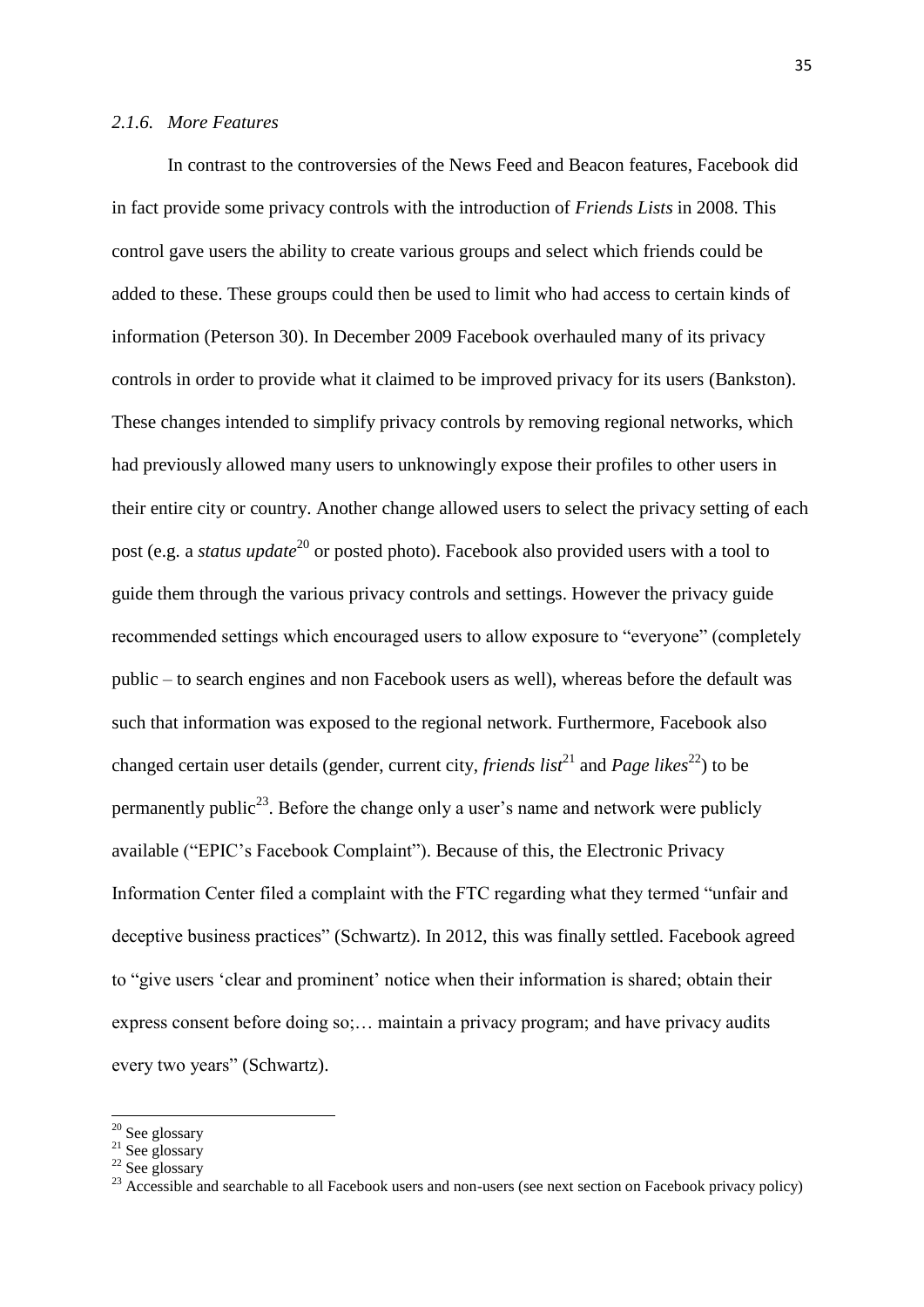Facebook furthered its growth on the Internet in early 2010 by launching its *Social Plugin*<sup>24</sup> and *Graph API*<sup>25</sup> platforms that allowed other websites to integrate with Facebook*,*  and which enabled other developers to create applications using Facebook data and actions. For example, a user could like a website and this action would then be linked to the user's Facebook profile. In just one week of launching, about 50 000 websites had adopted the Social Plugin (Parr). These new changes yet again concerned many, including advocacy groups like the Electronic Privacy Information Center who filed a second complaint with the FTC stating that the Social Plugins were "misleading and deceptive" because it was not clear the extent of access third party developers had to user data ("Social Networking Privacy"). Many users declared a "Quit Facebook Day", and Facebook eventually responded to their concerns with an announcement conceding that their privacy settings page was too confusing (Boyd and Hargittai). As a result, Facebook launched a new, less complex settings page in May 2010.

In September 2011 Facebook appeared to be taking further steps for improved privacy when it launched an enhanced version of its 2008 Friends Lists feature. This original feature had only been adopted by 5% of users, according to Zuckerberg (Scott). The improved version automatically creates friends lists based on data that Facebook compiles. Automatic lists include family, school friends, university friends, and friends living in a user's city or hometown. It also creates a "close friends" list, which a user needs to populate him/herself. However, this is facilitated with suggestions based on tracked frequent interactions with friends.

1

 $^{24}$  A plug-in is an additional piece of "software that is installed into an existing application in order to enhance its capability" ("Plug-in Definition from PC Magazine Encyclopedia")

 $^{25}$  API stands for application programming interface and is "a language and message format used by an application program to communicate with the operating system or some other control program such as a database management system (DBMS) or communications protocol"("API Definition from PC Magazine Encyclopedia")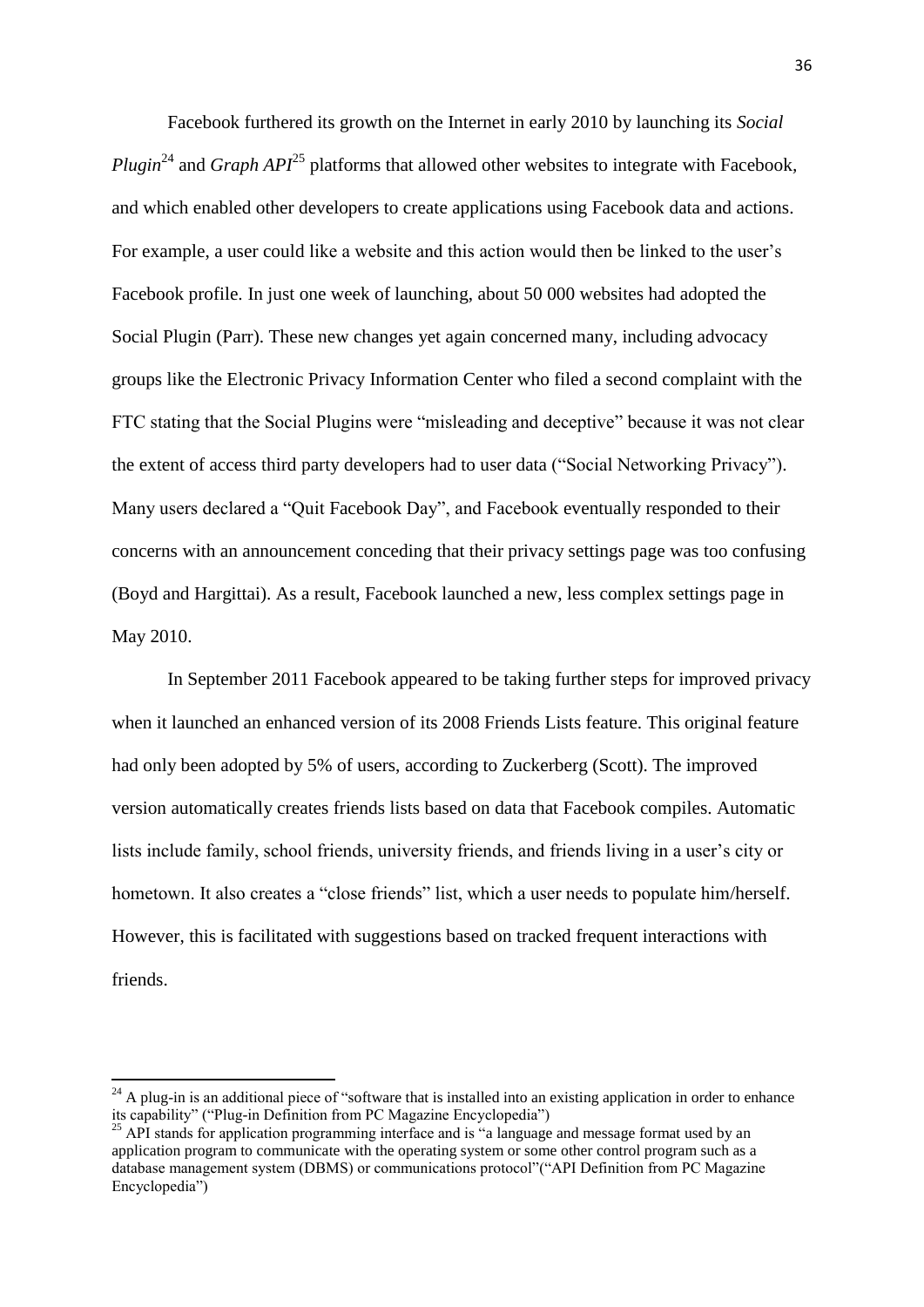By 2011 Facebook had amassed 500 million users (Hepburn) and was earning \$5.11 per user in targeted advertising revenue (Weise). Since then, many more features were instituted on Facebook (and are covered in the next section in which Facebook's current privacy policy is analysed). In the first three months of 2012, Facebook had a net income of \$205 billion and a revenue of \$1.06 billion, and on 18 May held its Initial Public Offering (Ortutay).

### **2.2. Current Privacy Policy**

Now that an historical context has been established, a description of Facebook's current <sup>26</sup> privacy policy will be provided. Facebook terms this policy its "Data Use Policy". The policy is broken up into subsections and in total is 8 700 words in length.

# *2.2.1. Information Facebook Receives*

The first section is titled "Information we receive about you" and details what Facebook knows about its users (Couts). Facebook keeps all information a user shares. This includes the information required for registration, all information linked to activities on the site, and all information a user's friends share about the user ("Data Use Policy"). Additionally, Facebook receives information when a user or non-user interacts with websites that use the Social Plugin or Platform (described in detail shortly). Andrew Couts, in his article analysing the policy, summarises all the data Facebook receives as follows:

- Name
- $\bullet$  Age
- Gender
- Email address
- Networks
- Photos and videos
- Tags and facial data
- Profiles you view
- People you chat with via Facebook Messenger
- Relationship status

**.** 

 $26$  As of June 8 2012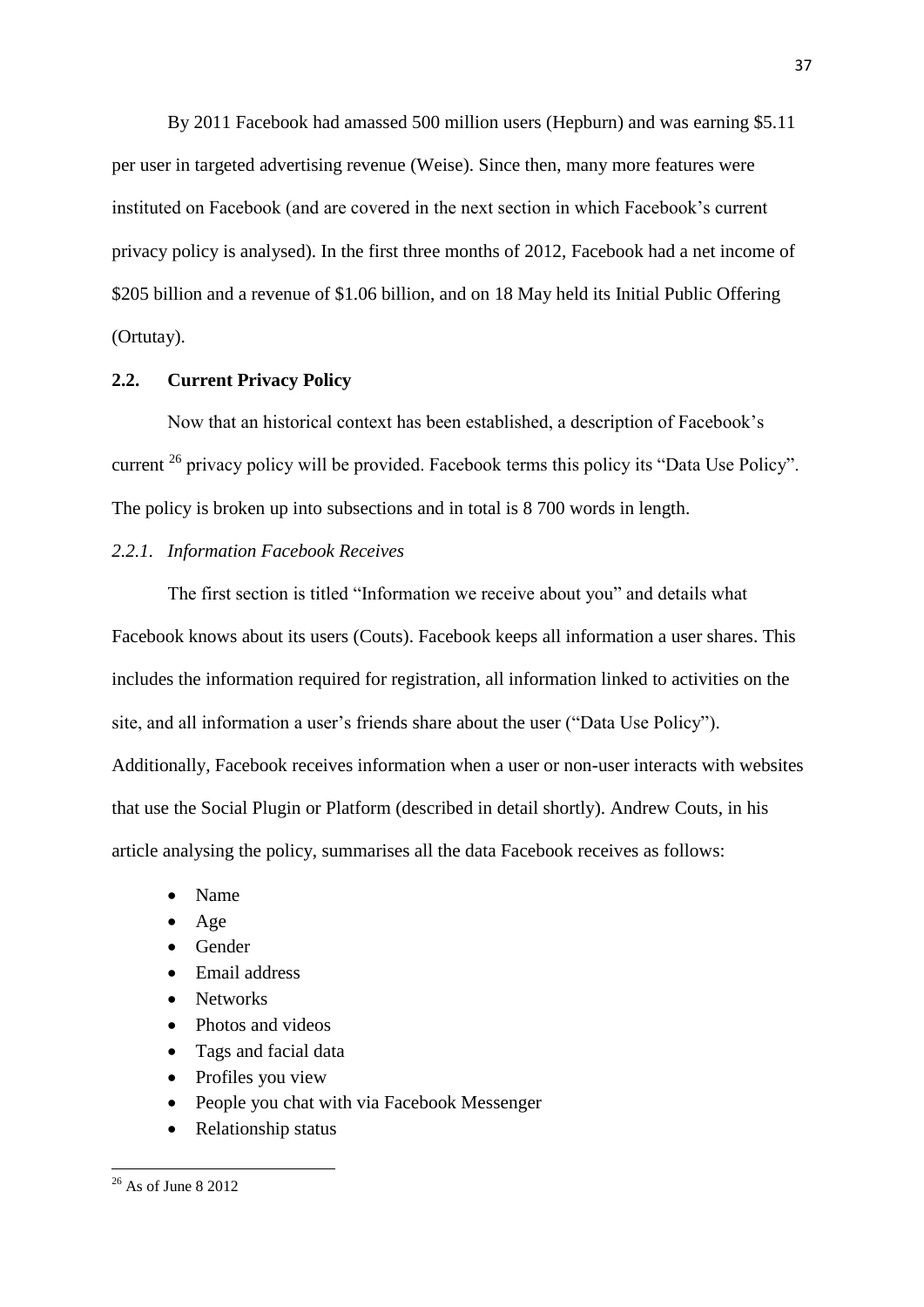- Likes
- Lists of Interests (movies, music, books, etc)
- Political association
- Websites visited
- Purchases using Facebook Credits
- Metadata of the above activities (time, date, place of activity)
- Browser type
- Operating system type
- IP address
- GPS location
- User ID number
- Username ("Data Use Policy") (Couts)

Additionally, Facebook performs aggregation (as explained in the previous chapter, combining separate pieces of data for further interpolation) on certain data: "We also put together data from the information we already have about you and your friends. For example, we may put together data about you to determine which friends we should show you in your News Feed or suggest you tag in the photos you post" ("Data Use Policy").

It is then indicated that some of the shared information can be made private but some will always be public. Public information can be associated with a user outside of Facebook. It can be searched via Facebook's search utility as well as on any search engine. It can also be accessed via "Facebook-integrated games, applications, and websites" used by a user and his/her friends ("Data Use Policy"). The following information is always public: "name, profile pictures, cover photos, gender, username, user ID, comments made on public websites that use Facebook's commenting plug-in, comments made on public websites through Facebook's commenting plug-in about you by other people" (Couts). Additionally, if a friend shares information about a user with a public setting, that information will be public.

One is able to make most of the information sharing on Facebook "private" and to vary the degree of privacy to some extent. This means that one can choose to share with all of one's friends, or a certain list of friends. A description of how to employ these controls is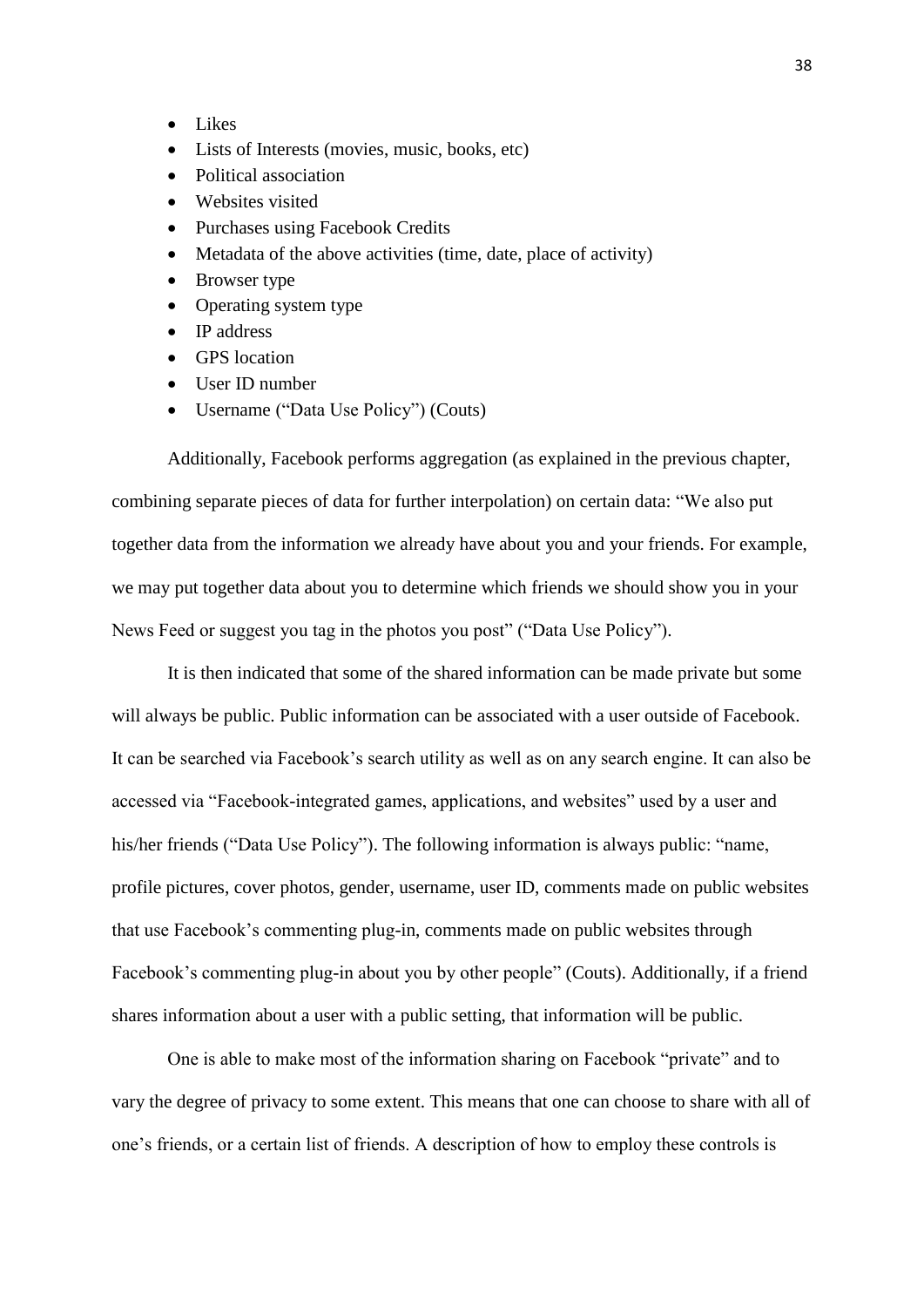provided in the next section ("Sharing and finding you on Facebook") which will be explained shortly.

Facebook then, very briefly and quite vaguely, explains what it does with user information: "We use the information we receive about you in connection with the services and features we provide to you and other users like your friends, our partners, the advertisers that purchase ads on the site, and the developers that build the games, applications, and websites you use" ("Data Use Policy"). It then only provides six examples of how it uses this information. In addition, these examples are worded in a manner that seems to advertise Facebook and provide justification for the uses rather than objectively listing them. Facebook can share user information if a user has given permission, or the user has read this Data Use Policy, or any identifiable information has been dissociated from the user.

The period of data storage is described as "as long as it is necessary to provide products and services to you and others". Additionally, it is stated that "typically" this period will be up until an account is deleted. At this point the policy details information regarding the deleting and deactivating of an account. A user can either put his/her "account on hold" (deactivate it) or terminate his/her account completely (delete it). If an account is deactivated then information is not deleted but the user's timeline is not visible. If an account is deleted, it is stated that it takes about a month to delete information, although "some" information may still exist for 90 days. Data that cannot be solely linked to a user's account, like group postings or messages to other users, will not be deleted.

#### *2.2.2. Information Disclosures and Facebook Search*

The next section in the policy is titled "Sharing and finding you on Facebook". This section first details the controls a user can employ to restrict access to their information sharing. As explained earlier, a user can select the audience of certain posts (including status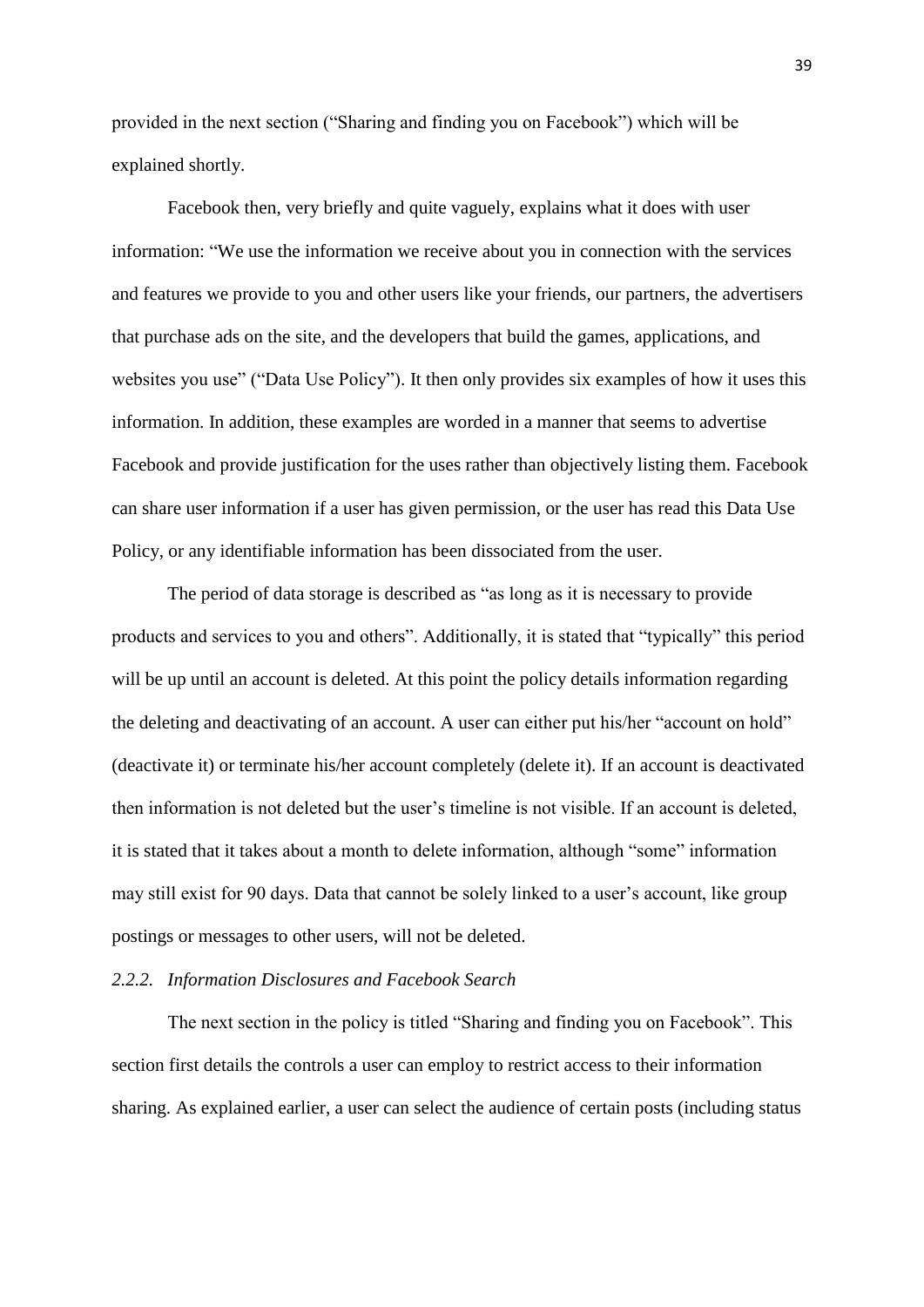updates, photo uploads or *check-in*'s<sup>27</sup>). As shown in the image below, the audience can be defined as public, friends or a custom audience that a user must create by setting up a specific friends list, using the Friends Lists feature (as described in the History section earlier).

|                        |              | What's on your mind? |                                                                 |      |
|------------------------|--------------|----------------------|-----------------------------------------------------------------|------|
| $\underline{\theta}_P$ | $\mathcal Q$ | Palo Alto            | $\Theta$ Public $\blacktriangledown$                            | Post |
|                        |              |                      | $\vee$ ( $\triangle$ Public<br><b>&amp;</b> Friends<br>※ Custom |      |

**Figure 1: Feature to Restrict Audiences**

It is also indicated that although one can restrict these posts, if a user comments on a friend's post, the user cannot control the audience. Additionally, "If you tag someone, that person and their friends can see your story no matter what audience you selected. The same is true when you approve a tag someone else adds to your story" ("Data Use Policy"). Basically this means that "any content that is about you, but controlled by someone else, is out of your hands" (Couts). If one does not see a sharing icon (the drop down list in the image above) next to a piece of information, then it is an indicator that that information cannot be made private (as described earlier, related to what is public information).

Next, the policy describes how users can be found in the Facebook search functionality. If a user has linked his/her email address or phone number to his/her account then anyone can search for that user using the email or phone number. This can however be restricted with privacy setting controls. In addition, a user can be found via the contact importer functionality which uses information from other services like Gmail to find users.

**.** 

 $27$  See glossary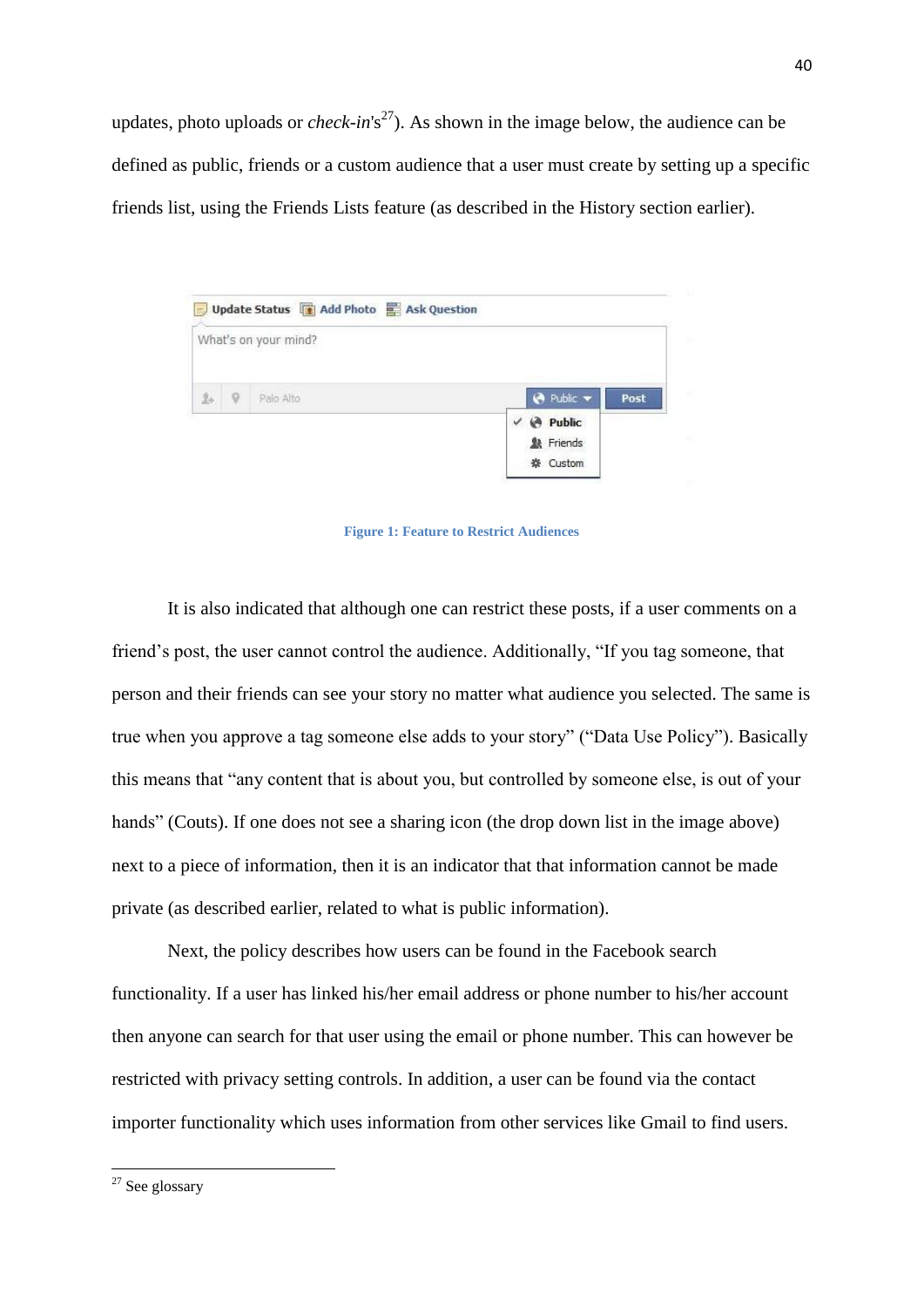Slightly out of place here is some information on the Activity Log, a page that allows a user to view, edit (content and visibility), or delete some of their Facebook activities.

The last part of this section details the accessibility of information about a user that his/her friends have shared, specifically with regard to tagging, groups, and *Pages* <sup>28</sup>. A user can select a setting that allows him/her to either automatically approve all tags any friends make, or for approval before all tags, or select friends who do not need approval. A user can elect to join a group, and his/her name will be visible as "invited" until the user opts out. All activities on a Page are public.

### *2.2.3. Third Parties*

Following this, a section entitled "Other websites and applications" is provided. First Facebook's Platform is explained and discussed. The Platform allows other (outside of Facebook) websites, applications and games to access user information. Third-party applications have access to all of a user's public information, including his/her User ID as well his/her friends' User IDs. For any additional information the application must ask for explicit access to the information. It is indicated that a user can elect to close off access to their public information by Platform applications. This, however, means that the use of any of the Platform applications is completely restricted. Facebook also provides a set of controls to view a list of applications a user has added and the last time each of these applications has retrieved user information. Additionally, here a user can remove applications, review permissions a user has given to applications and the audience of stories related to application activity. An image of this control is shown below.

**.** 

<sup>&</sup>lt;sup>28</sup> See glossary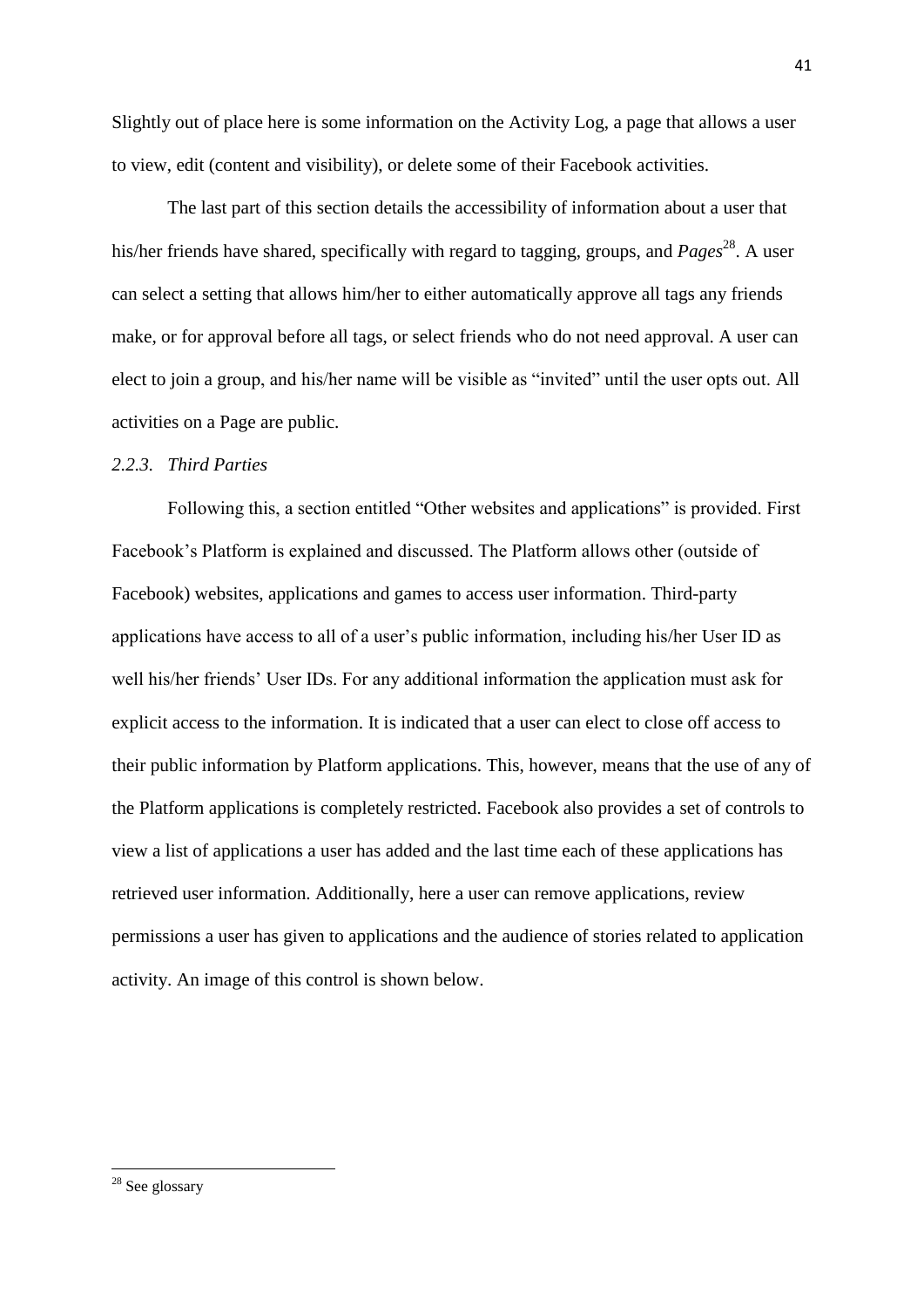| Apps you use | You're using 36 apps, games and websites, most recently: | <b>Edit Settings</b> |  |
|--------------|----------------------------------------------------------|----------------------|--|
|              | Facebook Live                                            | January 19           |  |
|              | Causes                                                   | January 19           |  |
|              | Marketplace                                              | January 14           |  |
|              | <b>Rotten Tomatoes</b>                                   | January 12           |  |
|              | <b>Cicker.com</b>                                        | January 1            |  |
|              | 3% Remove unwanted or spammy apps.                       |                      |  |
|              | Turn off all platform apps.                              |                      |  |

**Figure 2: Application Control Feature**

If a user removes an application, it is suggested in this policy that he/she should contact the application directly to request deletion of remnant data. This would mean a user would have to track down the third party application owners to make such a request. It is also important to note that an application is able to access all of a user's public information if his/her friend has installed the application. Additionally, information that a user may have only shared with a friend, can also be accessed by the application, if it has requested permission from the friend. There exists an additional control that allows a user to restrict the type of data available to applications via a friend's application. An image of this control is shown below.



**Figure 3: Control Access via Friends' Application**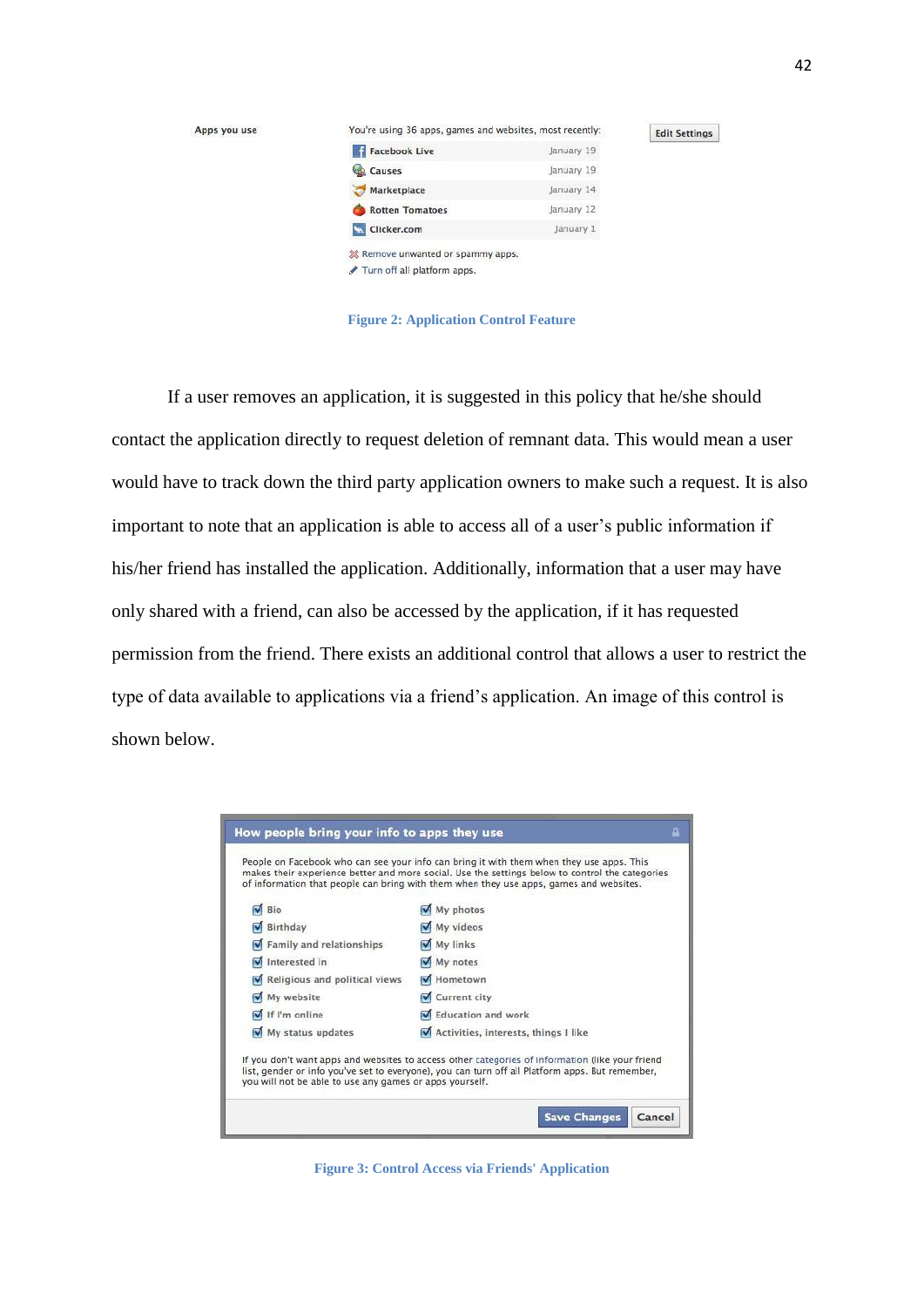In addition to applications, another way Facebook links to external entities is by allowing users to log into other websites with their Facebook credentials. To do this Facebook gives the website the user's User ID.

As described in the history section earlier, the Social Plugin is yet another way that Facebook interfaces with external websites. When a user or non-user visits one of these websites, Facebook logs information regarding this visit (including user name, IP address, browser, visit time) (Couts). This logging is performed through the installation of cookies on a user's computer (to be described in more detail shortly). This data is kept for 90 days maximum, after which any elements that allow it to be associated with a specific user are removed.

One last Facebook/third-party collaboration is the *Instant Personalization.* If a user is logged into Facebook and browsing one of the chosen partner websites, that website can access all the public information of the user. This service, like the previous ones mentioned can also be turned off but again, the other website needs to be contacted directly to request data deletion. However, the first time one of the websites is visited, a notification informing of the Facebook partnership appears. Here a user can immediately elect to turn off Instant Personalization, in which case the website is required to delete all user data it may have already acquired straight away and may not access any more data at a later date. The policy also asserts that any partner websites must enter into an agreement with Facebook protecting users' personal data.

The last part of this section states that by default a user is searchable in all online search engines, but can elect to turn this off.

# *2.2.4. Advertising*

The next section of the policy details information concerning Facebook advertising. Facebook performs three different kinds of advertising: *Personalized Ads*; *Sponsored Stories*;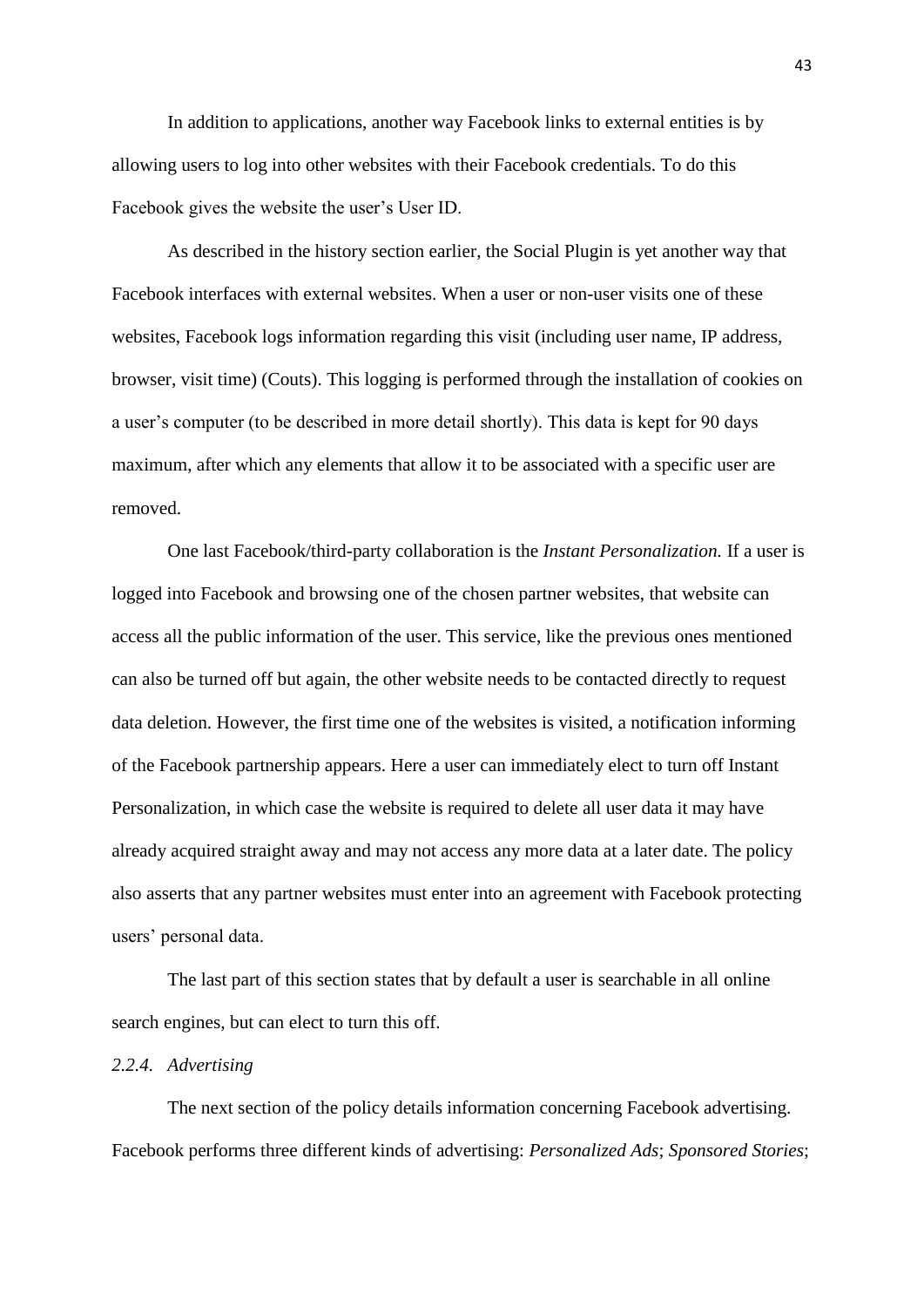and Facebook content. Facebook asserts that personal information is never shared with thirdparty advertisers. Information is only shared once "we have removed from it anything that personally identifies you or combined it with other information so that it no longer personally identifies you" ("Data Use Policy"). Sponsored Stories occur as a result of the activities of a user's friends (e.g. liking a product or service, or "RSVPing" to a commercial event) and appear in a designated advertising space on the side of a Facebook page. Facebook may advertise its own features in the same way it uses sponsored stories. This policy also mentions Facebook advertisements that are "paired with social actions your friends have taken". It is not clear how this is different to Sponsored Stories, however unlike Sponsored Stories, a user can choose to opt out of appearing in these kinds of advertisements.

# *2.2.5 Tracking Technologies*

A section titled "Cookies, pixels and other system technologies" is covered next. Here cookies are explained as "small pieces of data that are stored on your computer, mobile phone or other device" and pixels as "small blocks of code on web pages that do things like allow another server to measure viewing of a webpage and often are used in connection with cookies" ("Data Use Policy"). Local storage is described as an "industry-standard" technology that works in a similar manner to cookies but has the ability to keep more information. A few brief examples of the uses of these technologies are listed, such as to speed up page loading and navigation on the Facebook site, to track the use of Facebook features. It is then stated that third party websites that integrate with Facebook may use cookies as well. These technologies may be blocked by changing browser settings but this will affect the use of Facebook and the other websites.

The final section in this policy is titled "Some other things you need to know". Here it is first stated that Facebook "complies with the US-EU and U.S-Swiss Safe Harbor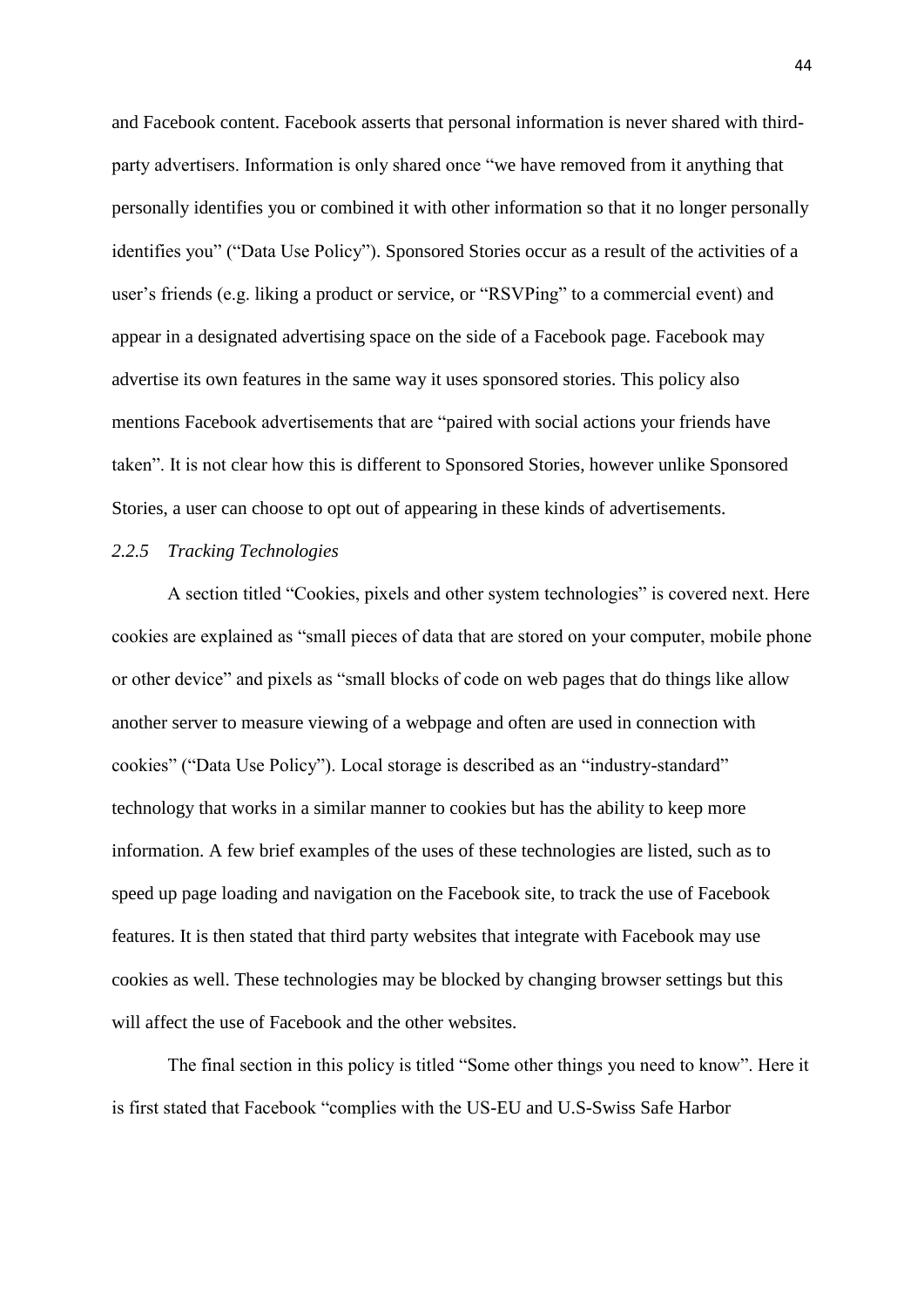Frameworks<sup>29</sup>" with regard to the "collection, use, and retention of data from the European Union". This section also indicates that Facebook may keep and share user information if they have "good faith belief that the law requires" it. Additionally, user information may be shared with "the people and companies that help us provide, understand and improve the services we offer". Only a few examples of these people or companies are given, but it is stated that these entities may only use the information in ways allowed by the Data Use Policy.

It is then indicated that a user may have access to and rectify most information that Facebook stores. A downloadable copy of personal information is also available. It is also stated that "We do our best to keep your information secure...We try to keep Facebook up, bug-free and safe, but can't make guarantees about any part of our services or products".

Changes to the policy will be publicised on the Data Use Policy page and on the Facebook Site Governance page. It also states here: "If the changes are material, we will provide you additional, prominent notice as appropriate under the circumstances". If changes are made for purposes other than legal or administrative, then users have seven days to make comments requiring any changes. Voting for a change will be allowed if more than 7 000 comments are made regarding this change. If more than 30% of registered users vote, it will be binding.

### **2.3. Why Privacy Violations Occur**

**.** 

With the historical and current context of Facebook's attitude and actions towards privacy established, this section will now endeavour to explain how and why privacy violations on Facebook have occurred and in which ways Facebook is responsible for these violations. This will be done by making use of both the social and institutional privacy

 $29$  US-EU and U.S-Swiss Safe Harbor Frameworks are programmes that ensure American organisations processing or storing data of users from the EU or Switzerland comply with the data protection regulations of the EU (European Commission's Directive on Data Protection) and Switzerland (Swiss Federal Act on Data Protection) respectively ("Main Safe Harbor Homepage").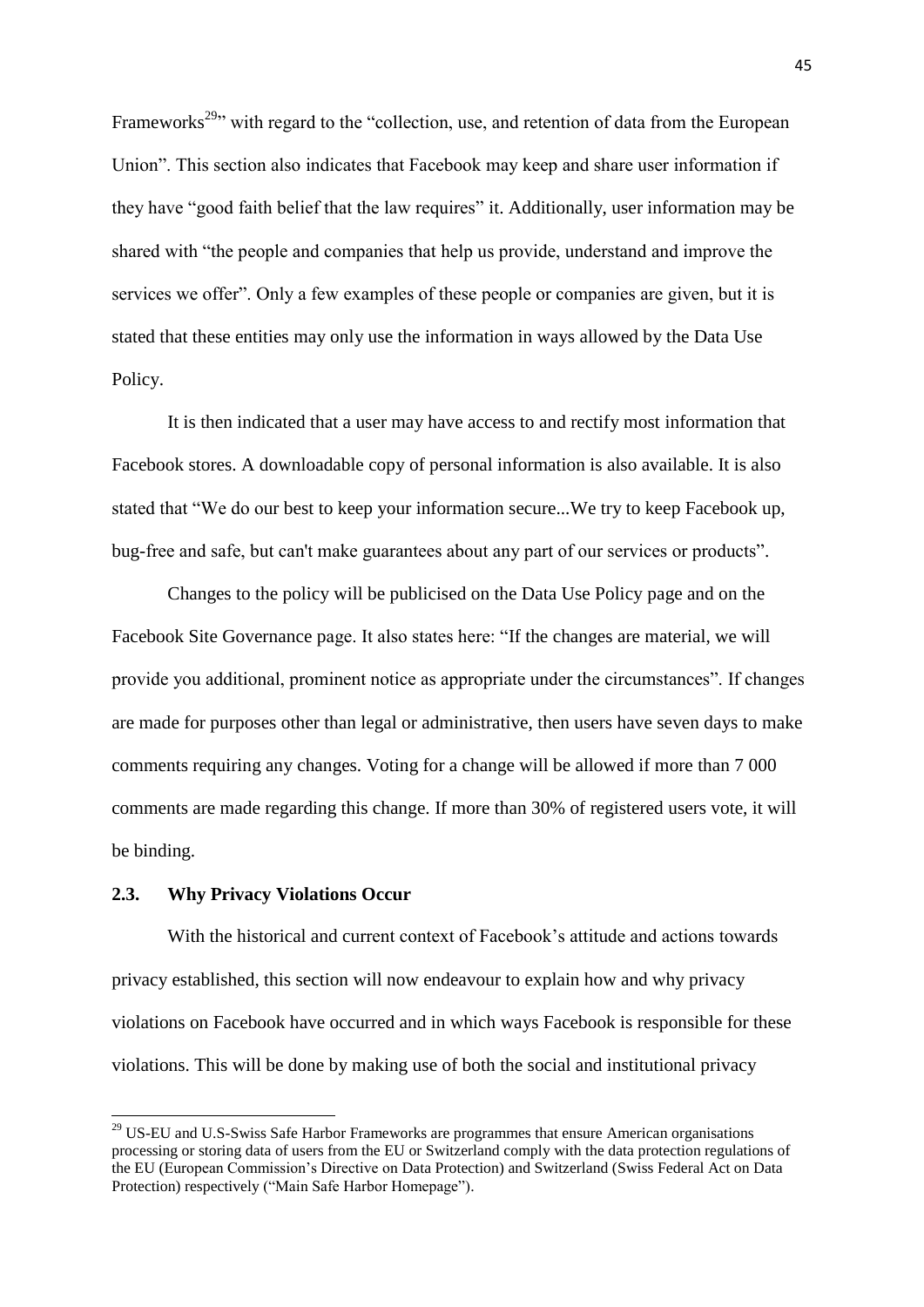definitions established in the previous chapter. In some instances certain Facebook features are responsible for eroding both institutional and social privacy. However, first an analysis of social privacy violations occurring on Facebook will be provided.

## *2.3.1. The Architecture of Online "Public"*

With the understanding that people do in fact require privacy in public as established in the previous chapter, it is necessary to tackle exactly how the "public" that exists in the online Facebook environment is different to real-world public. This will reveal why privacy invasions occur with regard to the conception of social privacy, which requires that the diverse range of contexts existing on Facebook remain preserved by appropriate separation.

The first fundamental difference between online and offline public is related to the architecture of physical space. In the real and corporeal world, there exist structural boundaries that people are immediately aware of and that enable an amount of privacy despite being in public (Boyd, "Facebook's Privacy Trainwreck" 14). For example, a wall can hinder the audibility of a person's voice (Peterson 16). Yet in the realm of online social networks "one can be an [observer] being physically present; one can communicate 'directly' with others without meeting in the same place. As a result, the physical structures that once divided our society... have been greatly reduced in social significance"(Meyrowitz i).

Additionally, different physical spaces have different social norms. For example, one behaves differently in a library than in a bar because:

The Physical separation of social situations is a by-product of the properties of the corporeal world. Walls, roofs, and fences not only keep intruders out, they define specific audiences or communities within which social norms operate, and make it easy to see where and to whom information flows (Peterson 15).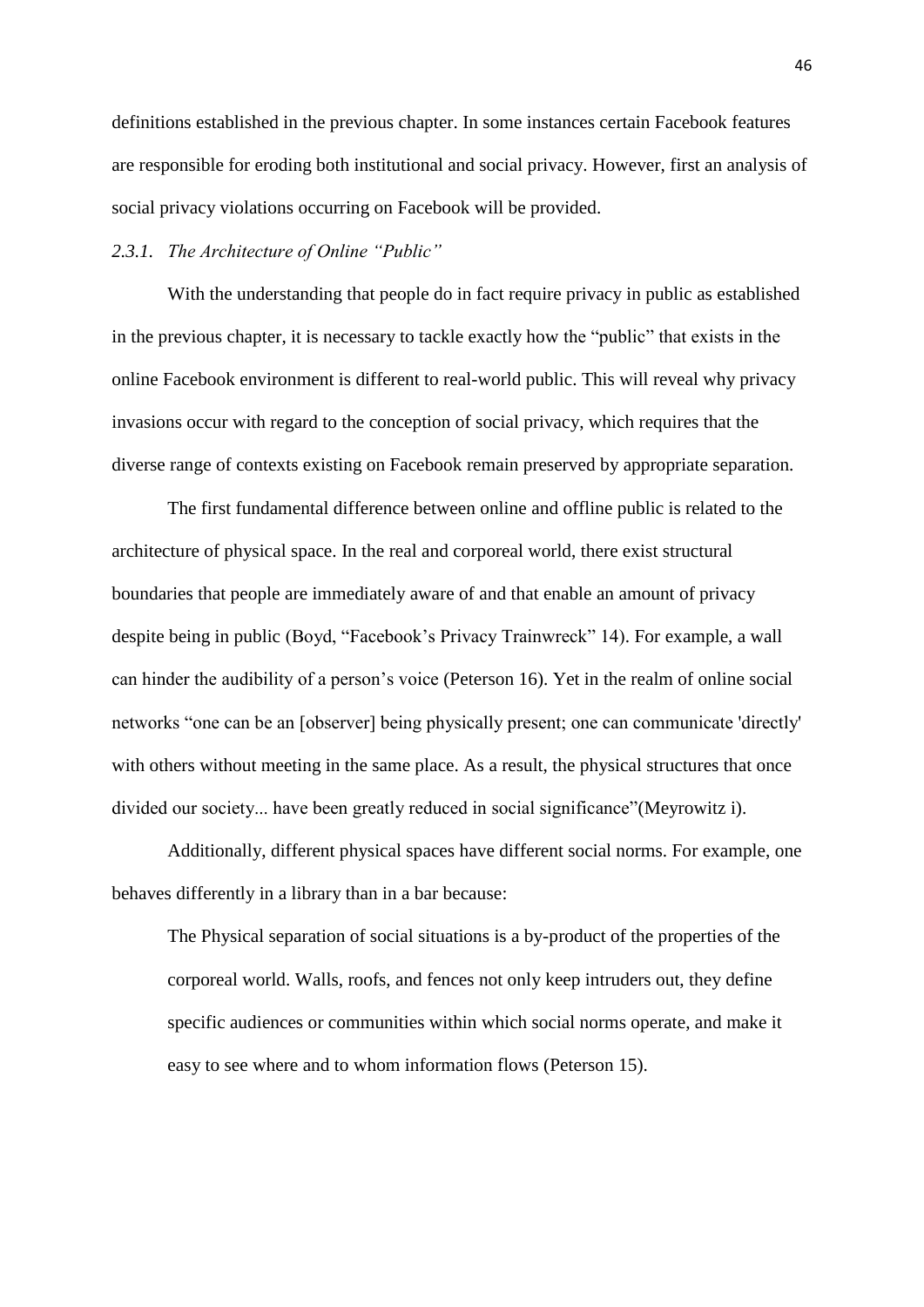The lack of physical or tangible markers distinguishing different social situations leads directly to a collapsing of contexts, which, as contextual integrity (and the social privacy conception upon which it is based) asserts, allows privacy invasions to occur.

A further analysis of the News Feed controversy mentioned earlier provides an example of this context collapse and reveals why the introduction of this new feature in fact became so controversial. In her paper "Facebook's Privacy Trainwreck Exposure, Invasion, and Social Convergence", Danah Boyd provides an excellent analogy between the News Feed controversy and a real-world example. Here she asks the reader to "Imagine that you are screaming to be heard in a loud environment when suddenly the music stops and everyone hears the end of your sentence. Most likely, they will turn to stare at you and you will turn beet red" (14). Boyd explains that similarly many Facebook users were continuing with their activities on Facebook in the belief that unless someone was specifically choosing to monitor their profile regularly, their actions would remain relatively obscure to the rest of their Facebook friends. The sudden and unexpected introduction of the News Feed created a huge shift in the environment and the conception of public within which users were interacting, and as such resulted in significant objection from users. In the offline world, often privacy is assumed as the default because the publication and dissemination of information requires effort as a result of physical constraints. In the online context of social networks, the very opposite is the case. What was once "private-by-default" is now "private-through-effort" (Boyd and Marwick 9), and with the introduction of the News Feed this was even more the case. Users had to actively restrict each post and action subsequently to ensure privacy.

### *2.3.2. Invisible Audiences*

In addition to the absence of an architectural separation of social contexts on Facebook, there are more features of the online environment that create a significantly different version of "public" and thus contribute to further collapsing of contexts. Boyd and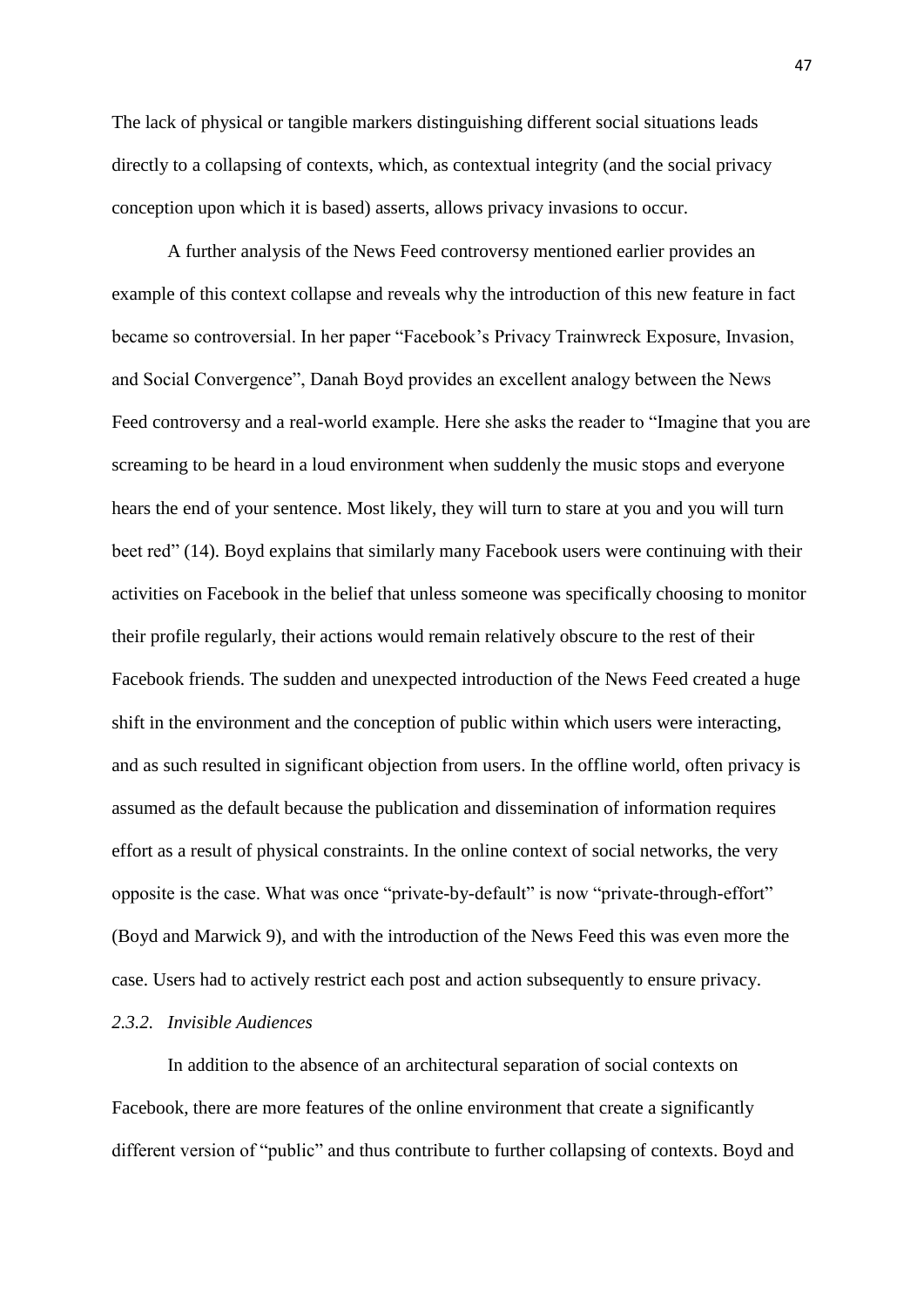Marwick identify four specific features that radically reconstruct this environment. They are "persistence, replicability, scalability, searchability" (9). "Persistence" indicates that online (and specifically Facebook) activities remain stored on servers for indefinite lengths of time. As seen in Facebook's privacy policy, unless a user actively deletes his/her account, his/her personal data will be stored on Facebook's servers indefinitely. In addition, if a user does delete his/her account, all data about him/her controlled by his/her friends or for example on public Pages will remain. Recall the account from the previous chapter, in which the tabloid article containing the embarrassing photograph and name of a student still appears five years later in Google search results. "Replicability", implies how commonly and easily data is copied from its original context and "scalability", how quickly data may be spread to wide audiences. Lastly, "searchability" represents the immediate accessibility of data via search engines. As indicated in the privacy policy, all users' profiles are searchable both on online search engines, unless the control to switch this off is changed, and additionally via the Facebook search functionality.

The result of all these features is that any information disclosed on Facebook can draw audiences that may not have been anticipated at the time of revelation. This is what Boyd and Ellison term "Invisible Audiences" (3). Because one cannot anticipate all the possible eventual audiences of particular activities on Facebook, the number of potential contexts in which any piece of data may be viewed is unbounded and so once again, contexts converge and violations are felt, as illustrated by the case studies presented in the previous chapter. In addition to the invisibility of potential future audiences, although a user may have some awareness of who his/her Facebook friends are (and may also have privacy controls set to limit his/her audience of friends), at the time of disclosure there is no immediate and tangible indication of every friend with access to the disclosure, nor a friend's particular response to such a disclosure (Boyd, "Facebook's Privacy Trainwreck" 16). Without this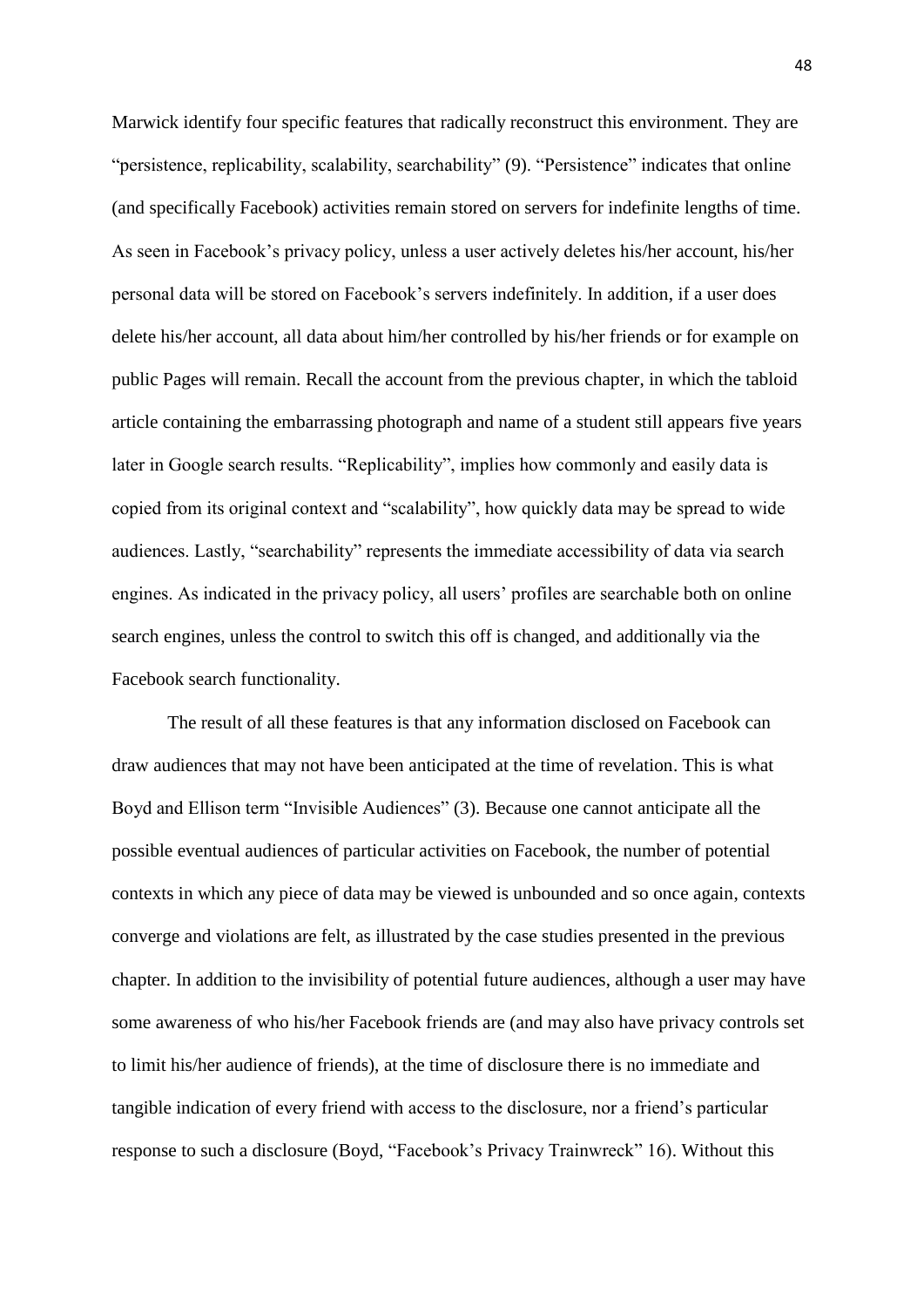essential feedback, implications of every information revelation may not be present in a user's mind and additionally, because a user may not be aware of a particular audience reaction, any necessary adjustments to remedy resulting conflicts are lost. This may be exacerbated by the fact that very often self-disclosure on Facebook happens impulsively. Solove asserts "because you can't see or touch your audience, because you blog in the solitude of your room, in front of your computer late at night, it doesn't seem like exhibitionism. There's no bright spotlight. It's just you and your computer" (*The Future* 199). So in addition to the fact that the online world lacks the architectural indicators that guide our information revelations, this realm also lacks the necessary "social heuristics" (Peterson 18).

It is important to acknowledge at this point the existence of the Facebook Friends List that was mentioned in both the history and privacy policy sections. By setting up specific lists of friends one is in fact able to limit the audience at the time of posting and thus have better visibility of the audience. However, as a particular list may grow - in 2011 about 2 million *friend requests*<sup>30</sup> were accepted every 20 minutes on Facebook across the world (Hepburn) an awareness of the exact people in the list may be difficult to maintain, thus blurring the visibility of audiences.

Chris Peterson points out further shortcomings of Friends Lists by first asserting that this feature remains "chronically underused" (31) and as mentioned in the history section earlier, the first iteration of the Friends Lists feature had been adopted by only 5% of users (Scott). Peterson states that Facebook does not emphasise strongly enough that Friends Lists can be employed for privacy protection, and that Facebook does not make it easy to use this feature efficiently. However, at the time Peterson wrote this, in order to create a particular list a user needed to manually add each friend out of a potentially large number of friends. Since Peterson's assertions of these important points, the Friends Lists feature has been improved to

**.** 

 $30$  See glossary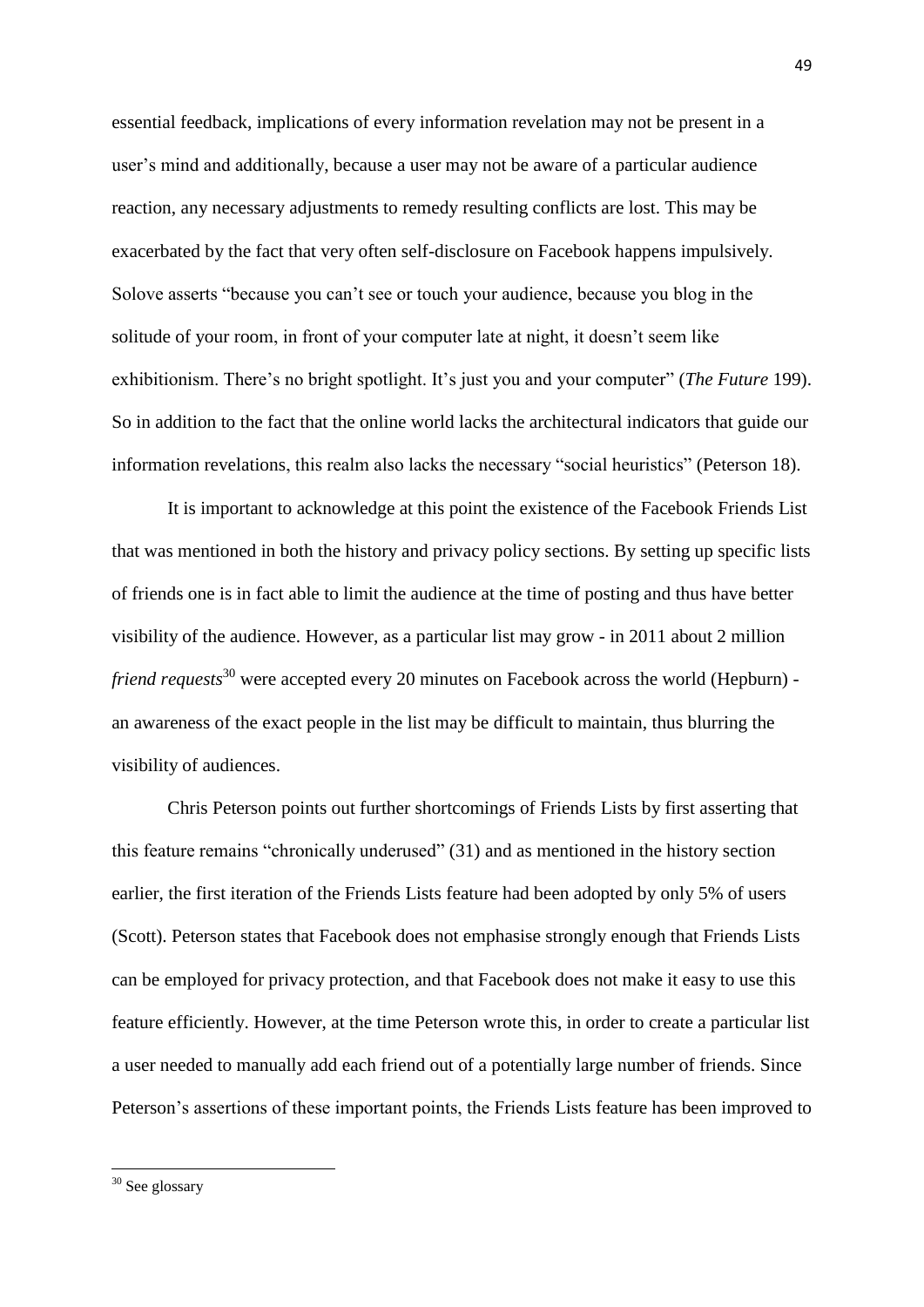add the smart lists as described earlier. The existence of the automatic lists as well as the suggestions of friends to add to the "close friends" list does in fact facilitate the process of audience limiting. However, Facebook could do more to emphasise the benefits of employing this feature and the question of whether it is still underused remains. In a survey conducted in June 2012, it was revealed that out of 104 people only 27% were adopting the Friends Lists feature (Couch).

#### *2.3.3. Social Convergence*

The early lack and subsequent underuse of the Friends Lists feature helps to explain the continuing existence of another argument raised against Facebook that maintains its role in contributing to the collapsing of contexts or "social convergence" (Boyd, "Facebook's Privacy Trainwreck" 15). Often, the reason why audience invisibility is a problem is because of the existence of multiple disparate audiences. Because on Facebook one may be friends with one's grandmother, one's work colleagues and one's close friends, the convergence of all social contexts is rife. In addition to the flattening of one's social world that occurs on Facebook, it is very common for people to have mere acquaintances as friends, what Boyd terms "weak ties" ("Facebook's Privacy Trainwreck" 18). Gross and Acquisti also observe that "social networks are both vaster and have more weaker ties, on average, than offline social networks" (3).

Despite Zuckerberg's claims that having more than one identity is disingenuous and deceitful, it is in fact very common for people to have different personas and behaviour relevant to different contexts and subject to distinct audiences. In the real world one has a complex and highly structured set of social connections – "each connection involves different levels of exposure and different ways of sharing information. And while we may share information freely among one social circle, we may not want information to bleed between the different social circles we occupy simultaneously" (Solove, *The Future* 202). Solove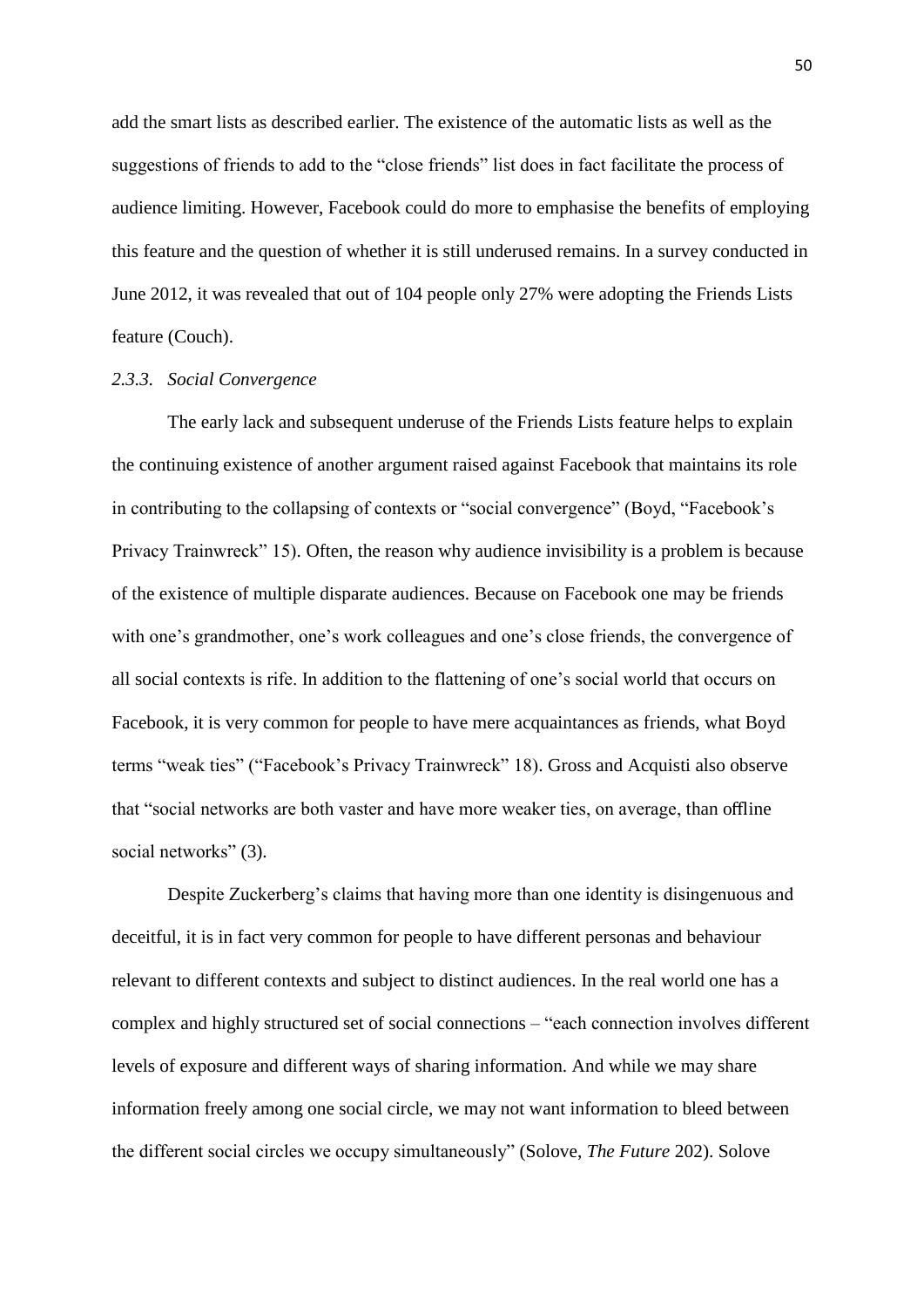refers to many sociologists, philosophers and psychologists when stressing that we are "complex, multifaceted" beings and thus " we express different aspects of our personalities in different relationships and contexts" (*The Future* 69)<sup>31</sup>. However, on Facebook one's social network is greatly simplified and the "nuanced barriers to information flow" are removed (*The Future* 202). From Zuckerberg's statements insisting on the integrity of one identity, it is clear that this is an intentional design of Facebook.

Although the progress of the Friends Lists feature does allow for more separation of contexts there may still be a limit to the extent to which distinct lists can capture the nuances and changing characteristics of real life relationships. "Adding 'FriendYouDontLike' to a controlled vocabulary will not make it socially complete; there's still 'FriendYouDidntUsedToLike'" (Grimmelmann 1186). With this example, Grimmelmann is emphasising the difficulties in trying to reduce a rich range of real life relationships to a set of discreet lists controlled by a limited range of technical interface features.

Furthermore, Facebook insists on users having only one account that correlates with their real life identity, so users are additionally limited to separating contexts by having separate accounts for particular contexts. Facebook goes to somewhat extreme measures to ensure real identities are used. In 2011 famous author Salman Rushdie's account was deactivated and Facebook demanded Rushdie submit proof that the account was real. Once Rushdie had provided a copy of his passport, Facebook reactivated his account, but insisted that the account name be changed to Ahmed Rushdie, as Salman is his middle name (Gaylord). It is clear that Zuckerberg's philosophy of an open society corresponds with Facebook users having one account each. However, the fact that Facebook can validate the

**.** 

<sup>&</sup>lt;sup>31</sup> Solove refers to William James, a philosopher and notable psychologist, who asserts that both young people and adults behave differently around different people. He refers to sociologist Erving Goffman, explaining his view that "we live our lives as performers; we play many different roles and wear many different masks". He also refers to Arnold Ludwig, professor of psychiatry, and philosopher Hannah Arendt when addressing the myth that the private self if more genuine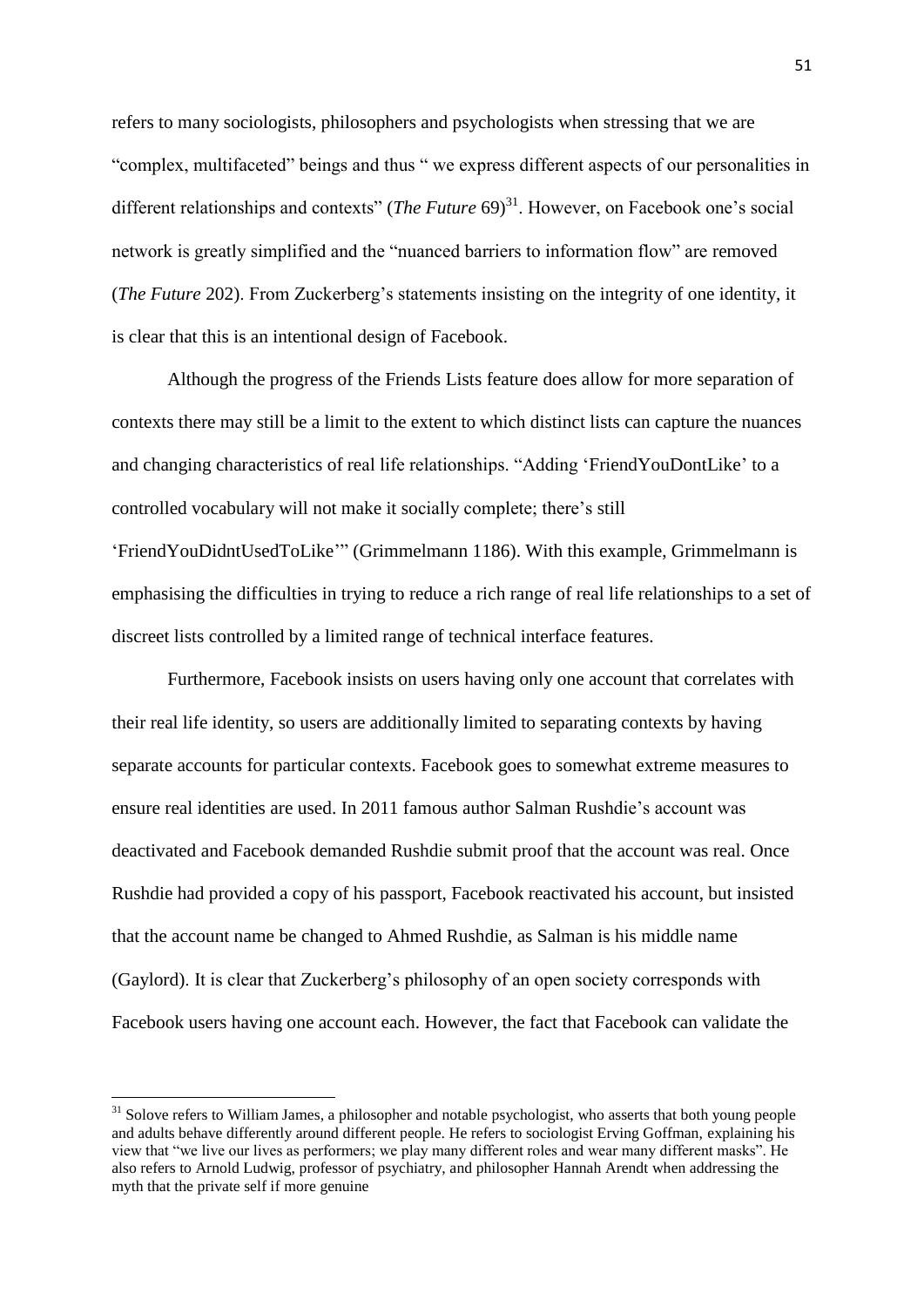information provided by users against their real life identities, means that advertising can be directly targeted at users.

Even though Friends Lists may help control the audiences of our disclosures, as acknowledged in the Facebook privacy policy, there still remains a limit to the control a user has over the audience of comments on friends' posts or public Pages and groups. Additionally, a user cannot control the privacy settings nor the disclosures of his/her friends. For example, a friend can tag a user in a photograph, and although the user can choose to remove the tag, that photograph still remains. An exacerbation of this loss of control arises as many people are able to tag a particular photograph. Furthermore, it is also very possible for a user's friend to copy, and disseminate to wider audiences, a post intended only for that user's friends. This appears to have been the case with Shaheen Dhada as discussed in the previous chapter. Violations occur when a user may have different expectations of privacy to those of his/her friends. Additionally, as revealed in the previous chapter<sup>32</sup> a substantial amount of informational insight can be inferred from the cumulative data of one's friends. Because of the existence of weak ties (as mentioned earlier) on Facebook, it is even more likely that a mismatch of privacy expectations and behaviour may occur between a user and his/her Facebook friends (Grimmelmann 1175).

#### *2.3.4. Changing Contexts and Instability*

**.** 

It is important to be cognisant of the fact that when Facebook first started it was limited to just the Harvard network. This made it somewhat implicit that the college context remained intact allowing contextual integrity to be naturally preserved (Peterson 32). However, because of the rapid pace of development of Facebook and the many (often unexpected) changes put into place by Zuckerberg (as indicated in the history section), this preservation of contexts has been drastically shattered, with users sometimes left in a state of

 $32$  Recall Grimmelmann's report on a study where researchers could deduce the age and nationality of a user of a social network based on the details of the user's friends (Grimmelmann 1173)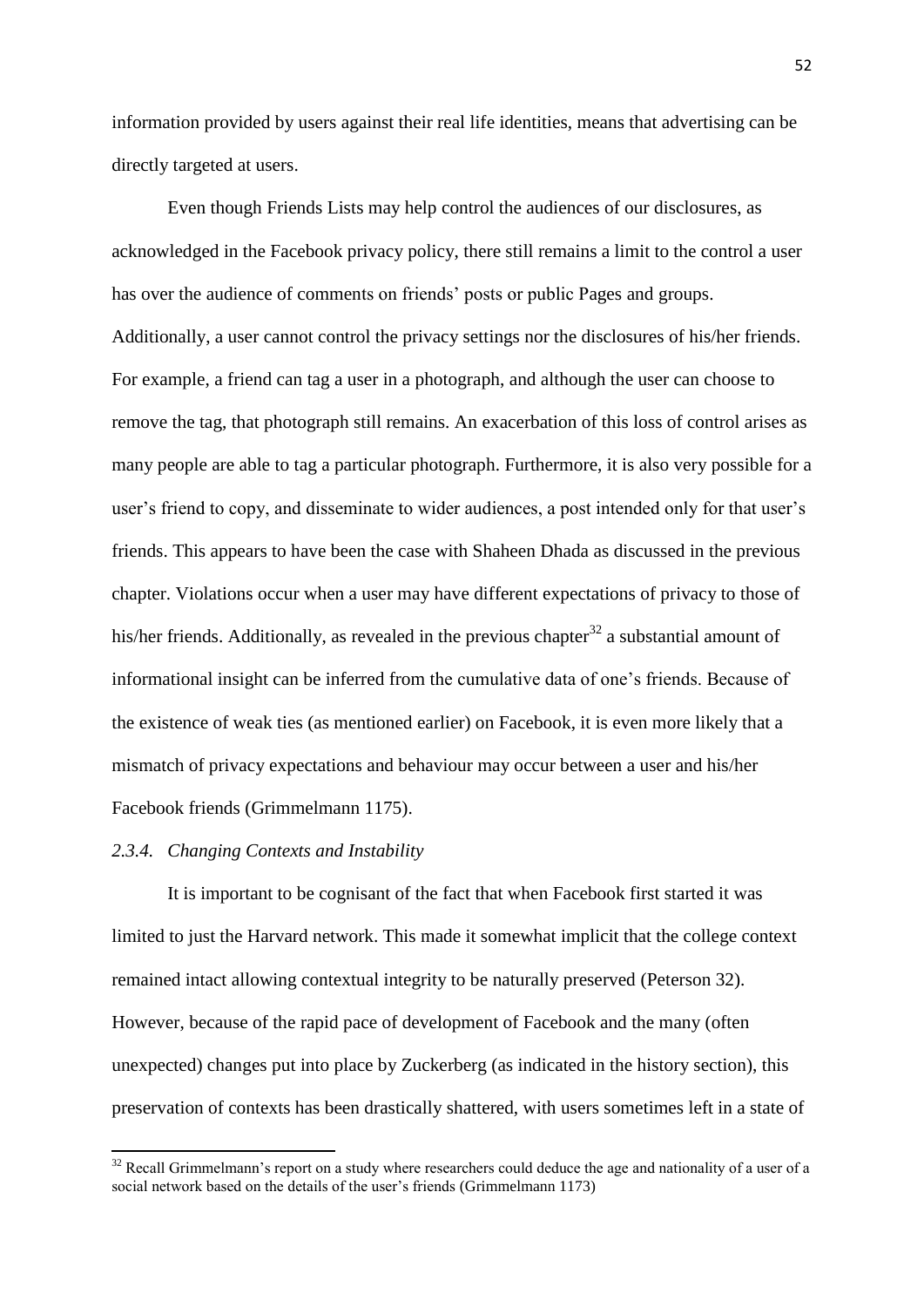shock and indignation (for example, the case of Beacon). Facebook is now open to everyone and exists across the world, covering a large number of contexts in different countries, sometimes resulting in severe consequences, as evident in the case studies from the previous chapter.

The kind of instability described above is in itself a significant reason why many privacy violations are felt on Facebook. In addition to contexts colliding at a single point in time, from one period to the next, the change in various features can cause contexts to unexpectedly change. As Grimmelmann explains in reference to contextual integrity: "once a site has established a social "context" with specific informational "norms of flow," it transgresses those norms by changing the structure of informational flow" (1169). When Beacon was introduced, users were surprised to see information that they had expected to remain in one context suddenly moved to an advertising context. This also happened earlier with the introduction of the News Feed, when users' expectations of information visibility were abruptly broken.

As described in its Data Use Policy, Facebook has the right to make changes at any time to any of its features. What is quite disconcerting is the visibility and notification of these changes. As pointed out, changes to Facebook's policy will be publicised only on the Data Use Policy page and on the Facebook Site Governance page. It does say that "If the changes are material, we will provide you additional, prominent notice as appropriate under the circumstances". However, what constitutes a "material" change is not described or specified in the documentation.

As was discussed using the Beacon and News Feed controversies as examples, this kind of instability on Facebook may have dire consequences for social privacy. However, with regard to institutional privacy, volatility is problematic as well. Firstly, in terms of the safety of users' personal data stored on Facebook servers, it is quite possible that with so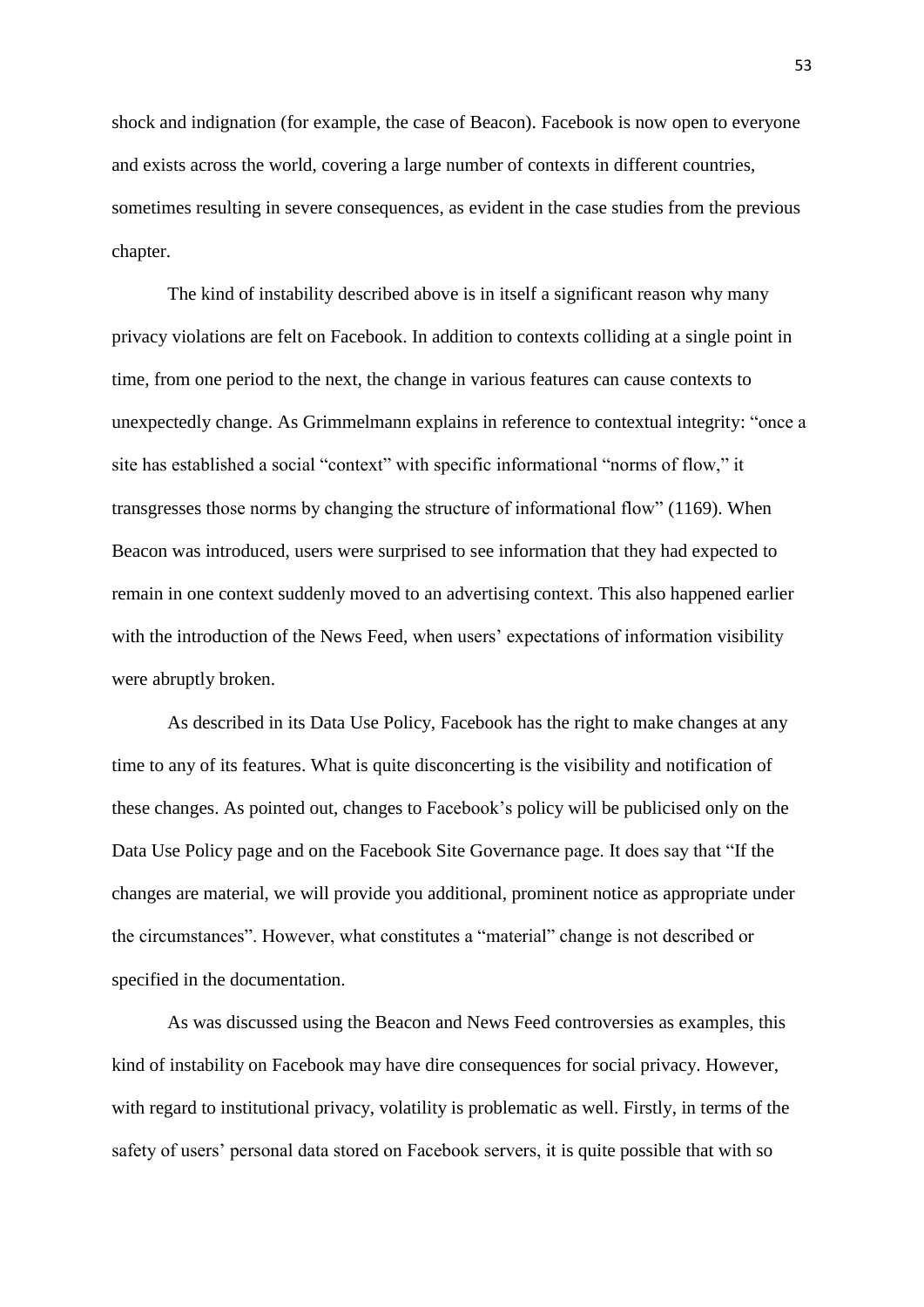many dynamic code changes, the protection of data may be jeopardised ("Security Safeguards"). According to Grimmelmann, such incidents have occurred in the past (1170). What makes this even more disconcerting is the fact that in its policy, with reference to data security, Facebook states that it cannot make "guarantees about any part of our services or products". With regard to the definition of institutional privacy established in the previous chapter, it is of fundamental importance that the safety of personal data is maintained and that a user be assured of this. Secondly, a user may decide to disclose information on Facebook with the knowledge of its initial use. However, if Facebook then suddenly changes its policy to entitle it to use that data for an entirely different purpose, according to the definition established, this constitutes a violation ("Further Processing Limitation"). Furthermore, the requirement of "Further Processing Limitation" also emphasises the need for clear and explicit notice and consent for any changes to data use. As already pointed out here, it is not clear what conditions allow for change notifications to be placed in a prominent place outside of the Data Use Policy.

### *2.3.5. Privacy Policy*

The Data Use Policy in itself is problematic in terms of institutional privacy as well. As indicated, the length of the policy is a protracted 8 700 words, an intimidating document to tackle and longer than the U.S. Constitution which is 4 543 (Bosker). As pointed out earlier in the description of the policy, there are a number of vague statements about the exact use of user data and often only a few examples are given of the use (seen in the general use of data section, the use of cookies, and the sharing of data with third-party services). If Facebook can afford to use so many words in this policy, it should most certainly be able to explicitly and objectively list the exact use of data. According to the institutional definition of privacy, a user should know the exact use of his/her data.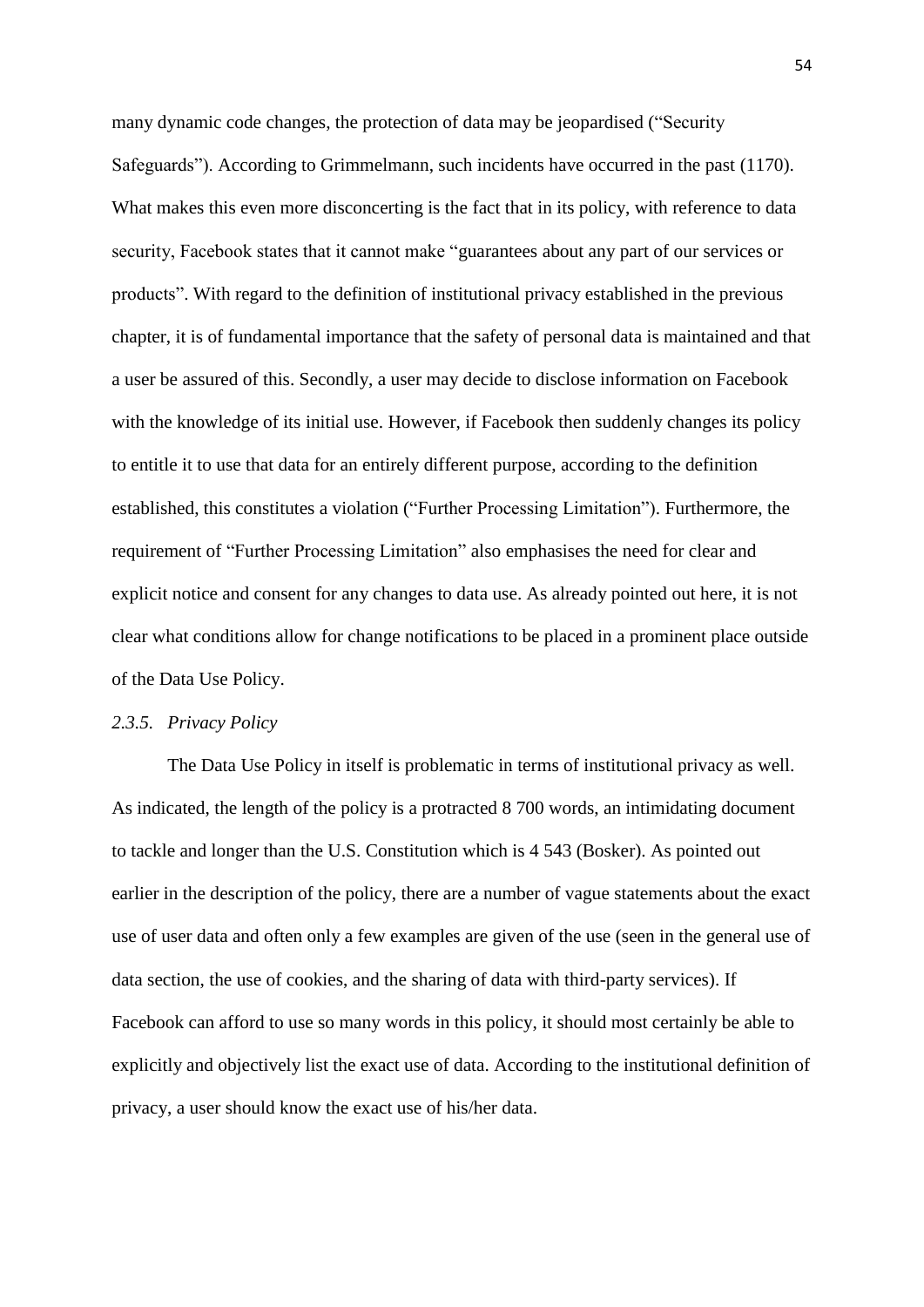Additionally, in "Saving Facebook", Grimmelmann summarises a number of surveys that have shown that users rarely read Facebook's privacy policy and if they do, often don't understand most of what is written in it (1182). Boyd additionally questions why a user's understanding of privacy settings has to be through the "abstract process" of trawling through the privacy policy, which is "removed from the context of the content itself" ("Putting Privacy Settings"). As required by the institutional privacy conception, data practices are to be open and transparent ("Openness"). This is certainly not the case with the lengthy, vague and at times confusing state of the Data Use Policy, despite the fact the policy is written in relatively simple, non-legalistic language.

The analysis of this privacy policy has revealed that there are several more issues which are problematic for institutional privacy. Perhaps most obviously is the sheer extent of personal data Facebook has access to as revealed in the Data Use Policy. As established by the institutional privacy requirements it is important that the scope of data a company may collect should be limited ("Purpose Specification"). The fact that Facebook's large data collection is all stored on one server is also problematic for security reasons, especially in light of the risks of identity theft described in the previous chapter. Although up to this point Facebook itself has not deliberately used user data in any particularly malevolent manner, it is stated in the policy that Facebook may reveal data for law enforcement purposes. It is not clear what circumstances this covers exactly, so the potential for Facebook or government and law enforcement, to abuse this store of user information exists $^{33}$ .

1

<sup>&</sup>lt;sup>33</sup> Although in America the Stored Communications Act restricts the government from forcing Internet Service Providers to reveal electronic information it stores (Ward 566). In South Africa, The Regulation of Interception of Communications and Provision of Communication-related Information Act 70 of 2002 "makes it illegal for any authority to intercept communication without the permission of a judge designated to rule specifically on all interception applications in South Africa." This covers information an Internet service provider may be storing (Swart).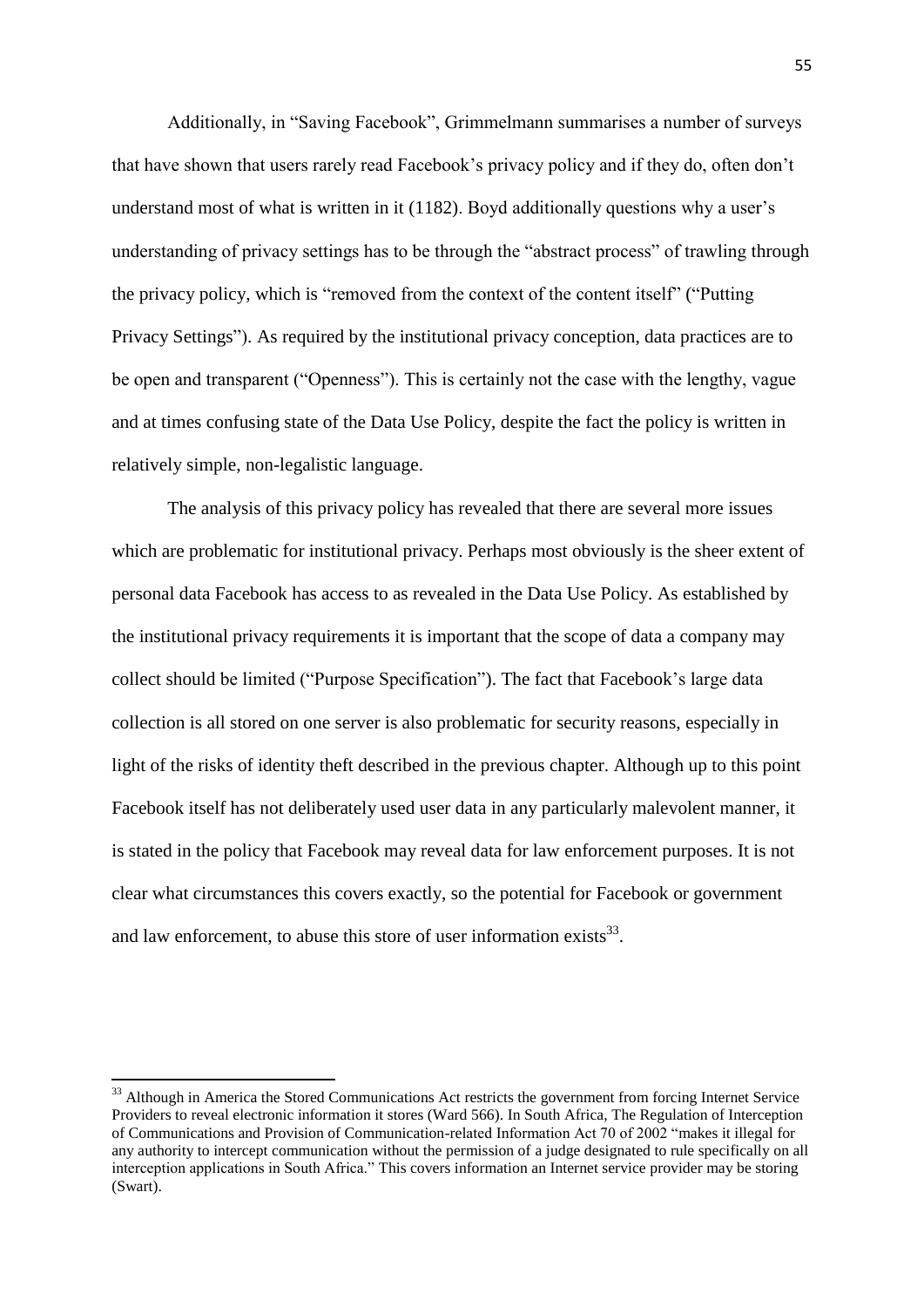# *2.3.6. Data Subject Participation*

The fact that user data is centralised and owned by Facebook, means that the "Data Subject Participation" requirement should be vigorously maintained. Facebook has improved its policy when it comes to data deletion, as now when a user deletes his/her account, according to the policy, all data will be deleted. However, the shortfall here is that once again data controlled by a user's friends will remain. Additionally, for the deletion of any data held by third-party websites/applications, a direct and explicit request for this deletion needs to be given to the websites/application developers concerned. This process may not seem obvious to a user and with the large amount of third party applications available, it may be very difficult to keep track of such data leakage. Furthermore, as indicated, applications may access a user's data if that user's friend installs the application. In this case a user may not even be aware of such an application accessing his/her data in the first place. Unless a user deletes his/her entire account there also exists no easy way to delete large amounts of data at a time, instead each piece of information needs to be removed tediously one at a time. These issues conflict with the requirement of "Data Subject Participation", as users should be able to easily delete any of their data. "Data Subject Participation" is also violated by the fact that the policy again rather vaguely states access to "most" data without any explicit indication of what "most" covers. In 2010 an Austrian law student, Max Schrems, decided to request a copy of all his Facebook data from Facebook directly. He received a document that was 1,200 pages long, but it still did not contain all of his information (Solon). Schrems subsequently filed a number of complaints against Facebook. Soon after, Facebook instituted the data download tool as indicated in the Data Use Policy. However, according to Schrems, this only provides access to 23 out of 57 categories of data that Facebook owns (Solon).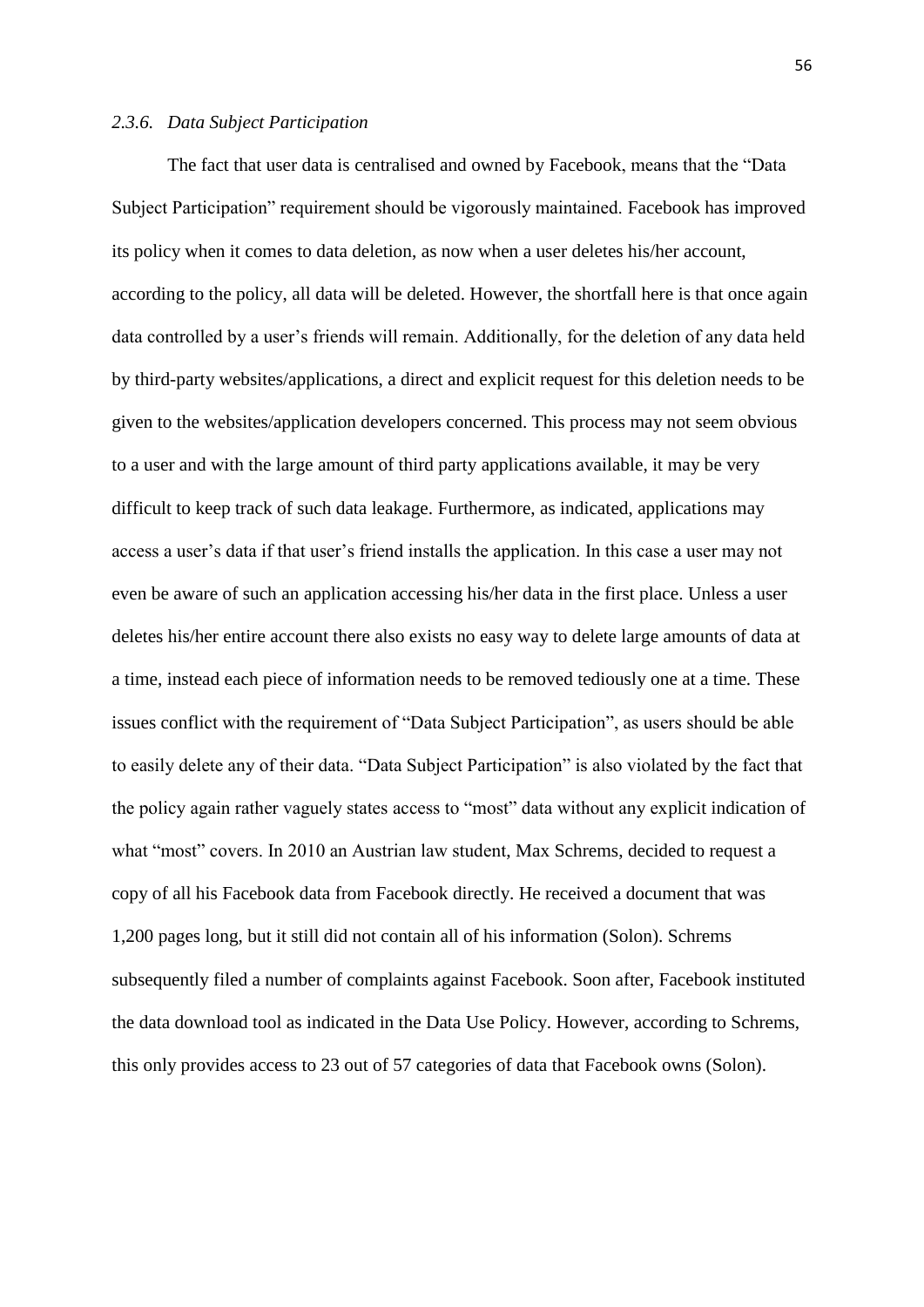#### *2.3.7. Default Settings*

For many of the issues raised above (both social and institutional), Facebook often asserts that their provision of controls (like the Friends Lists) implies that they actively care about privacy. Somewhat contradictorily, as mentioned previously, Zuckerberg has said that privacy as a social norm has disappeared and that people are now naturally changing to want to reveal more information. However, it is imperative to acknowledge in what way Facebook is in fact responsible for and encouraging such information disclosure and apparent changes in social norms. Solove asserts the ability of the architecture of websites to influence people's behaviour and the significant power of default settings (*The Future* 200). Throughout the analysis of Facebook's privacy policy it is very clear that although controls exist, the default state is always that information is open to the public. When a new user joins Facebook, his/her profile is by default open to the public, and he/she has to actively go through each privacy control to change this. Throughout most introductions of new features, the default was to share information publicly. For example when Facebook allowed user profiles to be accessible via online search engines, the default was that this would be the case and to control this, one would have to actively opt out (Boyd and Hargittai). Looking once again at the News Feed introduction, the default state of the Facebook environment was changed "from a 'pull' to a 'push' environment overnight" (Peterson 20), meaning that it then became the norm for information to be widely and freely disseminated, as opposed to its previous state where it was somewhat contained within a user's discrete profile.

The state of default settings is imperative in guiding the behaviour of users as extensive research has shown that people rarely change defaults (Boyd and Hargittai) – "most people find it easier to accept a default choice made on their behalf regarding a putative decision than to change that choice, even if the default choice is less advantageous to them than changing that choice" (Waldo, Lin, and Millett 76). Peterson describes a study on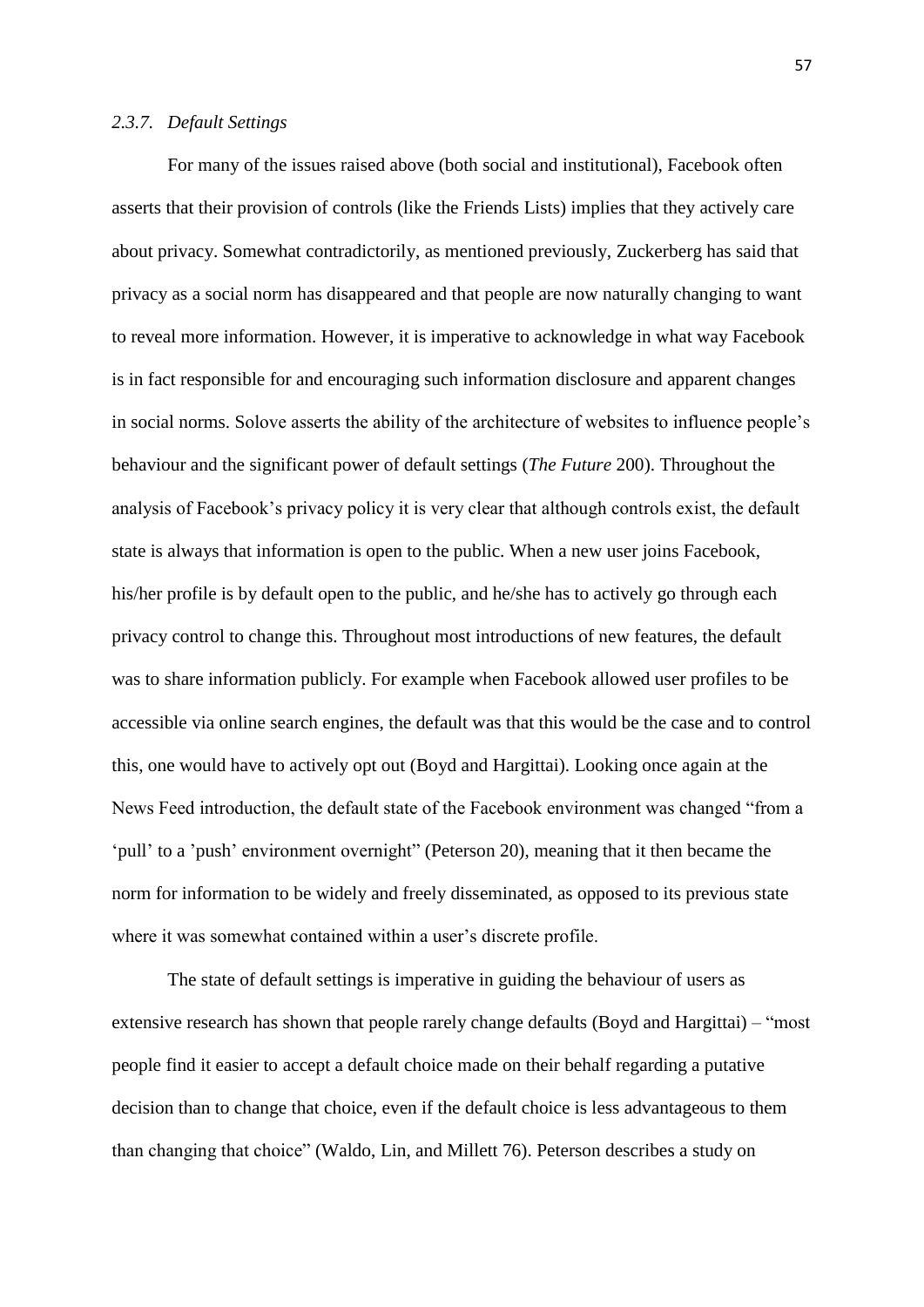residents of Iowa which consisted of two parts. In the first part subjects were requested to indicate if they wanted their organs donated (if they died in a car accident) by ticking off a box in a form. Here 42% of subjects ticked the box. In the second part, subjects were asked to indicate if they did **not** want their organs donated by ticking the box. In this case only 12% of subjects ticked the box, leaving more than double the number of people from the previous case apparently happy with donating their organs (Peterson 23).

The result of Facebook defaults is that users are led to share more and more information, thus making both social and institutional privacy infringements more likely. When one considers Zuckerberg's frequently expressed desire for openness and information sharing as described earlier, and the additional advertising pay-off Facebook receives from increased information disclosure, it appears that these defaults are very much intentional.

When assessing Zuckerberg's personal philosophy, it is not clear exactly how much of this push for increased information revelation is motivated by the advertising gains of Facebook's massive data store. As indicated by accounts of various people (Kirkpatrick, Boyd, Sandberg), it does appear that Zuckerberg is genuinely fanatical about his vision for an open society, with people having one transparent and homogeneous identity. Whether or not Zuckerberg is using this zealotry as a disguise to commercially exploit Facebook users' data, the fact is that Facebook does benefit hugely from its advertising revenues, and Sandberg was hired explicitly for this purpose. With Facebook now accountable to its shareholders, the need to take advantage of its user data is even more significant. What is important to note regarding the details of how violations occur, is that although many claim (including Zuckerberg himself) that people no longer care about privacy and that the social norms regarding privacy have drastically changed, as this paper has shown, expectations are mostly the same. What is different is the environment in which these social interactions now occur: "Privacy is in a state of flux not because the values surrounding it have radically changed, but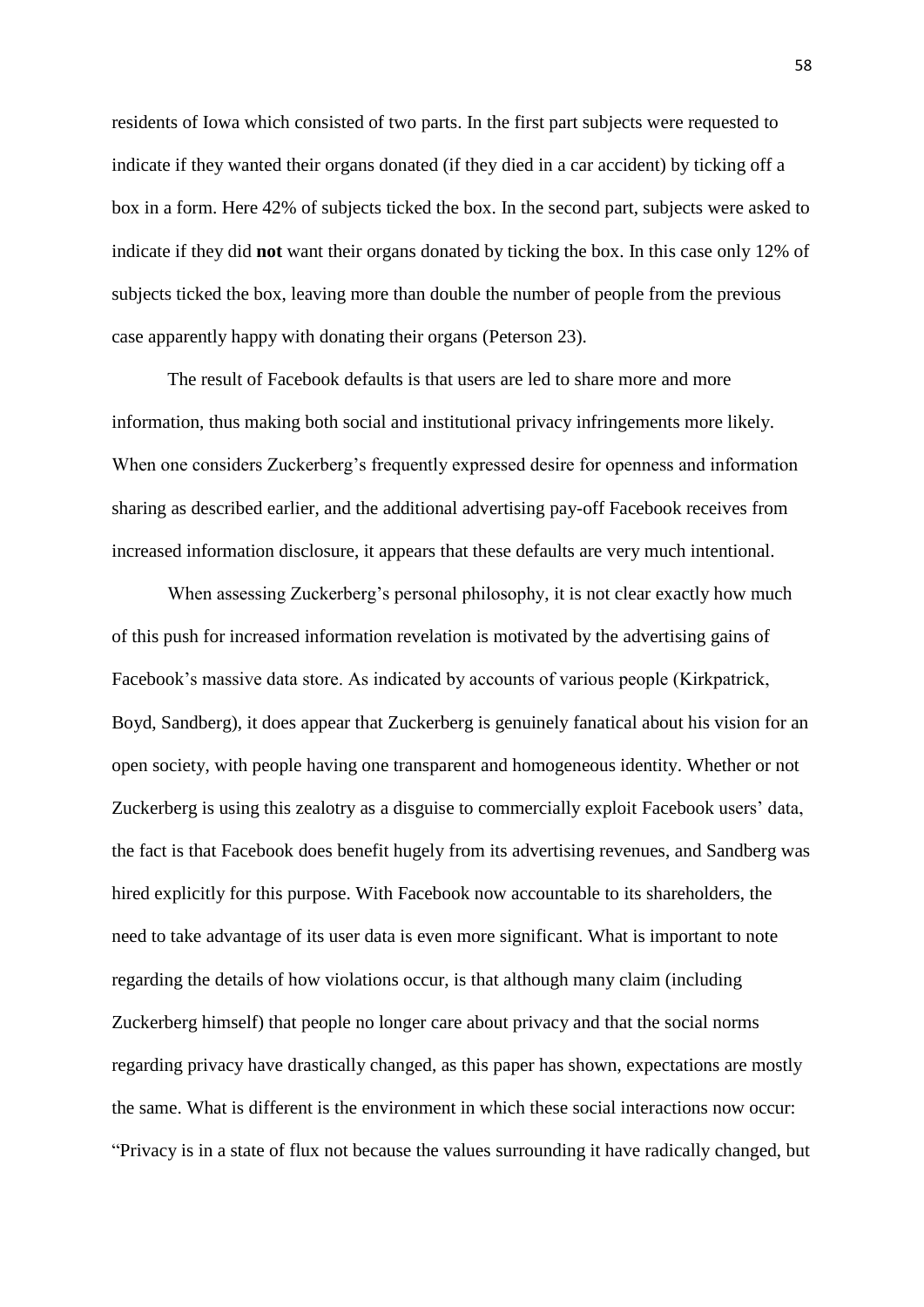because the infrastructure through which people engage with each other has" (Boyd and Marwick 26). Facebook is in many ways responsible for this change in the online environment – an environment which causes conflicts from collapsed contexts on many different levels; one which centralises and controls users' personal data in uncertain and thus discomforting ways; and one which encourages maximum information revelation through its default settings.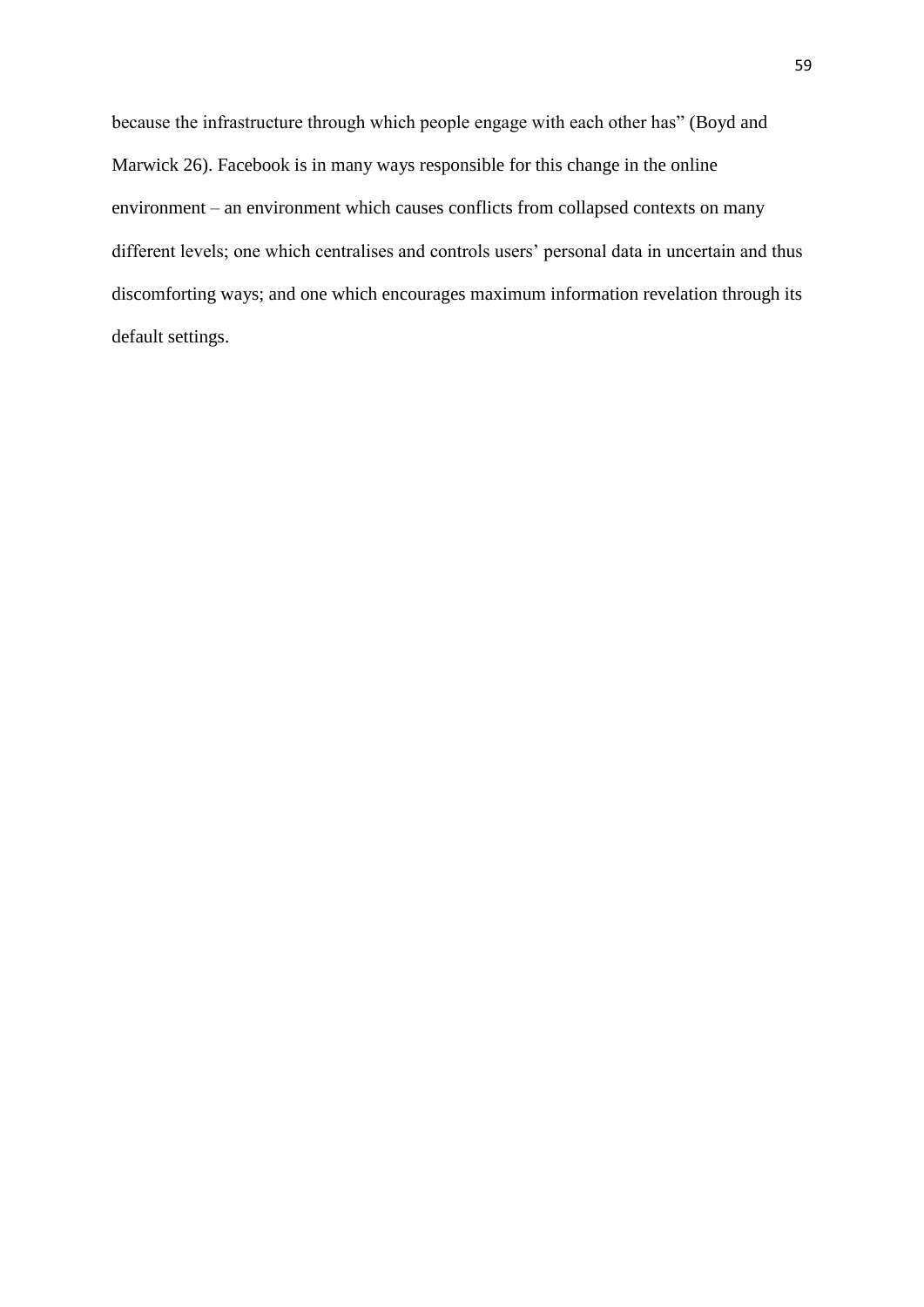# **Chapter Three**

With the conceptions of privacy already established and the analysis of Facebook completed, this chapter will assess the success of Diaspora*\** as an example of an alternative social network to Facebook*.* First it will be explained what Diaspora*\** is and how it functions as a social network. A history of the somewhat turbulent two-year development of this social network will be given, indicating the context in which the project started, specifically in relation to what the climate of opinion around Facebook was at the time. Additionally, the focus will be on an explanation of the motivations and ideals of the founders of Diaspora*\**. An assessment will be given of how Diaspora*\** successfully tackles some of the Facebook issues elucidated in the previous chapter, and the ways in which it helps to preserve both institutional and social privacy. Finally, it will be shown where Diaspora*\** is unsuccessful in resolving these issues.

#### **3.1. Diaspora\***

The Diaspora*\** social network is fundamentally different from Facebook and most social networks that preceded it, because it is a distributed or federated social network. Distributed social networks are based on a decentralised network structure that allows users to the choose from a range of social network providers, in the same way one may choose an email service provider and still be able to communicate with those using different email service providers (Esguerra). On a centralised social network like Facebook, if a user wants to see another profile, the user sends a request to a central server. The server will then take the data from that profile (which is housed on the server) and then forward it to the user. In a distributed network, there is no central server, and communication occurs directly between users or between a number of different host servers (Zhao).

Before Diaspora\* emerged there already existed other distributed social networks, and since Diaspora\* started many more have emerged. Three predecessors to Diaspora\* which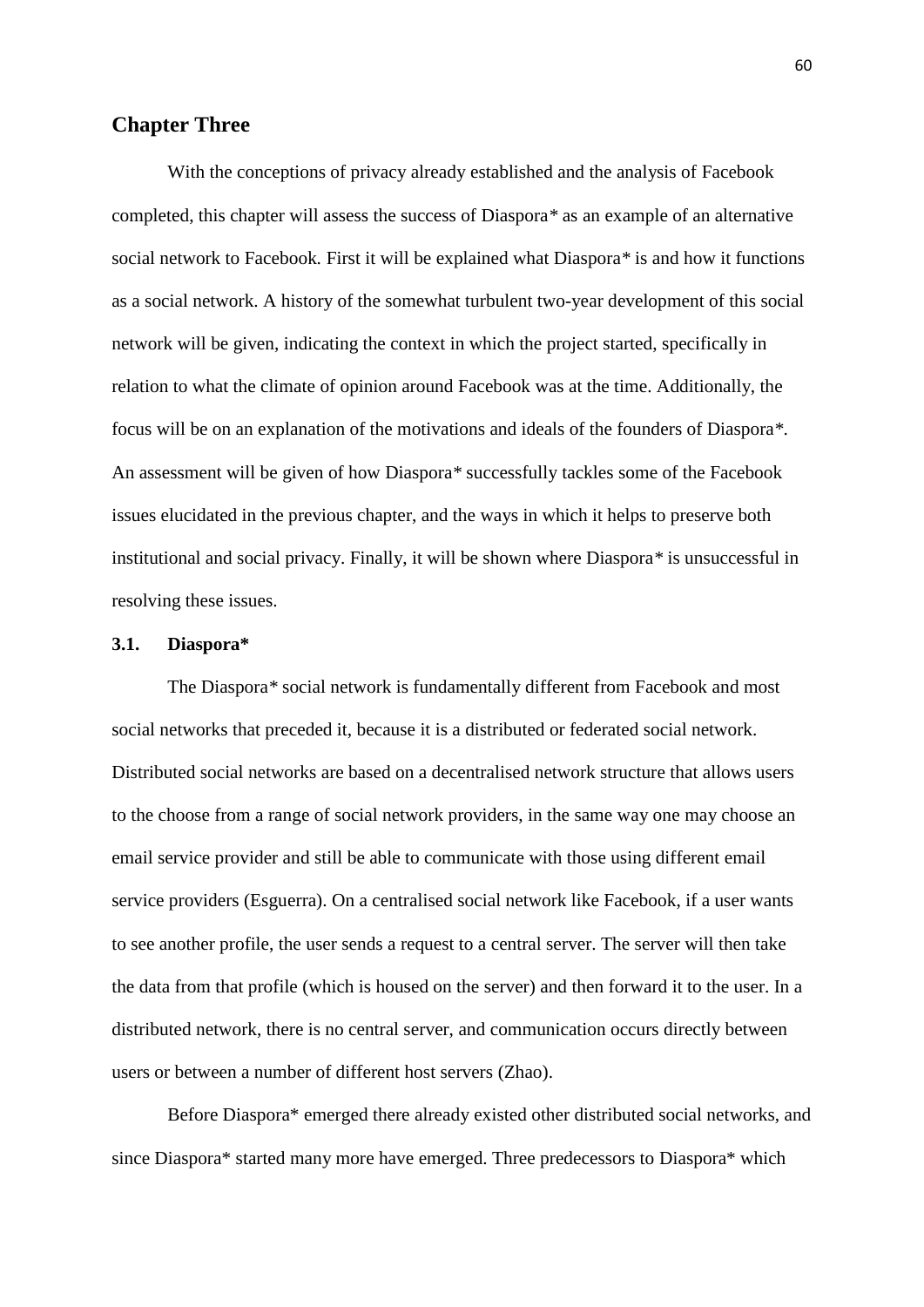still exist currently are BuddyCloud, founded in 2007 (" Company Information on BuddyCloud"); StatusNet founded in 2008 (Wauters), and OneSocialWeb founded in February 2010 (Krynsky). Although the coding languages, network architecture and protocols of each of these social networks are very different, all three offer federated social networks with privacy control features ("Comparison Distributed Social Networking"). Just after Diaspora\* began acquiring funding, Friendica was established (Byfield). Friendica is currently still running, and has successfully established a number of features that Diaspora\* aimed to achieve (including integration with Facebook, Twitter, Tumblr, StatusNet and even Diaspora*\** (Zhao),("The Internet Is Our Social Network") ). The question as to why Diaspora*\** received the attention it did, when many working options already existed, will be answered by tracing its development. As will be discussed shortly, Diaspora\* happened to arise at a propitious time with regard to Facebook's privacy controversies. When the New York Times published a story about the project and its founders, Diaspora\* "was introduced to the masses" (Wauters, "OneSocialWeb"). For these reasons, Diaspora\* was chosen as the comparative social network for this paper.

A distributed network - and specifically Diaspora\* - means that the network is not stored in one place (Grippi, Salzberg, Zhitomirskiy, Mei, et al., "Diaspora*\** Means a Brighter Future for All of Us"). The Diaspora*\** software was created to be installed and run on a user's server/computer (referred to as a "pod"), thus allowing the user's personal data to be stored on his/her own computer and under his/her control. The user is still able to interact with other users of the network in the same manner as on centralised networks like Facebook, the difference occurring in the backend communication protocols between pods.

Additionally, if a user does not have the capacity or skills to install the software on his/her computer and create his/her own pod, he/she has the option of joining one of many "community pods". These are pods that are set up by individuals and have the capacity to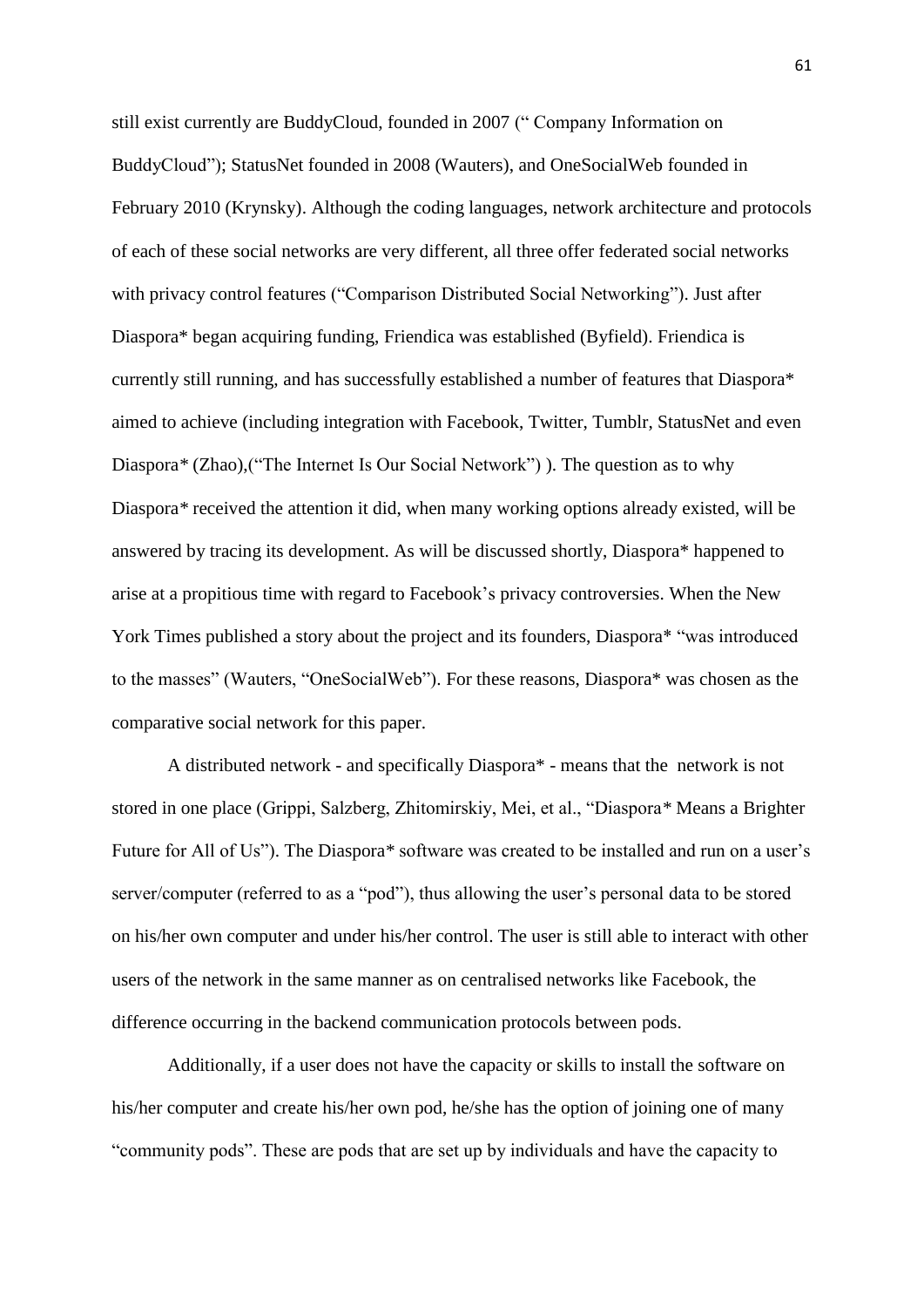store many users' data. There are currently $34$  60 community pods, housed in many different countries, including the United States, Greece, Spain and France (Morley). Each pod can host a variable maximum number of users, with one pod hosting a maximum of 15 000 users (Bleicher). It is then the responsibility of the pod host to keep his/her server running and maintain software updates.

David Morley, one of the pod hosts, maintains a web page that lists all the available pods and provides statistics about the pods including pod location, user rating, and percentage of pod "uptime" (how often the servers have been reliably running). The Diaspora*\** founders hoped for pod hosts to start running their pods on different kinds of business models, creating a heterogeneous landscape of interlinked social networks (Bleicher 57). One pod host:

> could charge users US \$5 per month to encrypt all their messages, while the host of My-seed.com could provide a free service using advertising as done on Facebook. diasp.org could extend invitations only to engineers, while Diaspora.lordgandalf.nl could offer a Lord of the Rings theme and games. But because all pods built using Diaspora's source code and standards speak the same language, users on different pods are still findable and approachable (Bleicher 57).

Another difference between Diaspora*\** and Facebook is the fact that Diaspora*\** is open source<sup>35</sup>. The project was open source from the start but primarily run by its founders. As of 27 August 2012, Diaspora*\** became an entirely community driven, open source project when its founders handed it over officially. The story of its development from May 2010 to August 2012 will follow.

**.** 

 $34$  29 November 2012

<sup>&</sup>lt;sup>35</sup> Open source software is "software that is developed, tested, or improved through public collaboration and distributed with the idea that it must be shared with others, ensuring an open future collaboration" (Rouse, "What Is Open Source Software (OSS)? - Definition from WhatIs.com")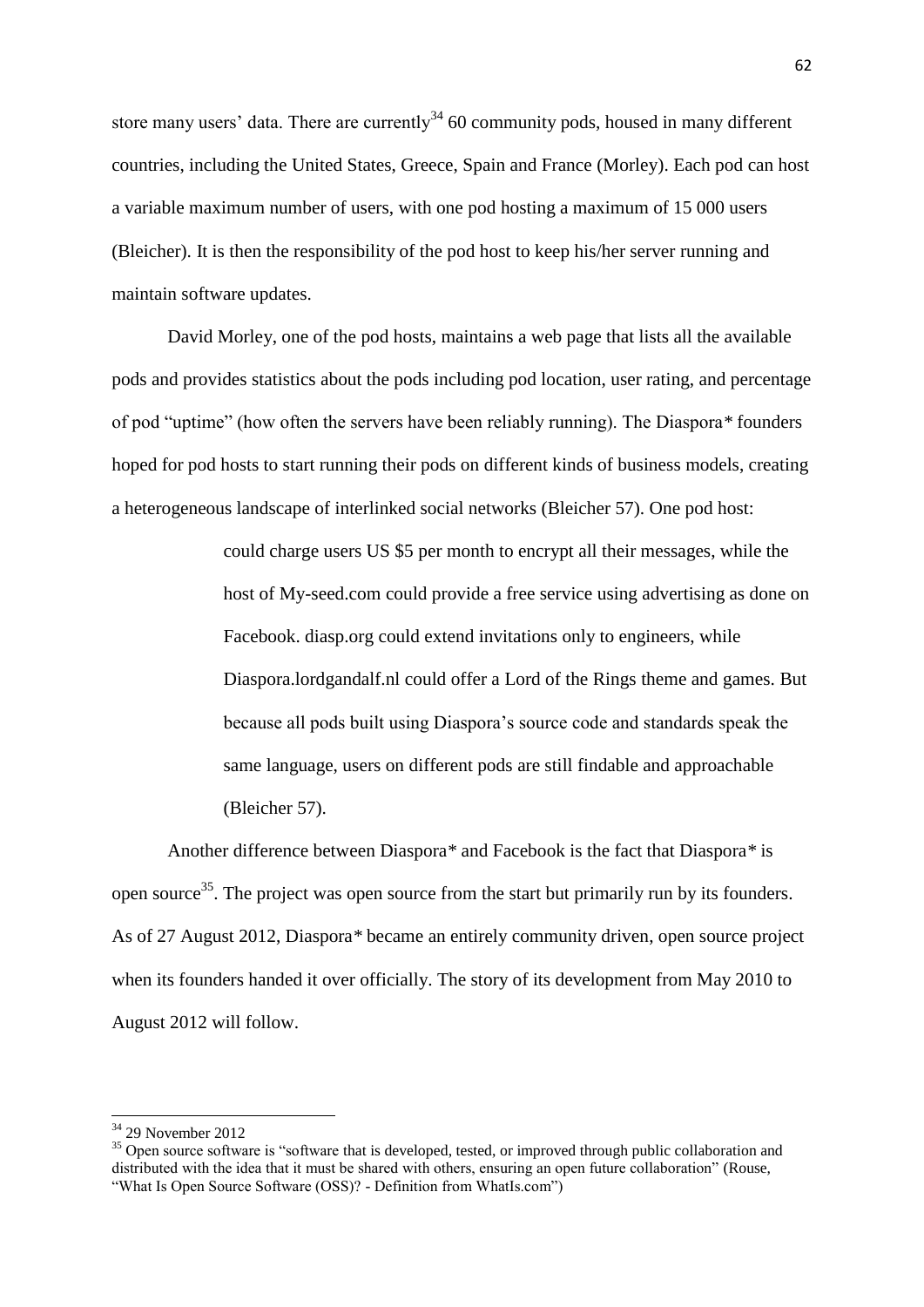#### **3.2. History**

### *3.2.1. The Seed*

Diaspora*\** was created after its four founders, Max Salzberg, Daniel Grippi, Ilya Zhitomirskiy, and Raphael Sofaer, were deeply inspired by a talk given by Eben Moglen in February 2010 (Liu). Eben Moglen is a Columbia Law School professor as well as the founder, director-counsel and chairman of the *Software Freedom Law Center* (Pinto). The talk Moglen gave at New York University was entitled "Freedom in the Cloud: Software Freedom, Privacy, and Security for Web 2.0 and Cloud Computing" (Sevignani 600).

In this talk, Moglen spoke out directly against Mark Zuckerberg stating: "Mr Zuckerberg has attained an unenviable record. He has done more harm to the human race than anybody else his age" (Moglen). Moglen went on to criticise how the Web had changed from an open, distributed network into a restricted environment of surveillance, levelling some of the blame at Mark Zuckerberg, stating that "he turned it into a structure for degenerating the integrity of human personality, and he has to a remarkable extent succeeded with a very poor deal. Namely, 'I will give you free Web hosting and some PHP doodads, and you get spying for free all the time'" (Moglen). Moglen warned that many of us are blindly sacrificing our privacy in exchange for the convenience of handing our information to centralised companies (Grippi, Zhitomirskiy, Salzberg, and Sofaer, "Kickstarter Pitch").

He then raised the key question that mobilised the founders, as described in the Diaspora*\** blog: "why is centralization so much more convenient, even in an age where relatively powerful computers are ubiquitous? Why is there no good alternative to centralized services?" (Grippi, Zhitomirskiy, Salzberg, and Sofaer, "Kickstarter Pitch"). With the urgency emphasised by Moglen's statement that "every day that goes by there's more data inferences we can't undo. Every day that goes by we pile up more stuff in the hands of the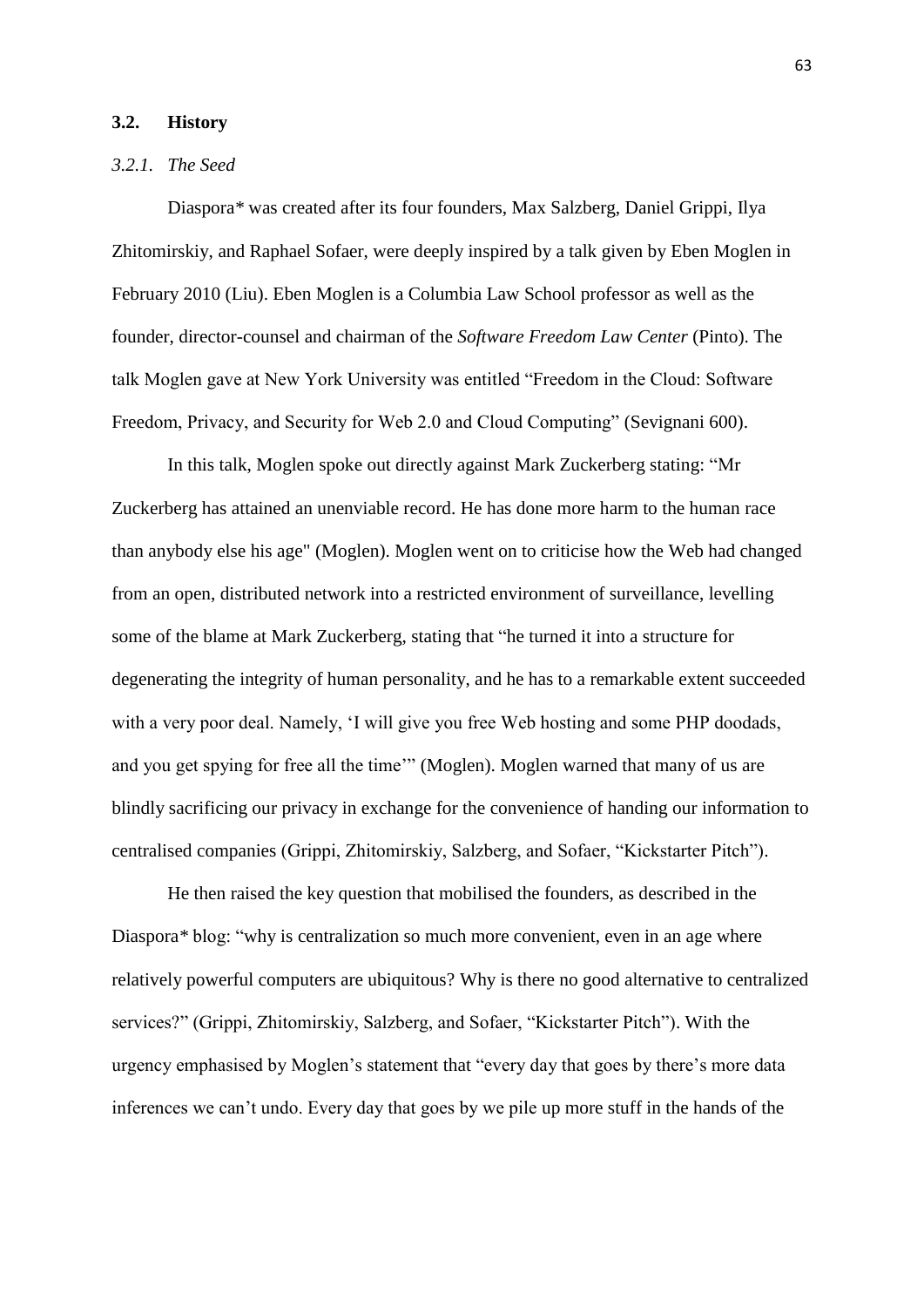people who got too much" - the four students realised that they had to "set out to fill the hole in our digital lives" (Grippi, Zhitomirskiy, Salzberg, and Sofaer, "Kickstarter Pitch").

In addition to understanding the initial impulses behind Diaspora*\** it is essential to contextualise the environment at the time of Moglen's speech, specifically in relation to what was happening around Facebook. As mentioned in the previous chapter, after a series of privacy controversies and outcries, in December 2009 Facebook had made a privacy setting change which meant that a number of user details that were previously restricted by default were now public and available to search engines. As described previously, the outcry was large, resulting in the Electronic Privacy Information Center filing a complaint with the FTC (Schwartz).

Fuelled by the rising frustrations with Facebook and instigated by Moglen, the four students set out to create a better social network – "the privacy aware, personally controlled, do-it-all distributed open source social network" (Grippi, Zhitomirskiy, Salzberg, and Sofaer, "Kickstarter Pitch").

### *3.2.2. Initial Ideals and Intentions*

Salzberg, Grippi, Zhitomirskiy, and Sofaer decided to bring their plan to fruition and so posted a video pitch to the crowd sourcing funding website Kickstarter on 23 April 2010 (Bleicher 58). The intention here was to fund their "summer distraction" project (Liu). In this video and their subsequent blog posts, the students expressed their own frustrations with Facebook. In addition to their obvious discontent with the fact that Facebook owns all its users' data, they also expressed their aggravation with the fact that if users were dissatisfied with Facebook's privacy policy, they could delete their account but then would be cut off from interacting with the rest of their Facebook friends (Bleicher 57–58).

The nature of the distributed network not only meant that users could feel secure owning their personal data, but with community pods "as soon as it becomes public that a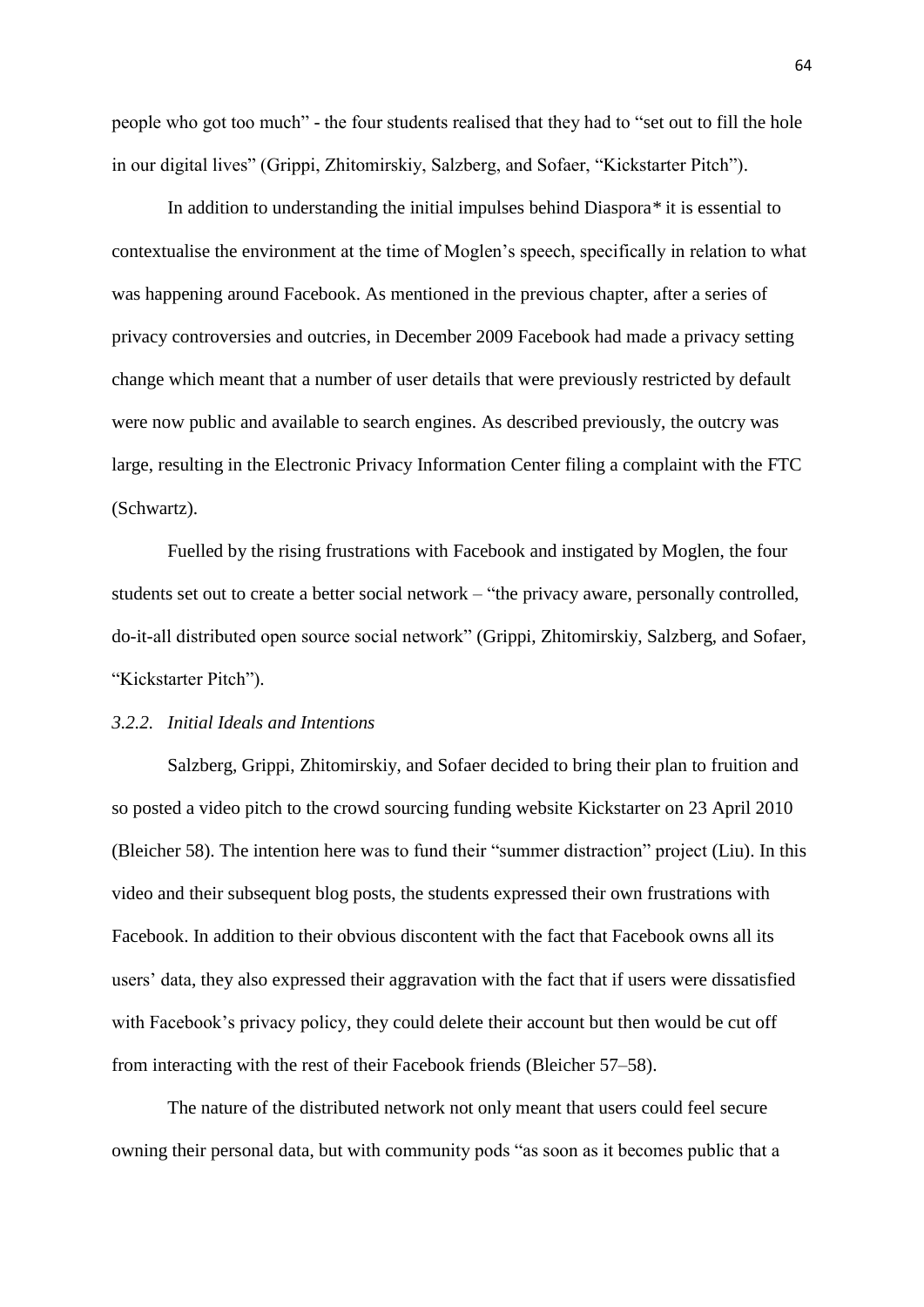company is exploiting the data of the users of its pod, they move away and the company is dead (in that sector). So the product shifts from you being the product to the software being the product" (" Client Side Encryption"). The founders additionally aimed for Diaspora*\** to perform like a social network aggregator so that "it would connect to every service you used to have for you. For example, your seed will keep pulling tweets and you will still be able to see your Facebook newsfeed " (Grippi, Zhitomirskiy, Salzberg, and Sofaer, "A Little More About The Project"). This feature, the developers believed, would free users from being tied to one social network.

#### *3.2.3. Public Reception*

The Diaspora*\** team aimed to raise \$10 000 in 39 days for the project they had planned to run over the course of the summer (Bleicher 59). In just the second week after the pitch had been posted, the project began to draw a large amount of attention and investment from top developers, famous open Internet advocates, and prominent technology investors (Weise). Al Gore phoned the team to commend their initiative and after just 12 days, the \$10 000 target had been reached. The media attention followed with interviews with the *New York Times*, the *BBC*, and many technology magazines (Grippi, Zhitomirskiy, Salzberg, and Sofaer, "A Little More Than 24 Hours Left!"). The *New York Times* piece ended up on the team's home page (Weise). The team blogged on May  $31^{st}$ :

> The sheer number of current supporters is unprecedented on Kickstarter, and we are thankful for every last backer. Together, we have struck a chord with the world and identified a problem, which needs to be solved (Grippi,

Zhitomirskiy, Salzberg, and Sofaer, "A Little More Than 24 Hours Left!").

The next day, the final day of the fund-raising, the project had garnered \$200 641 from 6474 contributors. This was all before a "single line of code" had been written (Bleicher 59).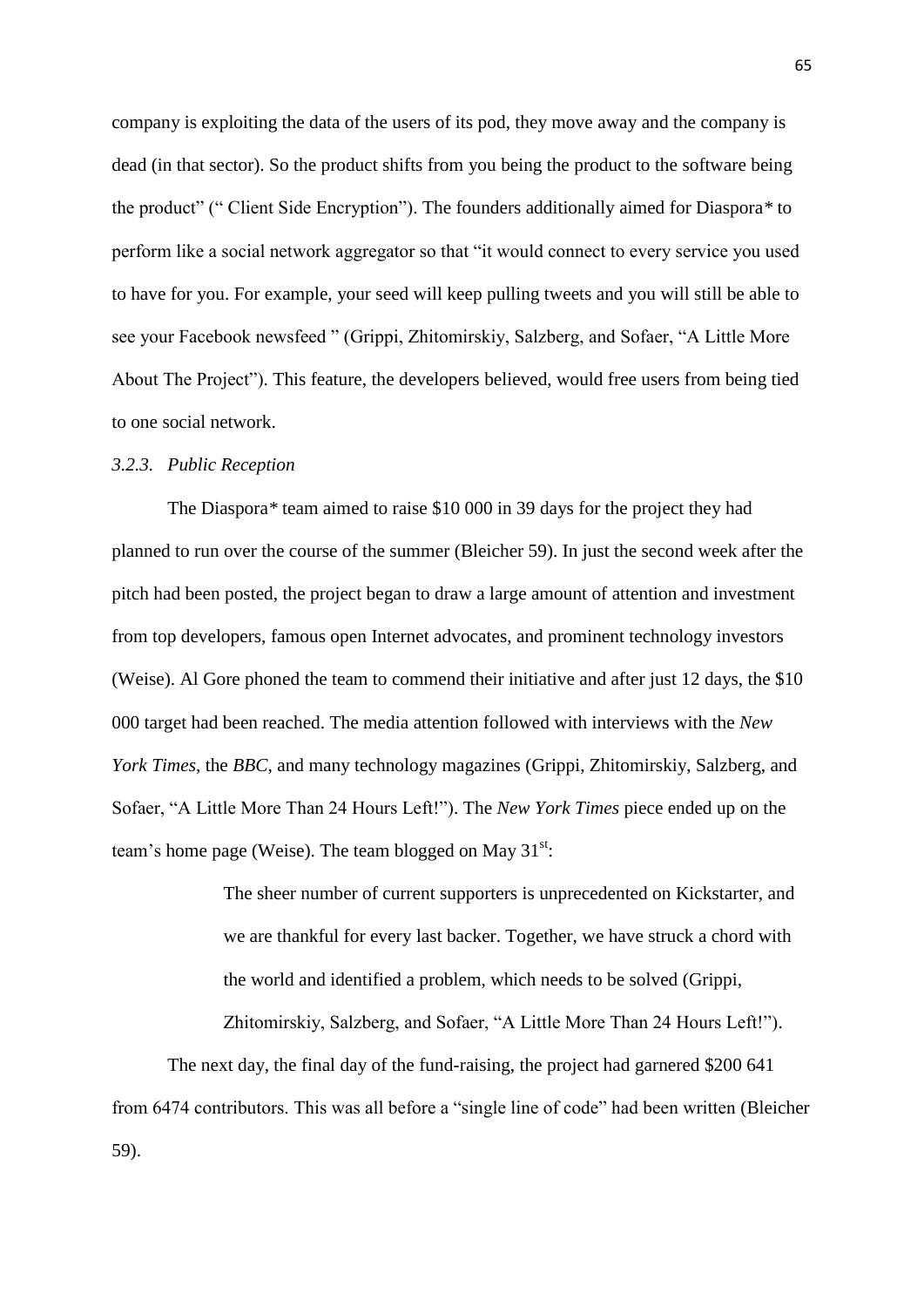The public attention surrounding the project was inextricably linked to the battle it appeared to be waging against Facebook, and " 'Facebook Killer!' was the battle cry heard around the 'net, a real-life story of David versus Goliath" (Liu). Days before the Kickstarter pitch was launched, Facebook had just announced its introduction of the Social Plugin and Open Graph protocol that allowed websites across the Web to be integrated with Facebook, as mentioned in the previous chapter. Also, as described previously, this was not well received among many privacy advocates - the Electronic Privacy Information Center filed a second complaint with the FTC ("Social Networking Privacy"). Users were also "alarmed that it could track them beyond their personal pages" (Weise) resulting in a "Quit Facebook Day" initiative (Boyd and Hargittai).

With the pressure on the students to be privacy saviours, they realised they needed to get down to programming their solution. Sofaer's brother was a developer at a software consulting company, Pivotal Labs in San Francisco, and because of this connection, the CEO offered the team the company's office space. They began work there in June 2010 (Bleicher 59).

By 15 September the Diaspora*\** code was released to the public. The team posted their code to GitHub, the code-hosting website and used the Affero General Public License (APGL) to license their software. The APGL meant that the code was open for free use and modification, with any subsequent modifications to be released according to APGL too (Bleicher 59). The software interface resembled Facebook quite strongly: a user had a profile, and could make status updates, post photographs and interact with other users in the same way as on Facebook (Weise). The backend however, was very distinct. Because it was such a novel infrastructure and possibly because of the students' limited practical software development experience, the released code was riddled with bugs and security flaws (Liu). Developers who were previously big supporters of the project referred to it as "Swiss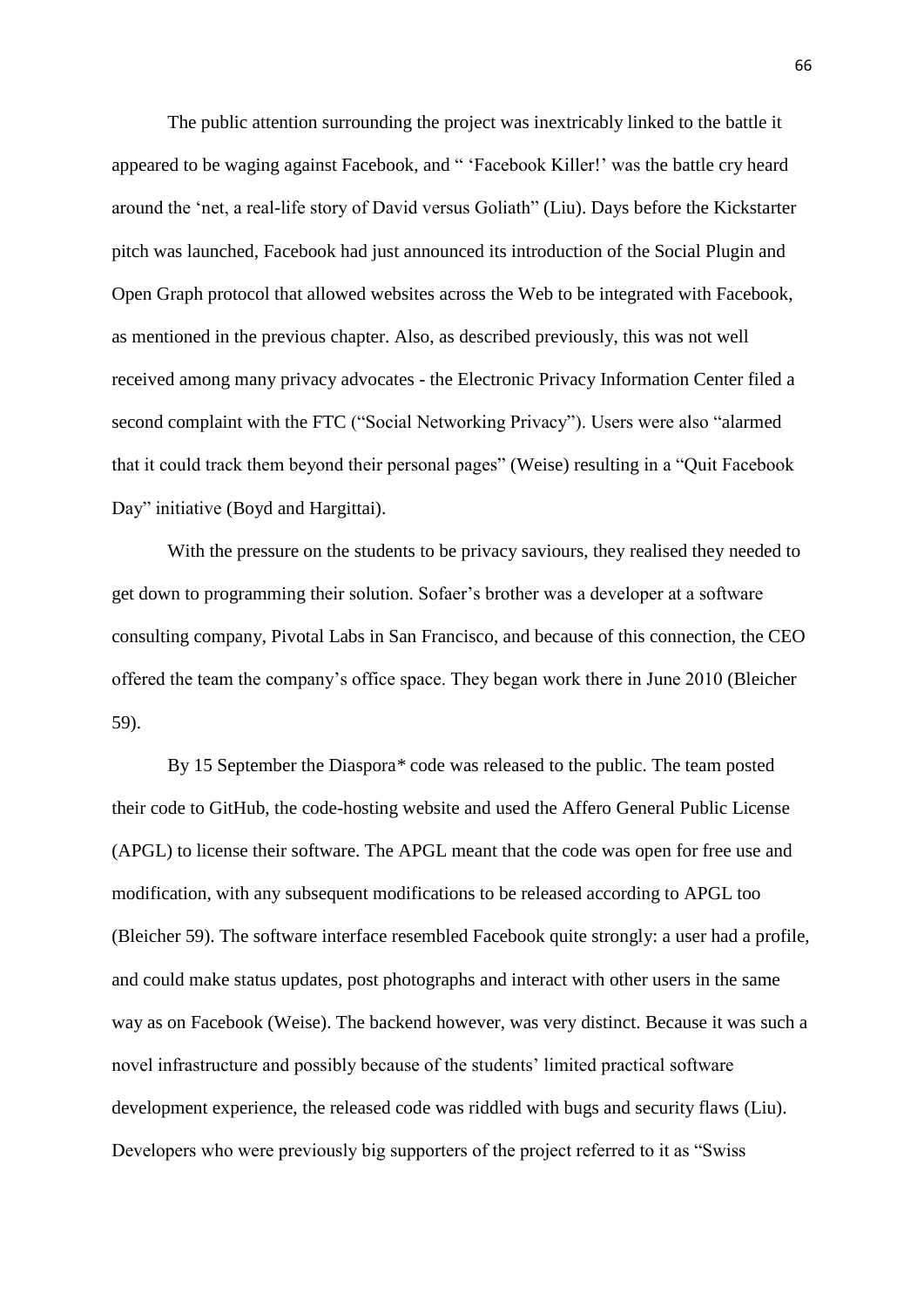cheese", an indication of the many apparent security holes (Pincus). Some of the flaws could have enabled accounts to be hijacked and users to be added as friends without their consent (Goodin). An owner and software developer of a top Japanese software company, stated that "the bottom line is currently there is nothing that you cannot do to someone's Diaspora*\** account, absolutely nothing" (qtd. in Goodin).

The students took these criticisms constructively and began fixing the mistakes and strengthening security (Pinto). At the same time they also started to incorporate new features such as Twitter Hashtags<sup>36</sup> and created their own pod "joindiaspora.com" (Weise).

In addition to improving the security and adding features from exisiting social networks, the students also focused on more ways to improve privacy features that were lacking in Facebook. In an August blog post, it became clear that the team were starting to focus on issues of social privacy, stating that they were aware of the need to allow "contextual sharing", which they described as an "intuitive way for users to decide, and not notice deciding, what content goes to their co-workers and what goes to their drinking buddies". They also acknowledged that it would be a challenging task to cater for in a user interface (Grippi, Zhitomirskiy, Salzberg, and Sofaer, "An Overdue Update"). The solution to this problem came in the form of a feature called *Aspects*, similar to Facebook's then very underused and under-advertised Friends Lists feature. Aspects were described as "personal lists that let you group people according to the roles they play in your life" (Grippi, Zhitomirskiy, Salzberg, and Sofaer, "Private Alpha Invites Going Out Today"). With any combination of Aspects (i.e. contact groups) a user can filter who he/she sees in his/her activity stream<sup>37</sup> and restrict the audience for posts. There is no limit to the number of Aspects a user may have and contacts can be assigned to multiple Aspects (Holloway). In late November these features along with the security fixes were released (Pinto). This release was

**.** 

 $36$  Hashtags are tags that provide categories for posts on Twitter (Rouse, "What Is Hashtag?")

<sup>&</sup>lt;sup>37</sup> The Diaspora\* equivalent of the Facebook News Feed (described in Chapter Two, History Section)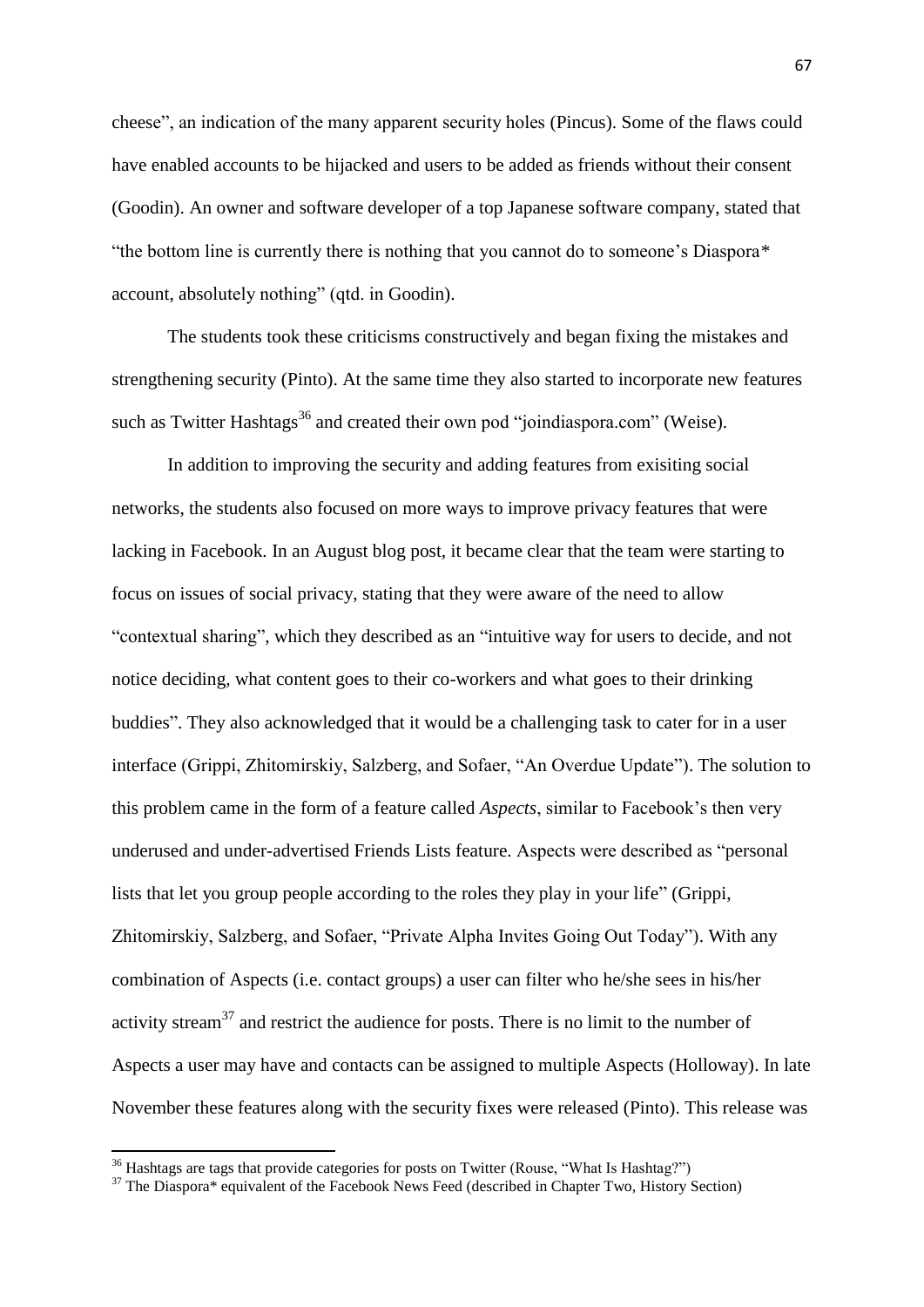far better received and soon Diaspora*\** had about 600 000 users, although consisting mainly of "distrustful techies and Europeans" (Weise).

The introduction of Aspects became a fundamental feature in the step towards a better, more privacy conscious social network. This became evident in June 2011 when Google released Google Plus, its attempt at gaining ground in the social networking realm (Halliday). As Liu astutely observes: "Google could still put ads in front of more people than Facebook, but Facebook knows so much more about those people. Advertisers and publishers cherish this kind of personal information". One of the key features Google Plus promoted were *Circles*, which were very much the same as Diaspora*\**'s Aspects. Facebook also appeared to respond to the introduction of these features by attempting to improve the original underused and little known Friends Lists feature in September, as described in the previous chapter. In the Diaspora*\** blog the team responded to these occurrences, expressing their pride that Google had copied their Aspects feature and acknowledging that Facebook was finally "moving in the right direction with user control over privacy"; attributing Facebook's move as a response to Google Plus and the growing support for Diaspora\* (Grippi, Zhitomirskiy, Salzberg, Mei, et al.). Google claims that its ideas preceded Diaspora*\** (Weise) but whether this was true became somewhat irrelevant in light of the failure of Google Plus to attract a significant number of users. In February 2012, Google Plus only managed to draw users onto its network for an average of 3 minutes over the whole the month of January, compared to 7.5 hours for Facebook users (Winter). This indicated to the Diaspora*\** team how powerful the "inertia" of Facebook users would be (Weise).

Outwardly however, the team seemed to still be focused and idealistic about making a distinct change to the online privacy environment. In a blog post, the team announced that they had agreed to abide by the Computers, Freedom, and Privacy's Social Network Users' Bill of Rights that had been adopted at the 2010 conference. The conference was the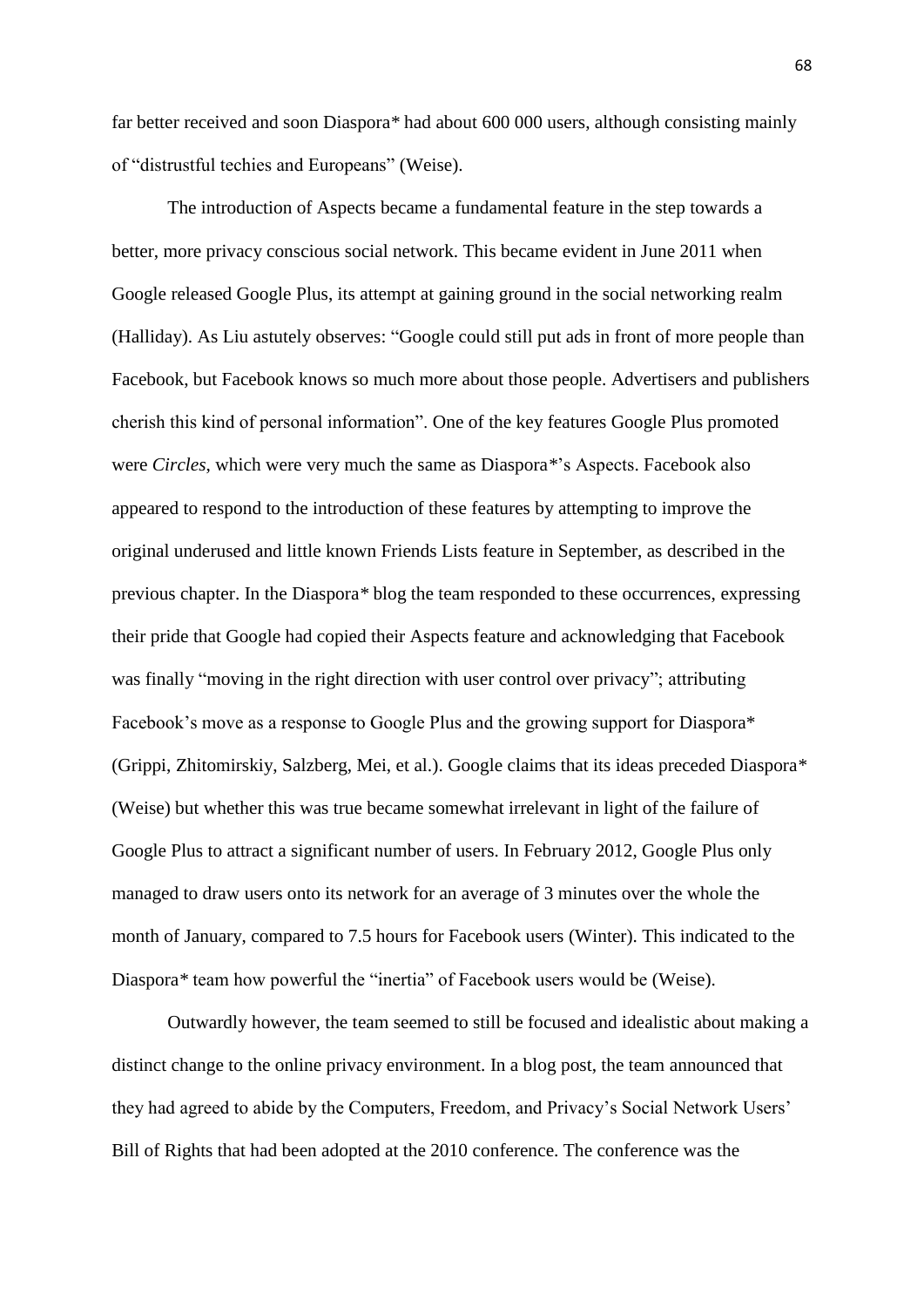twentieth annual CFP conference and was held at San Jose State University ("Main Page - CFPWiki"). The CFP "is the leading policy conference exploring the impact of the Internet, computers and communications technologies on society" ("Main Page - CFPWiki"). The Diaspora*\** post listed the Bill as follows:

1. Honesty: We will honor our privacy policy and terms of service.

2. Clarity: We will make sure that our policies, terms of service, and settings are easy to find and understand.

3. Freedom of speech: We will not delete or modify user data without a clear policy and justification.

4. Empowerment: We will support assistive technologies and universal accessibility.

5. Self-protection: We will support privacy-enhancing technologies.

6. Data minimization: We will minimize the information users are required to provide and share with others.

7. Control: We will work toward enabling users to own and control their data and won't facilitate sharing their data unless they agree first.

8. Predictability: We will obtain the prior consent of users before significantly changing who can see their data.

9. Data portability: We will make it easy for users to obtain a copy of their data.

10. Protection: We will treat user data as securely as our own confidential data unless they choose to share these data, and notify them if these data are compromised.

11. Right to know: We will show users how we are using their data and allow them to see who and what has access to their data.

12. Right to self-define: We will allow users to create more than one identity and use pseudonyms. We will not link them without their permission.

13. Right to appeal: We will allow users to appeal punitive actions.

14. Right to withdraw: We will allow users to delete their accounts and remove their data.

This list, however, was immediately followed by somewhat of a disclaimer, stating that the Diaspora*\** adoption of the Bill was "aspirational", explaining that they "aspire to have the required functionality in place soon [in order to] enforce all these rights, and to this end, we'll use the aforementioned principles to guide our product development from this day forward"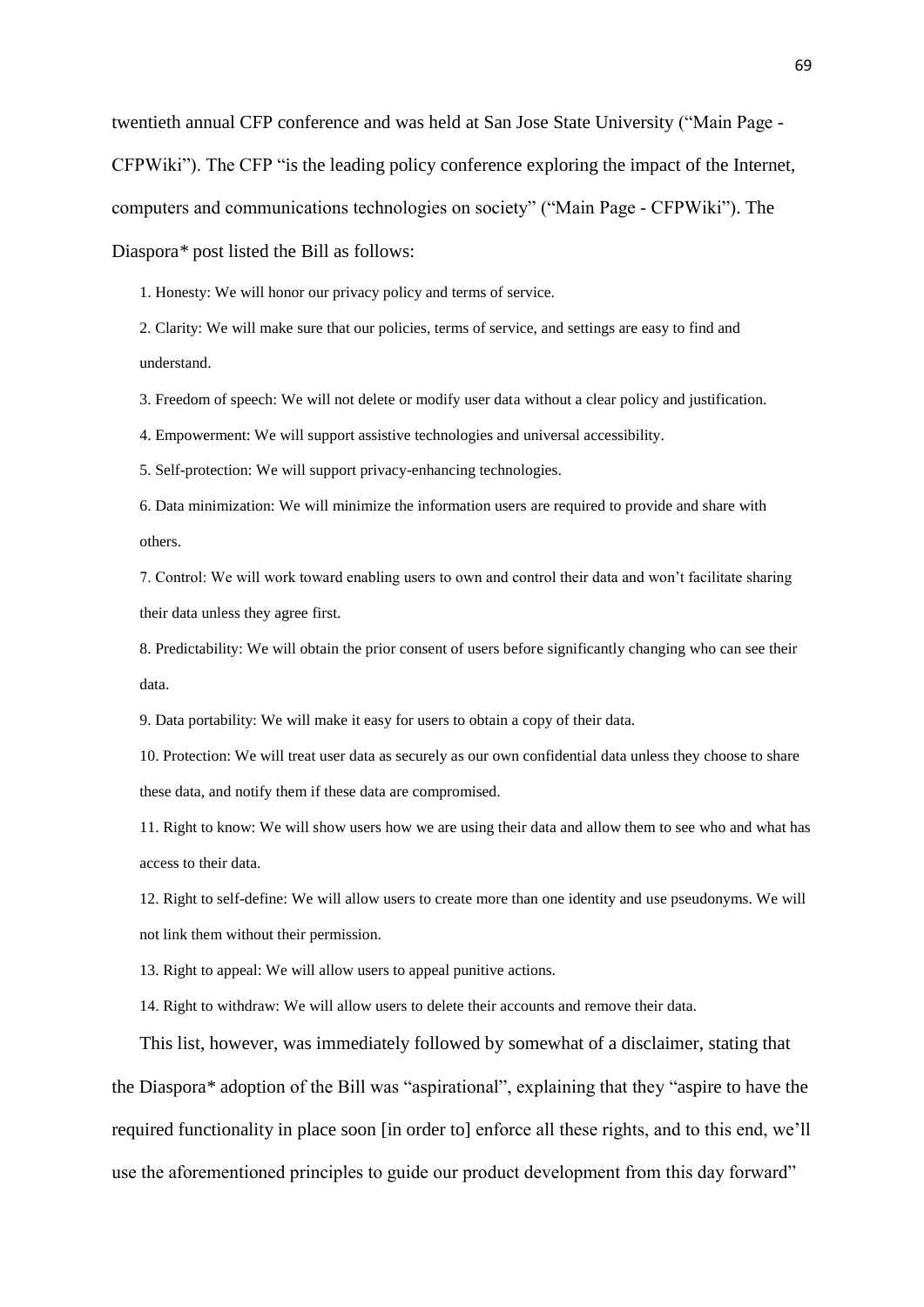(Grippi, Zhitomirskiy, and Salzberg). Most of this list is relevant to institutional privacy as defined in Chapter One, however the "Right to self-define" is relevant to social privacy as with the allowance of multiple unlinked identities (something that is not allowed on Facebook as mentioned in Chapter Two), one can separate social contexts thoroughly. This will be explained further shortly.

By September 2011, the Kickstarter fund money had run out and Sofaer decided to return to school in New York (Liu). Shortly thereafter, Yosem Companys, who had been brought on a few months earlier as president of the Diaspora*\** foundation to help guide the development of the project, left abruptly due to "internal strife" (Liu). A release that was due for November was unexpectedly called off a few weeks before it was due as the remaining team did not feel ready for the release (Weise). Many were starting to question the future of the project, and the doubt became evident with the waning of funds and with the *Wall Street Journal* article entitled "Whatever Happened to Diaspora*\** The Facebook Killer" published on 7 November (Liu). The Diaspora*\** team received one more devastating blow when, on 11 November, Ilya Zhitomirskiy committed suicide (Pinto). There was subsequently a fair amount of speculation in the media, questioning whether the stresses of the project difficulties, and the high expectations for the four founders led to Zhitomirskiy's suicide (Chen), with Zhitomirskiy's mother stating that "I strongly believe that if Ilya did not start this project and stayed in school, he would be well and alive today" (Weise).

Grippi and Salzberg took a break in December but returned in January 2012 with a new desire to keep on with the project. Dennis Collinson (previously a software engineer at the software company Pivotal Labs) and Rosanna Yau (a graphic and interaction designer) joined the project as head of engineering and user experience designer respectively (Weise). In June 2012 Diaspora*\** moved to Y-Combinator, the "start-up accelerator", to participate in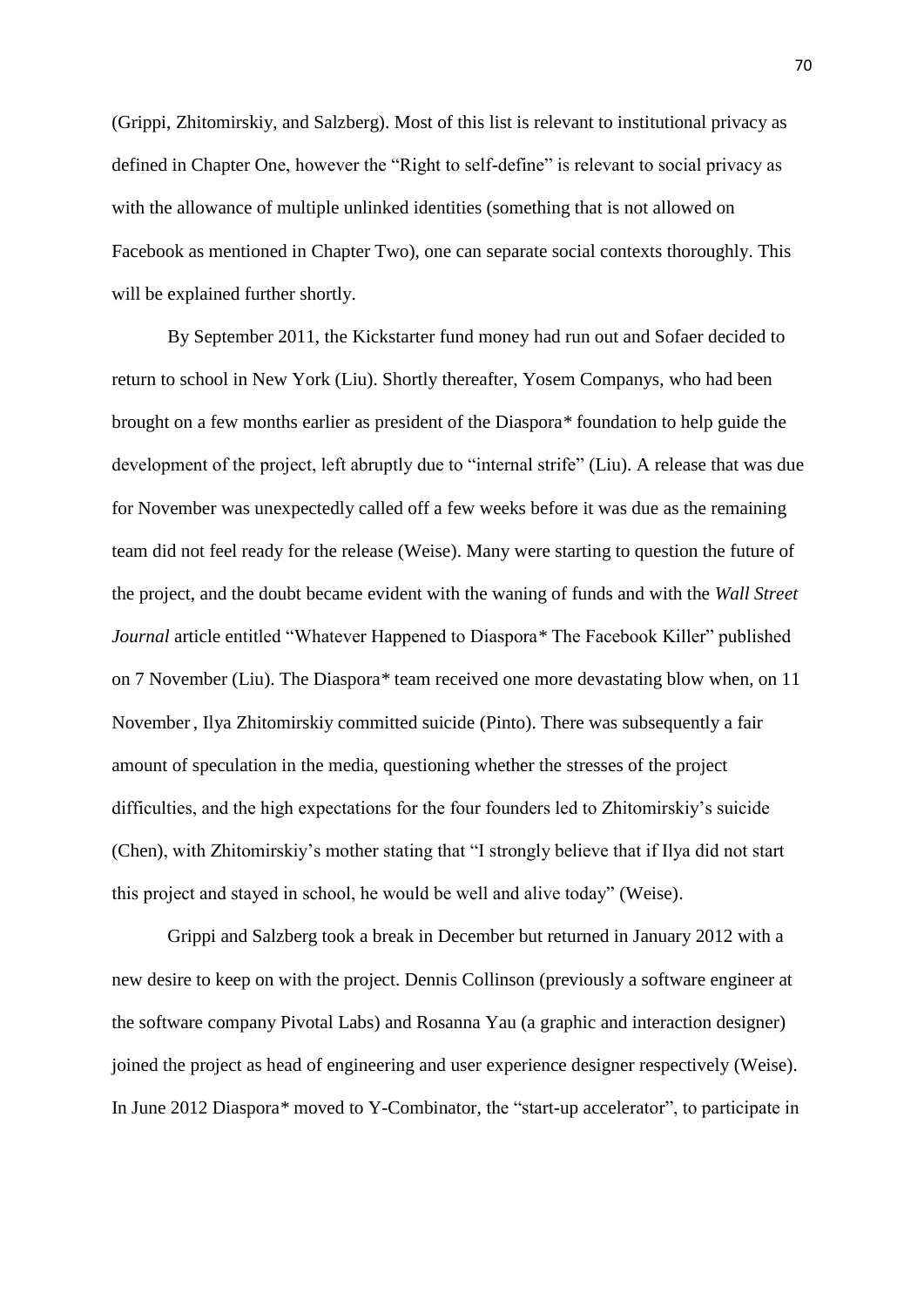their three month program that had successfully guided many previous start-ups (Dropbox, Scribd) (Weise).

Unfortunately, Y-Combinator was not as successful with Diaspora*\** and on 27 August, Grippi and Salzberg announced that they would be stepping down from running the project and "giving control of Diaspora*\** to the community" (Grippi and Salzberg). They insisted that they would still play a significant role in the Diaspora*\** community. In their blog announcement, the two stated that:

> Today, the network has grown into thousands of people using our software in hundreds of installations across the web. There are hundreds of pods that have been created by community members, and it has become one of the biggest GitHub projects to date. It has been translated to almost fifty languages, with hundreds of developers worldwide contributing back to the project.

The move to community governance did not, in fact, mean an end to the social network. Sean Tilley worked closely with the founders before the handover and is now one of the primary people controlling the community project. The project has successfully released the next version of the code. This is the version that was previously intended for the November 2011 release and which was called off. In a blog post from the 29 October, it is clear that community members are still working on the code. The blog post makes specific mention of many other existing decentralised social networks, listing: Libertree*,* TentStatus*,*  BuddyCloud, Friendica, StatusNet, and MediaGoblin<sup>38</sup>, and additionally discusses plans to make Diaspora*\** capable of interacting with these social networks (Tilley)*.* 

## **3.3. Privacy Policy**

**.** 

The privacy policy of joindiaspora.com (the pod created by the Diaspora*\** team themselves) is still in development (Grippi and Salzberg, "Diaspora\* Is Back in Action").

<sup>38</sup> Libertree, TentStatus and MediaGoblin emerged after *Diaspora\*.*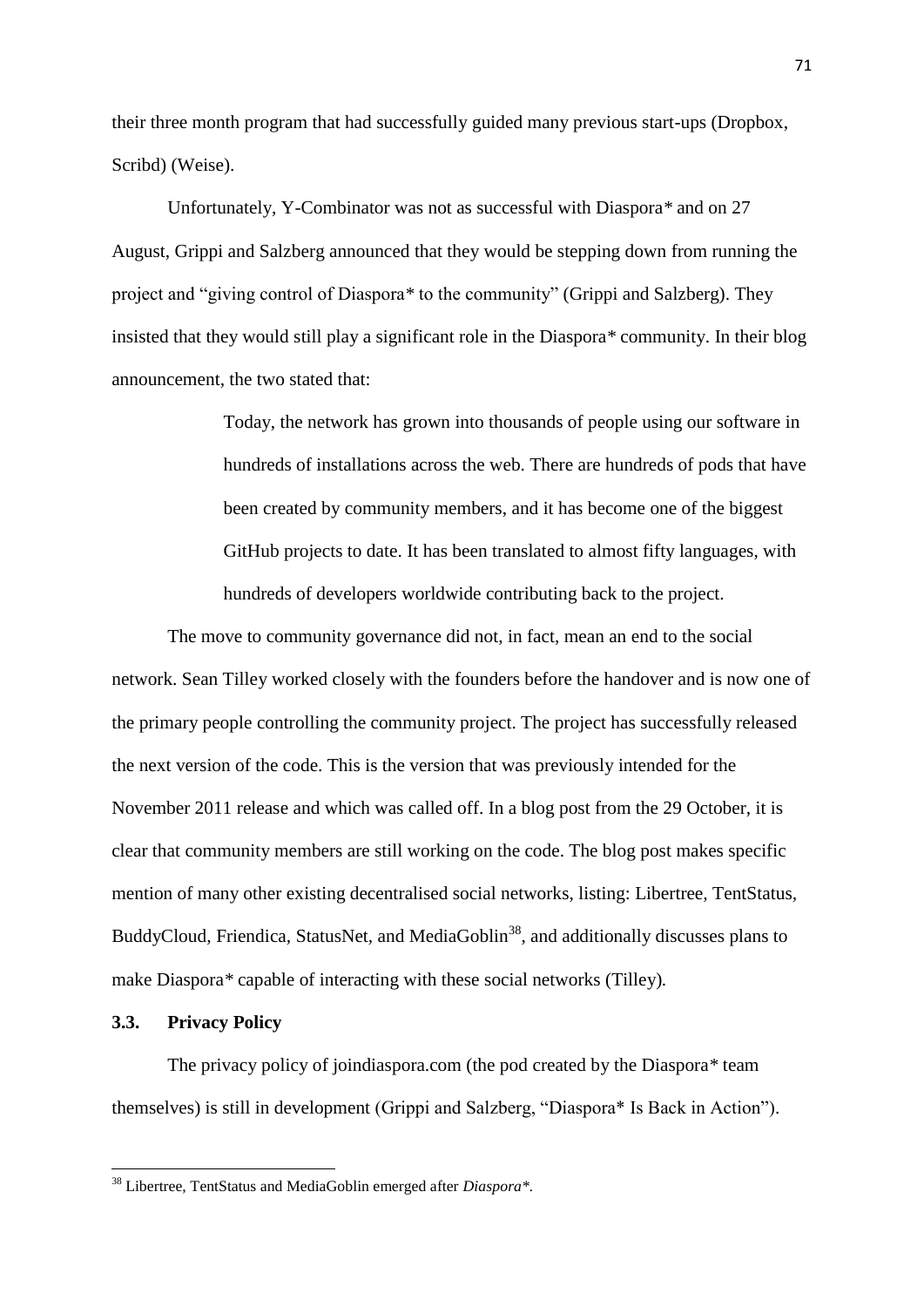However, the diasp.org is one of the most popular and longest running pods and does have a privacy policy, so this will be analysed. Once signed up to this pod, a link to its privacy policy is provided. The policy is a refreshing 800 words long, about a tenth of Facebook's Data Use Policy, and like Facebook's policy is written in an informal tone and without complicated legal terms. The policy first describes what information the pod collects, which is detailed to be information required for registration purposes. The uses of the information are listed: "to personalize your experience"; "to improve our website"; "to improve customer service"; "A 3rd party vendor is used for support tickets, when submitting a support ticket you are sharing the information you supply and your Browser/IP data" (the vendor's name is listed along with a link to their privacy policy); "to process transactions"; "to administer a contest, promotion, survey or other site feature"; "to send periodic emails" ("Disap.org Privacy Policy"). It is then asserted that both public and private information "will not be sold, exchanged, transferred, or given to any other company for any reason whatsoever, without your consent, other than for the express purpose of delivering the purchased product or service requested".

The policy then explains what security measures are in place to keep data safe. It is stated that a number of measures are taken and additionally states that the pod server remains in a safe place and that SSH access restriction<sup>39</sup> with RSA keys<sup>40</sup> is implemented. This section also asserts that all data is transferred via Secure Socket Layer<sup>41</sup> (SSL) technology.

An explanation of cookies is given and it is confirmed that the pod uses cookies to keep track of user preferences and to gather website traffic data in order to "offer better site experiences and tools in the future".

1

<sup>&</sup>lt;sup>39</sup> Secure Shell (SSH) is an "interface and protocol for securely getting access to a remote computer" (Rouse, "What Is Secure Shell (SSH)? - Definition from WhatIs.com").

<sup>&</sup>lt;sup>40</sup> Rivest-Shamir-Adleman (RSA) is an "Internet encryption authentication system" (Rouse, "What Is RSA Algorithm (Rivest-Shamir-Adleman)? - Definition from WhatIs.com")

<sup>41</sup> Secure Socket Layer (SSL) is a protocol for securing the transmission of messages on the Internet (Rouse, "What Is Secure Sockets Layer (SSL)? - Definition from WhatIs.com")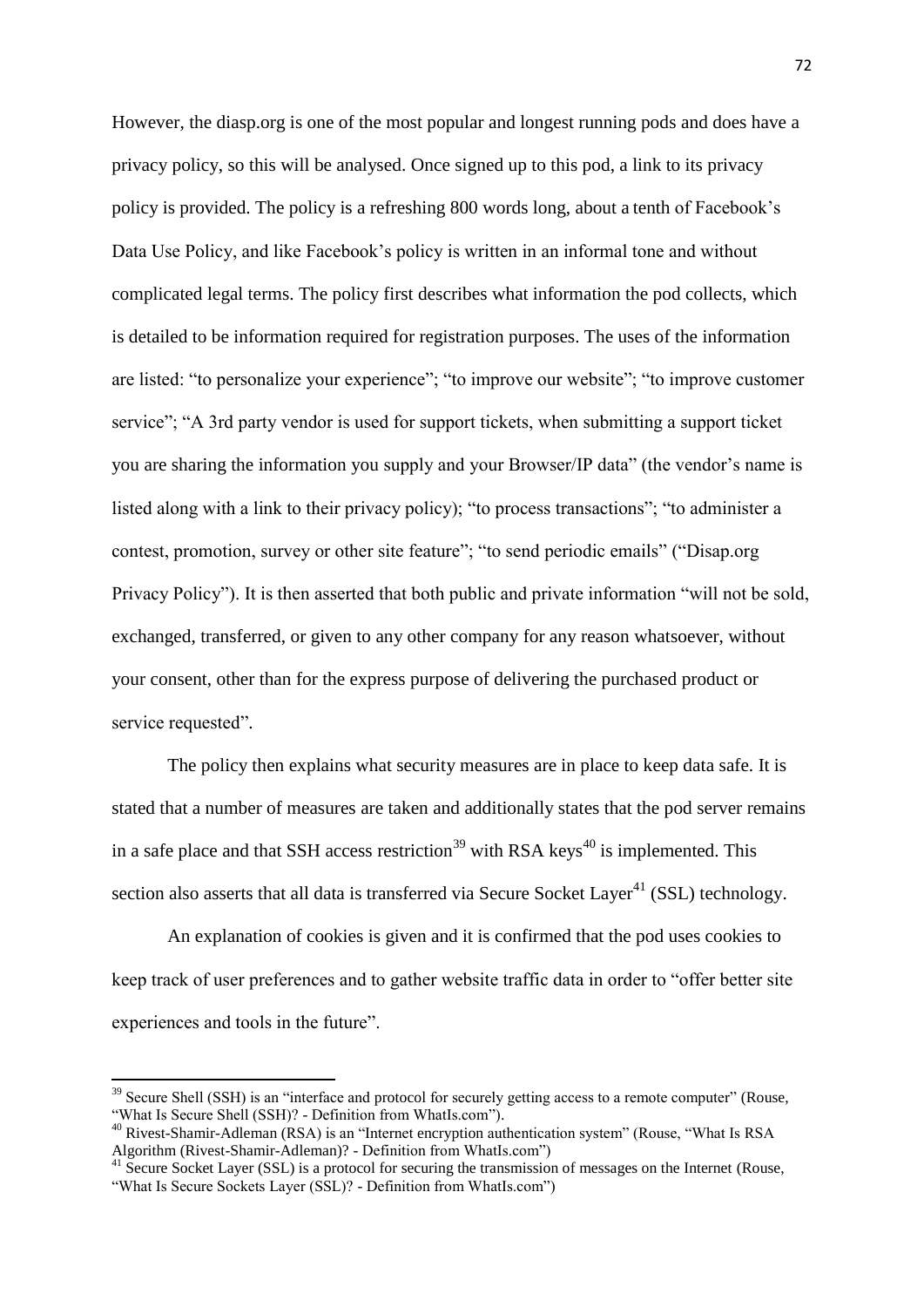The next section deals with information disclosure to third parties. It is asserted again that "personally identifiable information" is not sold, traded or transferred to third parties. Outside companies are, however, used to provide data statistics and to measure site performance. These parties use "non-personally-identifying information", that are commonly available with web browsers and servers. Some of the data that is included is listed ("browser type, language preference, referring site, and the date and time of each visitor request"). The data is collected in order to provide insight into visitor use of the pod. It is stated that third party companies comply with the diasp.org privacy policy. The name of the third party company in use is listed and a link to its privacy policy is provided. Data may be transferred if needed to "comply with the law or valid court order, enforce our site policies, or protect ours or others rights, property, or safety".

The policy then goes on to explain that links to outside party products or services may be provided on the diasp.org website but that diasp.org will not be held liable for the policies or activities of these sites but does "seek to protect the integrity" of its site.

Lastly, any changes to the privacy policy will be posted on the privacy policy page. The last modification date of the policy is provided (25 November 2011).

### **3.4. Analysis**

#### *3.4.1. Successful Solutions*

Now that an overview of how Diaspora*\** works, its features and its founders' intentions has been provided, an assessment of whether Diaspora*\** successfully offers a privacy improved alternative to Facebook can be given. The most obvious and primary feature that Diaspora*\** boasts is the ability for its users to own their own data. If a user hosts his/her own data then none of the requirements established for institutional privacy are even needed. However, most current users of Diaspora*\** do not house their own data and instead choose to store their data on one of the community pods. The assumption here is that with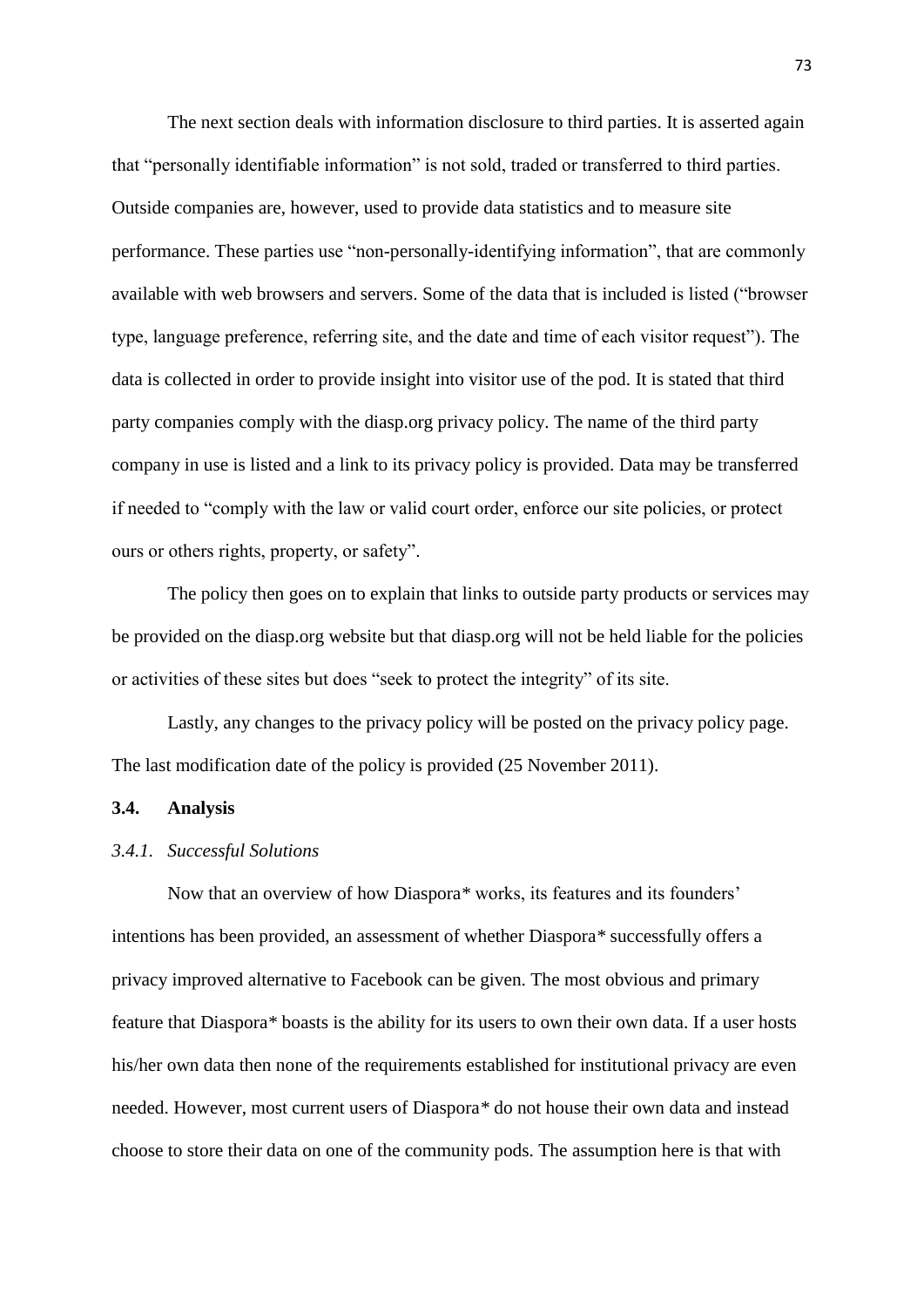regular updates on the pod listing website, a reliable and transparent insight into the trustworthiness of pod hosts will be provided. In this case, however, the user would need to rely on the privacy policy of his/her selected pod.

In the case of the diasp.org privacy policy, the collection and use of users' personal data is simply and clearly explained and the safety of data is assured. These are three key aspects of the institutional privacy requirements: "Openness", "Purpose Specification", and "Security Safeguards". A fundamental aspect of Diaspora*\** that is clear in this policy is the fact that user data is not exploited for advertising purposes and so defaults do not need to encourage information revelation as on Facebook.

Although not mentioned in the policy, one of the features of Diaspora*\** software and therefore universal to all pods, is the ability to download and/or export all personal data from one pod to another. This feature fulfils the "Data Subject Participation" feature by allowing users full access to and even ownership of their data. The feature appears prominently at the bottom of a user's Account Settings page as shown in the image below:



**Close Account** Close Account

#### **Figure 4: Diaspora\* Data Portability**

This portability feature in the context of the decentralised network structure empowers the user by making pods, and eventually other social networks, accountable for the way in which they treat their users and their users' data, as explained by the Diaspora*\** team themselves:

> And because your information is yours, not ours, you'll have the ultimate power — the ability to move your profile and all your social data from one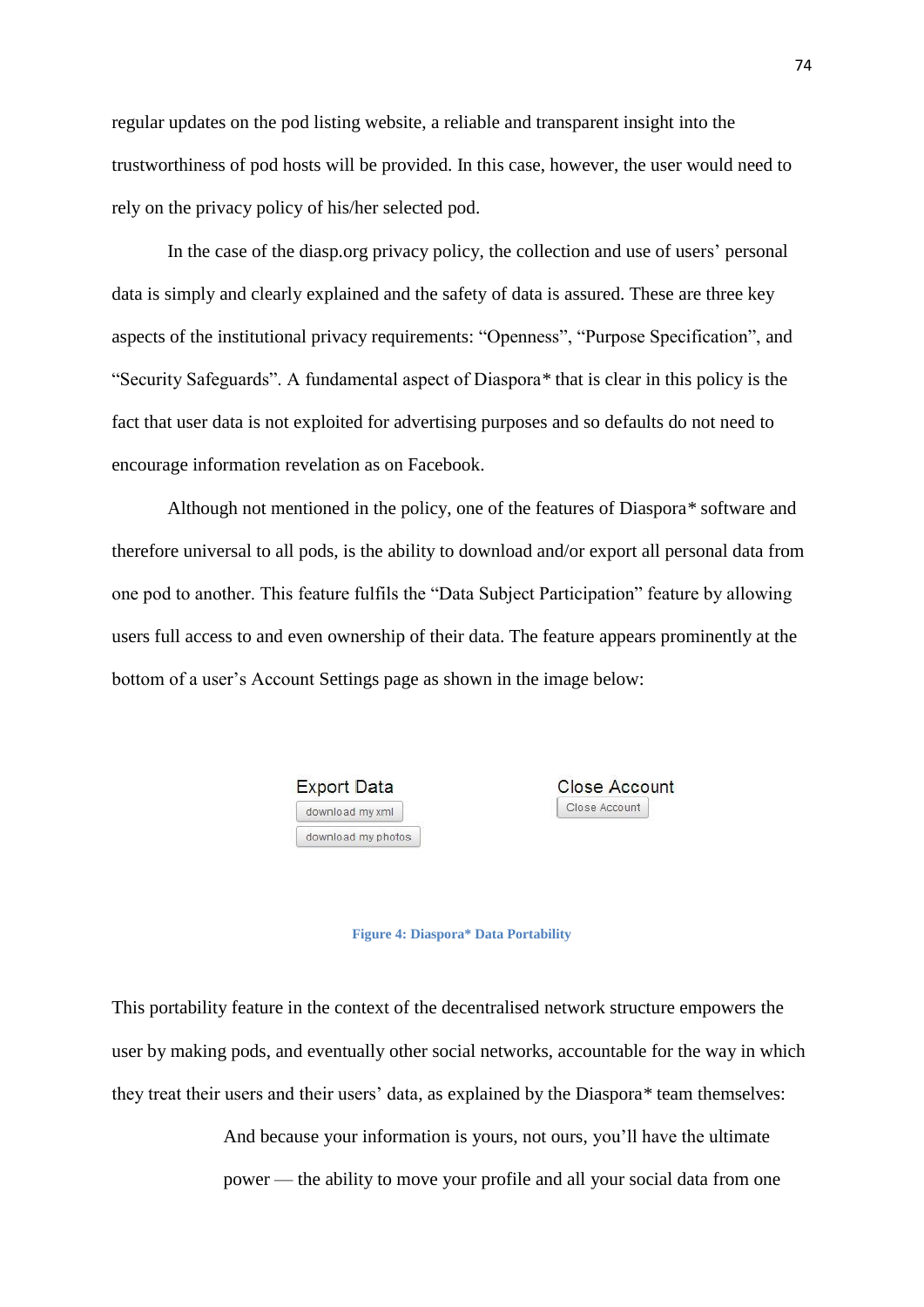pod to another, without sacrificing your connection to the social web. Over time, this will bring an end to the indifferent, self-serving behavior that people can't stand from the walled gardens that dominate social networking today. When you can vote with your feet for the environment where you feel safest, the big guys will have to shape up, or risk losing you (Grippi, Salzberg,

Zhitomirskiy, Mei, et al., "Diaspora*\** Means a Brighter Future for All of Us").

The levelling of power that portability produces, is extended further by the fact that Diaspora*\** has been created to perform like a social network aggregator. At the moment Diaspora*\** integrates with Tumblr, Twitter and Facebook, allowing a Diaspora*\** user to post to them, and plans eventually to have functionality that allows feeds from these services to be pulled too (Grippi, Salzberg, Zhitomirskiy, Mei, et al., "Diaspora\* Means a Brighter Future for All of Us").

So far the ways in which Diaspora*\** offers a reasonable way to uphold key aspects of institutional privacy have been shown. Diaspora\* has however, also managed in some ways to help maintain better social privacy. The Aspects feature helps to provide this. As explained earlier, like Facebook's Friends Lists feature, this allows for the separation of social contexts, and as illustrated in Chapter One, this is an essential aspect of social privacy. Diaspora*\** appears to be more successful in the implementation of Aspects than Facebook is with its lists*,* as it has advertised prominently from the start that they are to be used as a way to contextually share information. As soon as a user starts adding friends, categorising can begin.

In addition to Aspects, Diaspora*\** offers another fundamental feature that assists contextual information disclosure by allowing multiple user accounts. A user may also create pseudonymous accounts, none of which have to be linked. As shown in the previous chapter, Facebook strictly forces users to have only one account and an account that is consistent with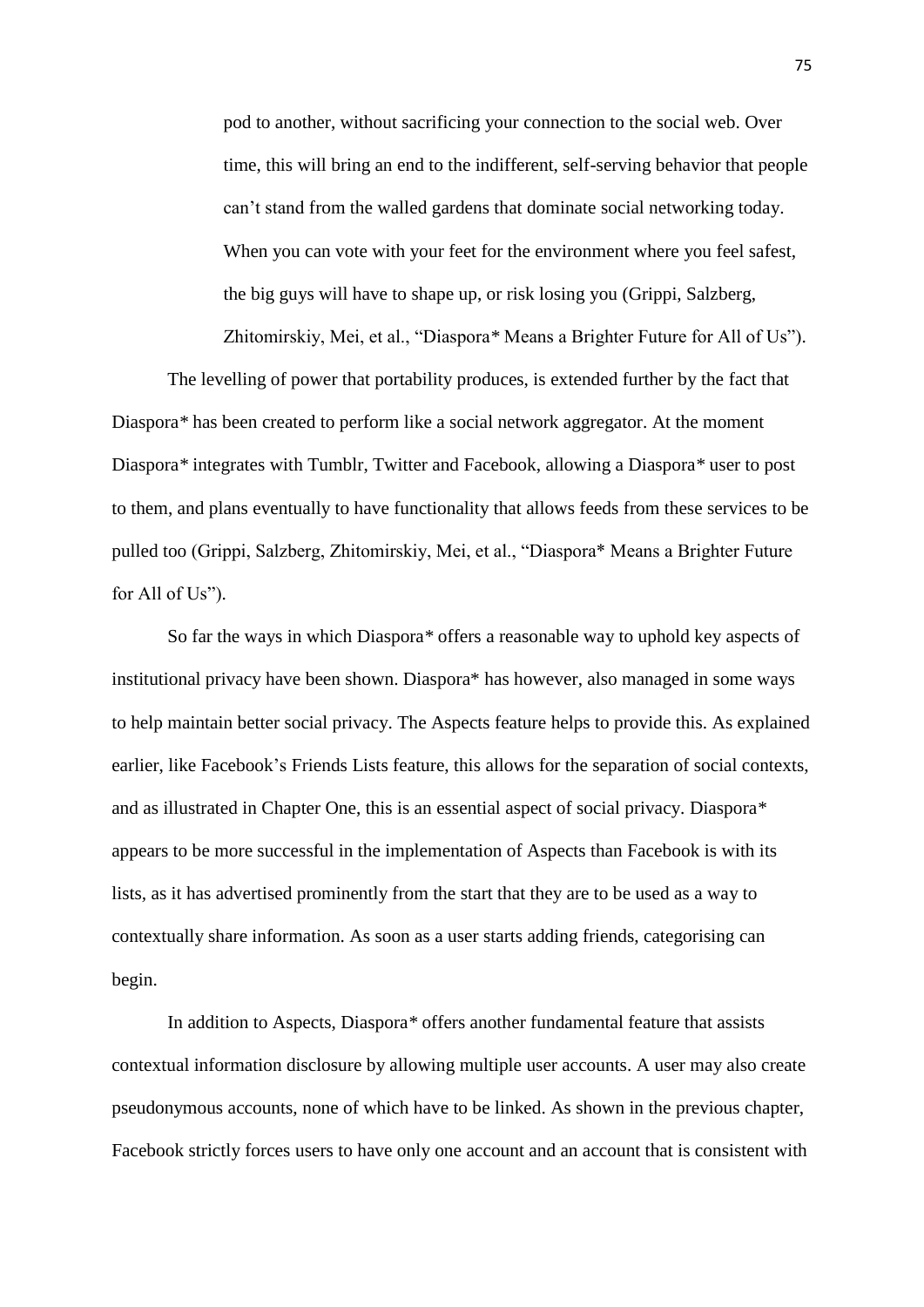all of their real life personal details. With Diaspora*\**, one can have an account that is relevant to one's work life only and another for one's social life. With accounts separated in this manner, there is far less risk of issues such as one's employer seeing a compromising photograph. As the team blogged, pseudonyms allow "you [to] express yourself candidly, and be your authentic self...and this both protects you (if you want to say something your boss or your parents disagree with)" (Grippi, Salzberg, Zhitomirskiy, Mei, et al., "Diaspora*\** Means a Brighter Future for All of Us"). The "authentic self" being in stark contrast to the authenticity that Zuckerberg appears to push for with his "one identity" statements.

#### *3.4.2. Shortfalls*

Although Diaspora*\** has achieved a lot in its attempt at creating an improved privacy social network, it is certainly not a perfect one. One of the biggest problems with Diaspora*\**, as the failure of Google Plus indicated, is the fact that Facebook has achieved such a monopoly that luring people away from it is a difficult task. This means that if a user does decide to opt for Diaspora*\**, his/her experience of it will be limited by the likelihood that few of his/her friends will be on the network. The intentions of the Diaspora*\** project were such that it would eventually allow users to still connect with their Facebook friends but currently this has not been implemented (although as mentioned, one can update one's status on Diaspora*\** and have it update Facebook at the same time). As acknowledged by the team, because users on Diaspora*\** usually did not have many of their Facebook or real life friends connected, Diaspora*\** became a way to socialise with strangers. The team state that:

> The interactions on other networks are built around the assumption that you are addressing people you actually know – your 'friends'... Something entirely different is happening on Diaspora\*... A diverse, international community of people meeting and discussing all sorts of things needs to be thought about differently (Grippi, Mei, Tilley, Yau, et al., "DIASPORA\* Grows Up.").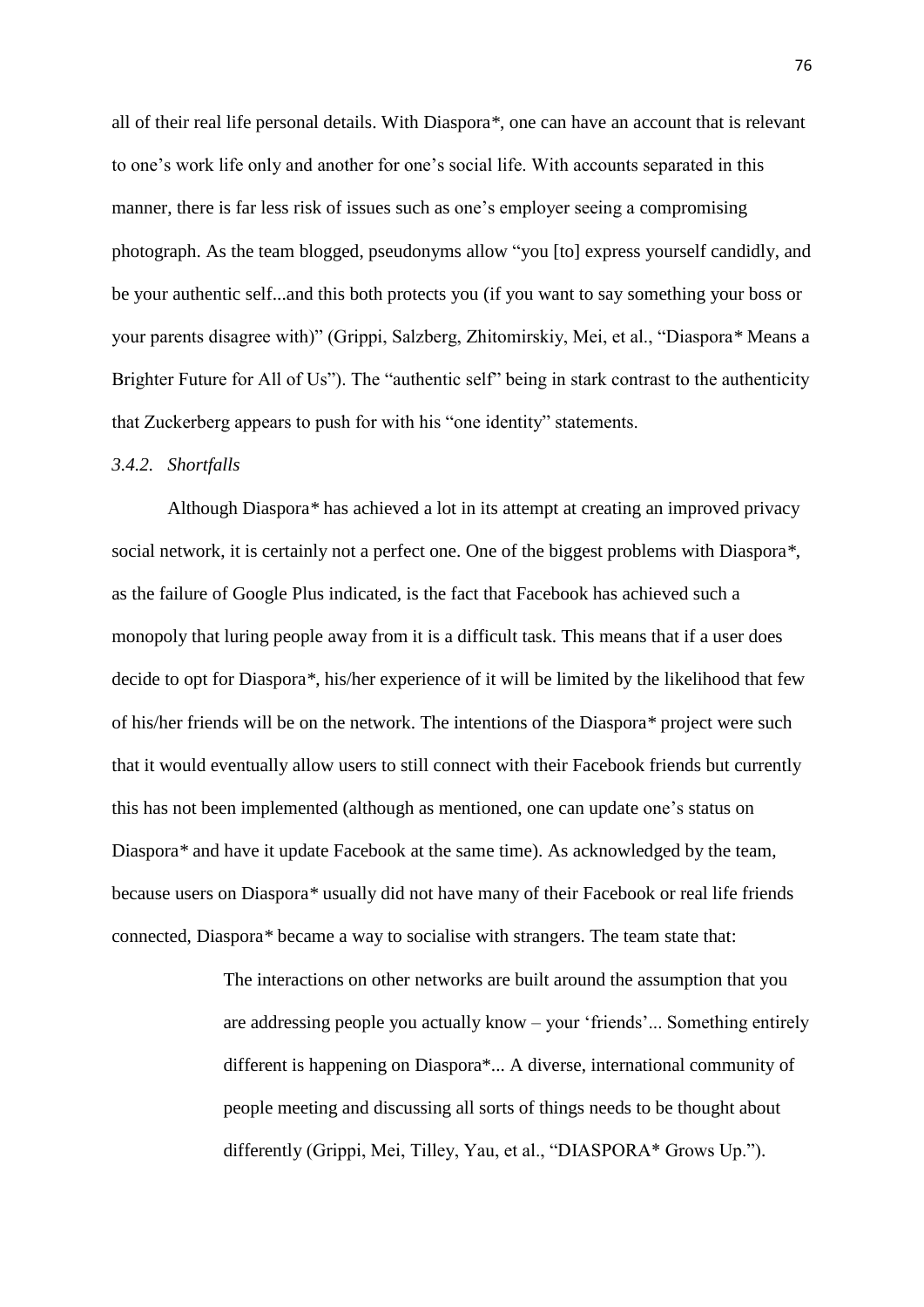The danger of invisible audiences described in the previous chapter seems to be very likely in this situation. Although one could possibly assume that people who are on Diaspora*\** currently are privacy conscious, it may certainly not be the case that every user of Diaspora*\** has equal expectations when it comes to privacy. Thus the collapsing of contexts that occurs as a result of the potentially limitless number of audiences for disclosures (that are exacerbated by the digital age of "persistence, replicability, scalability, searchability", as described in Chapter Two) may be even more frequent on Diaspora*\**.

Even with the case of audiences consisting of trusted real life friends, technological infrastructure (in this case the decentralisation) and interface design (for example the Aspects feature) cannot solve all the kinds of social privacy invasion problems that online interaction and information disclosure on social networks can cause. As acknowledged in the previous chapter, there is a limit to the kind of nuanced granularity that can be achieved with Aspects, as real life human relationships are intricate and diverse and fluctuate over time. This is something the Diaspora*\** team were aware of from the start when they first released their code to the public. As they stated in their Developer Release, the team realised that:

> Technology wouldn't be enough. Even the most powerful, granular set of dropdowns and checkboxes will never give people control over where their content is going, let alone give them ownership of their digital self (Grippi, Zhitomirskiy, Salzberg, and Sofaer, "Developer Release").

In addition, on Diaspora\*, as on Facebook, it is difficult for a user to control what his/her friends disclose or spread about him/her. It is important to realise that there are certain privacy diminishing characteristics of online social networking that cannot be solved with technical controls or infrastructure alone.

Institutional privacy may not either be fully conserved in the current state of Diaspora*\** because there are also risks in allowing anyone (e.g. people inexperienced with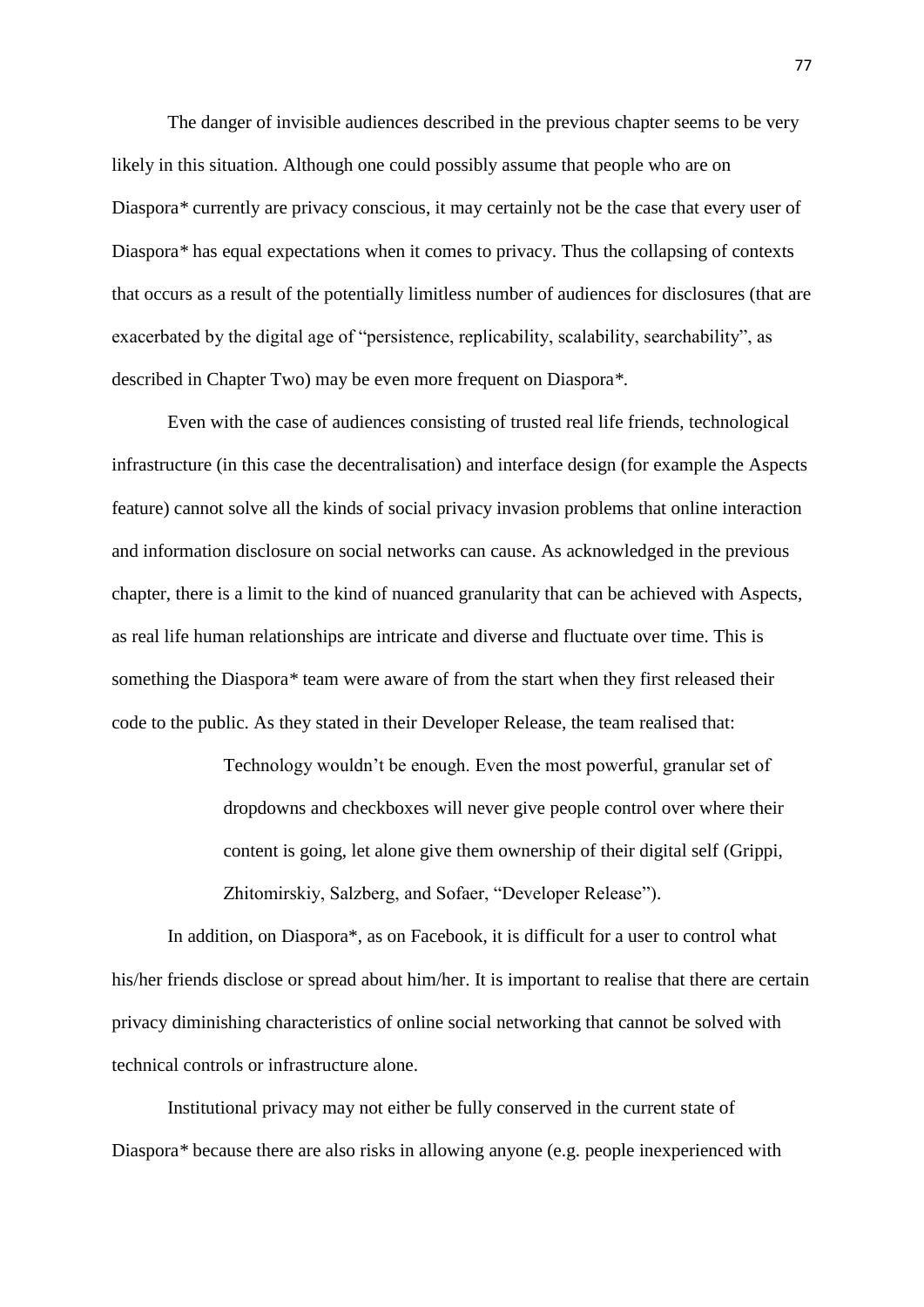storing large amounts of user data, or without the financial capacity to do so) to host a pod. Aside from the podupti.me website, where reviews and performance details are provided for each pod, there is currently no initial or further due diligence performed as to the intentions and abilities a particular user may have for hosting a pod. It is true that accountability may rise with users' easy ability to leave a pod if dissatisfied, but currently all pods run for free so there is not much incentive for a host to keep users data strictly safe. Additionally, there is no easy access to view each of the pod's privacy policies on the podupti.me website. In order to view diasp.org's privacy policy, one needs to create an account with the pod first. Furthermore, the fact that inexperienced pod hosts may be creating their own privacy policies may also mean that the quality of such policies cannot be guaranteed.

The alternative of signing up to a pod is of course the option of configuring one's own computer to be the host. Unfortunately, despite plans to make this simple for users, it is currently extremely complicated. Before one can even start installing the Diaspora*\** software there is a long list of other applications and services that need to be installed (a total of 11) and then the instructions for the installation that follow are about four pages and 1598 words long ("Notes on Installing"). The advantages for institutional privacy specifically would be significant if this process was made simpler.

Although the portability feature offers many advantages with regard to data ownership and empowerment, complications may arise as Grimmelmann points out, "if you and I are contacts, is that fact your personal information or mine? Giving me the "ownership" to take what I know about you with me to another site violates your privacy" (1193). When the data that is generated on social networks is as a result of interactions and relationships with other people, determining strict lines between data ownership boundaries may not be a simple process. As Grimmelmann asserts further "thus, while data portability may reduce vertical power imbalances between users and social network site, it creates horizontal privacy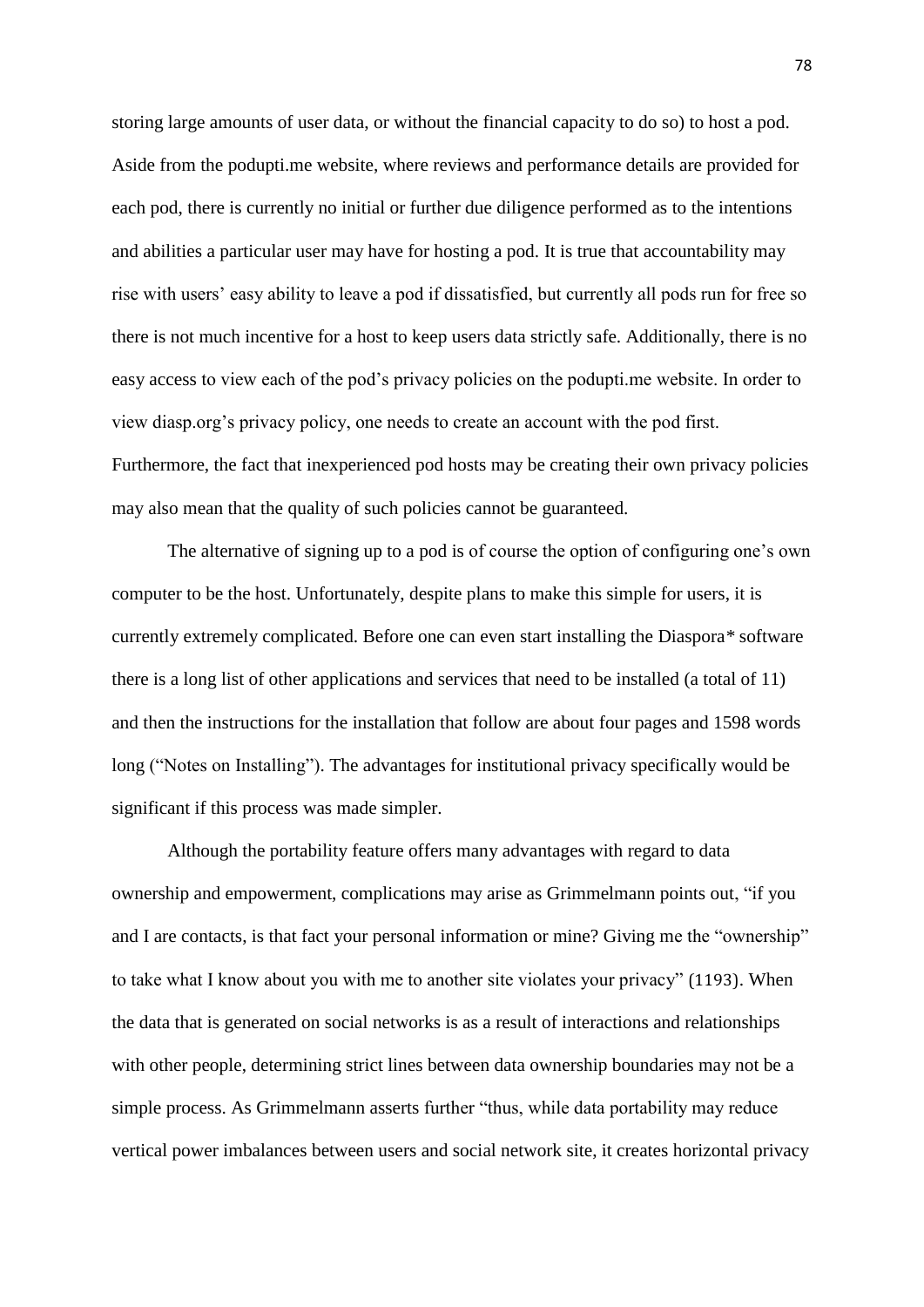trouble" (1193). Furthermore, if data is continuously moved from site to site, it may also become less secure.

Perhaps one of the primary shortfalls of Diaspora*\** was the failure of its founders to provide a robust solution to the issue of sustaining a social network service that is both free and does not mine its users' data. For this reason, it makes sense for Diaspora*\** to run as a community project, but it still does not completely solve the issue of sustainability for current pod hosts. As more pod hosts emerge and/or if the hosting process is made simpler, the load of users could be spread sufficiently to allow for services to remain free for users and cheap to run for hosts.

Unfortunately, many saw the stepping down of the founders from the Diaspora\* project as an admission of the failure of the entire project. It is true that many grand claims were made and aspirations pronounced at the start of the Diaspora*\** project both by the founders themselves as well as the initial public support, and that many expectations were not met. However, this enthusiastic reception does highlight the strongly felt need for this kind of service. Furthermore, this chapter has shown that Diaspora*\** successfully introduced and extended worthy solutions to the problems of both institutional and social privacy. The developments of the community coding contributions have been promising only three months down the line, so there may be a lot more to come from Diaspora*\**. If the integration of Diaspora*\** with all existing social networks is solved and the complexities of individual software installation is simplified as planned in the community blogs, Diaspora*\** may step even closer to being a robust and popular solution. Additionally, if integration is achieved, it may be the case that distributed social networks will:

> Take over slowly, like ivy enveloping the brick halls of Harvard University. At first, open-source projects such as Diaspora*\** will grow steadily and

79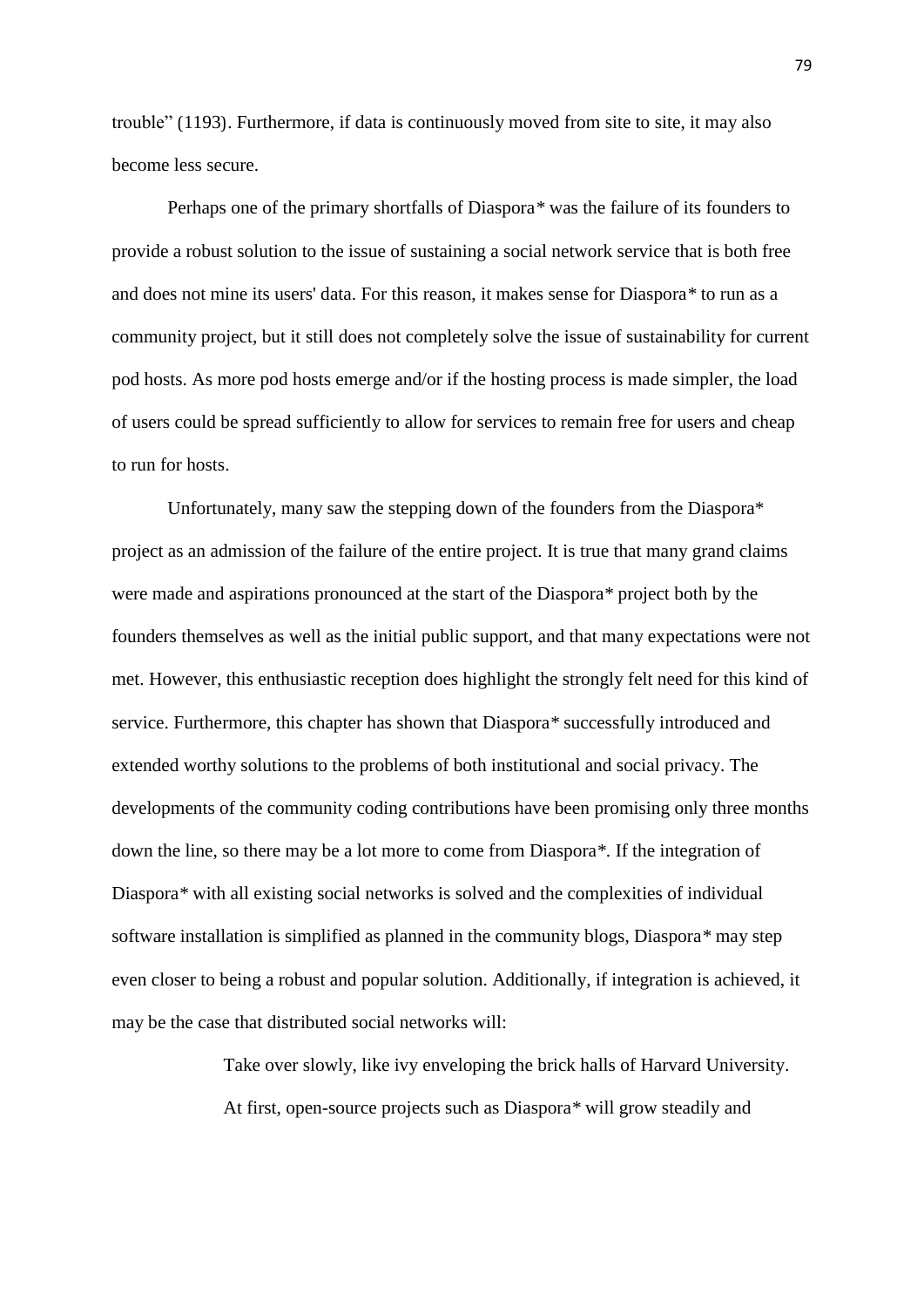haphazardly, all the while tweaking their technologies, working out standards, and syncing with each other (Bleicher 82).

The fact that many distributed networks are currently running is a promising indication that soon there may exist a diverse, heterogeneous and equal social networking landscape in which all network owners are more accountable to their users, and where most networks facilitate both social and institutional privacy with their settings and controls.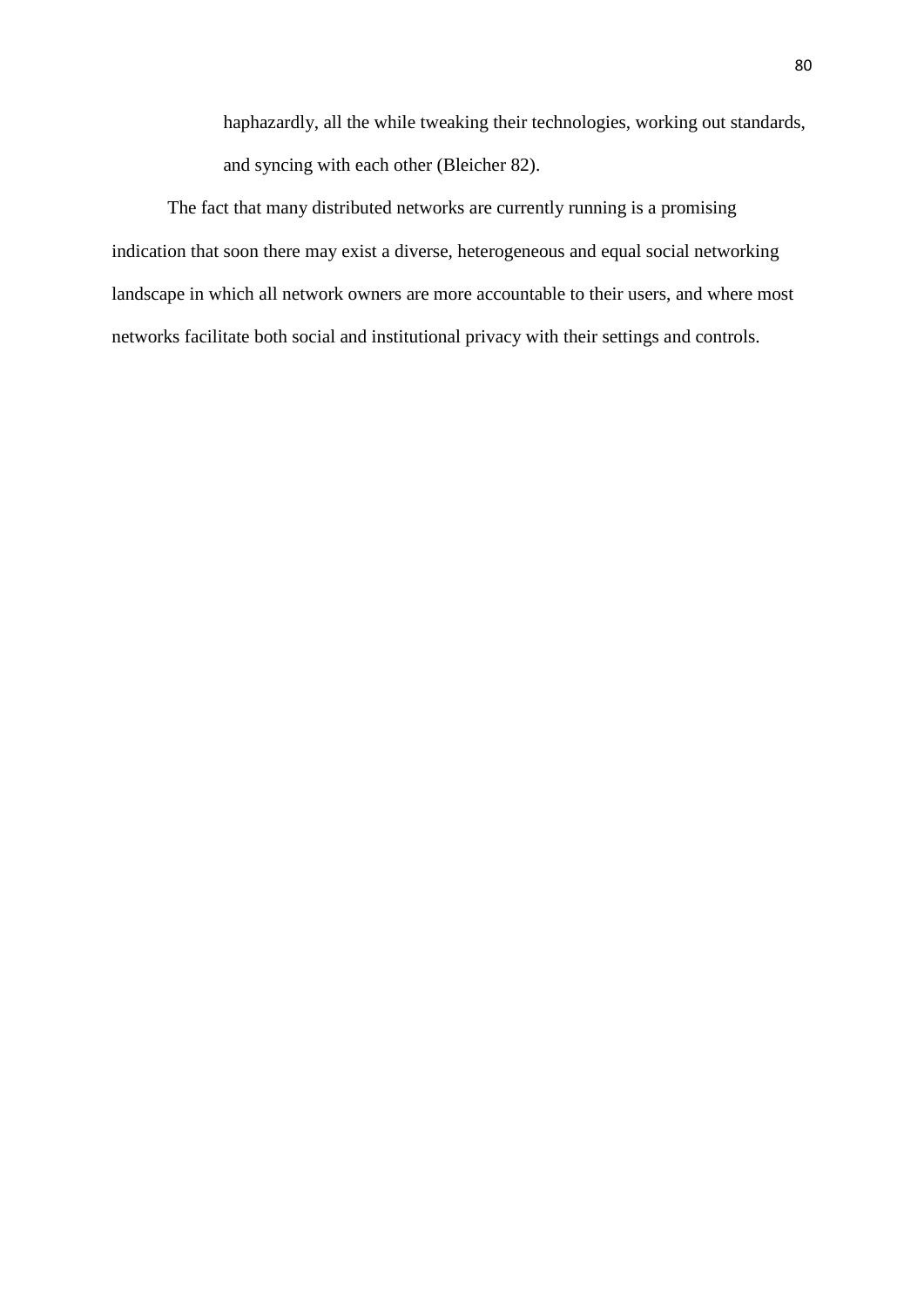### **Chapter Four**

This chapter presents a summary of the conclusions from the previous chapters. Recommendations for further solutions to privacy issues occurring on social networks, which were not successfully accounted for by either Facebook or Diaspora\*, will be made. Finally, suggestions for future avenues of research in this realm will be provided.

#### **4.1. Social Network Privacy**

Two conceptions of privacy (social privacy and institutional privacy) relevant to the context of online social networks were developed, primarily employing Helen Nissenbaum's proposed framework of contextual integrity.

Social privacy is the term used to capture the kinds of violations that occur as a result of users disclosing information about themselves on social networks and others further disclosing their information. The development of a conception of social privacy, as supported by contextual integrity, was fundamentally based on the importance of upholding expectations of the context in which information revelation occurs. When violations of social privacy occur on Facebook, it is as a result of the collision of contexts that cause such indignation and criticism. Social networks are fundamentally an extension of real-world interactions and, specifically on Facebook, occur primarily between real-world friends and acquaintances. Despite Zuckerberg's claims of privacy norms changing in ways that indicate people want to reveal more personal information, this report has shown that people still in fact, have the same expectations for privacy on social networks as they do in the real world. These expectations explain the outcries that have occurred as a result of various changes in Facebook's privacy policy. This indignation perhaps was most overtly seen through the substantial publicity of Diaspora\* and its subsequent branding as the "Facebook Killer" or the "Anti-Facebook", as described in Chapter Three. For social privacy to be maintained, a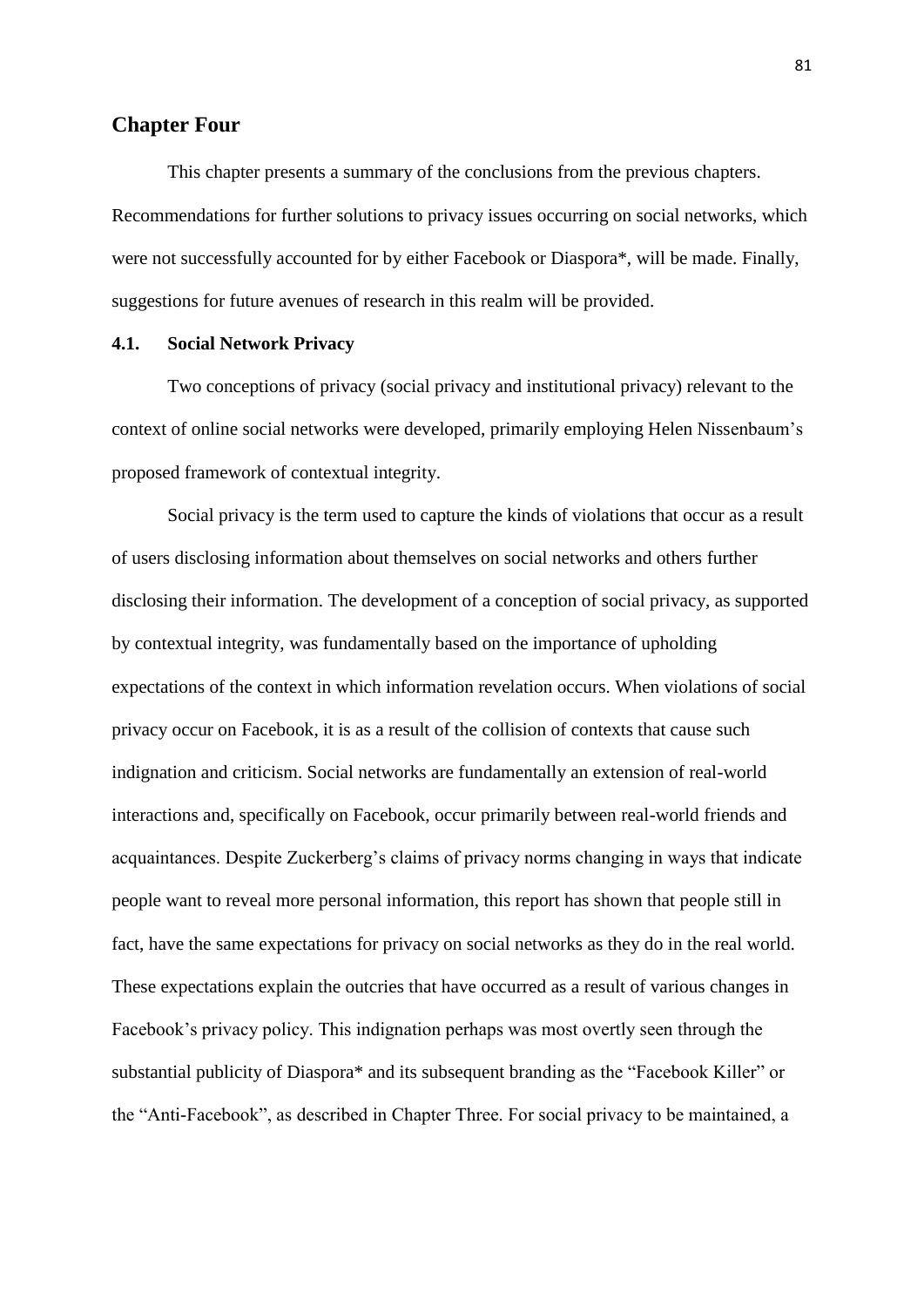social network needs to preserve an appropriate separation between the rich diversity of social contexts.

The institutional privacy definition was used to deal with the kinds of issues arising from the harvesting of users' personal data by Facebook and its exploitation of that data for commercial purposes. In accordance with contextual integrity, this definition was developed using a legal conception of fair information practices. The requirements therefore needed to uphold institutional privacy were based on South Africa's soon to be enacted Protection of Personal Information Bill. The principles in the Bill are based on well accepted practices developed around the world and are:

- "Accountability"- which concerns the responsibility of institutions for compliance with the Bill
- "Processing Limitation"- which ensures information is processed fairly and lawfully
- "Purpose Specification"- which limits the scope of the uses to which information may be put by an organisation
- "Further Processing Limitation"- which limits the use of information to those initially identified (which need to be defined specifically and explicitly) and for which consumers have given consent
- "Information Quality"- which ensures institutions preserve the quality of information
- "Openness"-which asserts that information processing practises are to be transparent
- "Security Safeguards"- which means institutions are to ensure information is safe from "risk of loss, unauthorised access, interference, modification, destruction or disclosure"
- "Data Subject Participation"- which ensures individuals should be allowed to correct or remove any incorrect or obsolete information (Badat).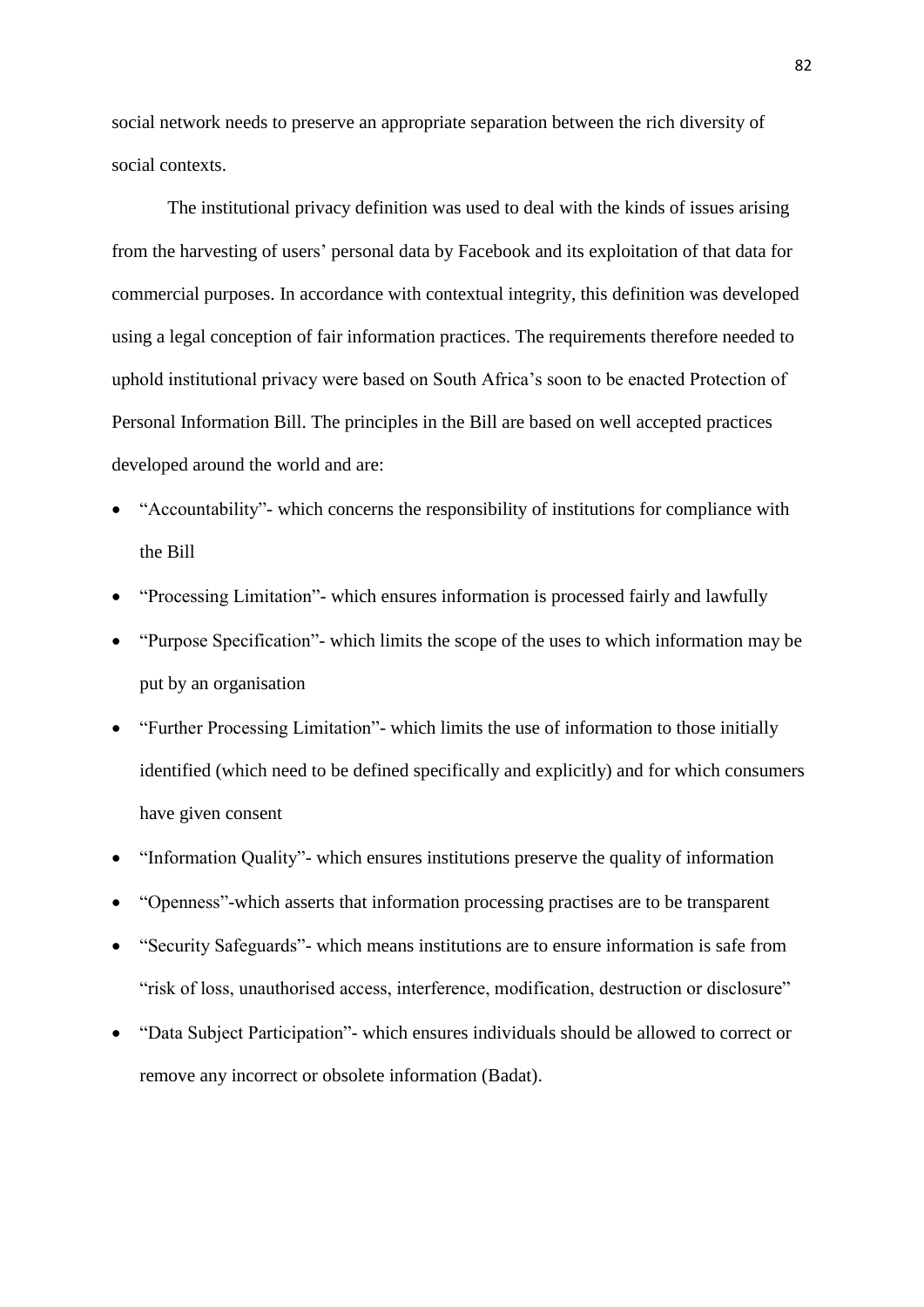#### **4.2. Facebook**

Chapter Two endeavoured to apply the conceptions of privacy to Facebook to assess how Facebook enables violations of both social and institutional privacy, and to what extent Facebook can be held accountable for these actions. This was performed firstly by tracing the development of Facebook over the last decade, while trying to pinpoint Mark Zuckerberg's intentions, and secondly, by analysing Facebook's Data Use Policy and its technical privacy control features. From this critical analysis, it was concluded that Facebook violates social privacy by collapsing and colliding contexts in the following ways:

- Social networks lack the physical and architectural constraints that exist in the offline world that allow for revelations made in public to remain discreet and for contexts to be separated. With the introduction of News Feed, Facebook created a further merging of contexts so that information revelation that used to be "private-by-default" became "private-through-effort".
- Four fundamental features of the online realm and inherent in Facebook (persistence, replicability, scalability, searchability), enable "invisible audiences". This implies that, because the number of potential future audiences for a piece of disclosed information may be boundless, contexts once again may collide.
- Social contexts converge as a result of the common lack of divisions within a user's Facebook friends collection, which additionally often consists of many "weak ties" (casual acquaintances). Although Facebook does currently offer the Friends Lists as a way to limit information disclosure to particular audiences, it does not advertise this feature sufficiently as a tool for maintaining privacy. Furthermore, the fact that Facebook insists that users each have one account in accordance with their real life identities, limits users' ability to interact contextually. In light of Zuckerberg's insistence that the world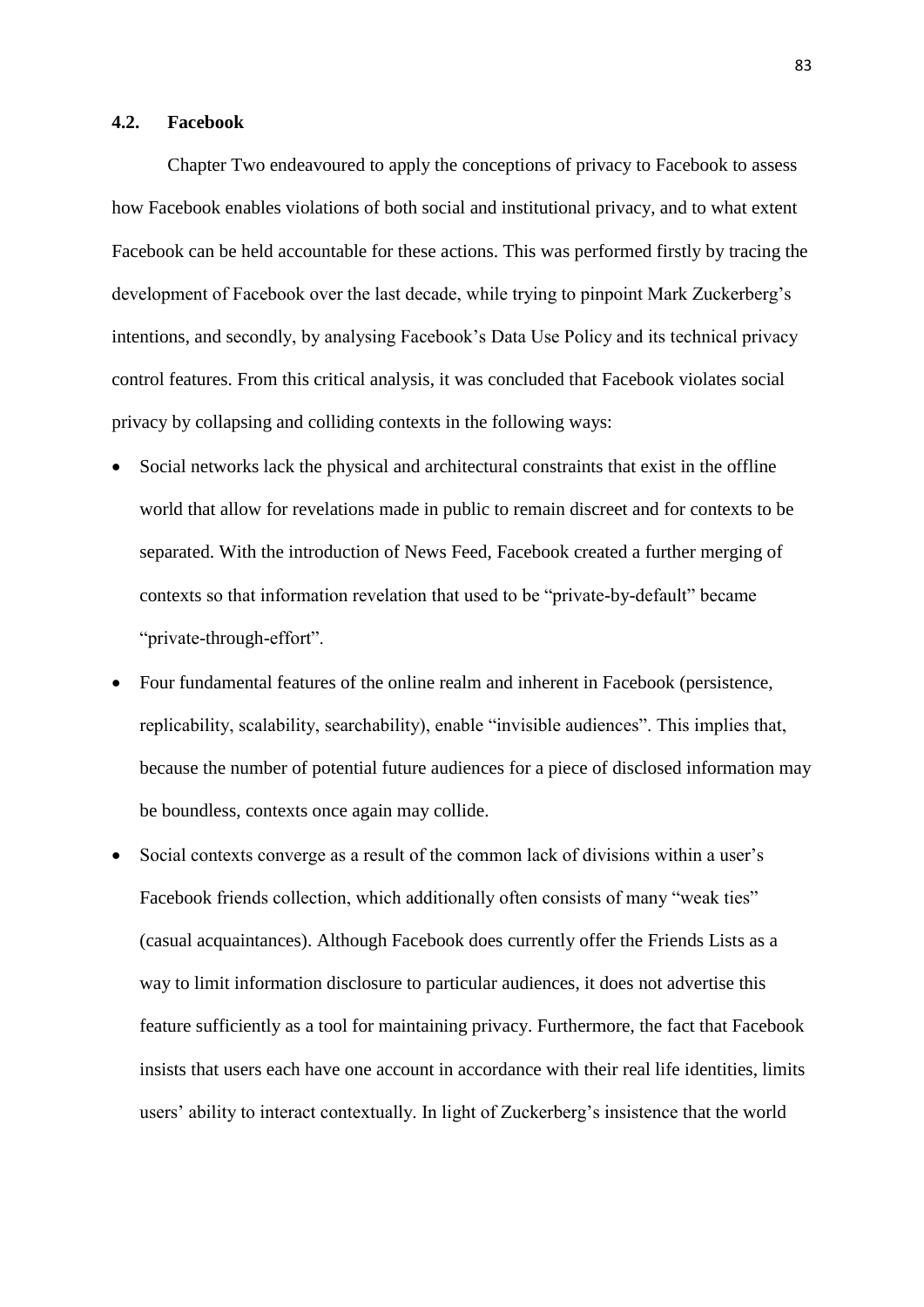should be more open and transparent and his repeated assertion that having more than one identity is deceitful, this social convergence appears to be intentional.

- Violations often occur on Facebook as result of the disparity between a user's privacy expectations and those of his/her friends. Because on social networks one has little control over how one's friends choose to disclose information, this disparity is especially problematic.
- Finally, contexts have converged on Facebook, as a result of the numerous fundamental structural changes it has made over the years, from the introduction of features such as News Feed to its significant transformation from an enclosed Harvard network to a worldwide open network.

This kind of instability due to continual changes is problematic for institutional privacy too because of the risk to data safety it may cause. For example, Facebook also adds in its policy that it cannot make "guarantees about any part of our services or products" (which violates "Security Safeguards"). Instability also means that the initial data use agreed to by users has changed numerous times over the years, with data now being used for commercial purposes, and spread to many third parties (which violates "Further Processing Limitation"). Furthermore, the Data Use Policy does not make it clear exactly which changes users will be explicitly notified of, and this also violates the "Further Processing Limitation" requirement, which asserts the need for explicit notice and consent for any changes.

Both institutional and social privacy suffer as a result of Facebook's complicated, excessively long and vague privacy policy, which leaves users unaware and confused as to the extent of their exposure to both Facebook and the rest of the Web. In terms of institutional privacy, it could be said that the "Openness" requirement is violated by this lack of transparency.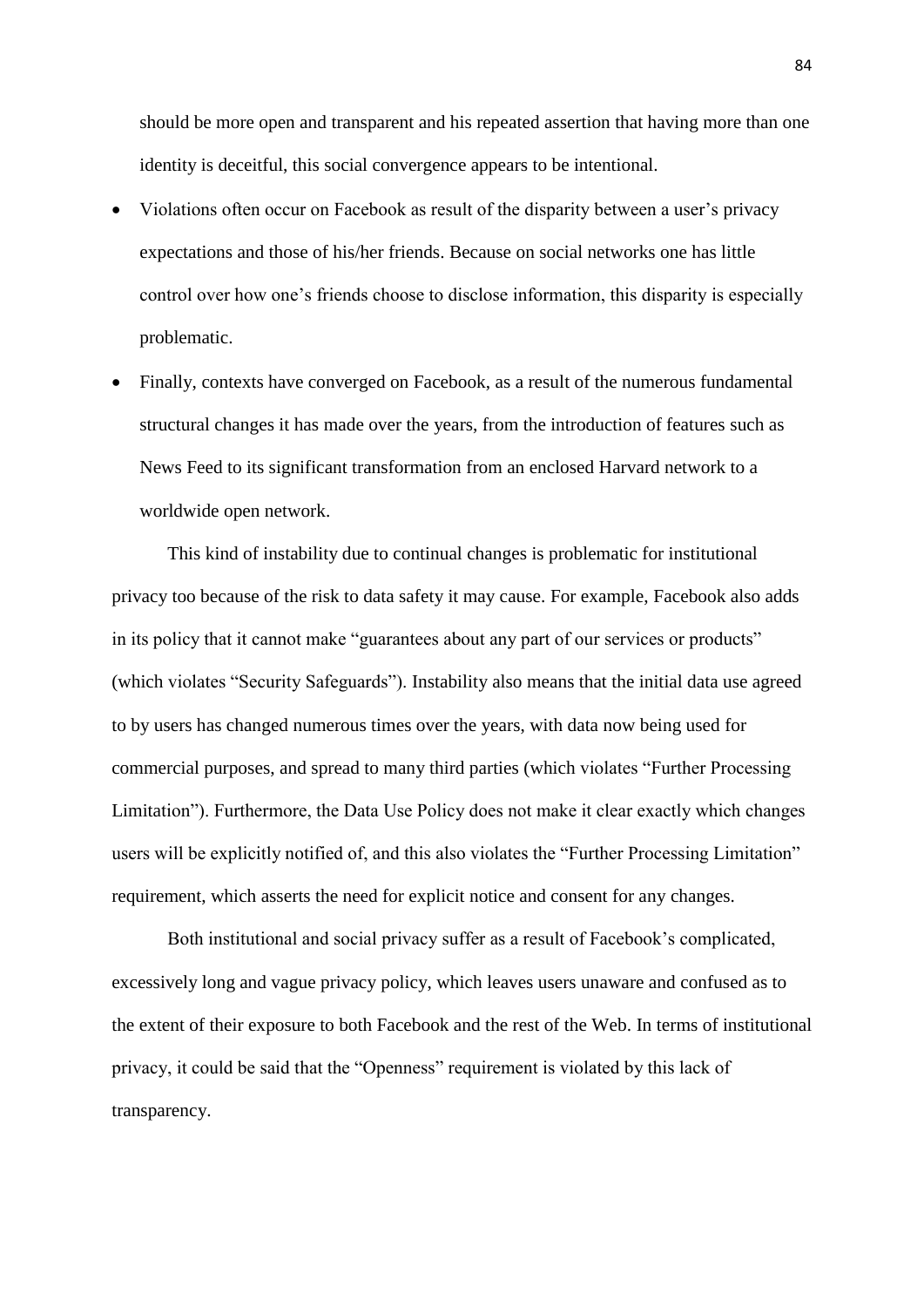The Data Use Policy also reveals the large amount of user information to which Facebook has access. The range of types of data is wide and may in fact be problematic in term of the "Purpose Specification" requirement, which aims to restrict the scope a company may have to utilize personal data. Furthermore, the fact that the data is centralised on Facebook servers may be problematic for security reasons and also because it may increase the potential for abuse by both Facebook and government or law enforcement.

Due to the fact that Facebook owns and stores all its user data, the requirement of "Data Subject Participation" should be thoroughly maintained. However, it was shown that because of the data leakage to all the third party websites and applications with which Facebook integrates, the task of deleting data is challenging and tedious. Furthermore, users have no control over the data that their friends may have disclosed. The Data Use Policy also reveals that a user may access "most" of his/her data, but it is not at all clear what this covers.

The most fundamental privacy violation, for which Facebook can be held directly accountable, despite its claims to improve its privacy policy and controls, is the state of its default settings. As shown in Chapter Three, the power of the default is such that it can directly influence people's behaviour. Documented research has shown that people will often allow a choice (including critical life decisions such as organ donation) to be made on their behalf, by trusting the default option. In the case of Facebook, this technique specifically encourages more information disclosure, as the default settings are such that disclosures are always open to the public. Zuckerberg claims that such increased information revelation is due to shifting norms but at the same time, he is also seemingly fanatical about fulfilling his vision of an open and transparent society, and therefore in fact pushes for a change in norms. As explained in Chapter Two, it is not clear whether Zuckerberg is motivated by commercial gain as much as by his obsession with transparency, as it appears that this zealotry is genuine. In light of Sandberg's belief that Zuckerberg provides privacy controls as a "means to an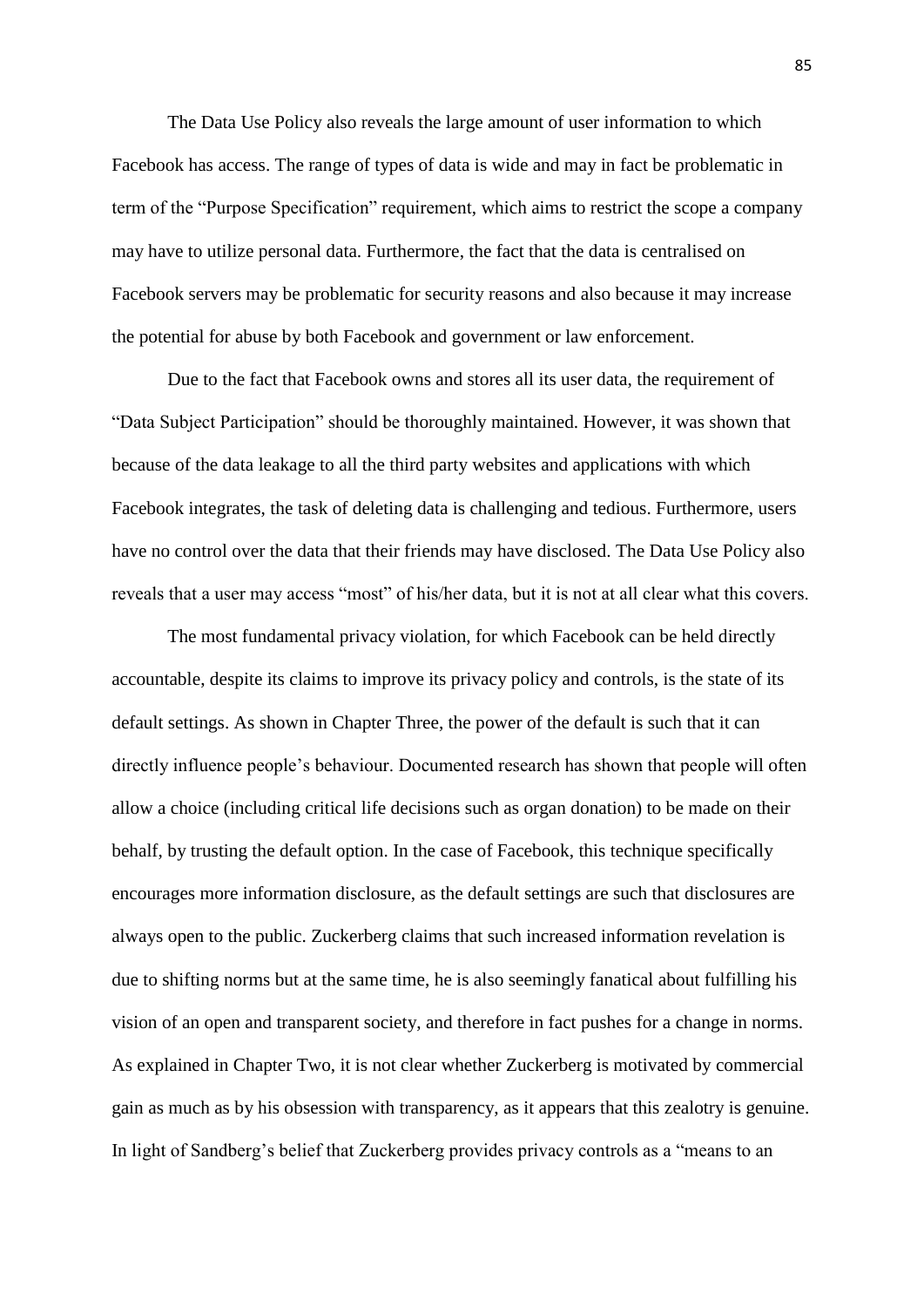end" (qtd. in Kirkpatrick 195), and the additional advertising pay-off that Facebook receives as a result of increased disclosures (and for which Sandberg was specifically hired), this report concludes that these default settings are definitely intentional, as are many of the structural changes introduced over the years that have caused numerous forms of context convergence.

### **4.3. Diaspora\***

In contrast to Facebook's commercial exploitation and ownership of user data, Diaspora\* emerged. Chapter Three assessed Diaspora\*'s solution to the violations occurring on Facebook. This was done by tracing the history of Diaspora\*, focusing on the founders' motivations and inspirations and by assessing the features that Diaspora\* offers specifically to improve both social and institutional privacy. In addition to what Diaspora\* offers in terms of an alternative to Facebook, it is imperative to acknowledge the media popularity and support it garnered as the "Anti-Facebook", indicating a significant discontent with the state of Facebook at the time, and again reinforcing that people do in fact care about privacy.

It was shown that Diaspora\*'s primary decentralised feature solves most of the requirements needed to uphold institutional privacy, as a result of the ownership and control of data it allows. This is most true in the case of users running their own pods. Because of the data portability that Diaspora\* facilitates, this may also be true to some extent in the case of users signing up to other pods as users can easily access, delete and correct all of their data, thus fulfilling the "Data Subject Participation" requirement. Because Diaspora\* aims to integrate seamlessly with other social networks, it also extends its distributed model outside of its own network, thus reducing the monopoly a particular social network may have.

Diaspora\* solves some social privacy issues as well through its proactive advertising of its Aspects feature to allow for contextual information disclosure, and through its allowance of multiple pseudonymous accounts per user. Allowing multiple accounts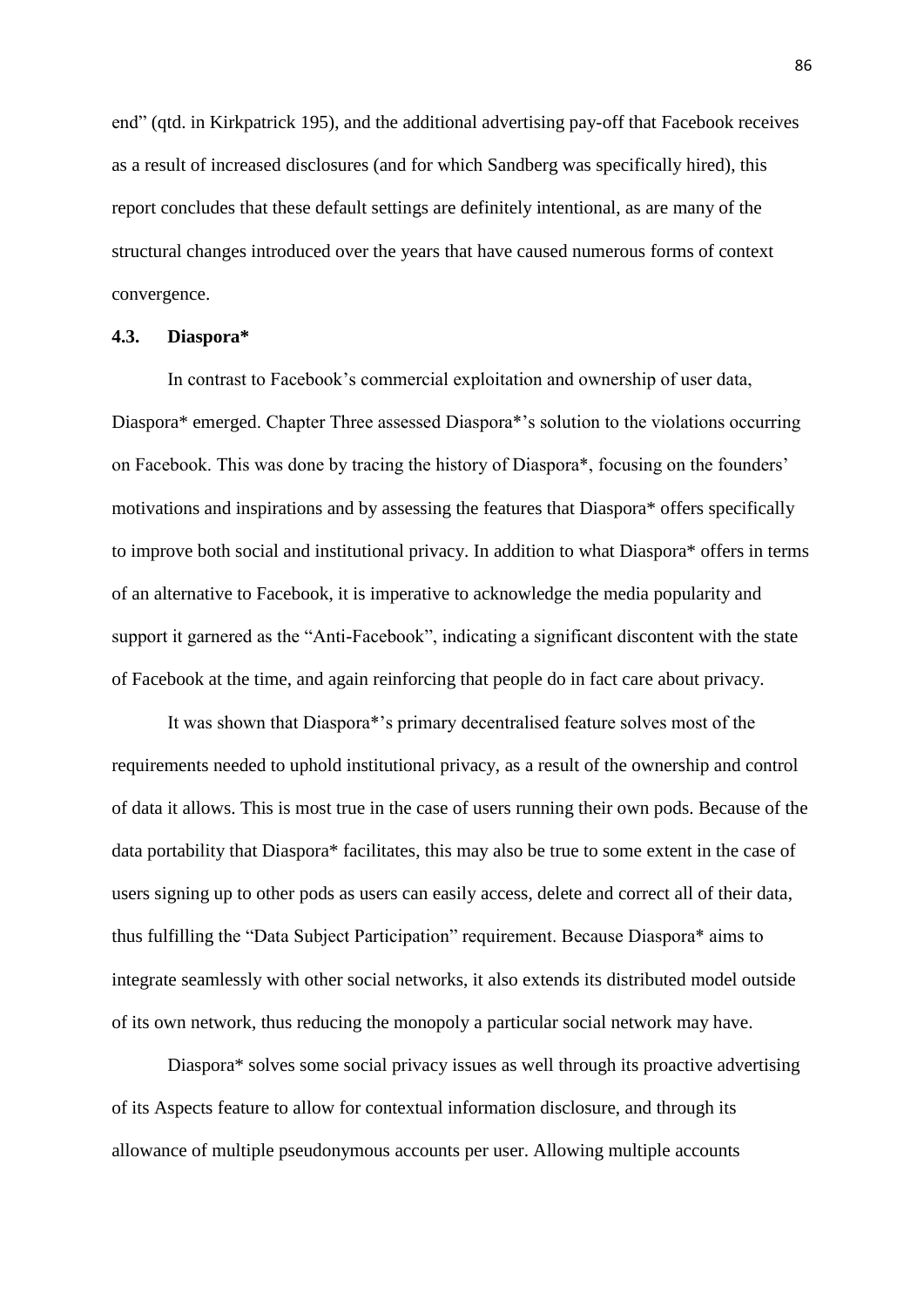acknowledges that users should legitimately have many different facets to their identity, and should be allowed to compartmentalise these facets. Furthermore, the problem of excessive self-disclosure of information is less likely to occur on Diaspora\*, as a result of its default settings that assume that information is to be restricted.

Chapter Three also revealed the ways in which Diaspora\* does not solve issues of social and institutional privacy successfully. It was pointed out that the danger of invisible audiences on Facebook is still an issue with Diaspora\*. This danger may be made even worse on Diaspora\* as, according to the Diaspora\* team themselves, many users have connected to strangers across the world. In addition, as on Facebook, there is the high risk that a user's expectations of privacy may not match those of his/her friends, and there is still nothing allowing a user control of what information his/her friend discloses about him/her or from stopping a friend from copying and disseminating his/her information. Furthermore, there is a limit to the extent to which technical controls like Aspects (and Friends Lists on Facebook) can represent the rich social relationships that exist in real life.

In terms of institutional privacy, Diaspora\*'s current distributed model can be problematic in light of the risks of allowing anyone to host a pod. There is no concrete assurance that a pod host has enough experience or capacity to keep information secure. With the current inaccessibility to each host's privacy policy and the lack of monetary incentive for hosting a pod, there is not much assurance with regard to a host's intentions either. This however, could be avoided if the current complexities of hosting one's own pod are simplified.

Additionally, although the portability feature is useful, it may also cause complications in determining exactly what data belongs to a user and what data belongs to his/her friends, when most of social network data is generated by interactions and relationships (i.e. data that is shared between users). The "Security Safeguards" requirement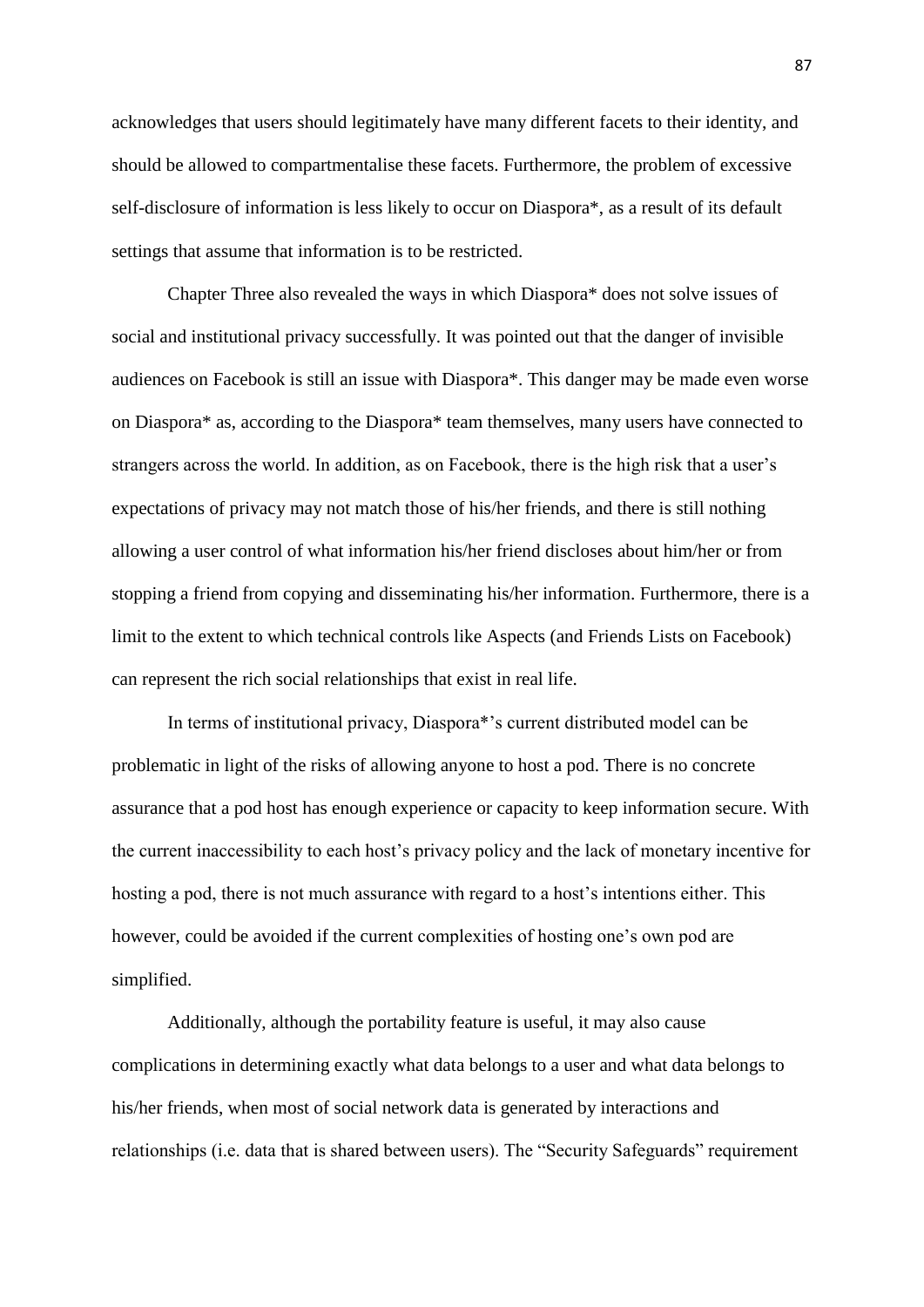may also be at risk as a result of data constantly being moved from pod to pod, as portability allows.

The difficult challenge of competing against Facebook was emphasised by the failure of Google Plus, which drew users for an average of 3 minutes over the whole of the month of January, compared to 7.5 hours for Facebook users (Winter) – a clear indicator of the strong pull that Facebook has acquired with its users. This issue could be solved by Diaspora\*'s plans to integrate completely with all social networks. The fact that Diaspora\* is now a community run project means that it can now run for free without having to sustain the Diaspora\* founders, as all further developmental work is volunteered by a fairly large community of developers. As long as enough pod hosts emerge and/or individual pod hosting is made simpler to spread the load of users sufficiently, Diaspora\* could remain a free service that does not need to mine its users' data or push for more privacy violating disclosures to sustain itself. This paper has shown that Diaspora\* successfully introduced and extended some solutions to both institutional and social privacy, and very importantly brought the concept of an alternative distributed social network to more people's attention than the other distributed social networks that preceded it. If Diaspora\* fulfils its plans to fully integrate with all social networks, there may soon exist a more level playing field for users to chose from, and one that does not need to conflict with a single man's fanaticism or a single company's commercial interests.

#### **4.4. Further Solutions for Maintaining Privacy**

As indicated above, there are still outstanding privacy issues despite the improvements that Diaspora\* brings. As stated in Chapter One, in America the FTC's Fair Information Practices principles, which guide institutional privacy, are currently only guidelines in America and not enforceable by law. In South Africa, the case is the same for fair data practice guidelines as the Protection of Personal Information Bill has not yet been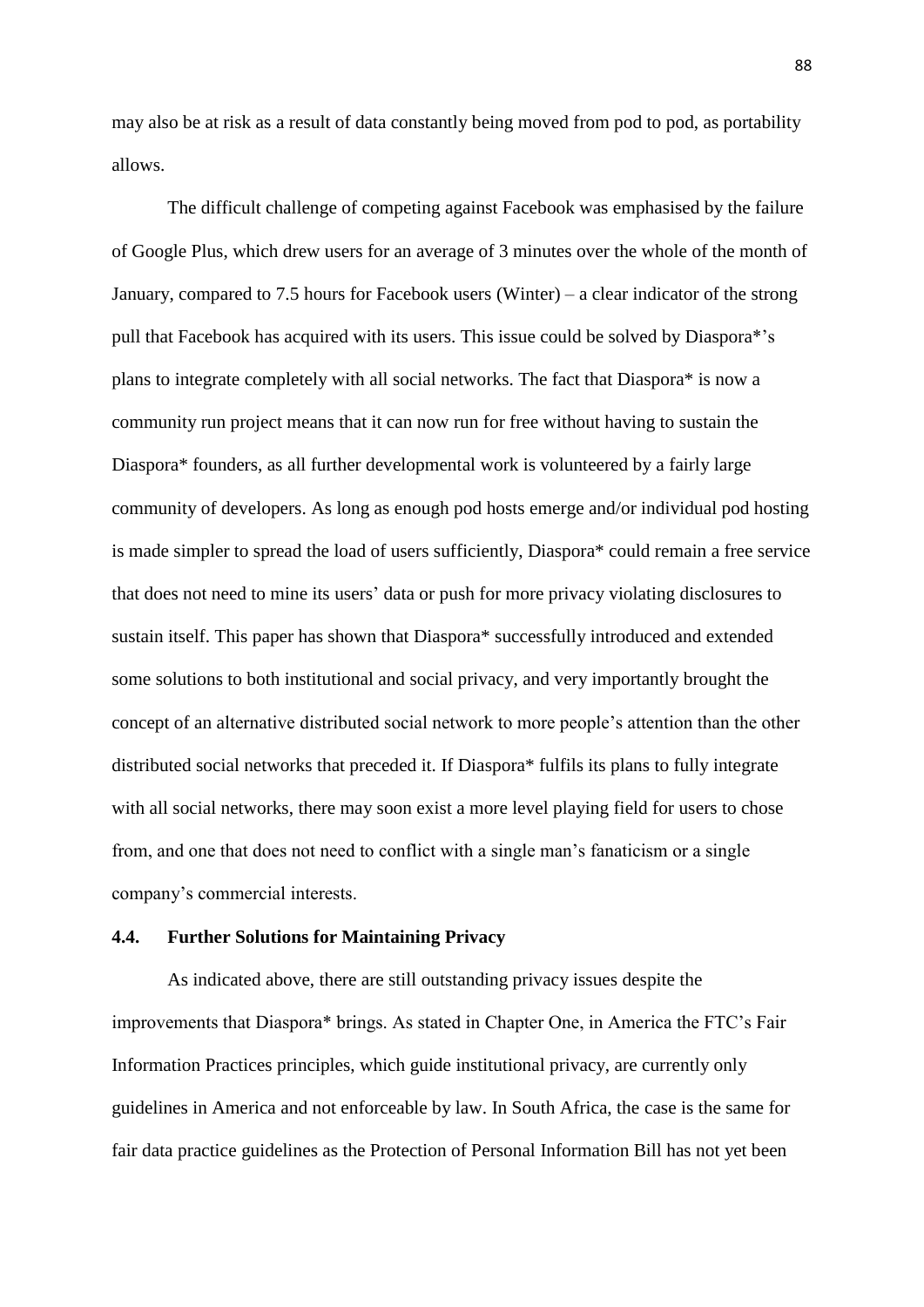enacted. For American users of Facebook, this means that Facebook is often not held accountable for its data practises. The data of users outside of America and Canada (which obviously includes South African users) is controlled by Facebook Ireland Ltd. ("Data Use Policy"). Because Ireland is part of the European Union, these data practices are regulated by the EU Data Protection Directive ("Legal Procedure Against 'Facebook Ireland Limited'"), which, as stated in Chapter One, enforces principles very similar to those of the South African Protection of Personal Information Bill. These principles are enforced by EU law, so technically users in these countries (which include South Africans) have better means to hold Facebook accountable. However, as the organisation "Europe vs. Facebook" has made clear, there are still a number of violations to the Data Protection Directive that Facebook is committing ("Legal Procedure Against 'Facebook Ireland Limited'"). "Europe vs. Facebook" has filed several complaints with the Irish Data Protection Commissioner over the years, some of which have resulted in audits by the Commissioner who then requested a number of Facebook changes (Tate). Without the protestations of this organisation however, Facebook may have continued not to be held accountable for its practices despite the EU regulations. Therefore, I believe that for institutional privacy to be improved on social networks, data protection regulations need to be enforced more strictly, and by the law.

However, the law could be used successfully to tackle social privacy issues on social networks as well. For example, if someone disseminates information that another user disclosed to a specific Facebook audience, that person should be held liable. Furthermore, as Solove asserts, and as pointed out in Chapter One, if someone discloses personal information about another user that is of no use to public interest, that person should be held accountable by the law in the same manner that defamation law holds people accountable. Solove also points out that in America, employers are legally obligated to reveal to job applicants if any information resulting from a credit reporting check (via credit agencies) directly influences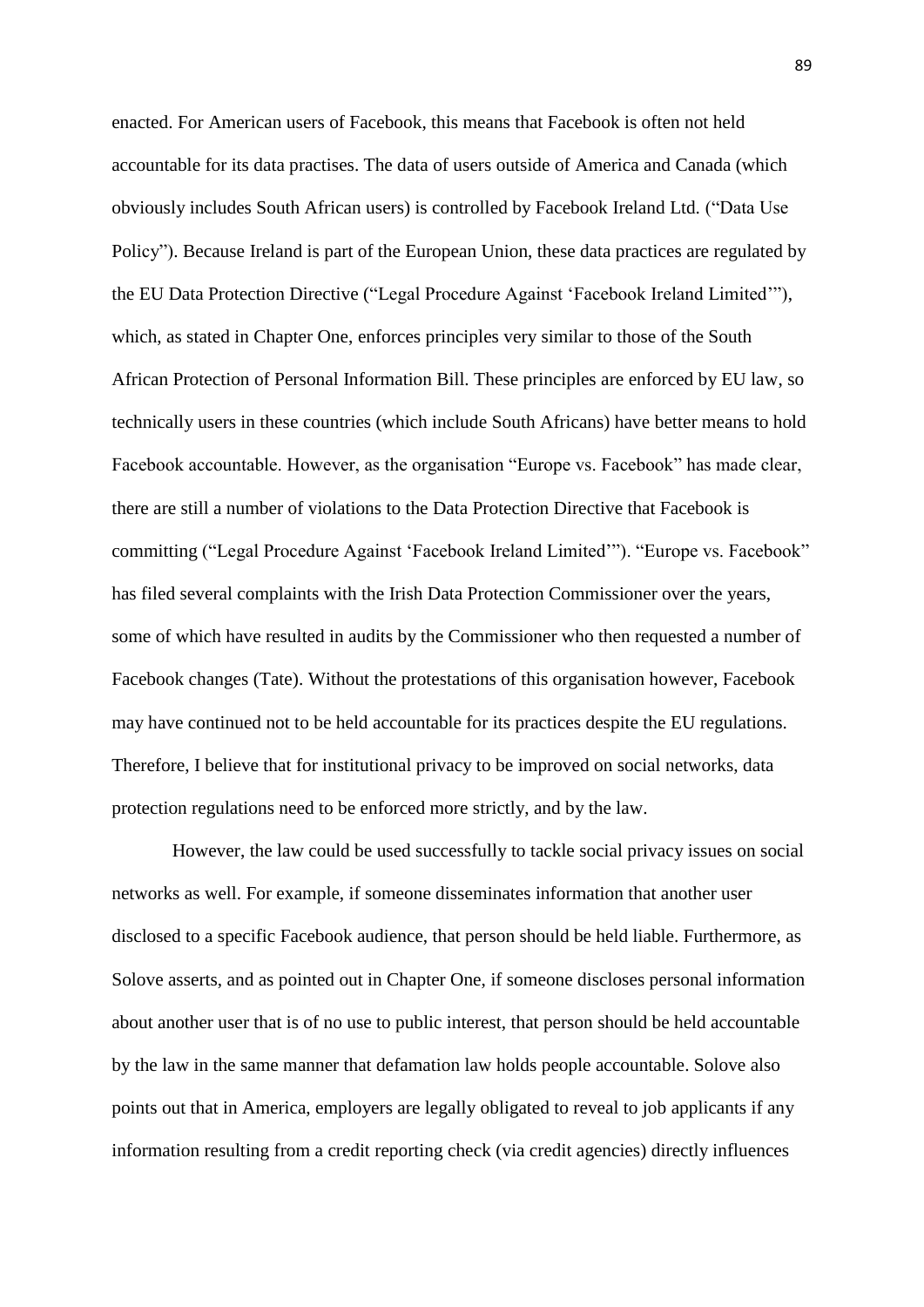the applicants employment chances. This law is in place so that a job candidate may be able to explain any inaccurate or incomplete facts. The same law could be extended to the increasingly common practice of employers conducting informal background checks by looking at candidates' Facebook profiles (Solove, *The Future* 203).

Although the law may control the use that others make of personal information, one could argue that it cannot directly limit the extent of information a user reveals about him/herself. However, the law could enforce the settings of social networks so that (as on Diaspora\*) the default setting restricts publication to the most limited audience, and information disclosure to third parties (for example Facebook's third party apps, Social Plugin etc) are "opt-in" as opposed to "opt-out".

Another solution to this issue of self-disclosure, as proposed in most of the research, is education, and particularly education directed at teenagers who have been shown to reveal more information than most other age groups. Grimmelmann stresses that "targeted efforts to explain a few key facts about social-network-site privacy in culturally appropriate ways could help head off some of the more common privacy goofs users make" (1141–1142). Perhaps schools could run informal workshops, explaining how to successfully employ the various controls Facebook currently offers. These workshops could also provide some of the many examples of cases where self-disclosure resulted in dire consequences as discussed in Chapter One.

As elucidated earlier, both Facebook and Diaspora\* suffer from the issue of invisible audiences. No matter how many technical controls such as Aspects and Friends Lists are available or how concise and clear a privacy policy may be, a social network needs to provide privacy both through its interface controls as well as through its environment. In addition to employing appropriate defaults as a way to improve this, a social network can do a lot more in terms of the feedback it provides to its users. For example, Danah Boyd suggests that when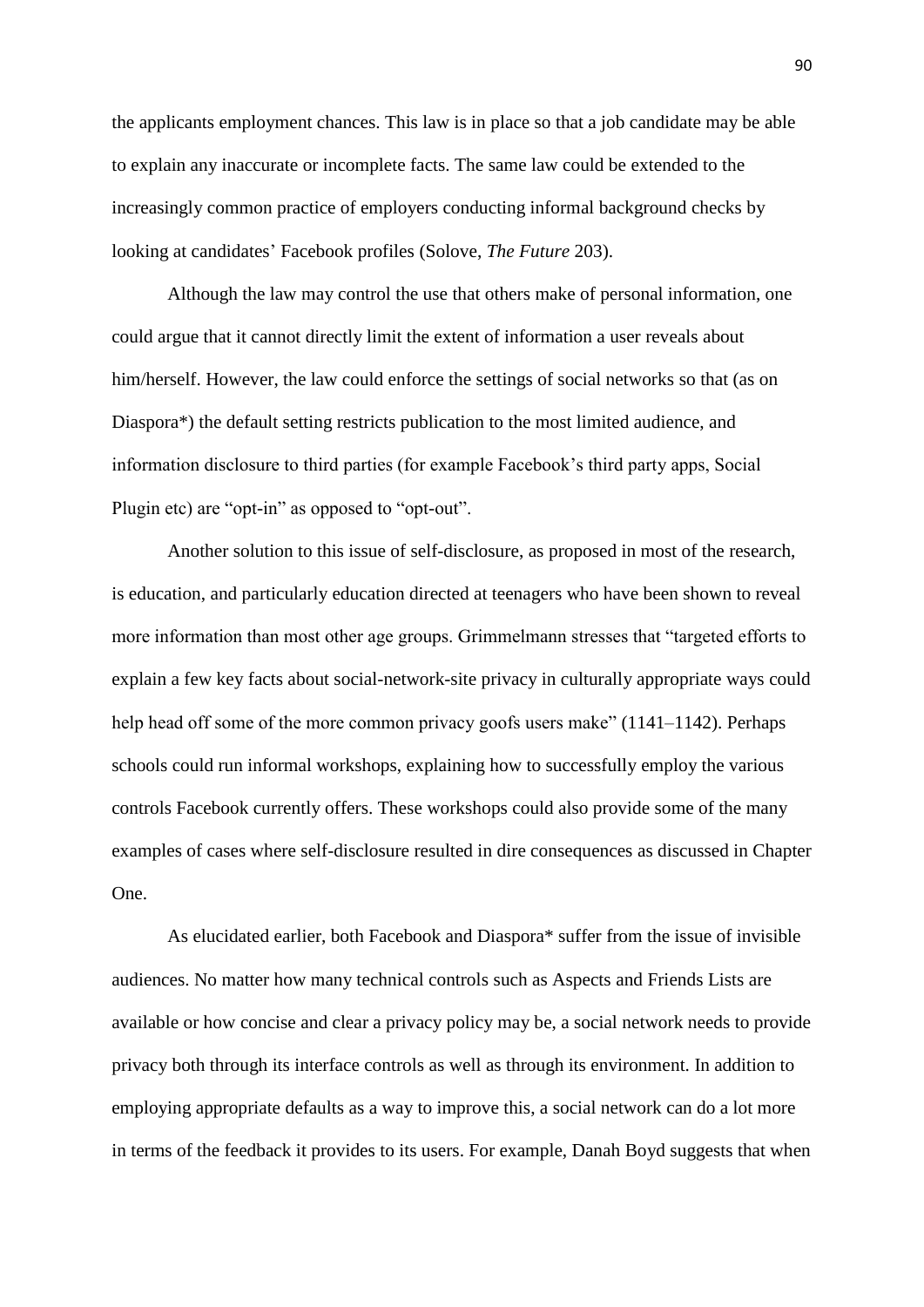a user posts a photo on Facebook, while selecting a specific audience, the user could be given the option of directly viewing a list of all the people contained in that audience. She states that:

> When I post a photo in my album, let me see a list of EVERYONE who can view that photo. When I look at a photo on someone's profile, let me see everyone else who can view that photo before I go to write a comment. You don't get people to understand the scale of visibility by tweeting a few privacy settings every few months and having no idea what "Friends of Friends" actually means (Boyd, "Putting Privacy Settings").

Peterson points out that feedback could also be provided by allowing users to see who has viewed their various disclosures (35). This feature is and was present on a number of social networks already including Friendster and LinkedIn. However, this feature could then paradoxically conflict with the privacy Facebook currently does afford to a user's browsing of other profiles. This clash of privacy rights highlights the complexities of maintaining privacy on social networks. As indicated, the primary feature of social networks is to facilitate interactions between people, and as indicated on both Facebook and Diaspora\* these interactions occur between many users around the world. Satisfying all expectations for privacy is a difficult and intricate endeavour.

### **4.5. Further Research**

## *4.5.1. Other Distributed Networks*

This paper was limited to the analysis of only Diaspora\* as an alternative to Facebook. It was chosen particularly because of the publicity it received and because it emerged at a time in Facebook's history that was especially controversial in terms of privacy issues. However, as indicated in Chapter Three, there are currently a number of other social networks that are also based on the distributed model. Further research analysing these social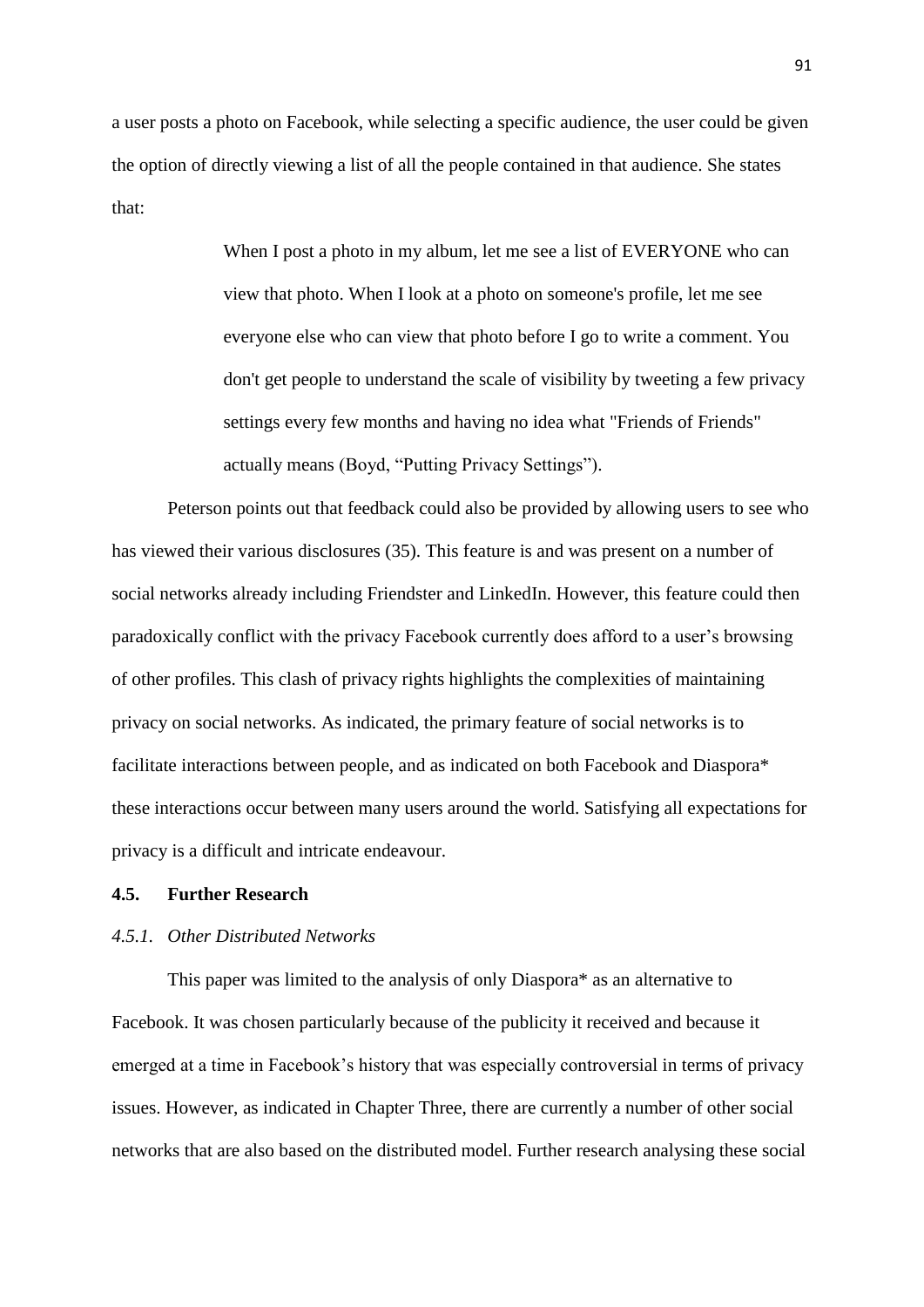networks, and a comparison between these networks and Diaspora\* to determine if they offer an even more successful solution to Facebook would be of benefit.

#### *4.5.2. Further Facebook Changes*

Due to Facebook's rapidly changing state, the investigation of Facebook was limited to extend no further than June 2012. Further research could take into account the subsequent changes. Most notably since June 2012, Facebook acquired facial recognition technology, that allowed it to recognise users from uploaded photographs that had not yet been tagged, and then suggest tags for these photographs (Sengupta and O'Brien). Soon after this feature was instituted, as part of an investigation into Facebook's data practices, the European Data Protection Commissioner (DPC) based in Ireland, recommended that Facebook disable this feature (Lunden). Facebook subsequently disabled the feature but stated that it would bring it back for Europeans on terms the DPC agrees with and did not state on what conditions it will restore the feature for America and Canada (Sengupta and O'Brien). Another significant change for Facebook is the further alteration it has made to its Data Use Policy, the most significant of which is the retraction of users' ability to vote on new changes in the future (Kerr). This has once again raised concern among advocacy groups such as the Electronic Privacy Information Center. Facebook has also added some new controls that could improve social privacy, such as the ability for a user to request other users to remove photographs of him/herself but at the same time, Facebook once again removed existing controls that helped maintain privacy (such as the control that stops other users searching a user on Facebook) (Taylor). Now almost a decade since Facebook's inception, these changes appear to continue to follow the same general pattern observed in Chapter Two – a pattern of introducing some privacy controls, while at the same time also introducing often radical changes that lead users to reveal more information at the cost of privacy. As already discussed, this again appears to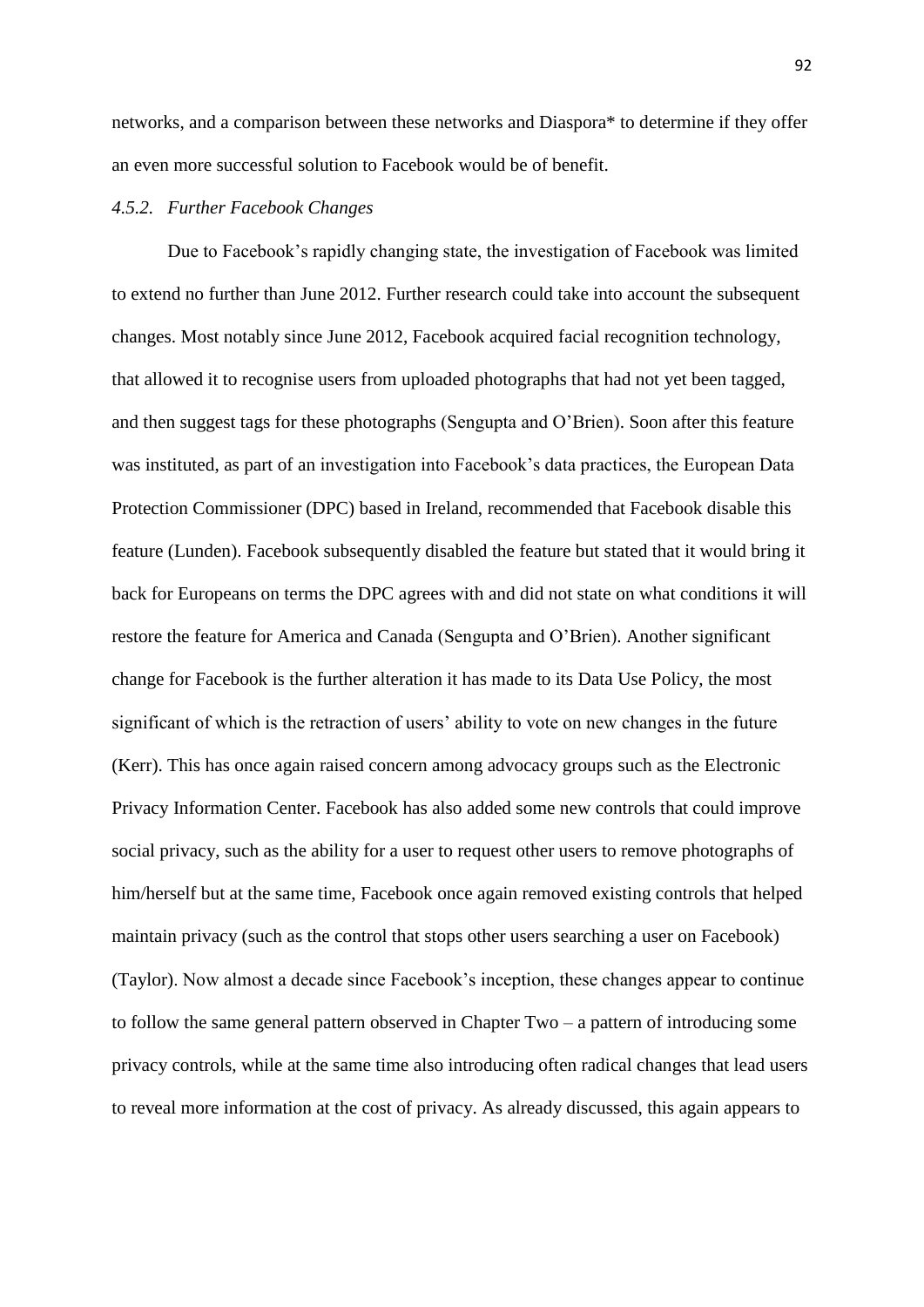confirm Sandberg's view that Zuckerberg provides some privacy controls as a temporary measure towards his long term goal of "radical transparency".

### *4.5.3. Google*

In terms of the investigation of online violations of privacy, the practices of Google also demand a thorough critical analysis. The centralised nature of Google, and the huge data store it has on a wide range of user data collected from about 60 services (including for example: search activities, email messages, calendar information, and Google Plus social network related information) may be problematic for privacy too (Arthur). In a manner similar to Facebook's transition from a small college network to an international corporation, Google has evolved into a company that looks quite different from when it started. In 2009 it was reported that Google dropped its "Don't Be Evil" motto (Foremski) and now appears to be very much like Facebook in its churning of users personal data to money through advertising. Furthermore, Google also appears to be exploiting its user data at the cost of privacy, and in 2012 it was reported that 30 European data protection commissioners criticised changes Google had made to its privacy policy in March 2012 (Arthur). One of the major changes criticised was the fact that Google merged the data collected from its 60 separate services into one single data store. The criticism also pointed out that "the company was storing, without consent, cookies and data about sites people visited for between 18 months and two years" (Arthur).

Like Facebook (since its Initial Public Offering in May 2012), Google also appears to be under pressure to meet shareholders' expectations. While both Internet giants offer "free" services to users, it seems that instead of the traditional form of monetary payment for these services, users now pay with their personal data and, often unknowingly, with their privacy too.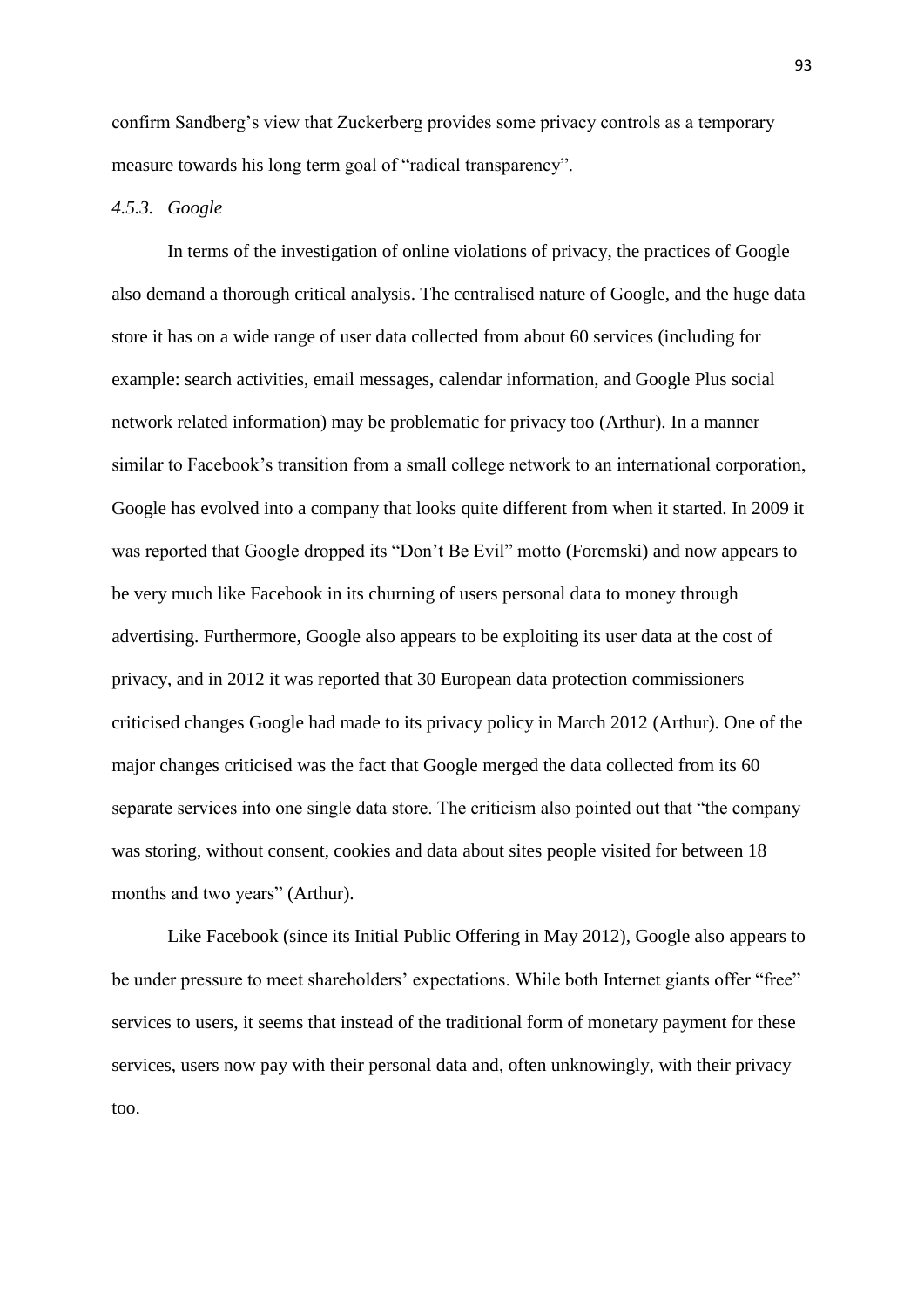#### **4.6. Conclusion**

When I first began the research for this report, I had a strong but at the same time not very succinct sense that privacy violations were occurring on Facebook. As the research progressed and as presented in this report, it became distinctly clear exactly what, why and how violations occur. This report endeavoured to apply the general framework of Helen Nissenbaum and the wide ranging work of Solove to the specific issue of social network privacy. Previous work on which this research was based (particularly the work of Danah Boyd, James Grimmelmann and Chris Peterson) that was more specific to social network privacy than Nissenbaum and Solove, tended to focus on social privacy violations only; while the legal context dealt mostly with issues suited to institutional privacy. However, with the guidance of Kate Raynes-Goldie, this paper acknowledged the distinction between social and institutional privacy and tackled both thoroughly in the assessments of Facebook and Diaspora\*. The conceptions developed here helped to determine exactly how violations occur on Facebook, and then additionally helped to determine whether Diaspora\* offered a successful alternative to Facebook. Additionally, these conceptions, have guided further requirements necessary for the preservation of privacy on social networks, and I believe can be used to assess effectively the practices and conditions of other online social networks in the future.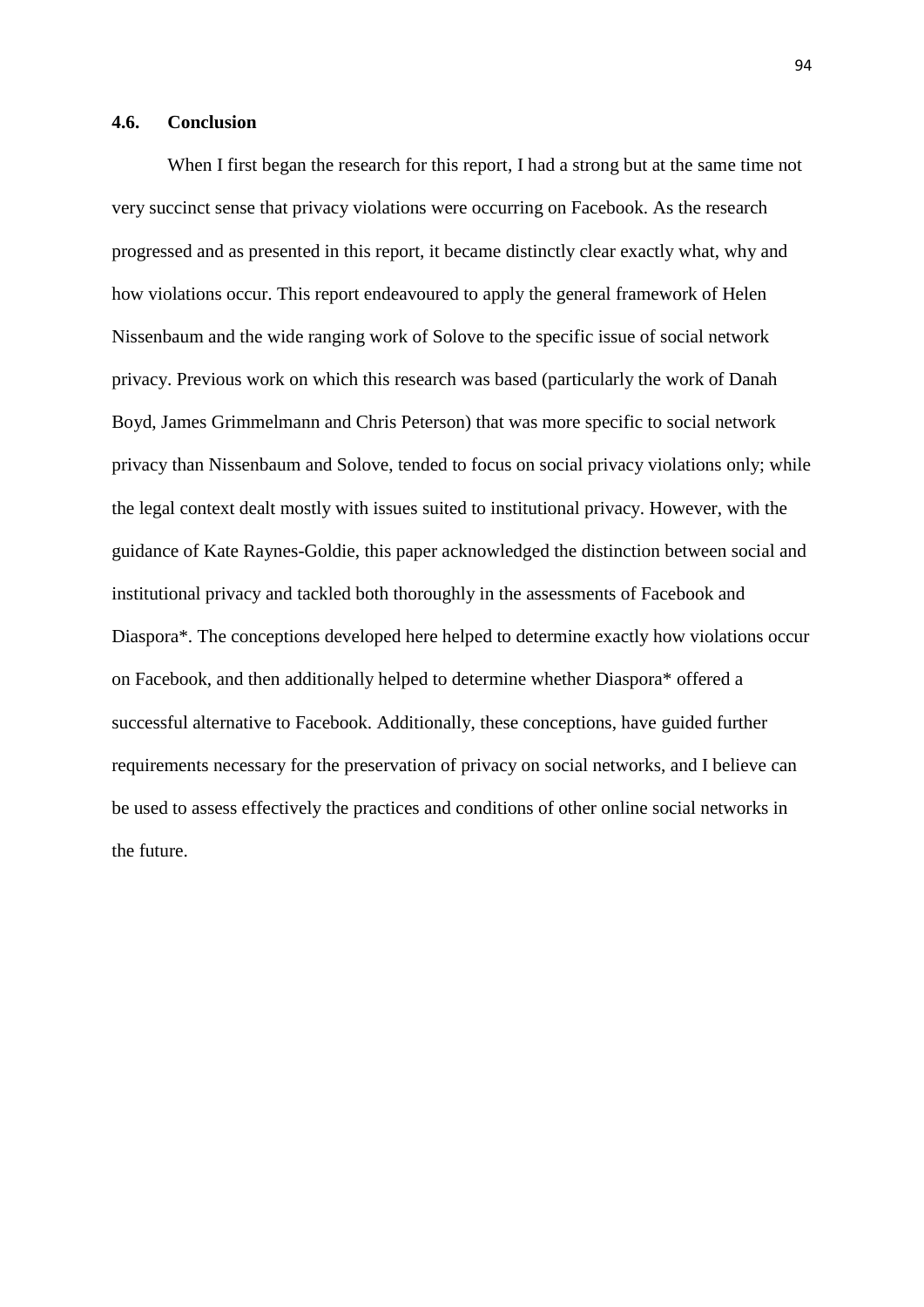## **5. Glossary of Facebook Terms**

**Check-in:** When a user checks-in, they post information regarding their current location onto Facebook. This is usually done through one's mobile device using GPS technology to determine the current location (Watkins).

**Comments:** Comments on Facebook are opinions or expressions posted by other users in response to a status update or photo by a particular user (Rouse, "What Is Facebook?").

**Friend request:** A user adds a Facebook friend to his/her list of friends by sending a friend request. A user does this by selecting the profile of another user and selecting the "add" option. The other user then receives this invitation and can choose whether to accept or decline ("Friend Definition").

**Friends list:** A Facebook user can view his/her collection of friends in the form of a list. The collection is therefore referred to as a friends list ("Friend Definition").

**Friends-of-friends:** This term is used to explain the relationship a user has to the friends of his/her Facebook friends. Facebook uses it as a category of friends one may have and is used with the Friends Lists feature explained in Chapter Two.

**Group:** A Facebook group is a page used by organisations, businesses or groups of people with common interests to coordinate activities (Rouse, "What Is Facebook Group?").

Like: A Facebook user expresses their approval of something on Facebook (a post, a status update, a comment or a photo etc) by clicking a like icon (Rouse, "What Is Facebook 'Like' Button?").

**Page:** A Facebook Page is a public profile for organisations and businesses. Pages acquire fans when a user likes the Page. Pages operate in the same way user personal profiles do. This means Pages can have features like status updates, photo uploads and events, and users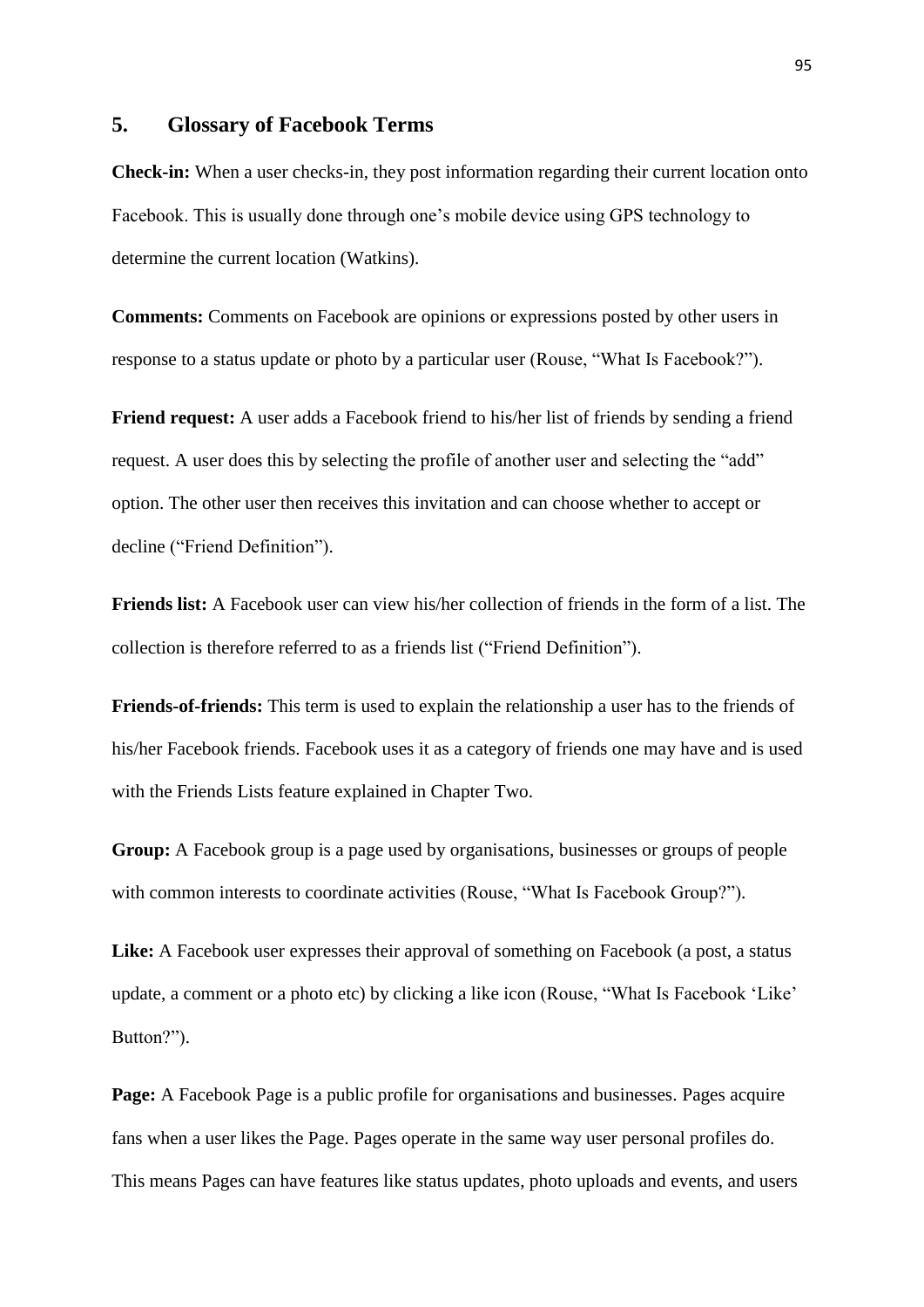who are fans of the Page see these activities in their News Feeds (Rouse, "What Is Facebook Page?").

**Page Likes:** This is the list of Pages that a user has become a fan of (i.e. the user has liked the Page).

**Tag:** A tag is a hyperlink that links posts like photos, status updates and comments to a specific user's profile page ("Tagging").

**Status update**: A status update is a feature that allows users to post usually brief messages to their profile pages expressing their thoughts. The status update also appears in users' friends news feeds (Rouse, "What Is Facebook Status?").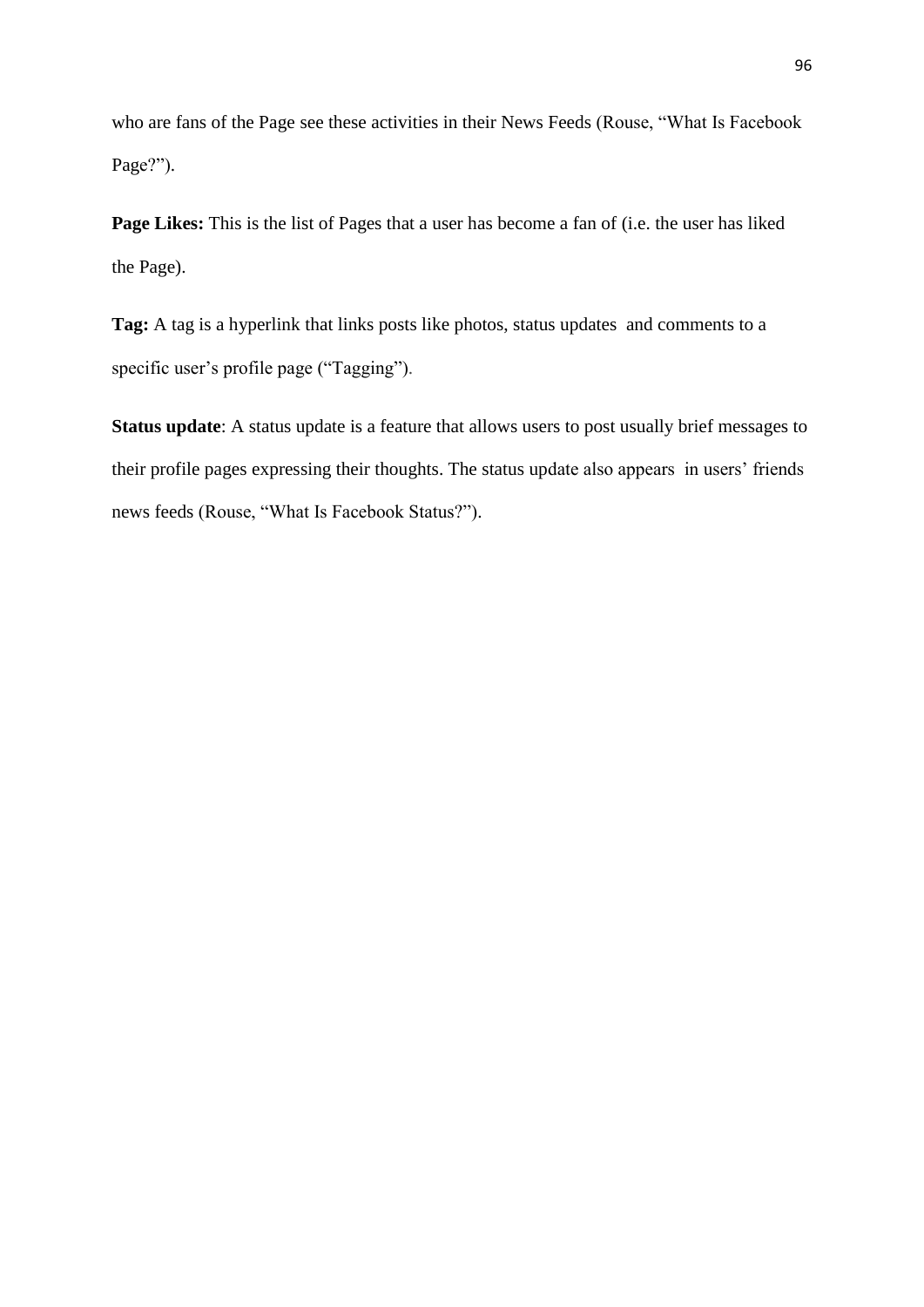# **6. Works Cited**

Acquisti, Alessandro, and Ralph Gross. "Imagined Communities: Awareness, Information Sharing, and Privacy on the Facebook." *Proceedings of the 6th International Conference on Privacy Enhancing Technologies*. Berlin: Springer-Verlag, 2006. 36–58. Print.

Allen, Anita L. "Coercing Privacy." *William and Mary Law Review* 40 (1998): 723. Print.

"API Definition from PC Magazine Encyclopedia." *PCMAG*. Web. 1 Jan. 2013.

Arrington, Michael. "Facebook Just Launched Open Registrations." *TechCrunch*. 26 Sept. 2006. Web. 1 Jan. 2013.

Arthur, Charles. "European Union Lays into Google over Privacy Policy." *The M&G Online*. 19 Oct. 2012. Web. 26 Jan. 2013.

Badat, Farzana. "Protection of Personal Information Bill." *KPMG*. 13 May 2010. Web. 27 Dec. 2012.

Bankston, Kevin. "Facebook's New Privacy Changes: The Good, The Bad, and The Ugly." *Electronic Frontier Foundation*. 9 Dec. 2009. Web. 1 Jan. 2013.

Bhatt, Abhinav. "Facebook Arrest Row: We Support Police Action Against Women, Says Shiv Sena." *NDTV.com*. 20 Nov. 2012. Web. 18 Dec. 2012.

Bleicher, A. "The anti-Facebook." *IEEE Spectrum* 48.6 (2011): 54–82.

Bosker, Bianca. "Facebook Privacy Policy Explained: It's Longer Than The Constitution." *Huffington Post*. 13 May 2010. Web. 10 Oct. 2012.

Boyd, Danah. "Facebook and 'radical Transparency' (a Rant)." *Apophenia* 14 May 2010. Web. 1 Jan. 2013.

---. "Facebook's Privacy Trainwreck Exposure, Invasion, and Social Convergence." *Convergence: The International Journal of Research into New Media Technologies* 14.1 (2008): 13–20. Web. 5 Sept. 2012.

---. "Putting Privacy Settings in the Context of Use (in Facebook and Elsewhere)." *Apophenia* 22 Oct. 2008. Web. 10 Oct. 2012.

Boyd, Danah, and Nicole B. Ellison. "Social Network Sites: Definition, History, and Scholarship." *Journal of Computer-Mediated Communication* 13.1 (2007): 210–230. Web. 5 Sept. 2012.

Boyd, Danah, and Eszter Hargittai. "Facebook Privacy Settings: Who Cares?" *First Monday* 15.8 (2010): n. pag. Web. 26 Sept. 2012.

Boyd, Danah, and Alice Marwick. "Social Privacy in Networked Publics: Teens' Attitudes, Practices, and Strategies." *A Decade in Internet Time: Symposium on the Dynamics of the Internet and Society*. 2011. 29. Web. 3 Sept. 2012.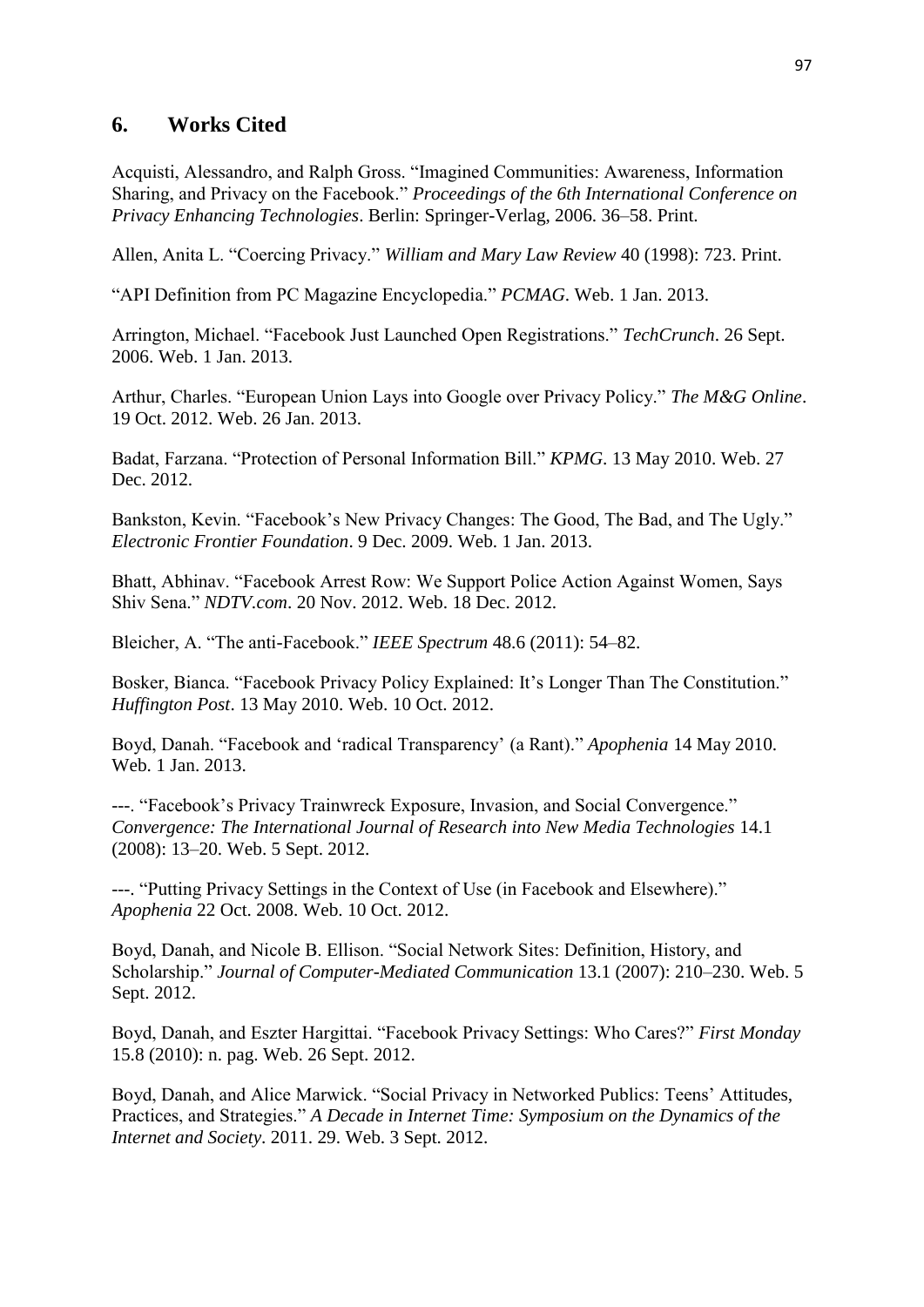"BuddyCloud - Company Information on BuddyCloud." *VentureBeat Profiles*. 9 Sept. 2008. Web. 4 Jan. 2013.

Byfield, Bruce. "Social and Private with Friendica." *Linux Magazine Online*. Web. 4 Jan. 2013.

Chen, Adrian. "Why Did This 22-Year-Old Entrepreneur Commit Suicide?" *Gawker*. 14 Nov. 2011. Web. 4 Jan. 2013.

"Comparison of Software and Protocols for Distributed Social Networking." *Wikipedia, the free encyclopedia* 25 Dec. 2012. Web. 4 Jan. 2013.

"Cookie Definition." *TechTerms.com*. July 2011. Web. 5 Feb. 2013.

Couch, Aaron. "The 5 Best Hidden Facebook Tricks You Should Make Use Of." *makeuseof*. 28 June 2012. Web. 10 Oct. 2012.

Couts, Andrew. "Terms & Conditions: Facebook's 'Data Use Policy' Explained." *Digital Trends*. 26 Aug. 2012. Web. 25 Sept. 2012.

"Data Use Policy." *Facebook*. 8 June 2012. Web. 30 Sept. 2012.

"Disap.org Privacy Policy." 25 Nov. 2011. Web. 1 Dec. 2012.

"Employers Negotiate Facebook 'Landmines'." *News24*. 26 Sept. 2011. Web. 18 Dec. 2012.

Esguerra, Richard. "An Introduction to the Federated Social Network." *Electronic Frontier Foundation - Deeplinks Blog.* 21 Mar. 2011. Web. 29 Nov. 2012.

"Fair Information Practice Principles." *Federal Trade Commision*. 23 Nov. 2012. Web. 21 Dec. 2012.

Foremski, Tom. "Google Quietly Drops Its 'Don't Be Evil' Motto." *Silicon Valley Watcher*. 1 Apr. 2009. Web. 9 Jan. 2013.

"Frequently Asked Questions Regarding EPIC's Facebook Complaint." *Electronic Privacy Information Center*. Web. 1 Jan. 2013.

"Friend Definition." *TechTerms.com*. Nov. 2009. Web. 5 Feb. 2013.

Gaylord, Chris. "Facebook's Success: Real Names Only." *ABCNews*. 5 Feb. 2012. Web. 1 Jan. 2013.

Gibson, Erika. "Man Suspended over Facebook Post." *News24*. 19 Feb. 2012. Web. 18 Dec. 2012.

Goble, Gordon. "The History of Social Media." *Digital Trends*. 6 Sept. 2012. Web. 29 Dec. 2012.

Goodin, Dan. "Code for Open-source Facebook Littered with Landmines." *The Register*. 16 Sept. 2010. Web. 30 Nov. 2012.

Grimmelmann, James. "Saving Facebook." *Iowa Law Review* . 94 (2009): 1137–1206. Print.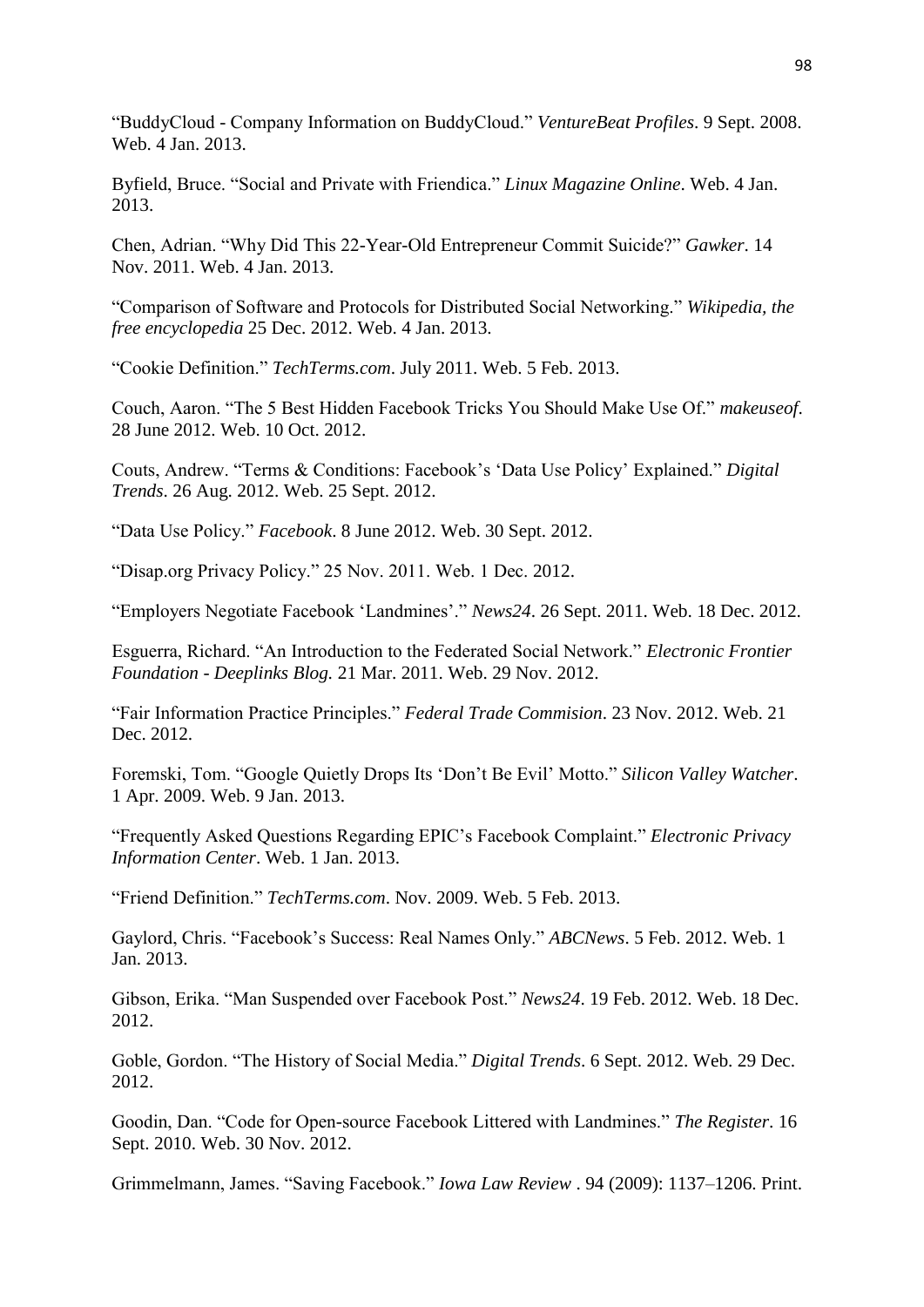Grippi, Daniel, Ilya Zhitomirskiy, Maxwell Salzberg, and Raphael Sofaer. "A Little More About The Project." *Diaspora\* Blog.* 21 Apr. 2010. Web. 29 Nov. 2012.

---. "A Little More Than 24 Hours Left!" *Diaspora\* Blog.* 31 May 2010. Web. 30 Nov. 2012.

---. "An Overdue Update." *Diaspora\* Blog.* 26 Aug. 2010. Web. 30 Nov. 2012.

---. "Developer Release." *Diaspora\* Blog.* 15 Sept. 2010. Web. 2 Dec. 2012.

Grippi, Daniel, Sarah Mei, Sean Tilley, Rosanna Yau, et al. "DIASPORA\* Grows Up." *Diaspora\* Blog.* 3 Feb. 2012. Web. 2 Dec. 2012.

Grippi, Daniel, Ilya Zhitomirskiy, Maxwell Salzberg, Sarah Mei, et al. "Diaspora\* Is Making a Difference." *Diaspora\* Blog.* 8 Sept. 2011. Web. 30 Nov. 2012.

Grippi, Daniel, Maxwell Salzberg, Ilya Zhitomirskiy, Sarah Mei, et al. "Diaspora\* Means a Brighter Future for All of Us." *Diaspora\* Blog.* 21 Sept. 2011. Web. 29 Nov. 2012.

Grippi, Daniel, Ilya Zhitomirskiy, Maxwell Salzberg, and Raphael Sofaer. "Kickstarter Pitch." *Diaspora\* Blog.* 14 Apr. 2010. Web. 29 Nov. 2012.

---. "Private Alpha Invites Going Out Today." *Diaspora\* Blog.* 23 Nov. 2010. Web. 30 Nov. 2012.

Grippi, Daniel, and Maxwell Salzberg. "Announcement: Diaspora\* Will Now Be A Community Project." *Diaspora\* Blog.* 27 Aug. 2012. Web. 30 Nov. 2012.

---. "Diaspora\* Is Back in Action." *Diaspora\* Blog.* 7 Dec. 2011. Web. 5 Jan. 2013.

Grippi, Daniel, Ilya Zhitomirskiy, and Maxwell Salzberg. "Diaspora\* Adopts Computers, Freedom, and Privacy's Social Network Users' Bill of Rights." *Diaspora\* Blog.* 24 Oct. 2011. Web. 1 Dec. 2012.

Gross, Ralph, and Alessandro Acquisti. "Information Revelation and Privacy in Online Social Networks." *Proceedings of the 2005 ACM Workshop on Privacy in the Electronic Society*. New York: ACM, 2005. 71–80. Print.

Halliday, Josh. "Google+ Public Launch Takes Battle to Facebook and Twitter." *The Guardian*. 20 Sept. 2011. Web. 4 Jan. 2013.

Hepburn, Aden. "Facebook Statistics, Stats & Facts For 2011." *Digital Buzz Blog.* 18 Jan. 2011. Web. 2 Jan. 2013.

Holloway, James. "Spot the Difference: Diaspora Vs. Google+." *gizmag*. 28 Nov. 2011. Web. 4 Jan. 2013.

Holtzman, David H. *Privacy Lost: How Technology Is Endangering Your Privacy*. San Francisco: Jossey-Bass, 2006. Print.

Johnson, Bobbie. "Privacy No Longer a Social Norm, Says Facebook Founder." *The Guardian*. 11 Jan. 2010. Web. 10 Sept. 2012.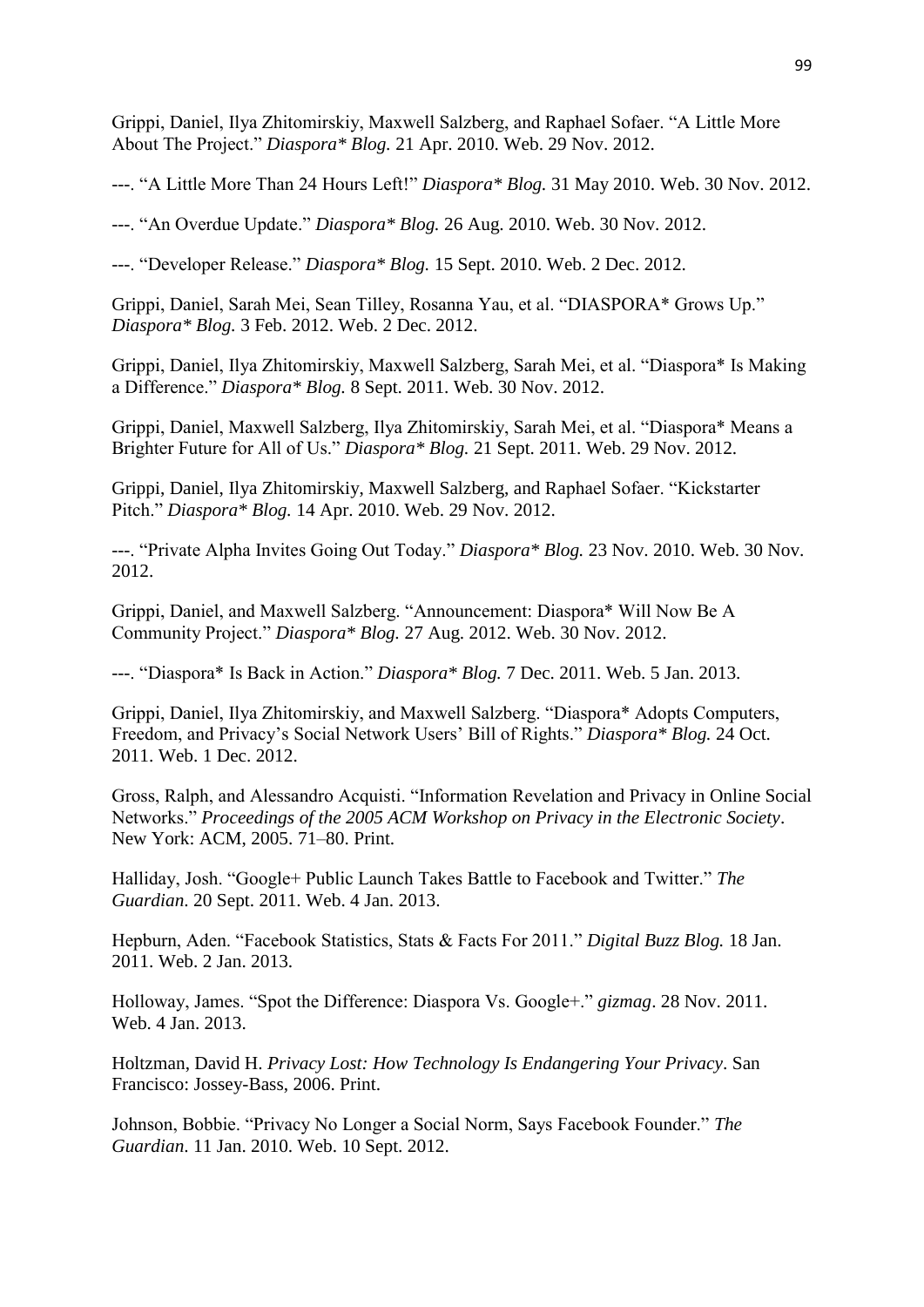Kerr, Dara. "Privacy Watchdogs Aren't Happy About Facebook's Site Changes." *CNET*. 26 Nov. 2012. Web. 9 Jan. 2013.

Kirkpatrick, David. *The Facebook Effect: The Inside Story of the Company That Is Connecting the World*. New York: Simon & Schuster, 2010. Print.

Krynsky, Mark. "Storytlr Founders Announce Ambitious One Social Web Project." *Lifestream Blog.* 10 Feb. 2010. Web. 4 Jan. 2013.

"Legal Procedure Against 'Facebook Ireland Limited'." *europe-v-facebook.org*. Web. 9 Jan. 2013.

Leyden, John. "Users Protest over 'Creepy' Facebook Update." *The Register*. 7 Sept. 2006. Web. 31 Dec. 2012.

Liu, Alec. "What Happened to Diaspora, the 'Facebook Killer'? It's Complicated." *Motherboard*. 2 Oct. 2012. Web. 29 Nov. 2012.

Lunden, Ingrid. "Facebook Turns Off Facial Recognition In The EU, Gets The All-Clear On Several Points From Ireland's Data Protection Commissioner On Its Review." *TechCrunch*. 21 Sept. 2012. Web. 8 Jan. 2013.

Madden, Mary. *Privacy Management on Social Media Sites*. Pew Internet & American Life Project, 2012. Web. 12 Sept. 2012.

"Main Page - CFPWiki." *Computers, Freedom, and Privacy 2010 Wiki*. 24 June 2010. Web. 4 Jan. 2013.

"Main Safe Harbor Homepage." *export.gov*. 4 Nov. 2012. Web. 1 Jan. 2013.

"Marketing: Understanding The ECT Act of 2002." *interComm South Africa*. Web. 27 Dec. 2012.

Mayer, Adalbert, and Steven L. Puller. "The Old Boy (and Girl) Network: Social Network Formation on University Campuses." *Journal of Public Economics* 92.1-2 (2008): 329–347. Print.

Mccarthy, Julie. "Facebook Arrests Ignite Free-Speech Debate In India." *NPR.org*. 29 Nov. 2012. Web. 18 Dec. 2012.

Meyrowitz, Joshua. *No Sense of Place:The Impact of Electronic Media on Social Behavior: The Impact of the Electronic Media on Social Behavior*. Oxford: Oxford University Press, 1986. Print.

Mick, Jason. "Concerned About Privacy? You're Probably up to No Good, Says Google CEO." *DailyTech*. 8 Dec. 2009. Web. 12 Dec. 2012.

Moglen, Eben. "Freedom In the Cloud: Software Freedom, Privacy, and Security for Web 2.0 and Cloud Computing." Internet Society. New York. 2010. Speech.

Morley, David. "Diaspora Pod Uptime - Find Your New Social Home." *Diaspora\* Pod uptime*. Web. 29 Nov. 2012.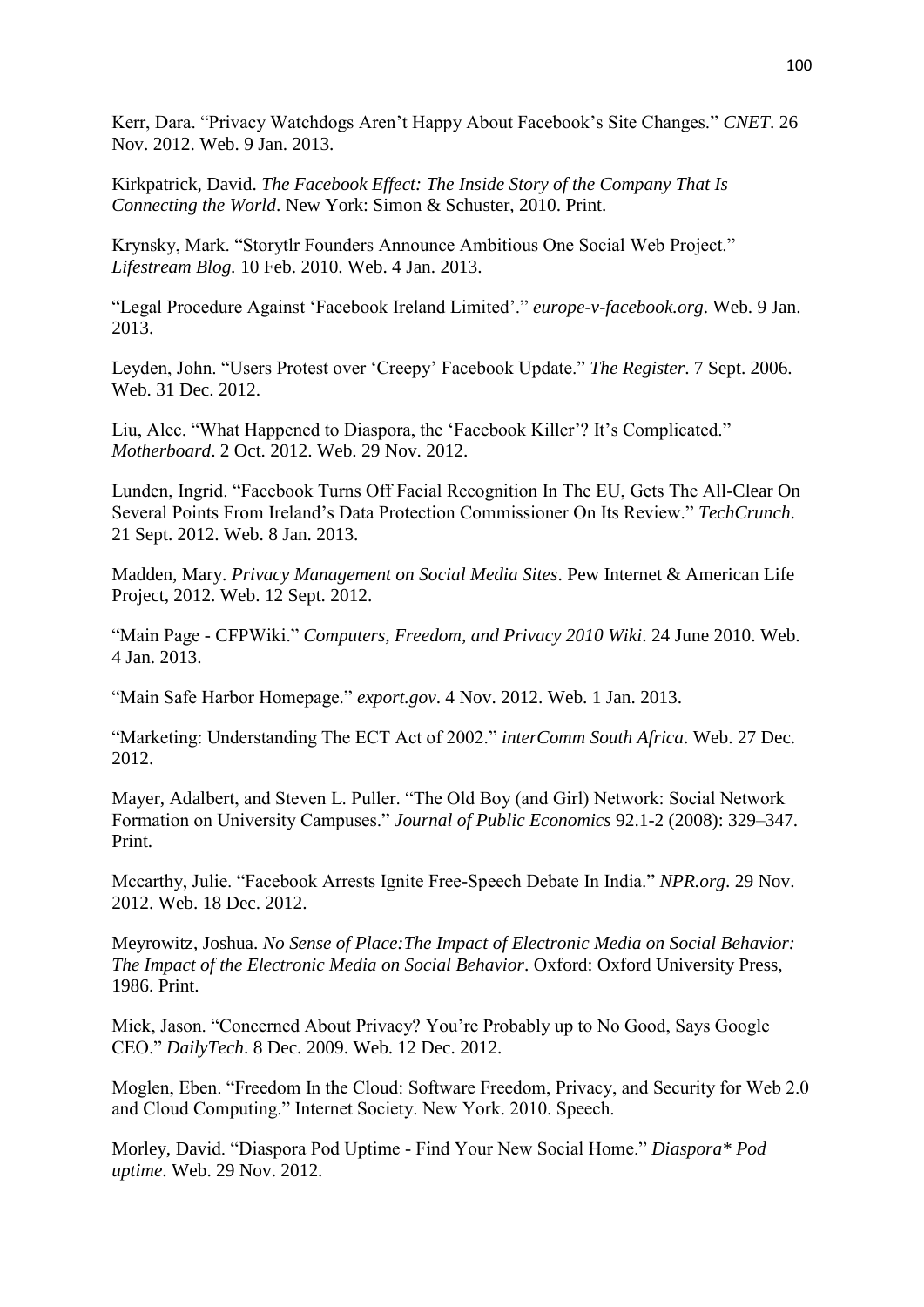Nair, Sandhya. "Will Be More Careful on FB Now: Shaheen Dhada." *The Times Of India*. 17 Dec. 2012. Web. 19 Dec. 2012.

Narayan, Adi. "In India, a Facebook and Free-Speech Debate." *BusinessWeek: Global Economics* 13 Dec. 2012. Web. 18 Dec. 2012.

Nissenbaum, Helen. *Privacy in Context: Technology, Policy, and the Integrity of Social Life*. Stanford: Stanford University Press, 2009. Print.

"Notes on Installing and Running Diaspora." *GitHub Wiki: diaspora*. Dec. 2012. Web. 5 Jan. 2013.

"Number of Active Users at Facebook over the Years." *Yahoo! Finance*. 23 Oct. 2012. Web. 27 Dec. 2012.

O'Leary, Noreen. "IPG: First on Facebook." *Adweek*. 16 Jan. 2011. Web. 31 Dec. 2012.

Ortutay, Barbara. "Facebook IPO Date: 'FB' Set To Begin Trading May 18 After \$16 Billion Offering." *Huffington Post*. 18 May 2012. Web. 2 Jan. 2013.

Parr, Ben. "Facebook's New Social Plugins Come to 50,000+ Websites in One Week." *Mashable*. 28 Apr. 2010. Web. 27 Sept. 2012.

Peterson, Chris. "Losing Face: An Environmental Analysis of Privacy on Facebook." *SSRN Electronic Journal* (2010): 38. Web. 6 Sept. 2012.

Pincus, Jon. "What Diaspora Can Learn About Security from Microsoft." *Liminal states* 15 2010. Web. 2 Jan. 2013.

Pinto, Nick. "Rise of the Facebook-Killers." *The Village Voice*. 15 Feb. 2012. Web. 29 Nov. 2012.

"Plug-in Definition from PC Magazine Encyclopedia." *PCMAG*. Web. 1 Jan. 2013.

Post, Robert. "Three Concepts of Privacy." *Faculty Scholarship Series* (2001): n. pag.

"Private Facebook Info Accessible with a Simple Hack." *FBHive*. 22 June 2009. Web. 27 Dec. 2012.

"Protection of Personal Information Bill." *The South African Institute of Chartered Accountants*. 18 Sept. 2012. Web. 27 Dec. 2012.

"Protection of Personal Information Bill Goes For EU Model." *Sabinet Law*. 27 Aug. 2009. Web. 27 Dec. 2012.

Raynes-Goldie, Kate. "Aliases, Creeping, and Wall Cleaning: Understanding Privacy in the Age of Facebook." *First Monday* 15.1 (2010): n. pag.

---. "Annotated Bibliography: Digitally Mediated Surveillance, Privacy and Social Network Sites." *Cybersurveillance and Everyday Life: An International Workshop*. Toronto, 2011. 13. Web. 10 Sept. 2012.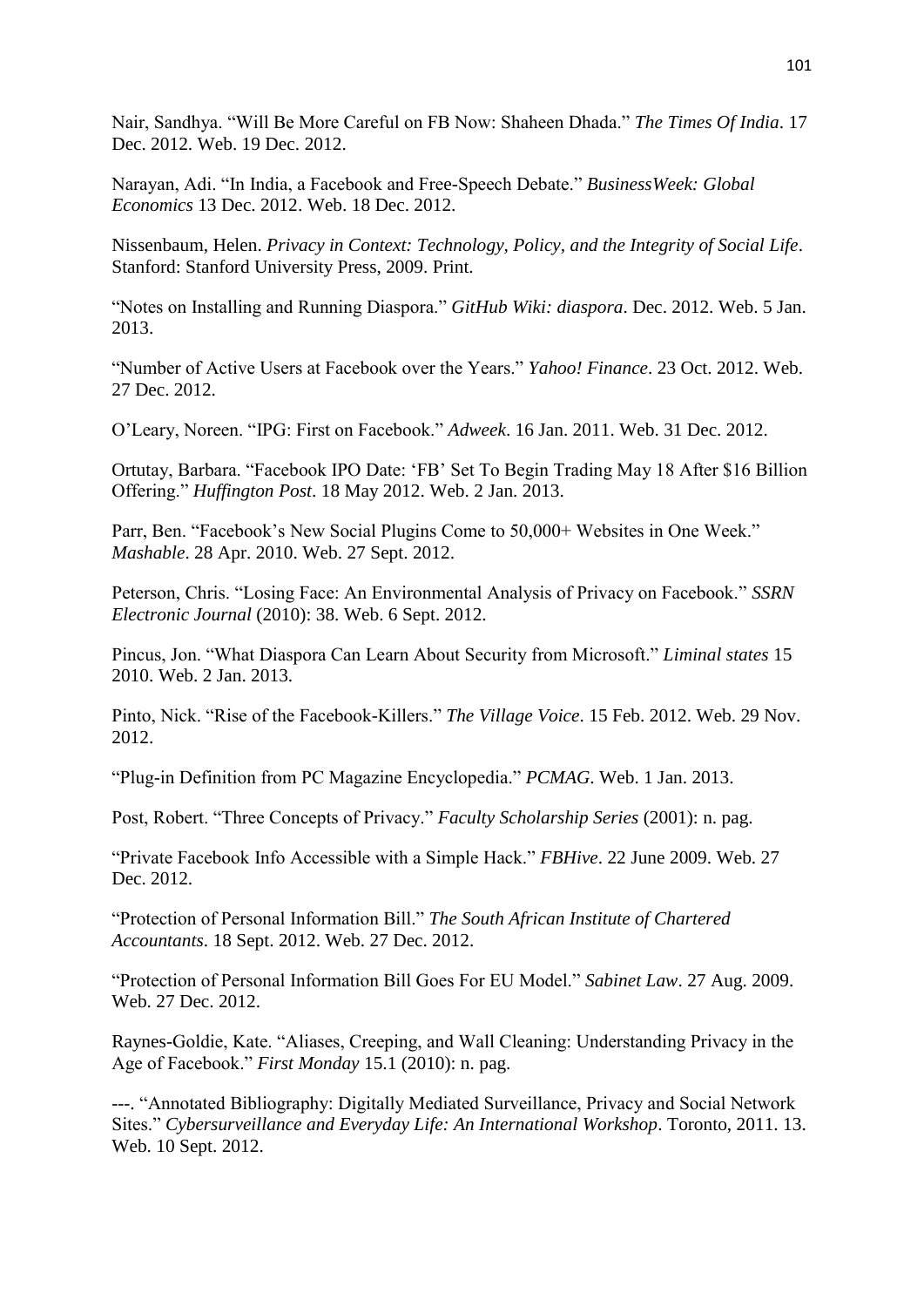Reiman, Jeffrey. "Driving to the Panopticon: A Philosophical Exploration of the Risks to Privacy Posed by the Highway Technology of the Future." *Santa Clara Computer & High Technology Law Journal* 11.1 (1995): 27. Print.

Rouse, Margaret. "What Is Chat Room? - Definition from WhatIs.com." *SearchSOA/TechTarget*. Sept. 2005. Web. 28 Dec. 2012.

---. "What Is Discussion Board (discussion Group, Message Board, Online Forum)?" *Whatis.com*. May 2011. Web. 28 Dec. 2012.

---. "What Is Facebook Group?" *Whatis.com*. Nov. 2011. Web. 5 Feb. 2013.

---. "What Is Facebook 'Like' Button?" *Whatis.com*. Aug. 2010. Web. 5 Feb. 2013.

---. "What Is Facebook Page?" *Whatis.com*. Aug. 2010. Web. 5 Feb. 2013.

---. "What Is Facebook Status?" *Whatis.com*. Aug. 2010. Web. 5 Feb. 2013.

---. "What Is Facebook?" *Whatis.com*. Feb. 2009. Web. 5 Feb. 2013.

---. "What Is Hashtag?" *Whatis.com*. Aug. 2009. Web. 23 Jan. 2013.

---. "What Is Instant Messaging (IM or IM-ing or AIM)?" *Whatis.com*. Jan. 2008. Web. 28 Dec. 2012.

---. "What Is Open Source Software (OSS)? - Definition from WhatIs.com." *SearchEnterpriseLinux/TechTarget*. Nov. 2006. Web. 2 Jan. 2013.

---. "What Is RSA Algorithm (Rivest-Shamir-Adleman)? - Definition from WhatIs.com." *SearchSecurity/TechTarget*. Sept. 2005. Web. 4 Jan. 2013.

---. "What Is Secure Shell (SSH)? - Definition from WhatIs.com." *SearchSecurity/TechTarget*. July 2005. Web. 4 Jan. 2013.

---. "What Is Secure Sockets Layer (SSL)? - Definition from WhatIs.com." *SearchSecurity/TechTarget*. Mar. 2007. Web. 4 Jan. 2013.

Samuelson, Robert J. "A Web of Exhibitionists." *The Washington Post* 20 Sept. 2006. Web. 13 Dec. 2012.

Schneider, Adam. "Facebook Expands Beyond Harvard." *The Harvard Crimson*. 1 Mar. 2004. Web. 30 Dec. 2012.

Schwartz, Daniel. "8 Facebook Privacy Flaps - Technology & Science." *CBC News*. 25 Sept. 2012. Web. 25 Sept. 2012.

Scott, Mark. "Facebook to Launch Upgrade to 'Friends' List." *Social Media Today*. 20 Sept. 2011. Web. 29 Sept. 2012.

Sengupta, Somini, and Kevin J. O'Brien. "In Europe, Facebook Agrees to Stop Facial Recognition." *The New York Times.* 21 Sept. 2012. Web. 8 Jan. 2013.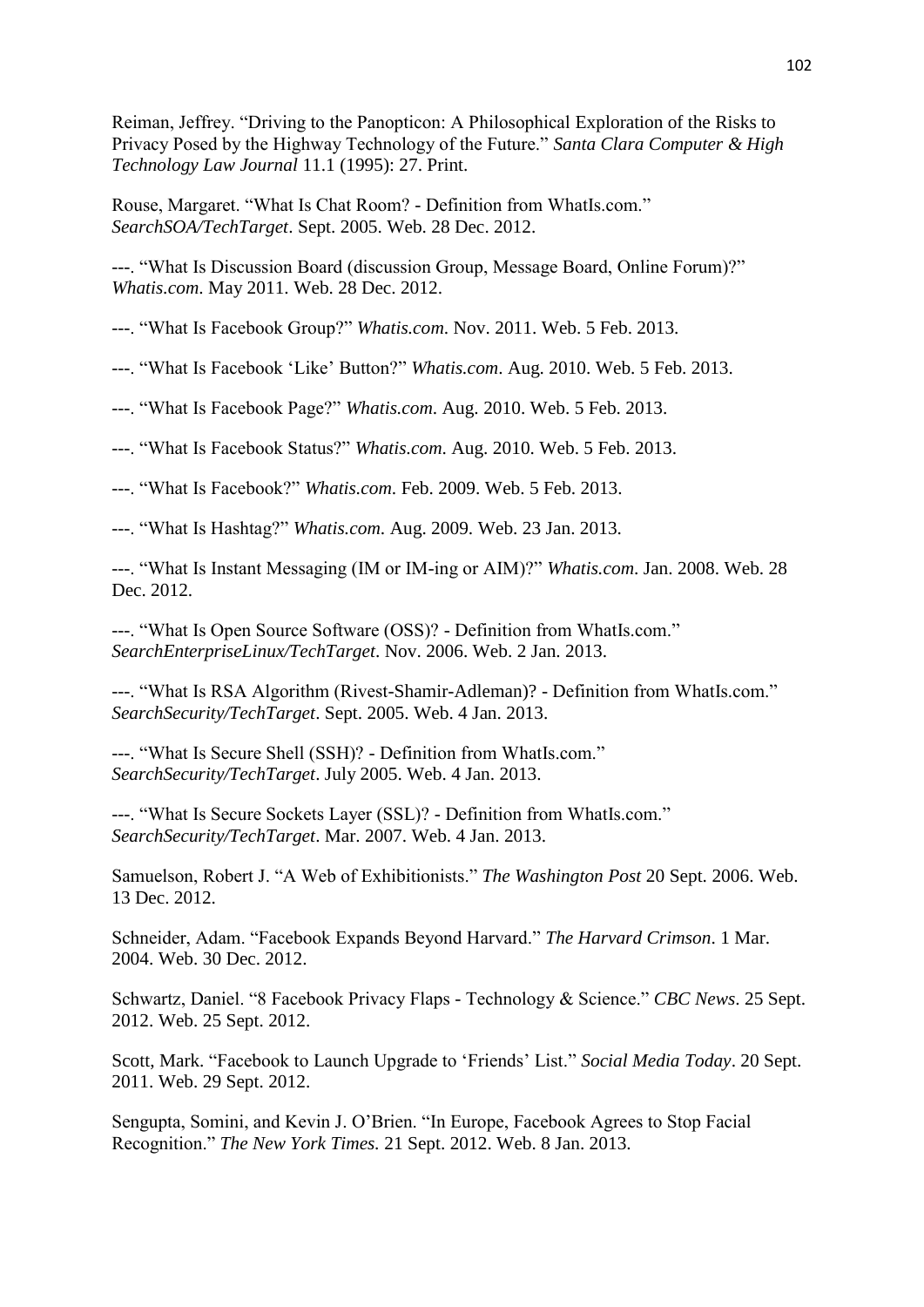Sevignani, Sebastian. "The Problem of Privacy in Capitalism and the Alternative Social Networking Site Diaspora\*." *tripleC - Cognition, Communication, Co-operation* 10.2 (2012): 600–617. Print.

Smith, Justin. "Facebook Hires Google's Sheryl Sandberg as New COO." *Inside Facebook*. 4 Mar. 2008. Web. 2 Jan. 2013.

"Social Networking Privacy." *Electronic Privacy Information Center*. Web. 1 Jan. 2013.

Solon, Olivia. "How Much Data Did Facebook Have on One Man? 1,200 Pages of Data in 57 Categories." *Wired UK*. 28 Dec. 2012. Web. 8 Jan. 2013.

Solove, Daniel J. "'I've Got Nothing to Hide' and Other Misunderstandings of Privacy." *San Diego Law Review* 44 (2007): 745–772. Print.

---. *The Digital Person: Technology and Privacy in the Information Age*. New York: NYU Press, 2004. Print.

---. *The Future of Reputation: Gossip, Rumor, and Privacy on the Internet*. New Haven: Yale University Press, 2007. Print.

Sutherland, Adam. *The Story of Facebook*. New York: The Rosen Publishing Group, 2012. Print.

Swart, Heidi. "Secret State: How the Government Spies on You." *The M&G Online*. 14 Oct. 2011. Web. 3 Jan. 2013.

"Tagging." *Facebook Help Center*. Web. 5 Feb. 2013.

Tate, Ryan. "Facebook's European Nemesis Is Crowdfunding a War Chest to Sue." *Wired Business*. 4 Dec. 2012. Web. 9 Jan. 2013.

Taylor, Chris. "Facebook Rolls Out Privacy Shortcuts in Plain English." *Mashable*. 21 Dec. 2012. Web. 9 Jan. 2013.

"The Internet Is Our Social Network." *Friendica*. Web. 5 Jan. 2013.

Tigner, Ronan. "Belgium - Court Condemns Identity Theft on Facebook." *Linklaters*. 3 July 2012. Web. 27 Dec. 2012.

Tilley, Sean. "Community-Driven: Two Months In!" *Diaspora\* Blog.* 29 Oct. 2012. Web. 30 Nov. 2012.

Tsai, Janice Y. et al. "The Effect of Online Privacy Information on Purchasing Behavior: An Experimental Study." *Information Systems Research* 22.2 (2010): 254–268. Web. 12 Sept. 2012.

Victoria, Bronstein. "What You Can and Can't Say in South Africa." *Democratic Alliance*. 19 Aug. 2009. Web. 17 Dec. 2012.

Vielmetti, Edward. "Hotwire and Facebook Beacon." *Vacuum* 26 Nov. 2007. Web. 1 Jan. 2013.